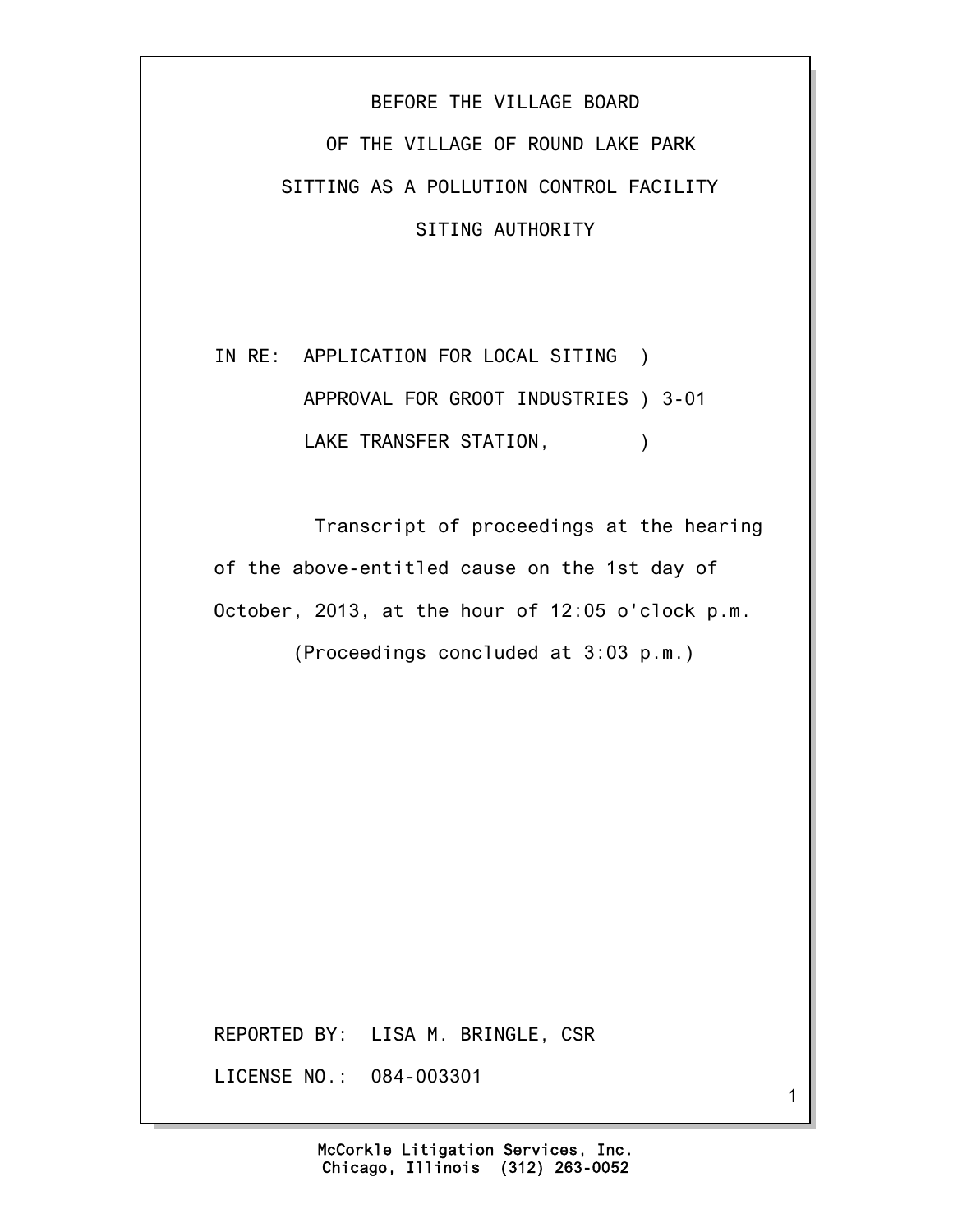| $\mathbf 1$    | APPEARANCES:                                                         |                |
|----------------|----------------------------------------------------------------------|----------------|
| $\overline{2}$ | SCHIROTT, LUETKEHANS & GARNER, LLC,<br>BY: MR. PHILLIP A. LUETKEHANS |                |
| 3              | The Hearing Officer;                                                 |                |
| $\overline{4}$ | MUELLER, ANDERSON & ASSOCIATES,                                      |                |
|                | BY: MR. GEORGE MUELLER                                               |                |
| 5              | On behalf of Groot Industries;                                       |                |
| 6              | THE LAW OFFICES OF RUDOLPH F. MAGNA,                                 |                |
|                | BY: MR. PETER S. KARLOVICS                                           |                |
| $\overline{7}$ | On behalf of Board of Trustees                                       |                |
|                | of the Village of Round Lake                                         |                |
| 8              | Park;                                                                |                |
| 9              |                                                                      |                |
|                | THE SECHEN LAW GROUP, P.C.,                                          |                |
| 10             | MR. GLENN C. SECHEN<br>BY:                                           |                |
|                | On behalf of Village of Round Lake                                   |                |
| 11             | Park;                                                                |                |
| 12             | TRESSLER, LLP,                                                       |                |
|                | BY: MR. STEPHEN T. GROSSMARK                                         |                |
| 13             | On behalf of the Village of                                          |                |
|                | Round Lake;                                                          |                |
| 14             |                                                                      |                |
|                | JEEP & BLAZER, LLC,                                                  |                |
| 15             | BY: MR. MICHAEL S. BLAZER                                            |                |
|                | On behalf of Timber Creek                                            |                |
| 16             | Homes, Inc.;                                                         |                |
| 17             | MR. LARRY M. CLARK                                                   |                |
|                | On behalf of the Solid Waste Agency                                  |                |
| 18             | of Lake County, Illinois.                                            |                |
| 19             | ALSO PRESENT:                                                        |                |
| 20             | MS. LINDA LUCASSEN, Village of Round Lake                            |                |
|                | Park Mayor;                                                          |                |
| 21             | MR. ROBERT CERRETTI, SR.,                                            |                |
|                | Village of Round Lake Park Trustee;                                  |                |
| 22             | MS. JEAN McCUE,                                                      |                |
|                | Village of Round Lake Park Trustee;                                  |                |
| 23             | MS. DONNA WAGNER,                                                    |                |
|                | Village of Round Lake Park Trustee                                   |                |
| 24             |                                                                      |                |
|                |                                                                      | $\overline{2}$ |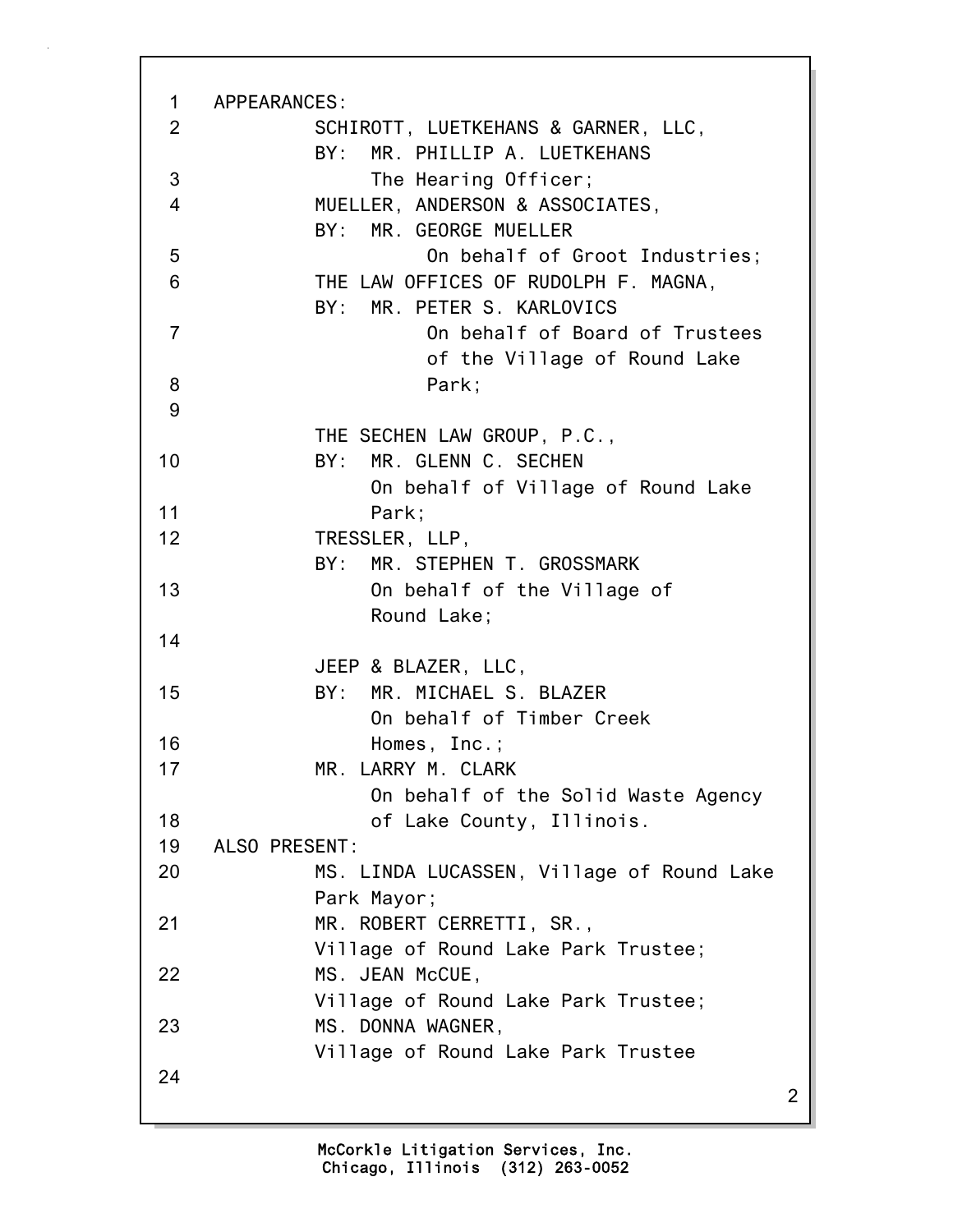3 1 2 I N D E X 3 4 WITNESS DX CX RDX RCX 5 MICHAEL S. MaROUS 6 By Mr. Blazer 14 7 By Mr. Mueller 49 8 9 10 11 12 13 E X H I B I T S 14 15 NUMBER ID RECEIVED 16 TCH Exhibit 17 Nos. 5 and 6 13 18 19 20 21 22 23 24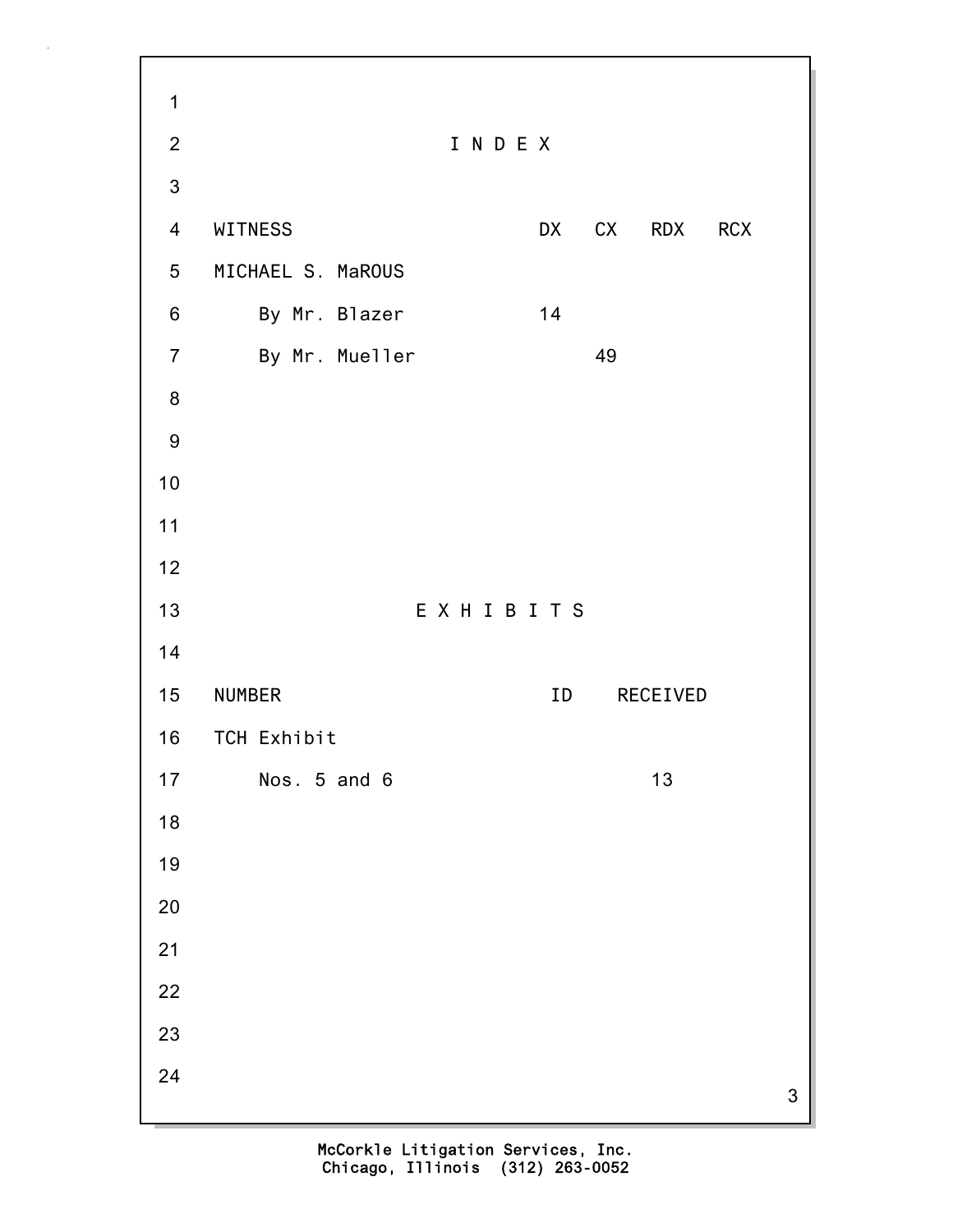4 1 THE HEARING OFFICER: I'll call the application 2 of Groot Industries for siting approval for a new 3 pollution control facility before the Village of 4 Round Lake Park Pollution Control Board facility -- 5 or Board come to order. 6 Would you, please, identify yourselves for 7 the record. 8 MR. MUELLER: George Mueller for the applicant, 9 Groot Industries. 10 MR. SECHEN: Glenn Sechen for the Village of 11 Round Lake Park. 12 MR. KARLOVICS: Peter Karlovics for the Village 13 Board of the Village of Round Lake Park. 14 Present with me today are Trustee Bob 15 Cerretti, Trustee Jean McCue, Trustee Donna Wagner, 16 and Mayor Linda Lucassen. 17 And I would also like to before we begin 18 bring up an Open Meetings Act issue if we are going 19 to go beyond tomorrow. So I'll wait until 20 everybody else introduces themselves. 21 MR. BLAZER: Michael Blazer for Timber Creek 22 Homes. 23 MR. GROSSMARK: Steve Grossmark for Village of 24 Round Lake.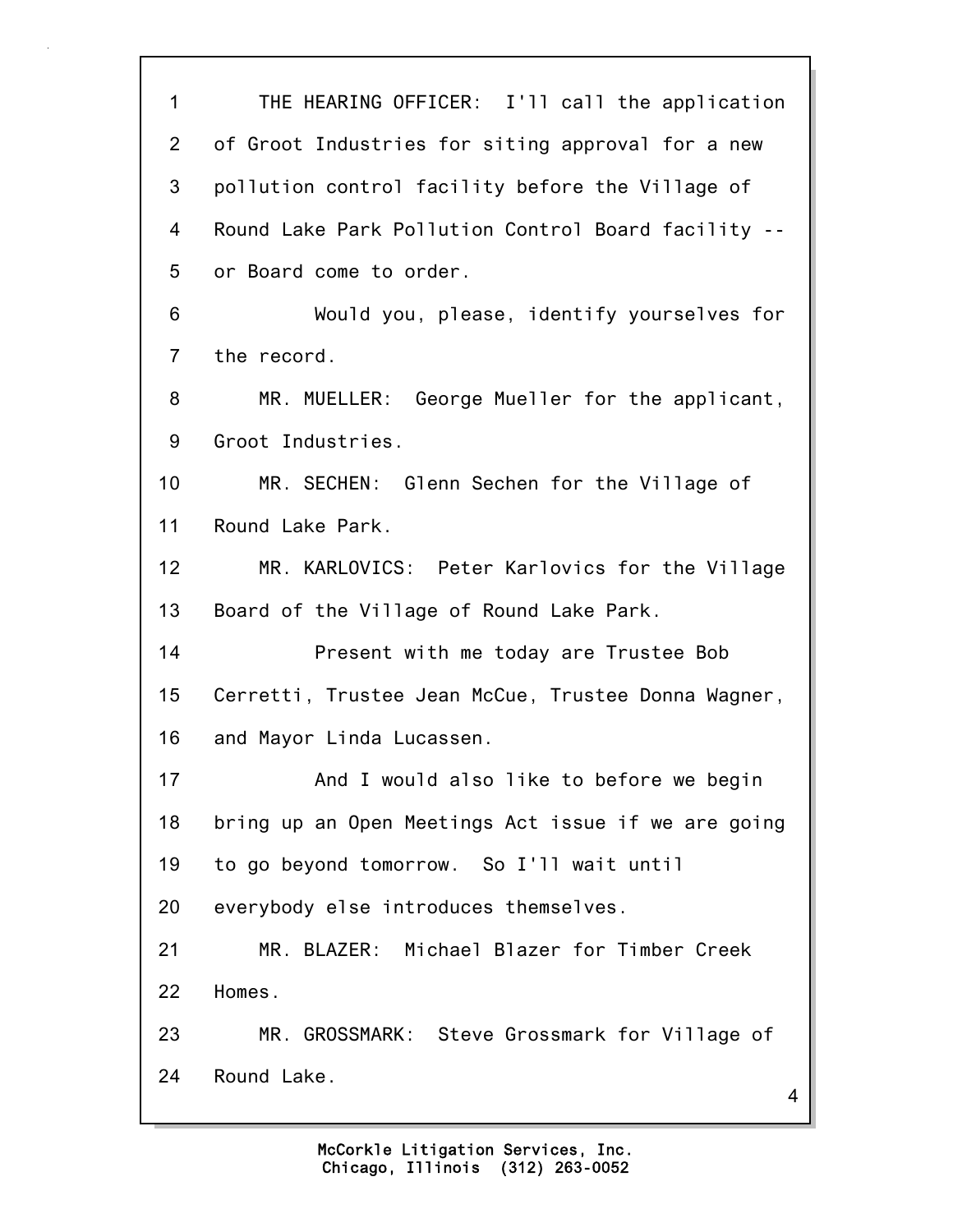5 1 MR. CLARK: Larry Clark on behalf of The Solid 2 Waste Agency of Lake County. 3 THE HEARING OFFICER: Mr. Karlovics. 4 MR. KARLOVICS: Mr. Hearing Officer, the 5 Openings Meetings Act requires that we post an 6 agenda 48 hours before any gathering of a majority 7 of a quorum of the corporate authorities. The 8 corporate authorities would like to continue to 9 attend every single hearing date, and we are -- for 10 agenda purposes, we have an agenda posted up until 11 tomorrow. So literally, if we are going to do 12 anything on Thursday, I would need to immediately 13 run out and get an agenda done for that day. We 14 would probably have to hold off until Friday, which 15 would allow me to post an agenda tomorrow. 16 I'm going to have to post it at the 17 Village Hall, which we have been doing 18 consistently, and here at this facility. So if the 19 parties cannot finish by tomorrow, we are going to 20 have to hold off until Friday. 21 MR. BLAZER: Mr. Hearing Officer, just for the 22 record, as it turns out, I have on my schedule an 23 all-afternoon argument in Chancery on Thursday 24 afternoon, the 3rd, in any event. I tried to get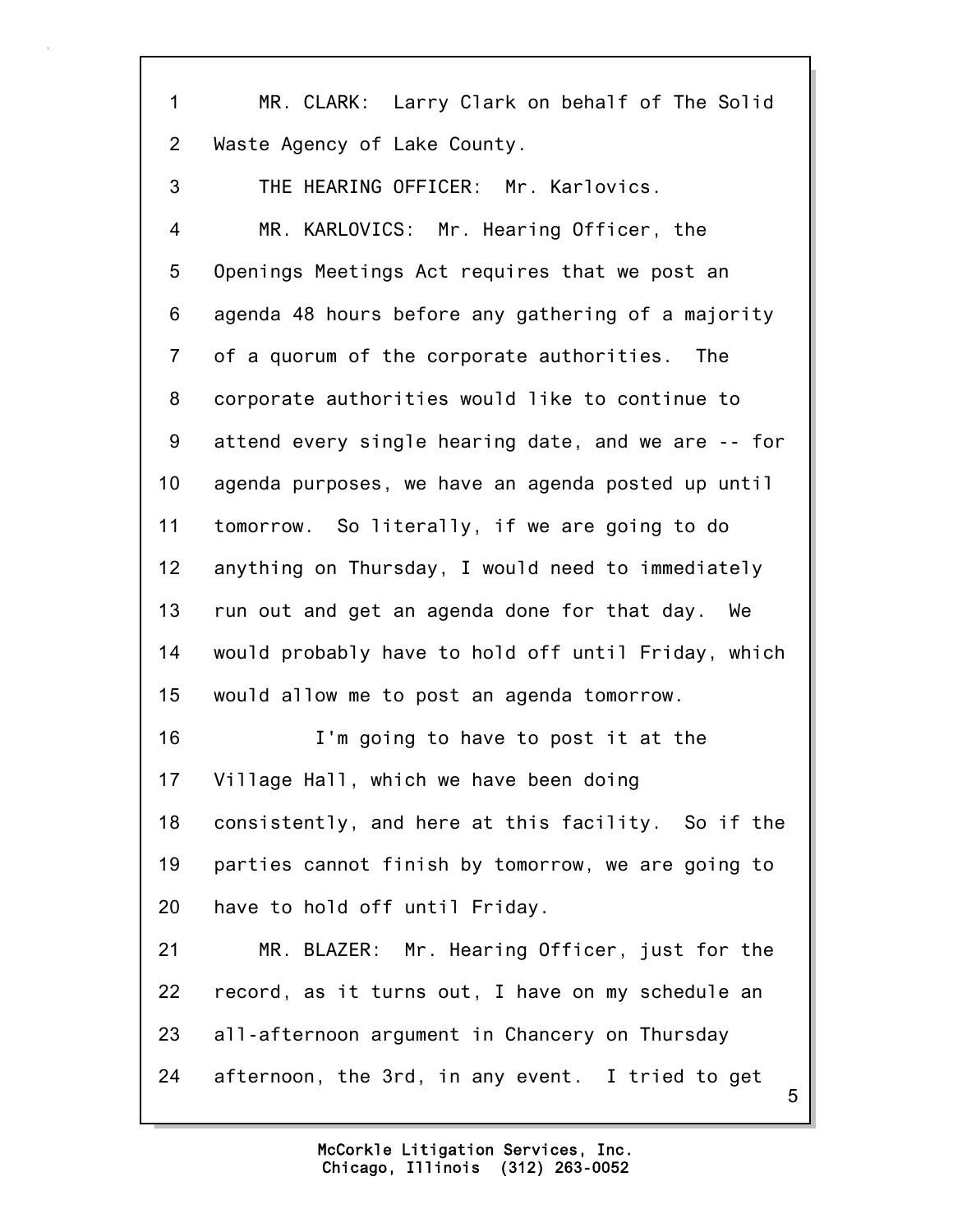| $\mathbf 1$    | that continued, and my effort was rebuffed.         |
|----------------|-----------------------------------------------------|
| $\overline{2}$ | THE HEARING OFFICER: Well, honestly, let's          |
| 3              | play with it and see how it goes, but I think the   |
| 4              | goal is for all of us to finish no later than       |
| 5              | tomorrow. I think we will be finished. We also, I   |
| 6              | think, have a pretty lengthy time period we could   |
| $\overline{7}$ | do tomorrow if necessary, but hopefully we will be  |
| 8              | ready to go. We'll fit in as much as we can to      |
| 9              | make sure that gets done.                           |
| 10             | MR. KARLOVICS: Well, I would need two pieces        |
| 11             | of information. I would need the starting time and  |
| 12             | date of the continuation of the hearing for         |
| 13             | purposes of posting, and I'll need that in order to |
| 14             | post.                                               |
| 15             | THE HEARING OFFICER: Okay. Let's deal with          |
| 16             | that at the end of the day today because I think by |
| 17             | whenever we are done today we'll have a pretty good |
| 18             | handle on whether we'll be done Wednesday.<br>It    |
| 19             | looks like we are not going to be able to go        |
| 20             | Thursday afternoon. So it would be Friday. So if    |
| 21             | we decide today, you can post it in the morning.    |
| 22             | Okay?                                               |
| 23             | MR. KARLOVICS: Excellent. The other issue I         |
| 24             | need is the public comment period. We have a<br>6   |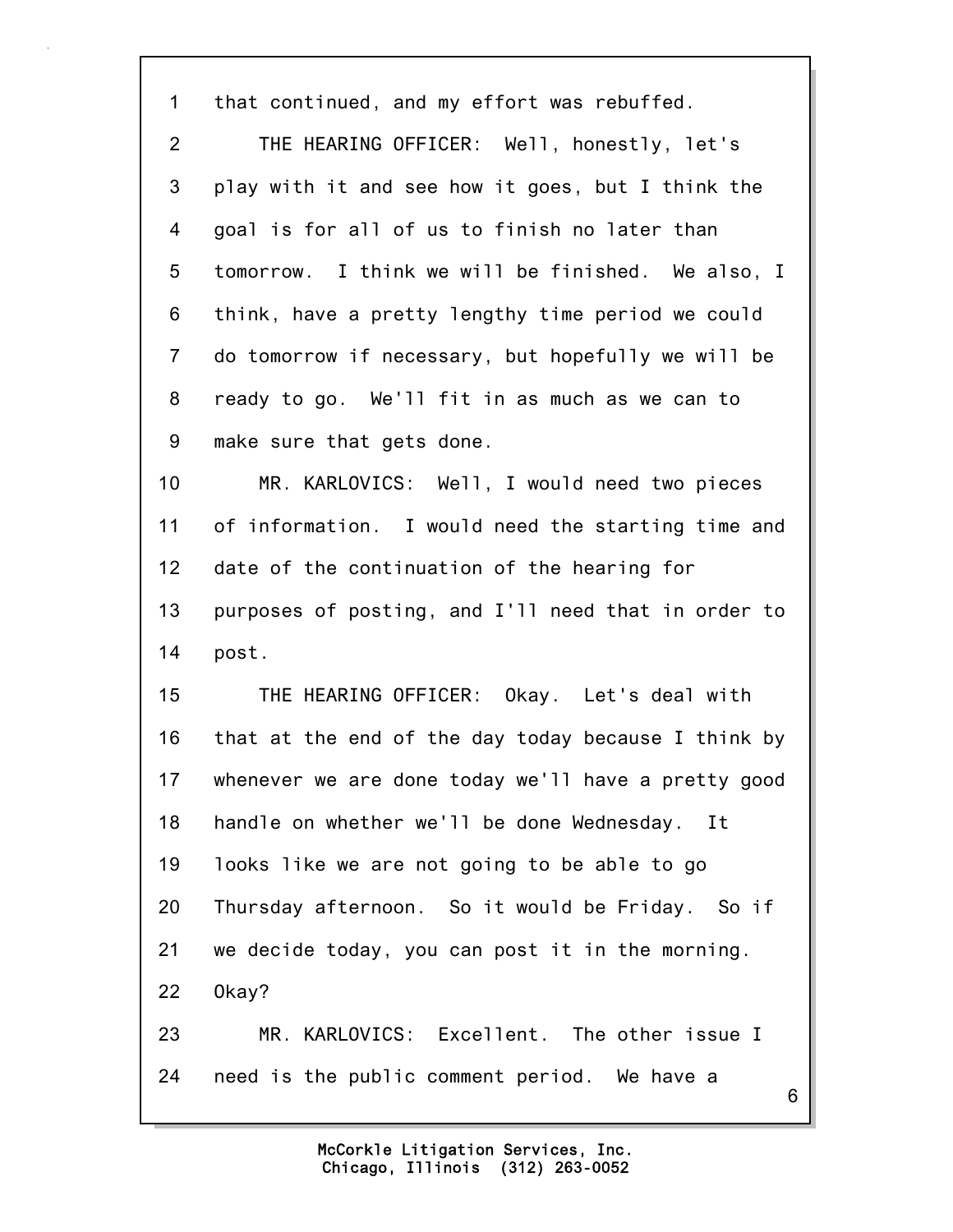| $\mathbf 1$    | to-be-determined for tomorrow, and if we are going  |
|----------------|-----------------------------------------------------|
| $\overline{2}$ | to extend out to Friday, we'll need to be thinking  |
| 3              | about what time our public comment would be.        |
| 4              | THE HEARING OFFICER: Okay. Great. Thank you.        |
| 5              | I have one other thing I noticed when I             |
| 6              | was going through my notes this morning. It         |
| $\overline{7}$ | appears that we have two TCH Exhibit 41s.<br>We     |
| 8              | entered the one yesterday and then the prior one    |
| 9              | with Mr. Mueller's brief, and I don't know if it    |
| 10             | was before the Pollution Control Board --           |
| 11             | MR. BLAZER: It was. It was.                         |
| 12             | THE HEARING OFFICER: Neither one of them is         |
| 13             | highly -- we haven't spent a lot of time on either  |
| 14             | one of them. We probably spent less time on the     |
| 15             | second TCH Exhibit 41, which was the MSW Management |
| 16             | article. I guess my suggestion would be to call     |
| 17             | that Exhibit 41A, and I'll mark the original.       |
| 18             | MR. BLAZER: That's fine.                            |
| 19             | THE HEARING OFFICER: Unless someone has a           |
| 20             | problem with that.                                  |
| 21             | MR. SECHEN: Which one is 41A?                       |
| 22             | THE HEARING OFFICER: 41A will be the one we         |
| 23             | entered yesterday, which is the MSW Management      |
| 24             | article.<br>$\overline{7}$                          |
|                |                                                     |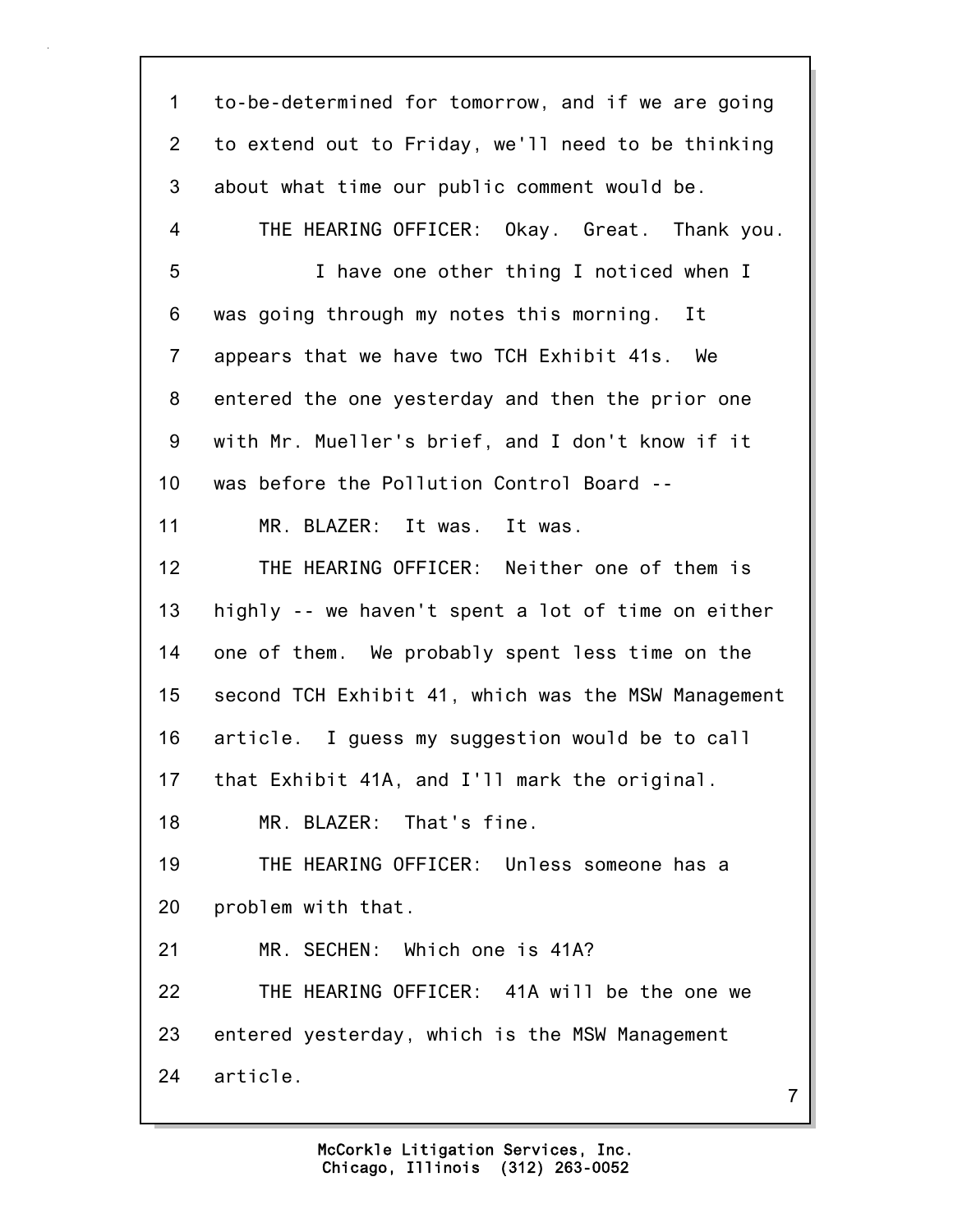| 1               | MR. BLAZER: Actually, if I can suggest,             |
|-----------------|-----------------------------------------------------|
| $\overline{2}$  | Mr. Hearing Officer, because I haven't yet moved on |
| 3               | that brief, at such time in the event I do, I'll    |
| 4               | simply renumber that brief.                         |
| 5               | THE HEARING OFFICER: Okay. That's fine.             |
| 6               | We'll leave that MSW Management article as          |
| $\overline{7}$  | Exhibit 41 then, and then the other possible        |
| 8               | Exhibit 41, we'll see what if you actually move to  |
| 9               | have that admitted.                                 |
| 10              | MR. BLAZER: Right.                                  |
| 11              | THE HEARING OFFICER: And then just remember         |
| 12 <sub>2</sub> | let's make sure we remember before you're done      |
| 13 <sup>°</sup> | today, Mr. Blazer, that we go through the exhibits  |
| 14              | of yours that have not been entered into evidence   |
| 15              | to make sure we don't miss anything.                |
| 16              | MR. BLAZER: I'm set to do that as soon as we        |
| 17              | are done with this witness.                         |
| 18              | THE HEARING OFFICER: Okay. At this point, is        |
| 19              | there any other thing preliminarily that anyone     |
| 20              | wants to discuss?                                   |
| 21              | MR. BLAZER: I did discuss with Mr. Mueller the      |
| 22              | issue of the map that you've been looking for.      |
| 23              | First of all, we talked about the proposed          |
| 24              | findings and conclusions. In light of the fact<br>8 |
|                 |                                                     |

٦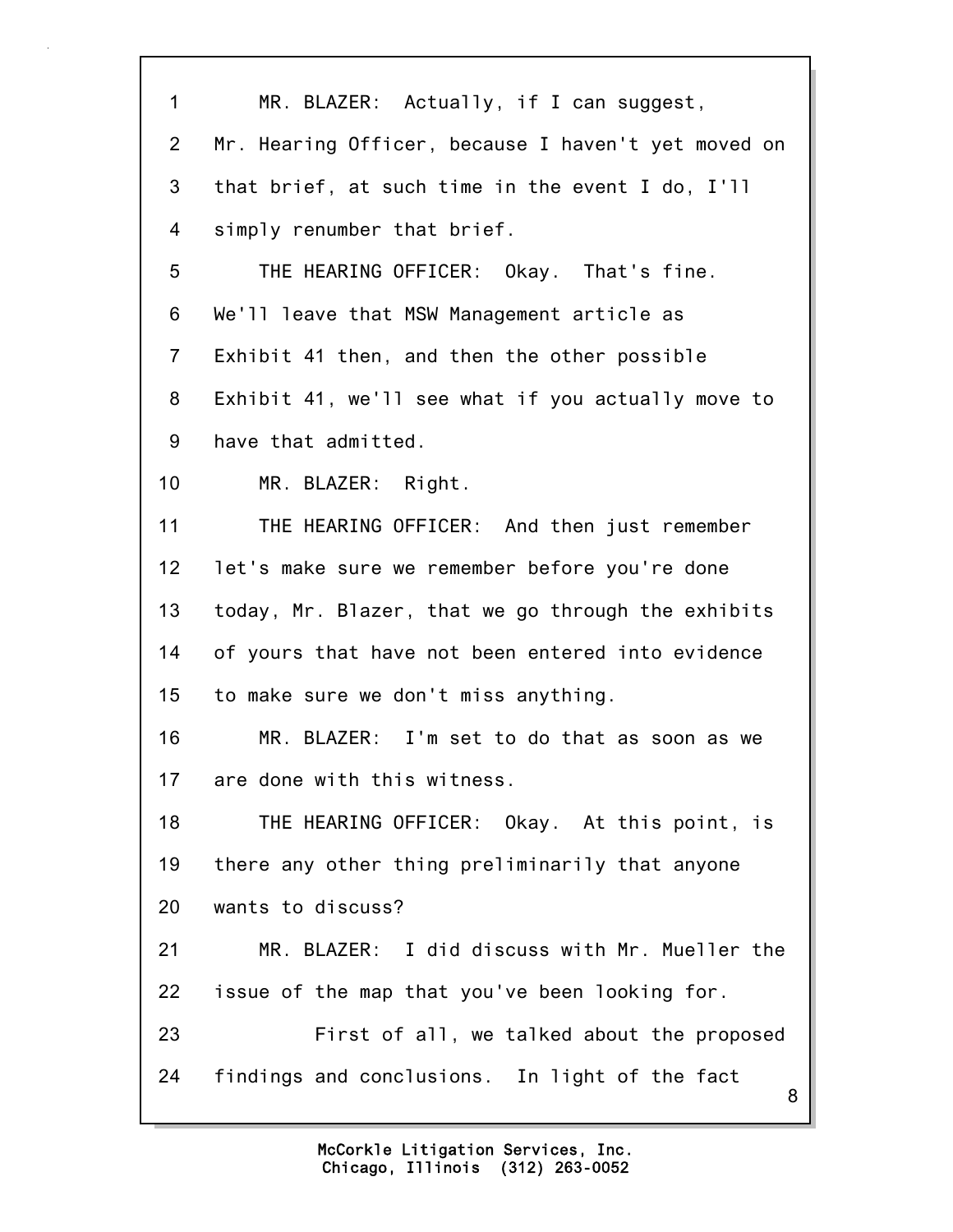| $\mathbf 1$    | that you're starting your vacation on the 22nd, I |
|----------------|---------------------------------------------------|
| $\overline{2}$ | think we both agreed, and if I'm wrong, George,   |
| 3              | that we will do simultaneous admissions on the    |
| 4              | 21st.                                             |
| 5              | THE HEARING OFFICER: Is that acceptable to the    |
| 6              | rest of the parties?                              |
| $\overline{7}$ | MR. SECHEN: Well, I would like to avoid that      |
| 8              | if at all possible.                               |
| 9              | THE HEARING OFFICER: Avoid what, Mr. Sechen?      |
| 10             | MR. SECHEN: I would like to see Groot's           |
| 11             | submission before ours is due. It may save a lot  |
| 12             | of work, at least on our part.                    |
| 13             | MR. BLAZER: From my perspective, Mr. Hearing      |
| 14             | Officer, since these are each party's suggestions |
| 15             | to both the Village Board and to you, I really    |
| 16             | don't think it's appropriate that these be really |
| 17             | responsive to each other. That's why I think,     |
| 18             | frankly, simultaneous admissions are a good idea. |
| 19             | THE HEARING OFFICER: Mr. Mueller?                 |
| 20             | MR. MUELLER: We are fine with simultaneous        |
| 21             | filings.                                          |
| 22             | MR. BLAZER: Okay. Mark the date and time          |
| 23             | George and I agreed on something.                 |
| 24             | THE HEARING OFFICER: We will simultaneously<br>9  |
|                |                                                   |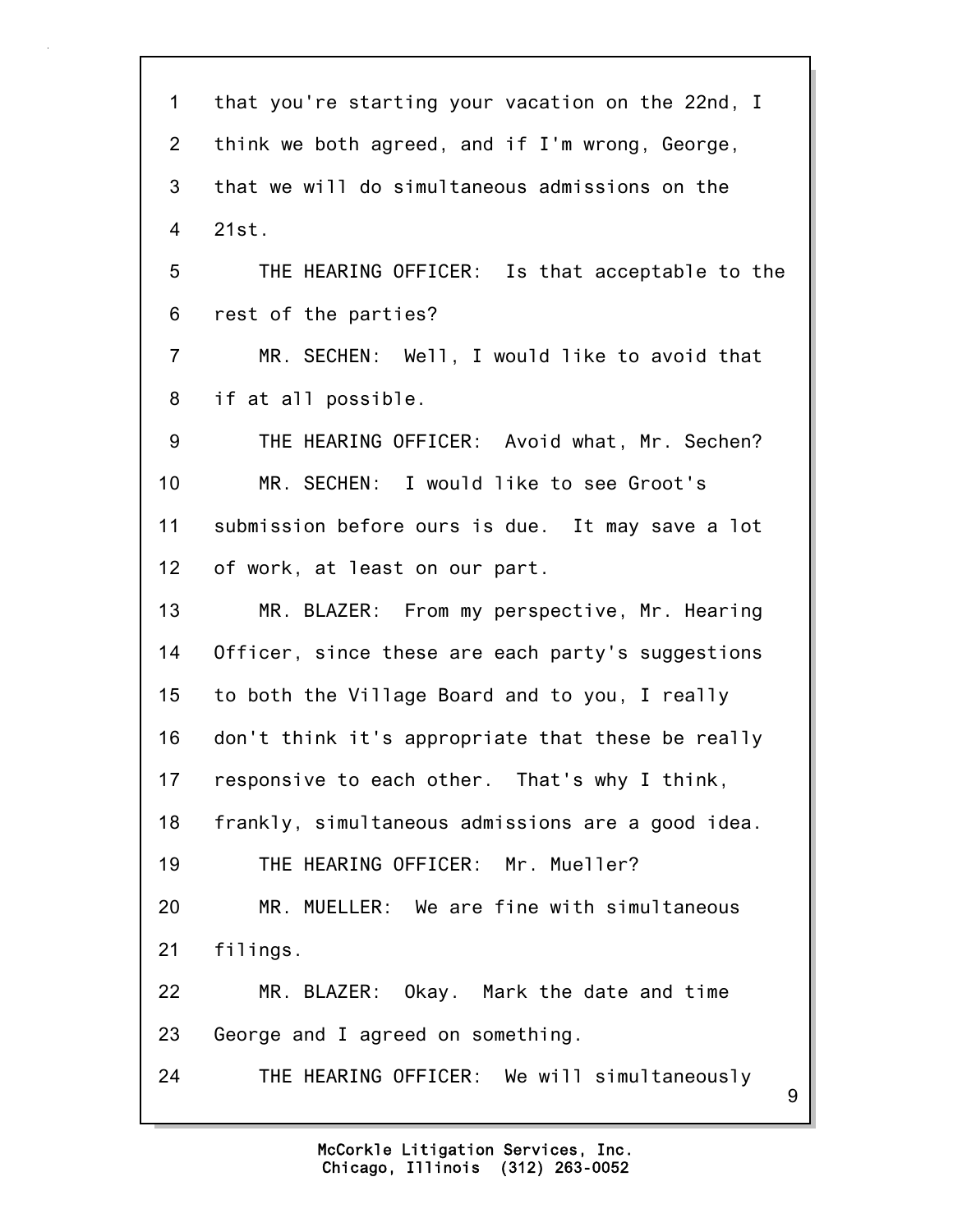1 file, file by e-mail, by 4:30 on the 21st, and then 2 we will have -- we will, as we talked -- let's talk 3 about all of these things then while we are talking 4 about it.

5 Seven days after public comment period 6 ends, if anyone has any additional findings of fact 7 or statements that they wish just to those public 8 comments, nothing else. If it goes beyond that, I 9 will strike them. I will on my own motion move to 10 strike those portions that are beyond it. So I 11 expect that anything filed after the public comment 12 period should be at most a couple of pages. I 13 mean, really, we have seen the public comment. 14 With all of the lawyers here, I doubt that the 15 public comment will be raising a lot of new issues, 16 but if there is something that's specific that you 17 need to respond to, we'll go seven days thereafter. 18 Also, and we'll talk about it, I guess, 19 once more probably at the end we'll talk about this 20 again, but we also have a memo on the applicability 21 of Fox Moraine that needs to be filed within seven 22 days after the completion of the hearing, which 23 will either be, I'm guessing, probably tomorrow, 24 but we'll figure that out.

10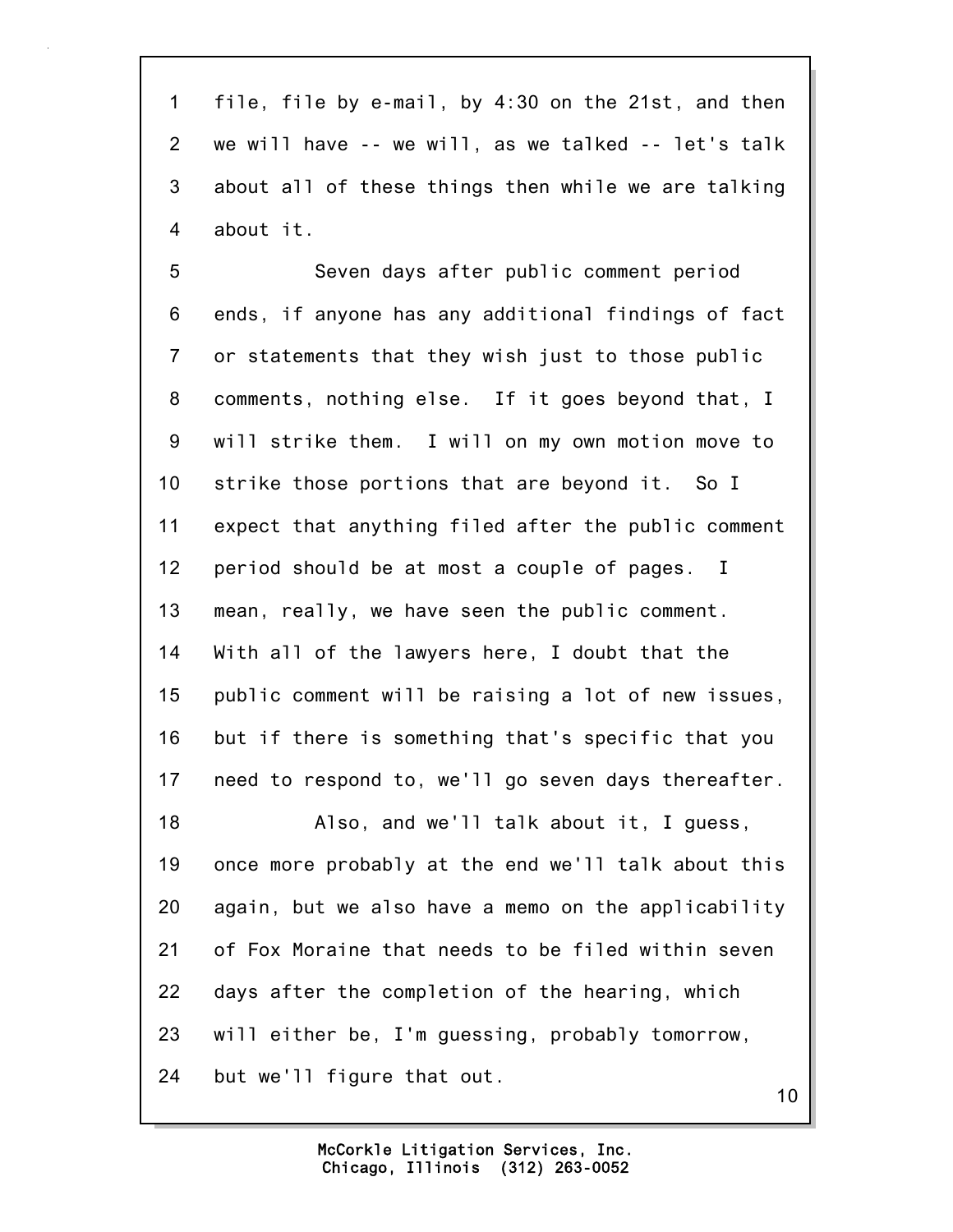| $\mathbf 1$    | So those are the three filings that I'm             |
|----------------|-----------------------------------------------------|
| 2              | aware of, and then I will give my proposed          |
| 3              | recommendation to the Board as soon as possible     |
| 4              | after those filings.                                |
| 5              | Anything else?                                      |
| 6              | MR. BLAZER: The --                                  |
| $\overline{7}$ | THE HEARING OFFICER: The aerial issue?              |
| 8              | MR. BLAZER: Yes, the maps that you had              |
| 9              | requested. George and I spoke. They have one that   |
| 10             | doesn't reflect any route at all. It appears to     |
| 11             | simply be a Google map showing the area roads.      |
| 12             | I ran three, not to cast aspersions, but            |
| 13             | you have to do, when you do Google, if you want to  |
| 14             | run a route, you have to give it an end point. So   |
| 15             | I ran it from the address of the proposed transfer  |
| 16             | station to the address of the Winnebago landfill    |
| 17             | solely to give you an exit point from this facility |
| 18             | heading westbound, and I have three different       |
| 19             | routes describing the area roadways.                |
| 20             | They seem to believe that giving it a               |
| 21             | Winnebago landfill endpoint is somehow prejudicial, |
| 22             | which is not my intent. But at this point, we've    |
| 23             | had so much discussion about this thing, that I'm   |
| 24             | going to leave it to you --<br>11                   |
|                |                                                     |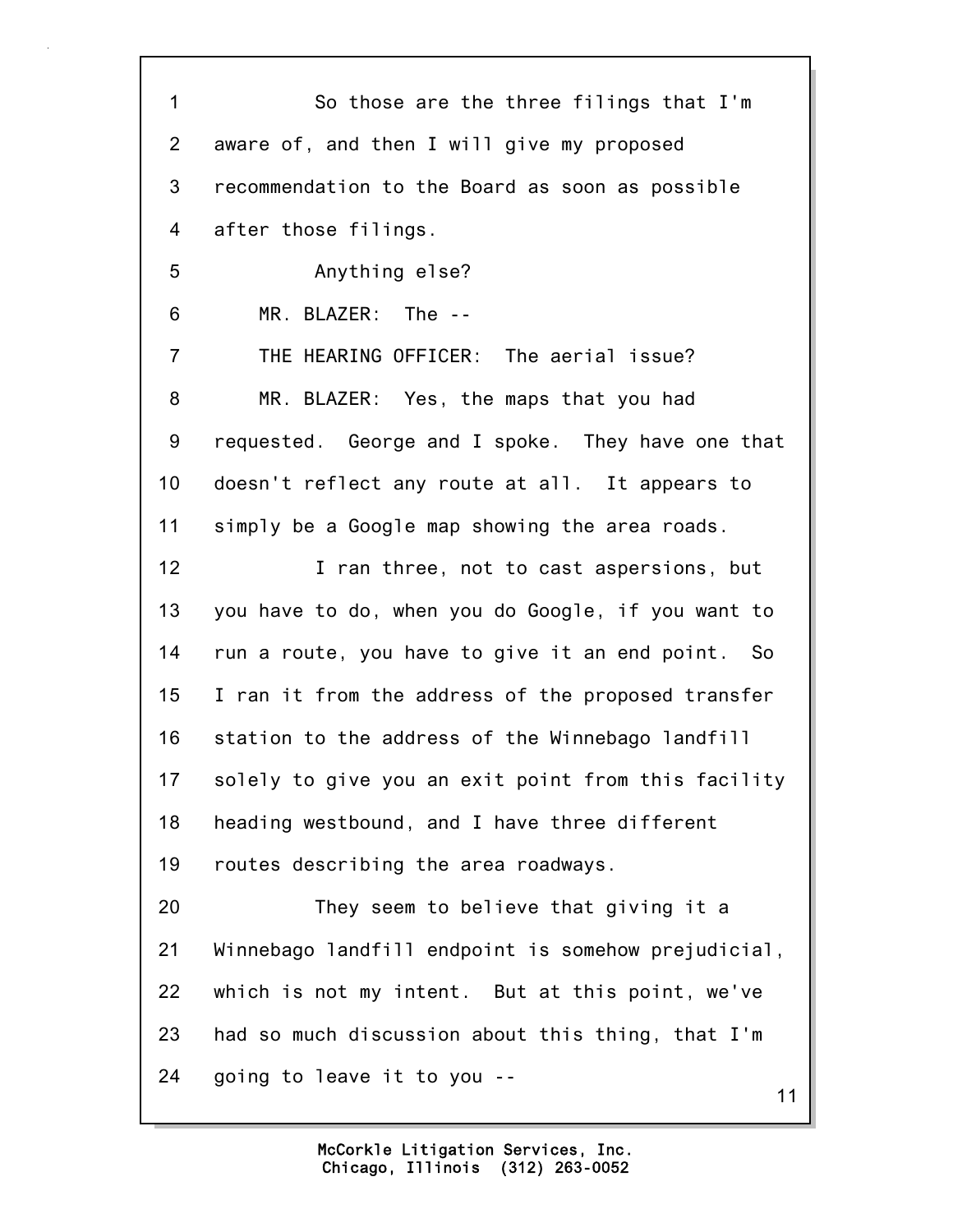12 1 THE HEARING OFFICER: Here is what I'm going to 2 do, and one of the village board members was nice 3 enough yesterday to point out to me that -- well, 4 let me ask this question. Let's back up for a 5 second. 6 Is there going to be an objection to TCH 7 Exhibit 6 when I assume it's moved and -- or moved 8 to be entered? 9 MR. BLAZER: 6 is already in subject to the -- 10 THE HEARING OFFICER: I do not have 6 being in. 11 Did I miss that? 12 MR. BLAZER: 6 is Coulter's report, right? 13 THE HEARING OFFICER: Coulter's report, right. 14 I didn't have 5 or 6 marked as being in. 15 Mr. Mueller, you probably don't have notes 16 on that because I don't know if you were here that 17 day. 18 MR. MUELLER: Well, I was here the day 19 Mr. Coulter testified, and I would object to his 20 report as being applicable because he didn't 21 understand the criterion. 22 THE HEARING OFFICER: I'm going to admit TCH 23 Exhibits 5 and 6 in over objection subject to the 24 briefing that we talked about on Moraine, the Fox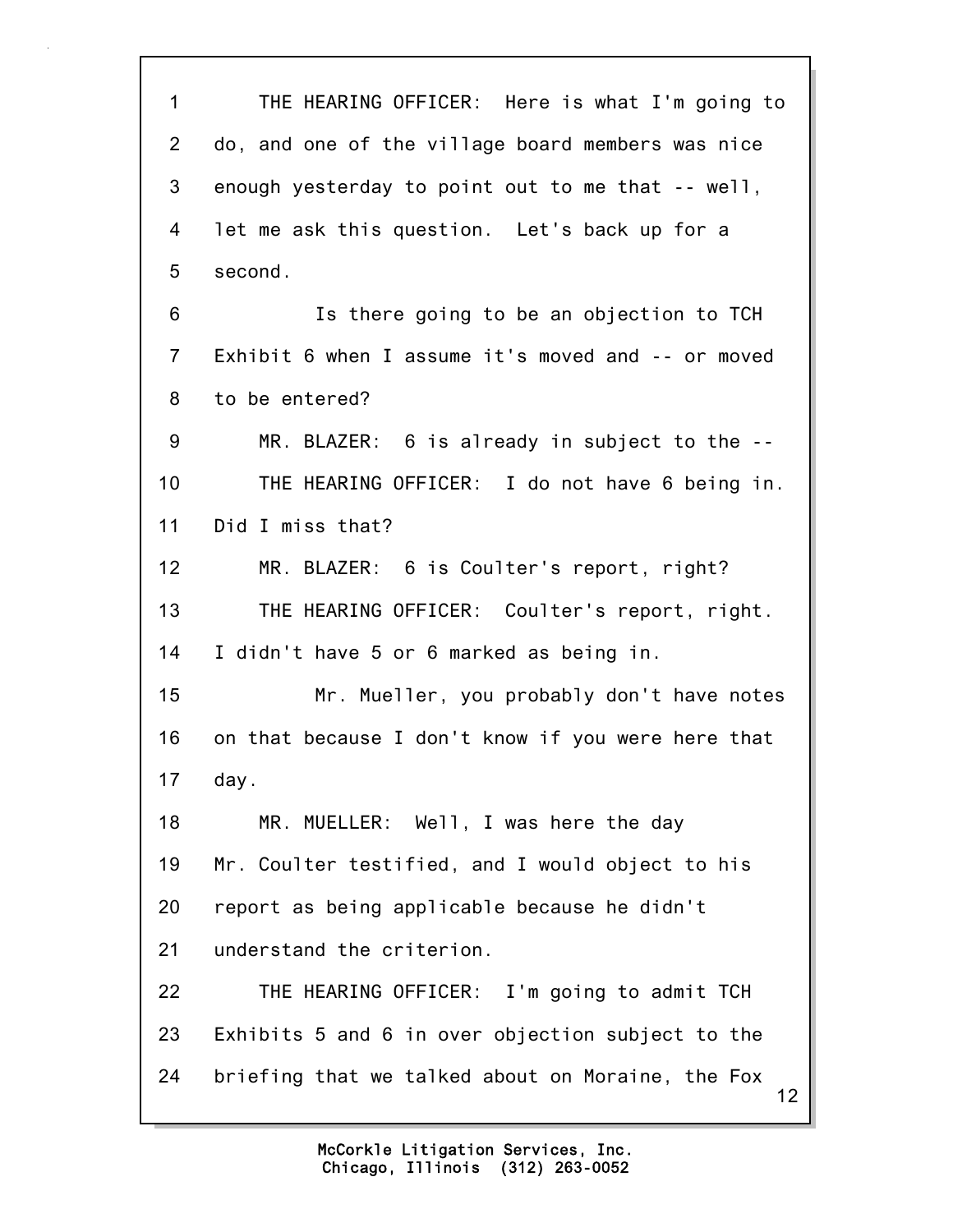1 Moraine issue.

2 (Whereupon, TCH Exhibit 3 Nos. 5 and 6 were received into 4 evidence on October 1, 2013.) 5 THE HEARING OFFICER: Given that TCH Exhibit 6 6 is in, the figure 1 to that exhibit, other than the 7 point of the 52-mile airline distance that's talked 8 about and the note of Winnebago landfill, which 9 really was not what I was asking for, it appears 10 that what I have been asking for is already in the 11 record in TCH Exhibit 6, figure 1. 12 So I apologize for making the parties go 13 through this, but one of the Board members was kind 14 enough to point this out to me, and this really is 15 all I was looking for was just the major highways 16 in the area. I see 60. I see 59. I see 120, 176, 17 and if I'm not mistaken, those were the major roads 18 that were discussed. So this at least gives some 19 context to Mr. Moose's testimony and I think 20 Mr. Coulter's. 21 So we'll kind of put that by the wayside, 22 that aerial issue. And at this time, unless there 23 is something further, Mr. Blazer can call 24 Mr. MaRous to the stand.

13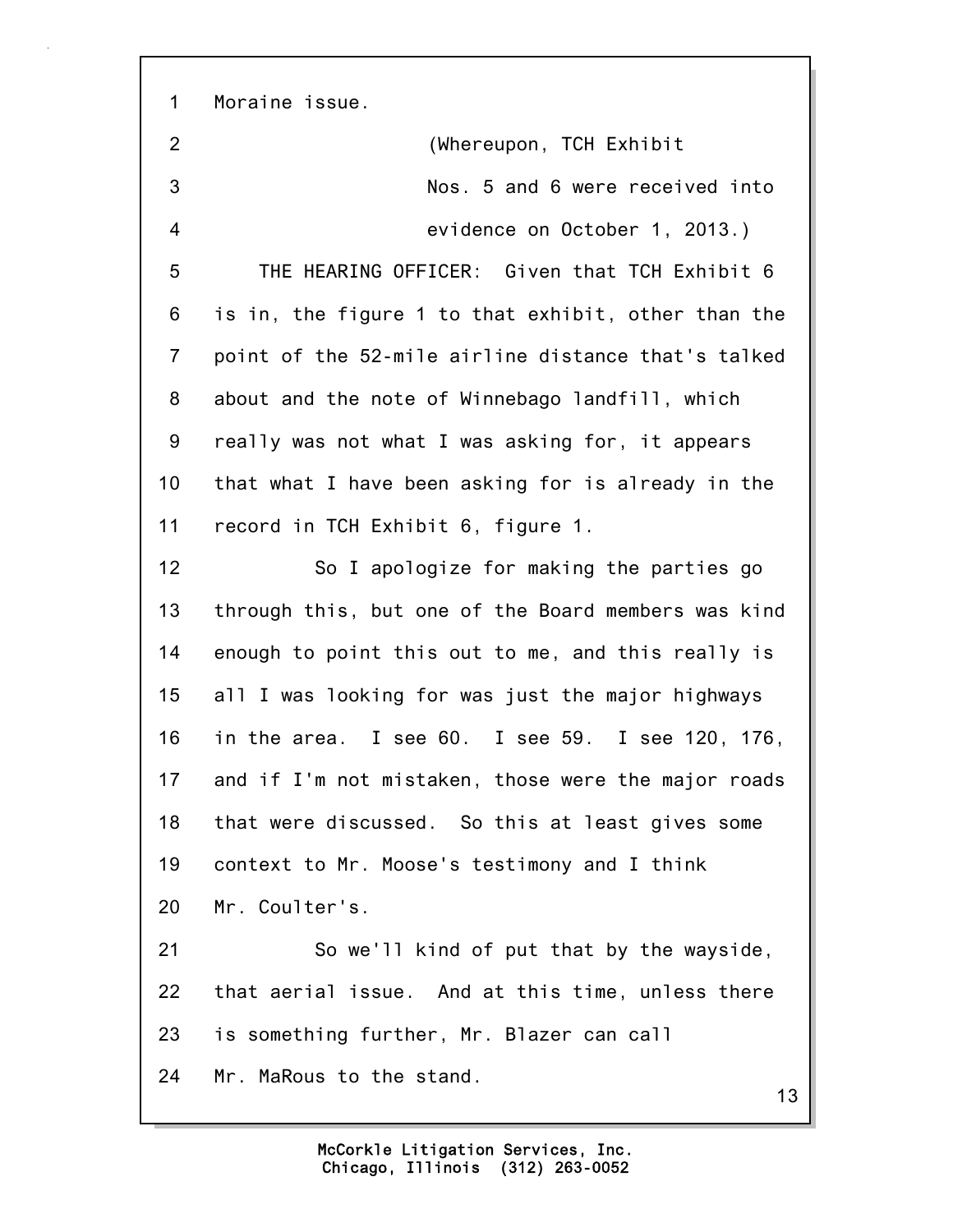14 1 MR. BLAZER: Thank you. 2 THE HEARING OFFICER: Swear in the witness, 3 please. 4 (Witness sworn.) 5 MICHAEL S. MaROUS, MAI, CRE, 6 called as a witness herein, having been first duly 7 sworn, was examined and testified as follows: 8 DIRECT EXAMINATION 9 BY MR. BLAZER: 10 Q. Would you state your name, please, sir? 11 A. Michael S. MaRous. 12 Q. Could you describe your business, please, 13 Mr. MaRous? 14 A. I am president and owner of MaRous & 15 Company, which is a full-service real estate 16 appraisal consulting firm that has been in business 17 approximately the last 33 years with a 18 specialization in the Chicago metropolitan area. 19 Q. What's your educational background? 20 A. I'm honored to have graduated from 21 University of Illinois Champaign-Urbana in 1976 22 with a bachelor of science in the School of Finance 23 with a specialization in urban land economics. 24 Q. Could you describe your background and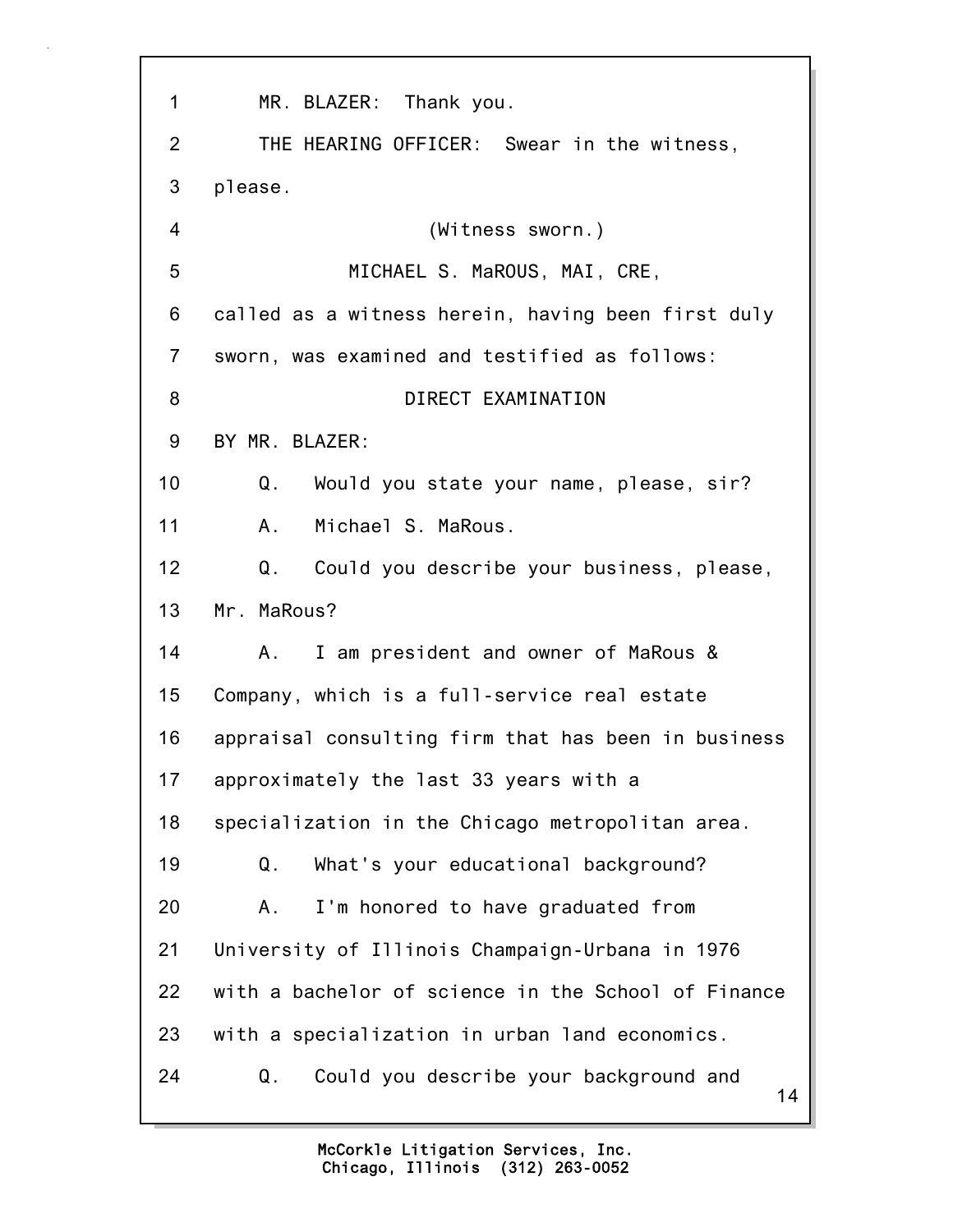15 1 experience in the fields of real estate appraisal, 2 valuation and compatibility analysis? 3 A. I have been a full-time appraiser, real 4 estate consultant since 1976 and have appraised 5 over about a thousand properties, probably 6 \$15 billion of properties throughout about 30 7 states of the U.S. encompassing virtually all types 8 of properties, residential, vacant land, 9 industrial, specialty, such as shopping centers, 10 hotels, special land use facilities, such as 11 transfer stations. I've also prepared many 12 value-impact studies over this time period. I was 13 awarded the MAI designation in 1980. 14 Q. And could you describe what the MAI 15 designation is and how you get that? 16 A. Simply, the MAI designation is a 17 culmination of a series of about eight courses, 18 peer review of five years when I did it, a couple 19 theses and a comprehensive review. 20 There is about 6,000 MAIs in the world and 21 I think about 350 or 400 in the State of Illinois. 22 It's considered the highest form of real estate 23 valuation skills. 24 Q. How long have you been a member of the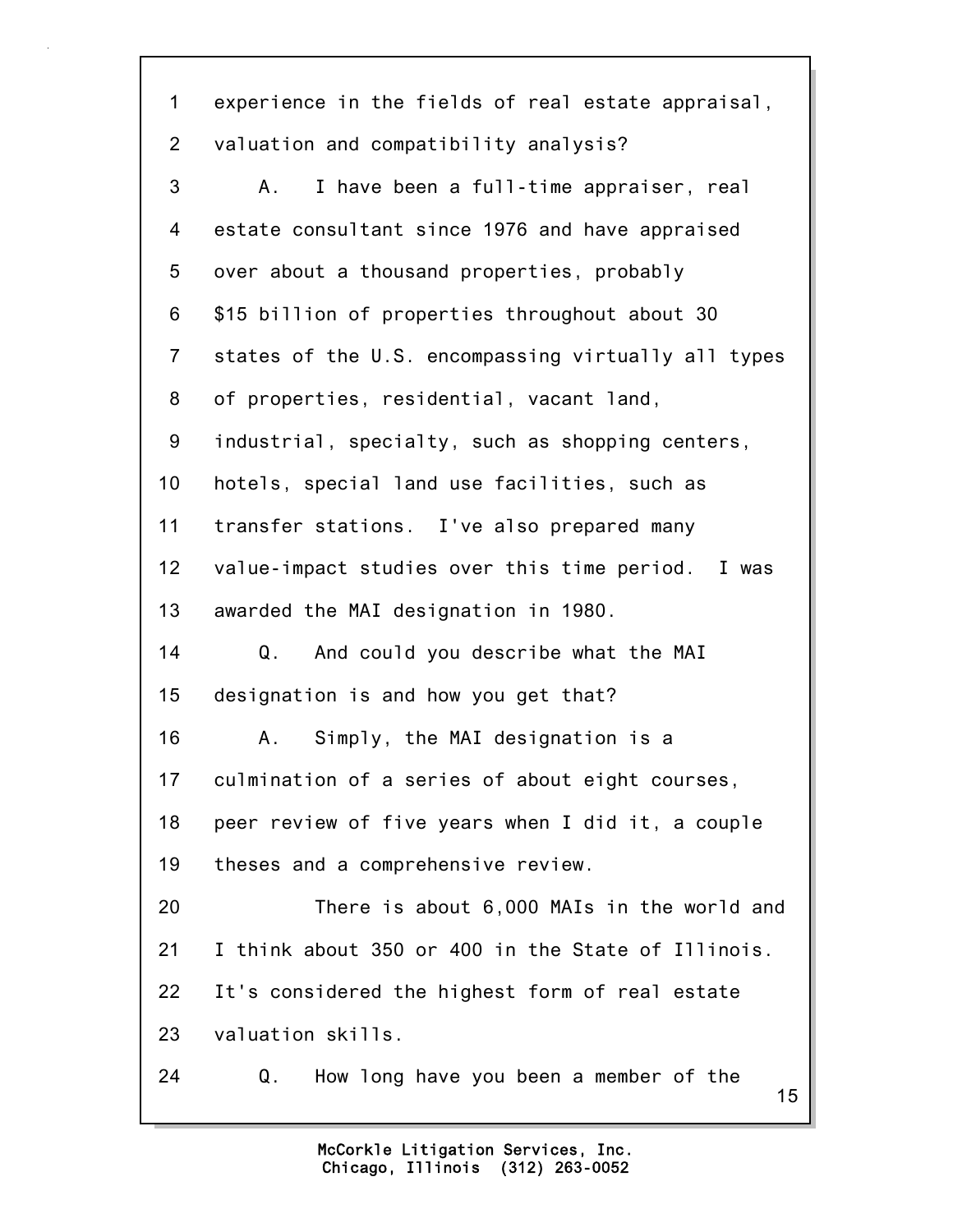1 MAI?

2 A. Thirty-three years.

3 Q. Have you held any offices with either the 4 Appraisal Institute or any other appraisal 5 institutions?

6 A. Yes. I've had the honor of sitting on the 7 Board of the Chicago Chapter of the Appraisal 8 Institute, and I'm also past president of that 9 organization and probably been on 20 committees 10 over -- in my career.

11 I have also been active on a national 12 basis particularly with publication and have been 13 cited in about 15 books.

14 I have been involved in peer review, also 15 was the first president of the Illinois Coalition 16 of Appraisal Professionals. That pretty much 17 covers all of the appraisal groups in the State of 18 Illinois.

19 Q. Have you received any awards in connection 20 with your practice?

21 A. I have, both on a local and national 22 basis, in regard to quality of service reports and 23 publications.

16 24 Q. And are you also designated as something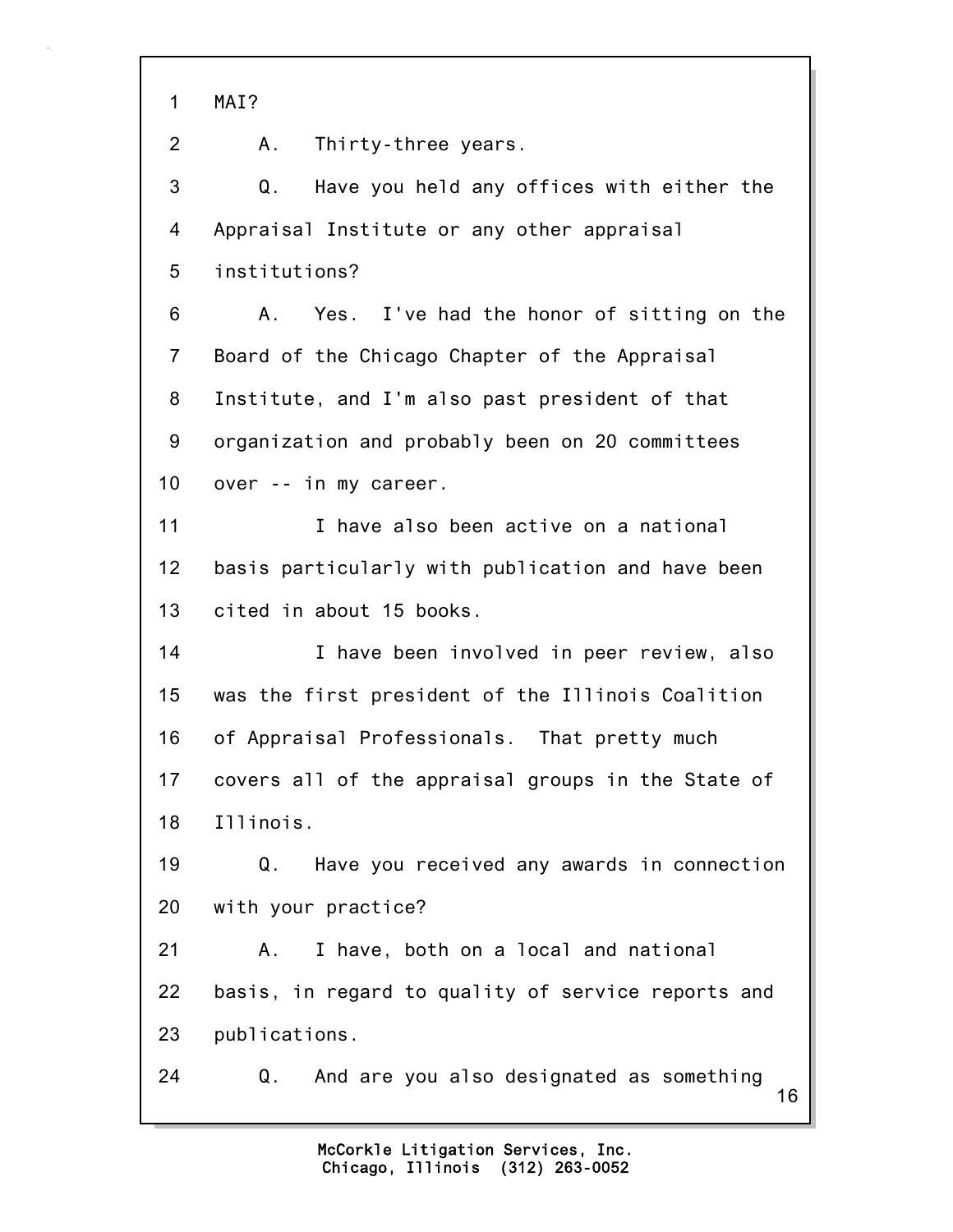17 1 known as a counselor of real estate? 2 A. I was invited as a counselor or CRE in 3 1999. 4 Q. And what is the CRE designation? 5 A. It's basically invitation-only peer review 6 of about 1100 professionals in the world. About a 7 third of them are valuation, but many land 8 planners, attorneys, developers, financial 9 analysts, professors, considered to be at the very 10 zenith of the real estate profession. 11 Q. What type of services do CREs provide? 12 A. Generally consulting for public bodies, 13 financial institutions, real estate investment 14 trusts, pension funds, universities in regard to 15 their development acquisition disposition and 16 long-term holding of real estate assets. 17 Q. Have you been qualified to testify as an 18 expert witness in your field? 19 A. I have. 20 Q. How many times? 21 A. Before either federal or circuit courts, 22 over a hundred times. Before bodies such as this 23 and zoning boards, plan commissions, board of 24 reviews, property tax appeal boards, probably in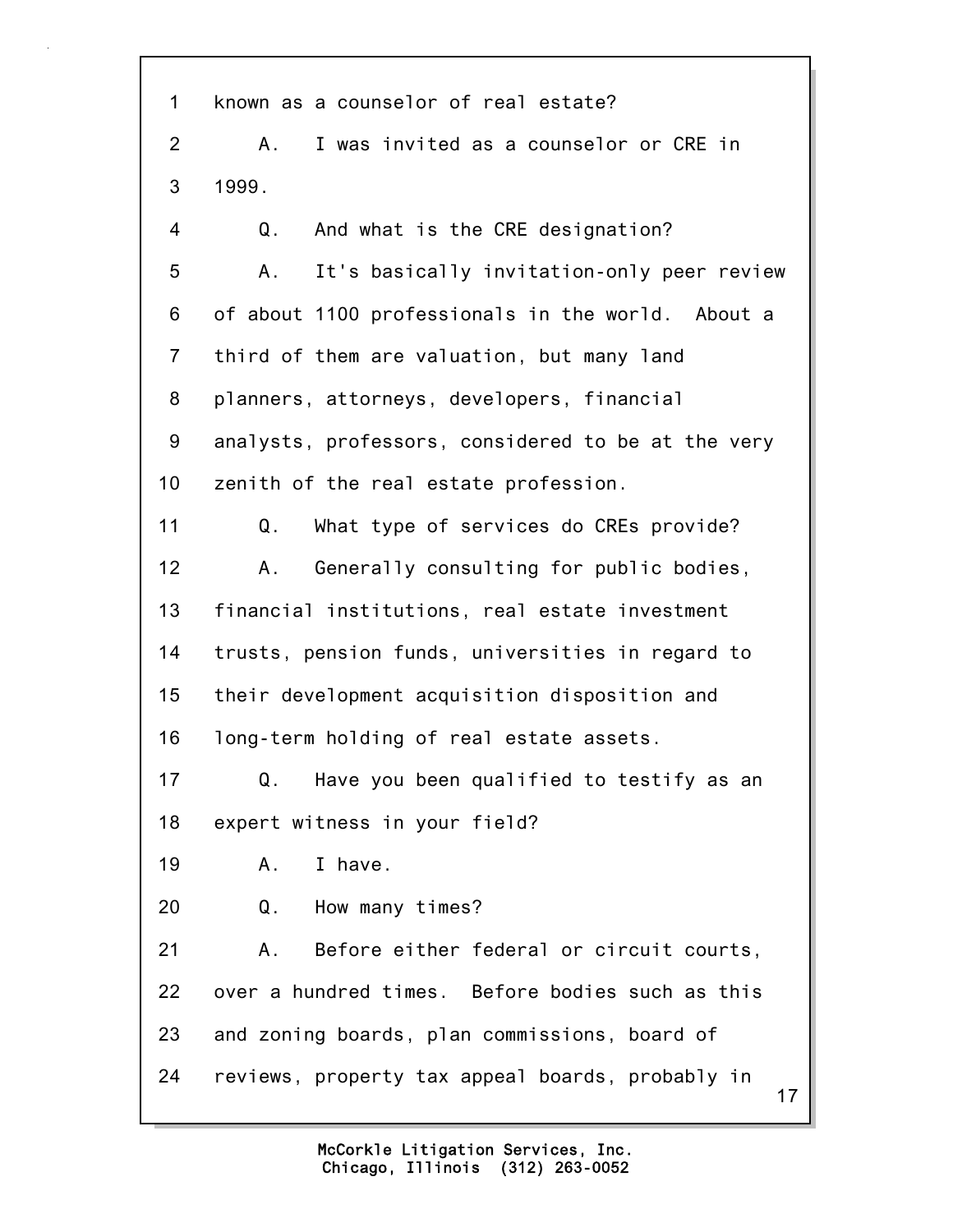1 excess of 200 times.

18 2 Q. Have you taught any seminars or spoken in 3 any programs or on any panels regarding real estate 4 appraisal and valuation? 5 A. I have, probably in excess of 15 times 6 before a variety such as law boards, real estate 7 boards, financial institutions, universities, such 8 as DePaul, in regard to various real estate, real 9 estate land use and valuation issues. 10 Q. Now, you talked about the number of 11 properties that you've been involved with in your 12 career. Has your work included projects in Lake 13 County? 14 A. Many, probably a couple billion dollars' 15 worth of properties and well over a thousand 16 properties in my career. 17 Q. Could you give us some examples say in the 18 last five years? 19 A. Some of the holdings of the Smith family 20 that have about 6,000 acres going from Gurnee up to 21 the state line. Hewitt & Associates' corporate 22 headquarters in Lincolnshire. 23 In the subject area, the Saddlebrook 24 age-restricted residential community of over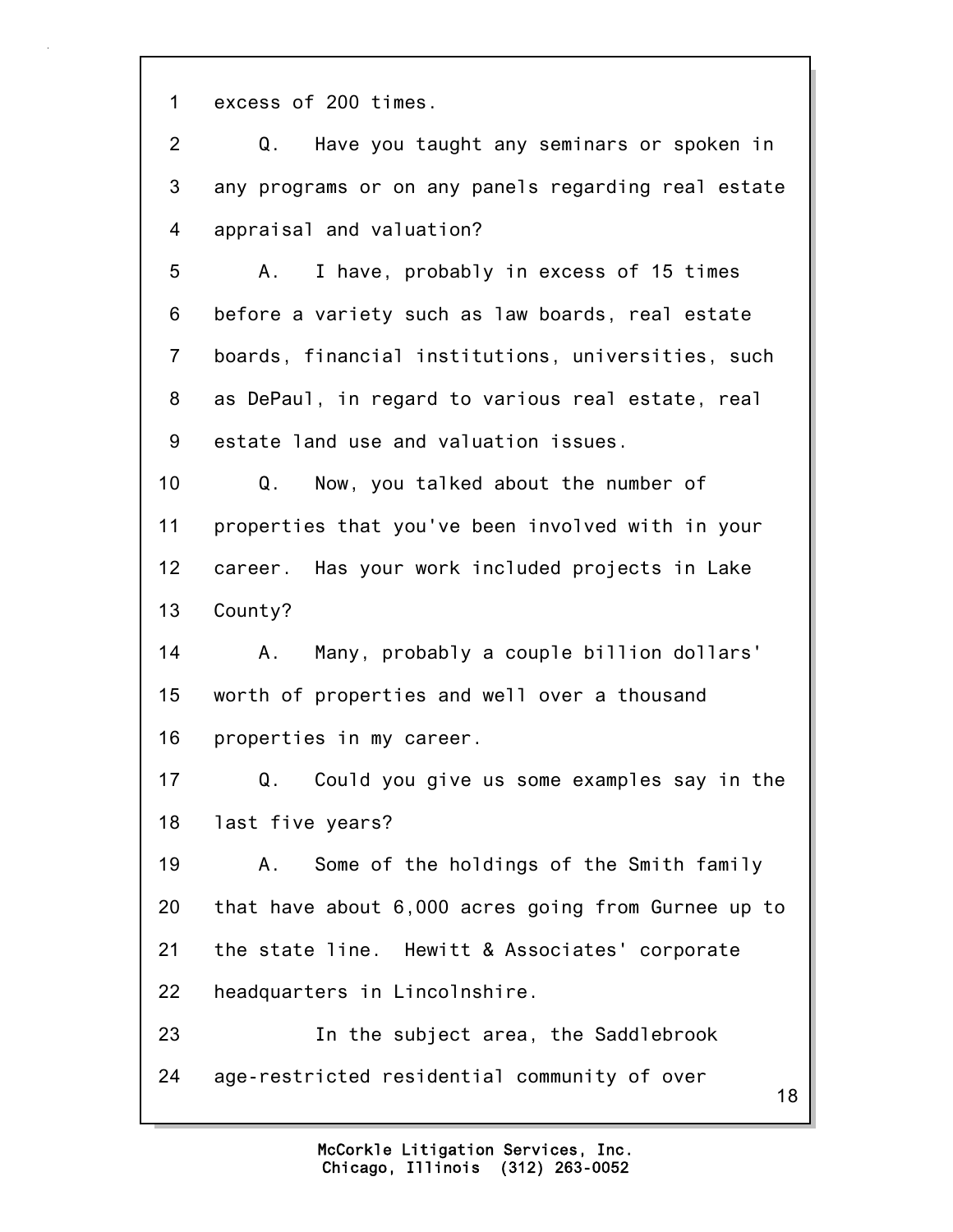19 1 1200 acres. I think there is 14 to 1500 homes that 2 have been developed so far. Both shopping centers 3 at Route 45 and Rollins Road. The little shopping 4 center just to the east of the subject anchored by 5 the Starbucks as an example. 6 The large development for a planned 7 Wal-Mart at the western end of Mundelein are just a 8 few of the examples. 9 Q. Could you give us an approximation of the 10 number of municipalities or other units of local 11 government that you've worked for? 12 A. Probably well over 40, including numerous 13 in Lake County, including the county and the Lake 14 County Forest Preserve to name a few. 15 Q. And how many of those assignments were 16 market impact studies -- strike that. 17 Excluding the municipalities -- or 18 actually, included all of your work, how many of 19 your assignments were market impact studies related 20 to waste transfer stations, landfills or recycling 21 centers? 22 A. Maybe 10 to 15. 23 Q. And you've also done market impact studies 24 with respect to other types of developments?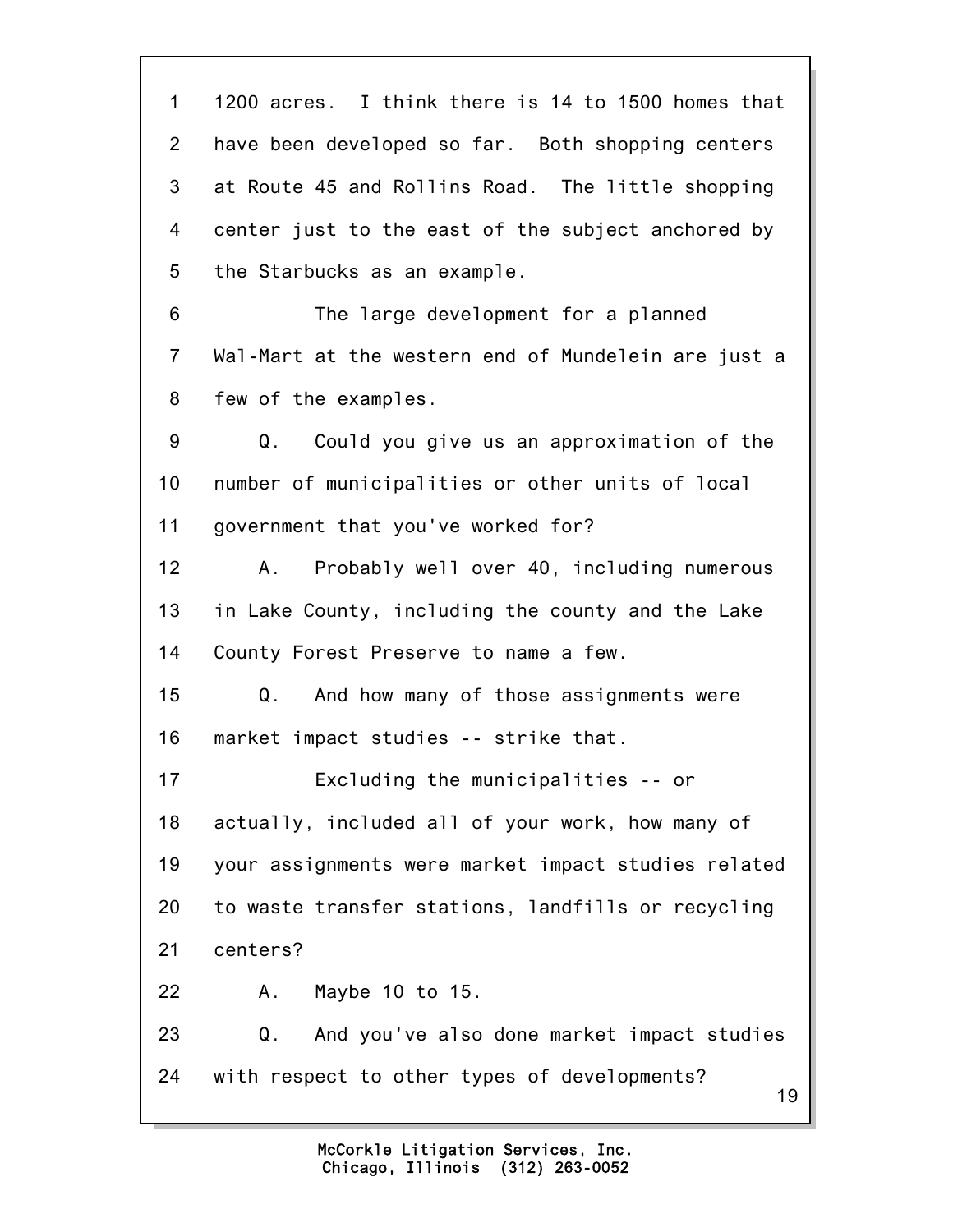20 1 A. Residential, commercial, industrial, yes. 2 Q. Have you ever done work for the owner or 3 operator of a transfer station, recycling center or 4 landfill? 5 A. Yes. 6 Q. Can you describe those projects? 7 A. I did consulting for Waste Management for 8 a expansion of a landfill in McCook. 9 We did valuation work for a privately held 10 transfer station in Des Plaines just south of 11 Touhy, just north of O'Hare. We appraised the 12 transfer facility in Des Plaines. 13 We did land as part of the landfill for 14 the BFI facility in Zion, and we have provided some 15 consulting for a landfill of Waste Management -- or 16 a proposed landfill in Kankakee that I recall. 17 Q. You have in front of you Exhibit 7. Is 18 that your resume? 19 A. Yes. 20 Q. And does it accurately summarize your 21 background, experience and education? 22 A. Yes. 23 Q. And in general terms, can you describe 24 what you were retained to do in this case?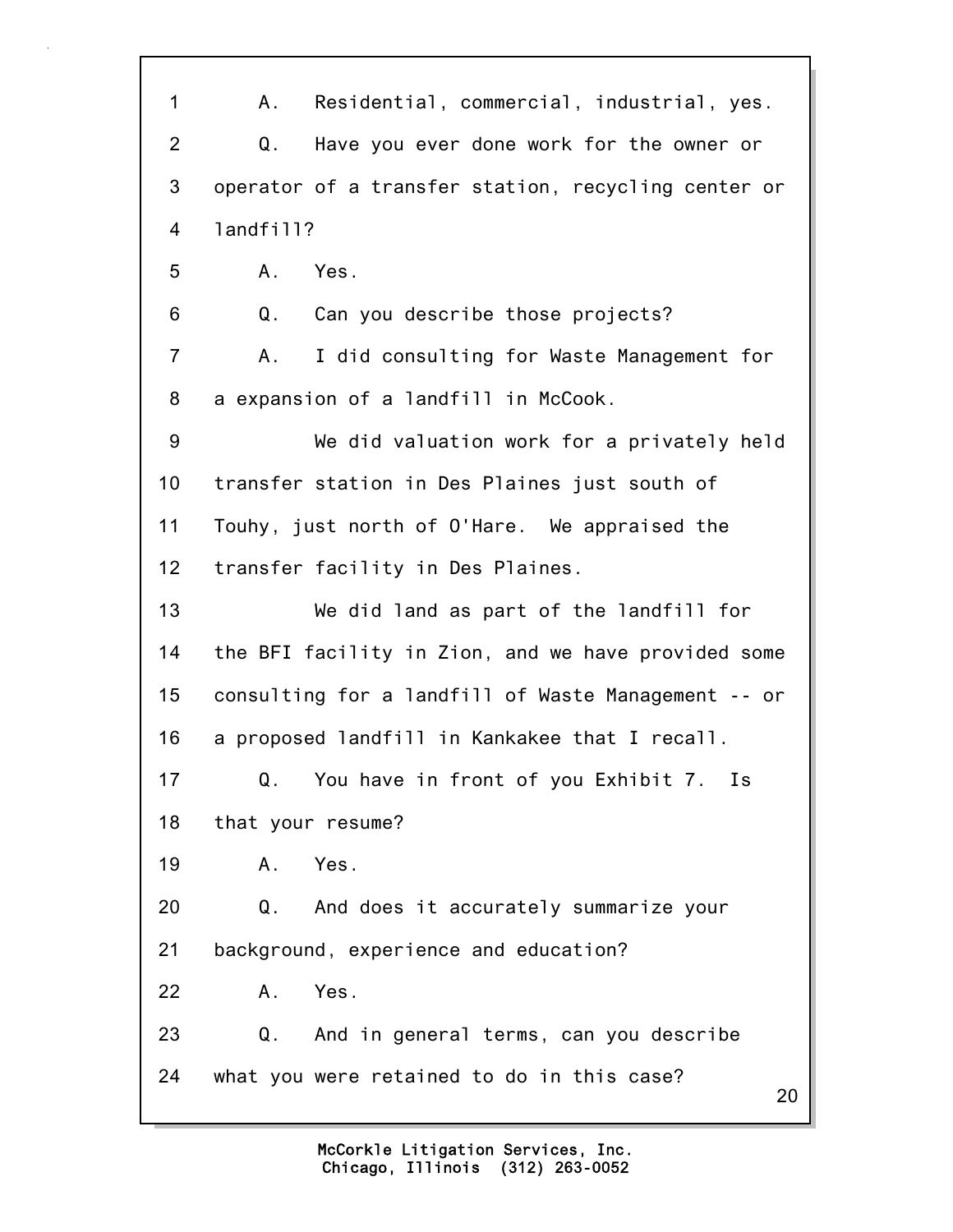| 1               | Simply, to review and analyze the<br>A.                  |
|-----------------|----------------------------------------------------------|
| $\overline{2}$  | application for local siting prepared by Groot           |
| 3               | Industries for a waste transfer station to be            |
| 4               | located at 201 Porter Drive, to look and understand      |
| 5               | the proposed development that's approximately            |
| 6               | 3.9 acres and a proposed just under a                    |
| $\overline{7}$  | 28,000-square-foot facility, and to look at the          |
| 8               | reports and particularly looking at their land use       |
| 9               | and valuation reports and then independently doing       |
| 10              | my own research in regard to comprehensive plan          |
| 11              | zonings, land use comparables, impact to                 |
| 12 <sub>2</sub> | development, et cetera.                                  |
| 13              | So specifically did you review the reports<br>Q.         |
| 14              | from Mr. Lannert and Mr. Poletti in connection with      |
| 15              | Criterion iii of the siting statute?                     |
| 16              | I did.<br>Α.                                             |
| 17              | Q.<br>Are you familiar with the market area in           |
| 18              | which the proposed transfer station would be             |
| 19              | located?                                                 |
| 20              | Α.<br>Yes.                                               |
| 21              | Q. And you've already described some of the              |
| 22              | projects in the area. In this case, did you              |
| 23              | determine when Groot purchased the property at           |
| 24              | which they want to establish a transfer station at<br>21 |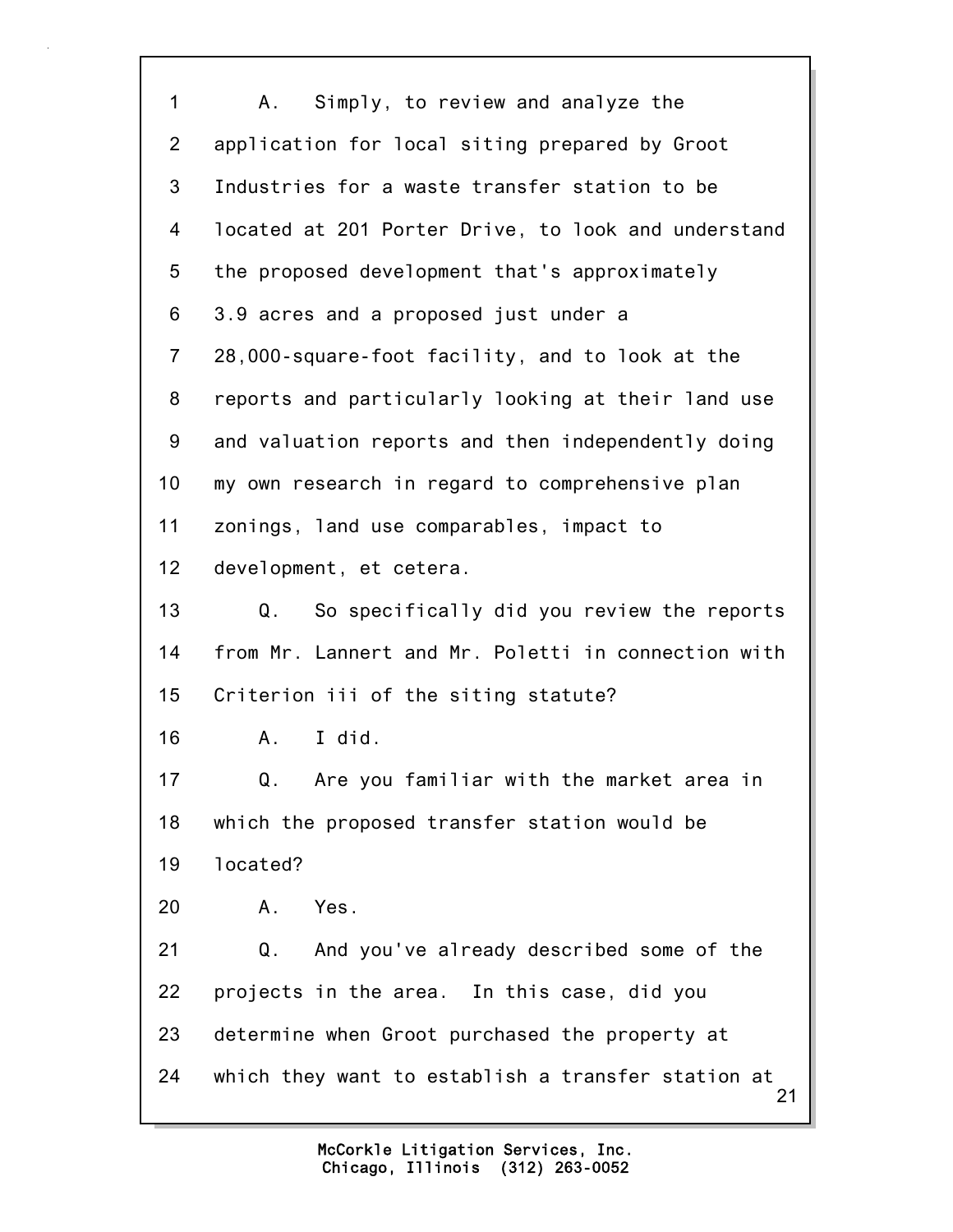1 issue here?

2 A. Yes, I believe 2010.

22 3 Q. And based on your experience in this 4 field, what are some of the key issues to be 5 considered in developing an opinion as to whether 6 or not the proposed transfer station is located so 7 as to minimize incompatibility with the character 8 of the surrounding area and to minimize the effect 9 on the value of the surrounding property? 10 MR. MUELLER: I'm going to object. The witness 11 hasn't been qualified on the issue of 12 incompatibility with the surrounding area. He's a 13 real estate appraiser, not a land use planner, not 14 an urban planner, not a landscape architect. 15 THE HEARING OFFICER: Objection overruled. You 16 can cross-examination on the issue. 17 BY MR. BLAZER: 18 Q. Do you remember the question, Mr. MaRous? 19 A. Yes. Simply looking at it as with any 20 proposed development and understanding that use as 21 to how it may positively or negatively or not 22 impact any of the uses around it, and essentially 23 looking at traffic, the amount of traffic, the flow 24 of traffic, the comprehensive plans, the zoning,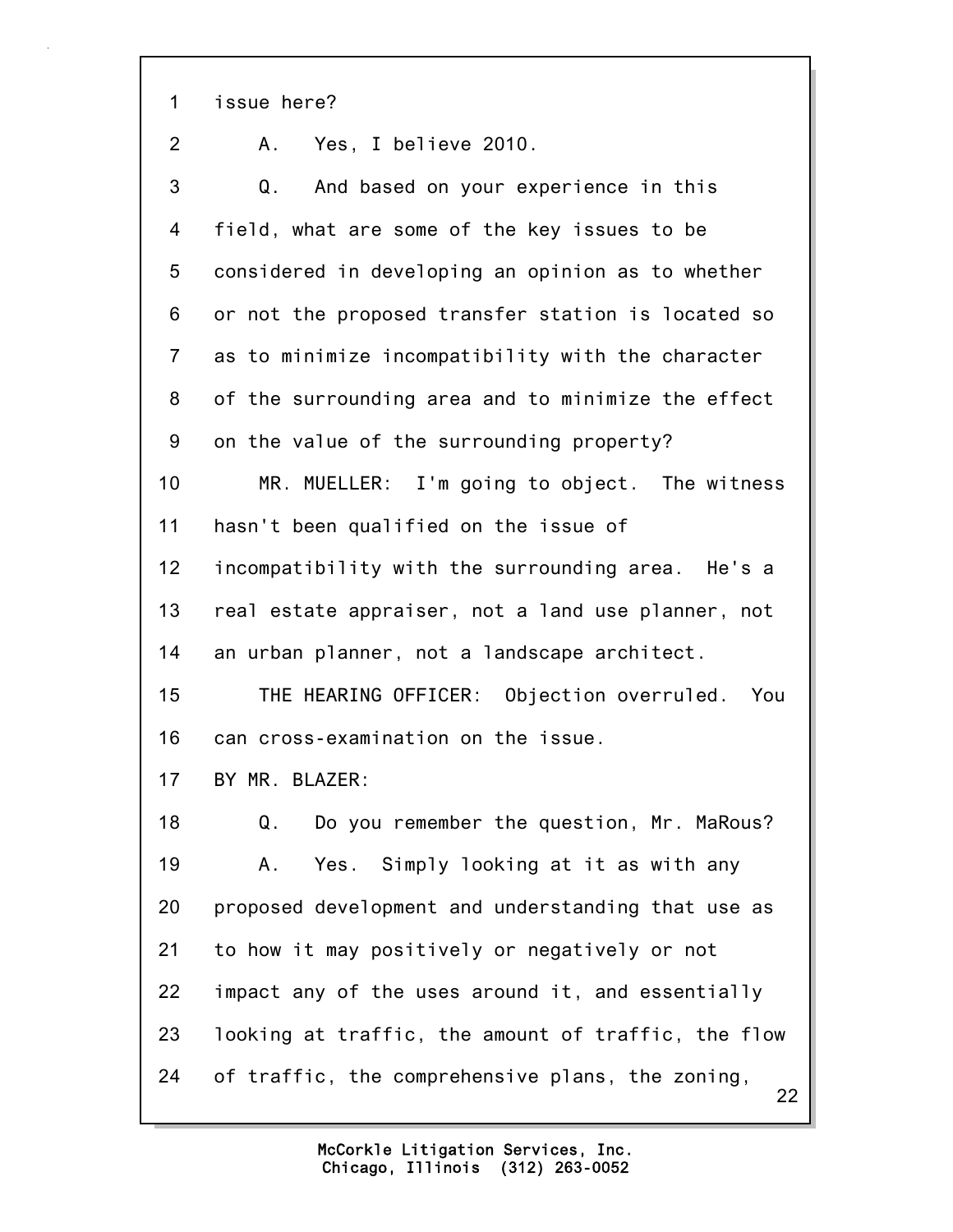23 1 what the entitlements of the zoning provides, the 2 proposed use, which I believe there's been 3 significant testimony as to the number of trucks, 4 you know, 24 hours a day or 20 hours a day that the 5 doors are open, and looking at the type of uses and 6 what does that tell a community. You know, trucks 7 are always an issue. Noise is an issue. Obviously 8 prevailing odor or smell is an issue, proximity of 9 residential uses and the location and orientation 10 of uses in the area. And, you know, the fact, 11 looking at what the uses are and 92 percent of this 12 area within a mile is either single-family or open 13 space, and just kind of understanding how these 14 uses go together and how that impacts value. 15 Q. Do you also look at development trends in 16 the area? 17 A. Yes. 18 Q. And do you also look at either city, 19 whichever may be applicable, city or county 20 planning in the area? 21 A. Correct. 22 Q. Would you briefly describe -- you did to 23 some extent, but if could you give us a little more 24 detail -- what you did in order to form your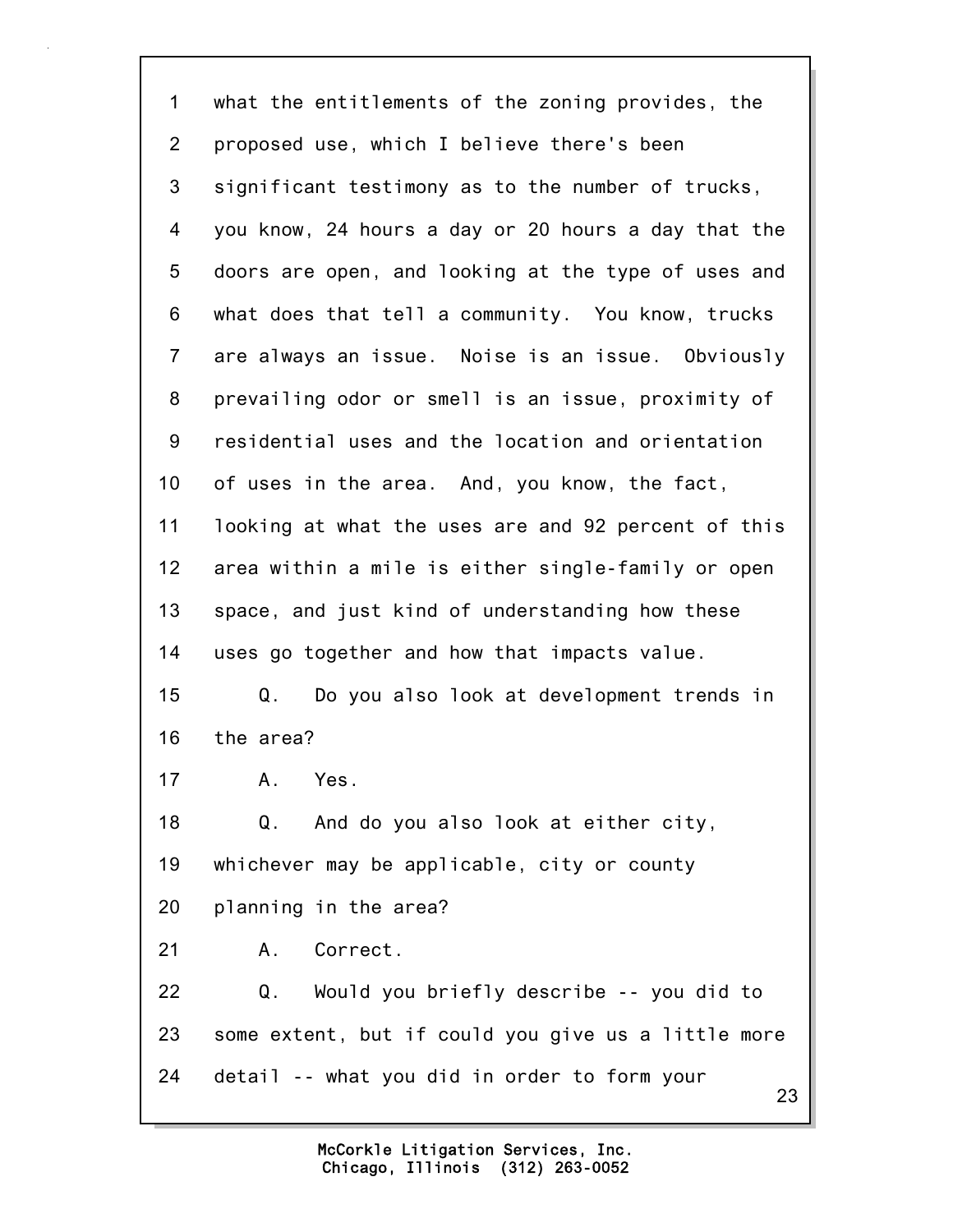1 opinions in this case?

| 2              | Simply, reviewed the plans, reviewed the<br>A.,     |
|----------------|-----------------------------------------------------|
| 3              | professional reports, inspected the subject         |
| 4              | property in the area, took into consideration my    |
| 5              | experience in the area, personally viewed the       |
| 6              | Timber Creek residential development, plus or minus |
| $\overline{7}$ | 240 residential units with about 700 residents.     |
| 8              | And that's about just over a thousand feet to the   |
| 9              | west of the subject property. Looked for any        |
| 10             | trends of development in the area, took into        |
| 11             | consideration the traffic, took into consideration  |
| 12             | transactions for commercial land, industrial land,  |
| 13             | residential land and value trends.                  |
| 14             | Obviously, not being in a vacuum this last          |
| 15             | five years has been extremely difficult for all     |
| 16             | types of real estate values in the whole            |
| 17             | metropolitan area and particularly in this area,    |
| 18             | and that was also taken into consideration.         |
| 19             | Based on your knowledge and experience and<br>Q.    |
| 20             | your research and the work you did in this case, in |
| 21             | your opinion, is there a demand in the area for a   |
| 22             | community like Timber Creek?                        |
| 23             | Absolutely.<br>A.                                   |
| 24             | Could you explain that, please?<br>Q.<br>24         |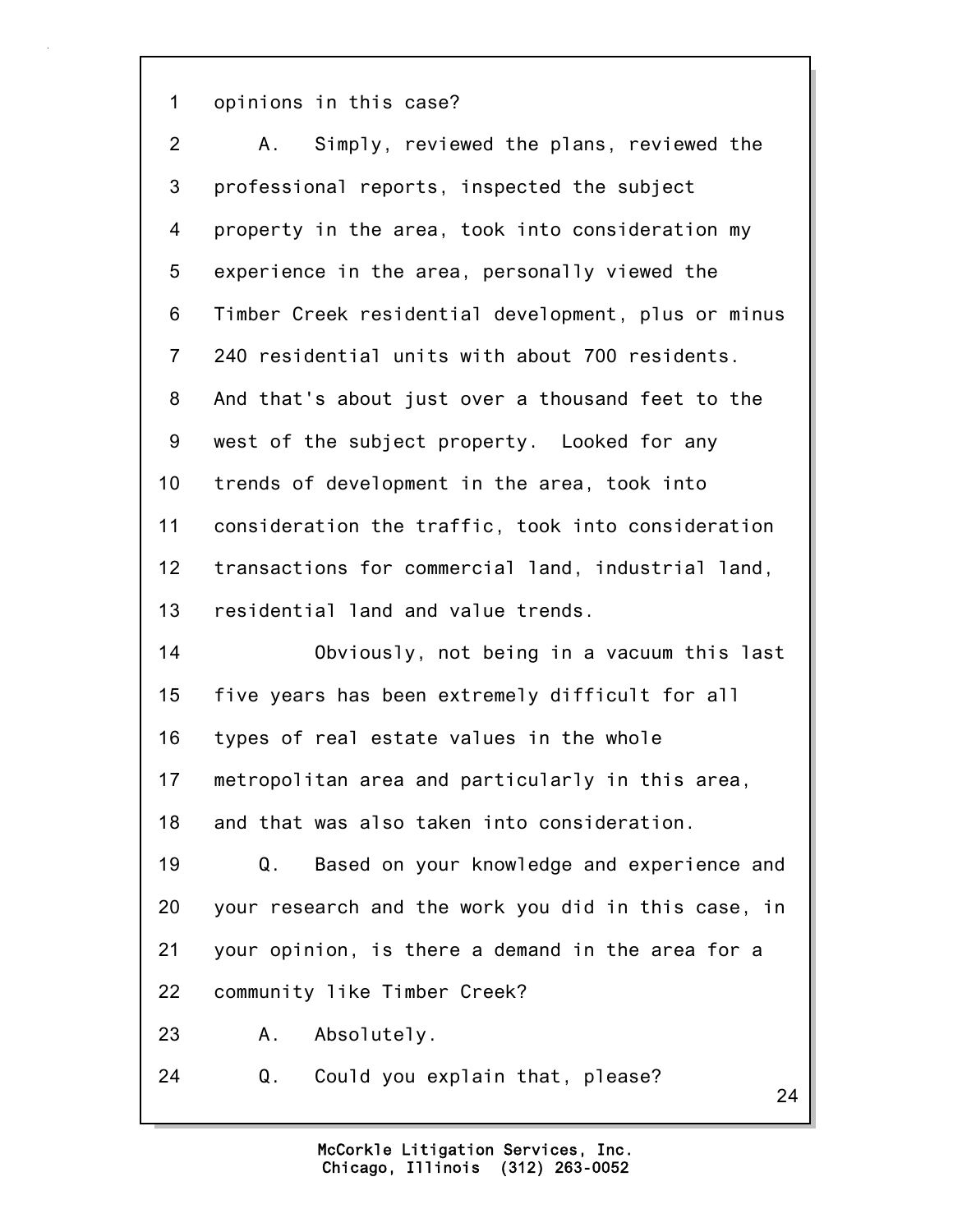1 A. It basically provides affordable housing 2 in an area within a 30 to 40-minute drive time 3 where there is economic or job opportunities. It 4 provides detached living as opposed to apartments, 5 and it provides a more affordable opportunity than 6 the typical detached single-family in Lake County. 7 It also provides an opportunity for other sectors 8 of the economy, the newly into the job market, the 9 divorce issues that are fairly prevalent in our 10 society and retirees. The work we have done in 11 Saddlebrook over the last four years also furthers 12 that experience in showing the demand for these 13 uses. 14 Q. And in your opinion, is the Timber Creek 15 community well situated or well established in the 16 greater community? 17 A. Yes. It, as I said, has over 700 18 residents. It's been established over 40 years. 19 It's attractive. There is trees, mature 20 landscaping, and it's well maintained. 21 Q. Does the fact that the Timber Creek 22 property is 1,038 feet from the proposed transfer 23 station and is on 34 acres have an effect on its 24 market value?

25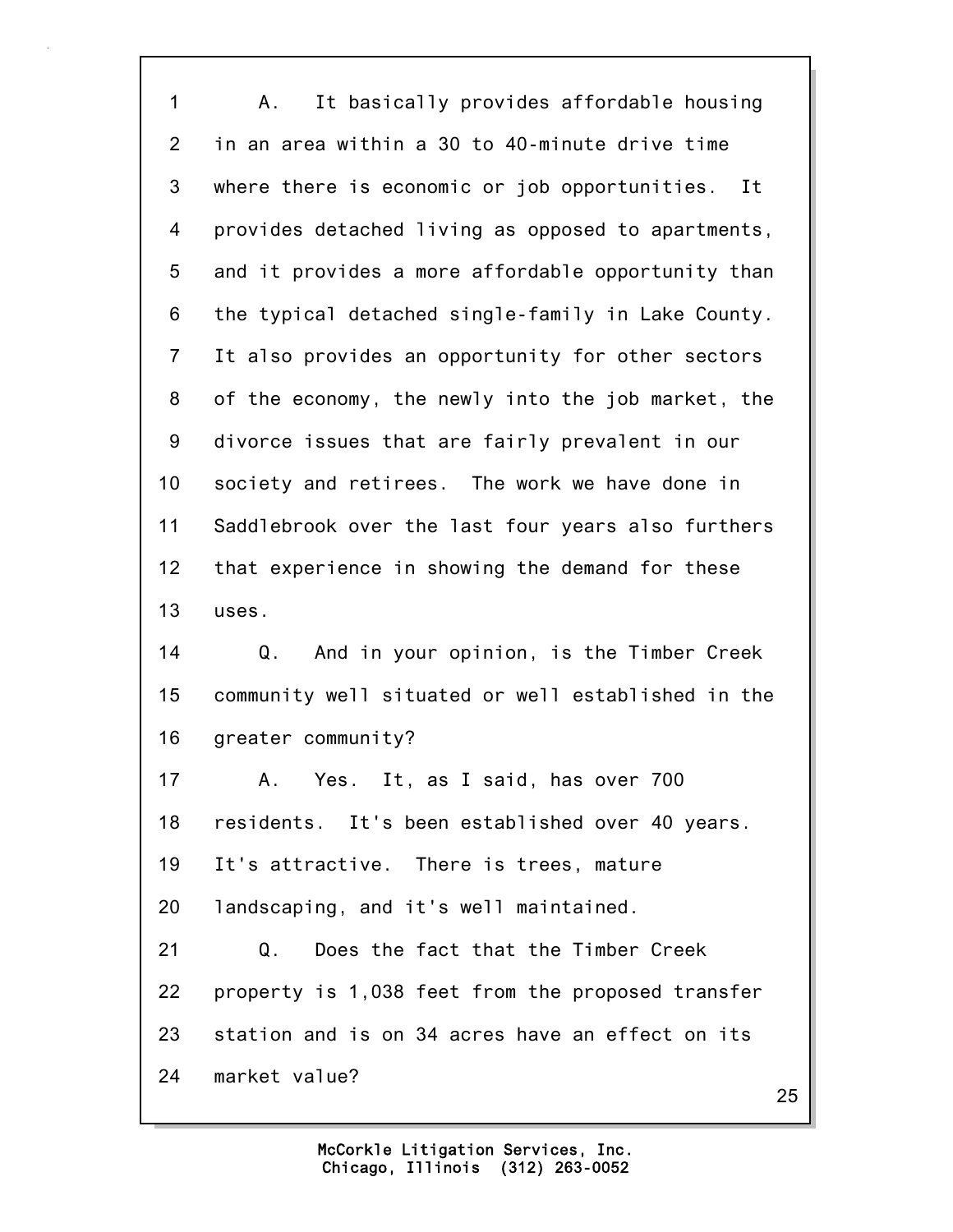| $\mathbf 1$    | MR. MUELLER: I didn't get the last part of the     |
|----------------|----------------------------------------------------|
| $\overline{2}$ | question.                                          |
| 3              | BY MR. BLAZER:                                     |
| 4              | Q.<br>That was a terrible question. I just went    |
| 5              | off my script, and I apologize. Let me try it a    |
| 6              | different way. This is what I get for going off my |
| $\overline{7}$ | script.                                            |
| 8              | You're familiar with the zoning at Timber          |
| 9              | Creek?                                             |
| 10             | Yes, I am. It is industrial but does<br>Α.         |
| 11             | permit for residential use.                        |
| 12             | Q.<br>And are you familiar with the term highest   |
| 13             | and best use?                                      |
| 14             | I am.<br>A.                                        |
| 15             | Q.<br>What is that?                                |
| 16             | Simply, from an appraisal standpoint, it<br>Α.     |
| 17             | is the highest and best use of a property that's   |
| 18             | legal, that's physically possible, that's          |
| 19             | financially feasible and that's the highest        |
| 20             | economic use that a property can be put.           |
| 21             | And how is that concept or that<br>Q.              |
| 22             | determination related to value?                    |
| 23             | The appraisal generally appraises a<br>Α.          |
| 24             | property to its highest and best use.<br>26        |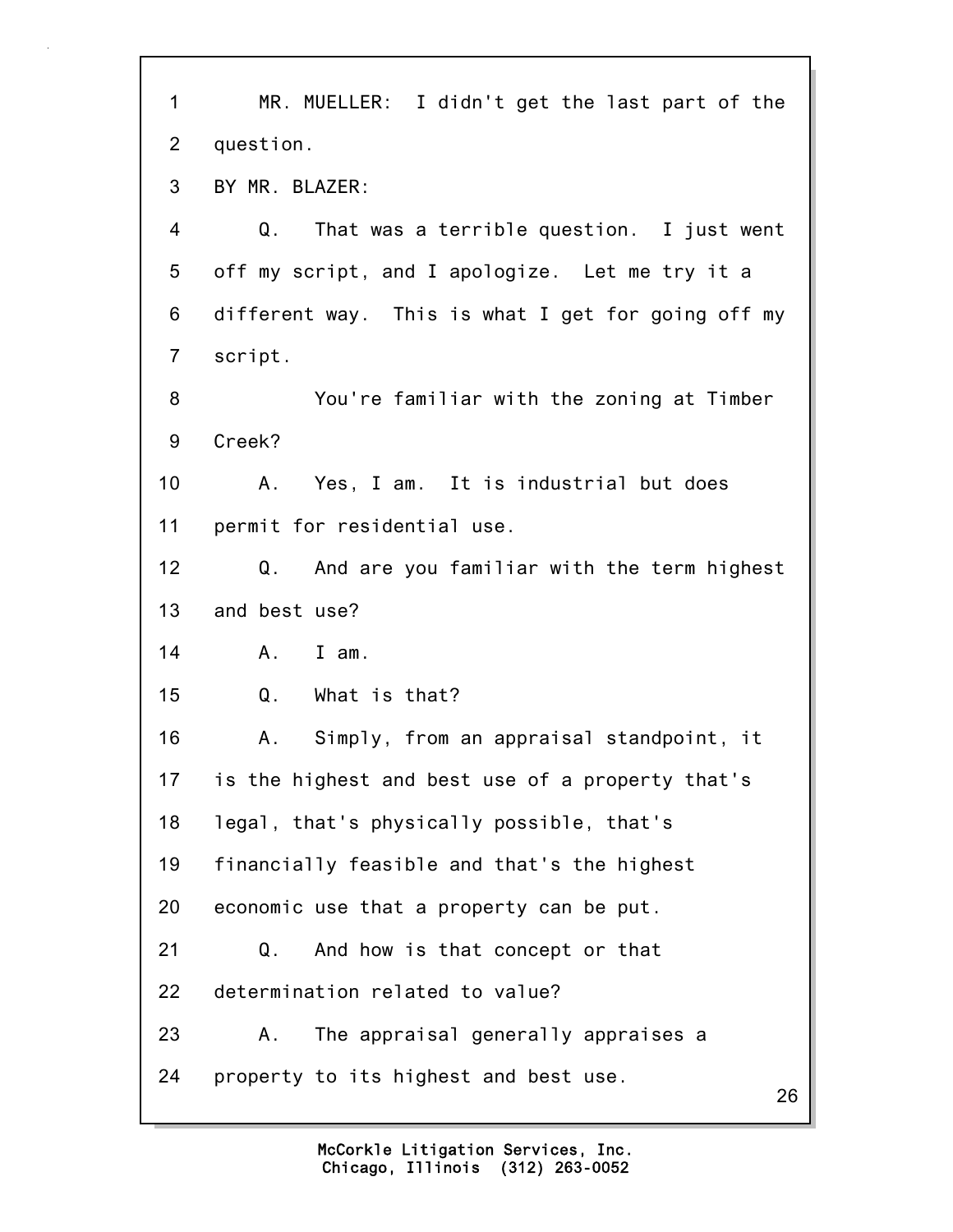27 1 As an example, Timber Creek would meet the 2 criteria for physically possible for agricultural 3 use, but quite frankly, it may be worth 6 to 4 \$10,000 per acre, but you go to the next level 5 where it's been engineered as a structure, it has 6 streets and basically has been developed for 240 7 plus or minus units, then that value creates a 8 significantly higher value than this vacant land or 9 any other use without tearing it down or 10 redeveloping. 11 Q. And what kind of a use is a transfer 12 station? 13 A. It's essentially a very heavy industrial 14 use. 15 Q. And in your experience, is it common for 16 heavy industrial uses to be co-located with either 17 open space or residential uses? 18 MR. MUELLER: That's a compound question. 19 THE HEARING OFFICER: Objection as to form 20 sustained. 21 BY MR. BLAZER: 22 Q. Is it common in your experience for heavy 23 industrial uses to be co-located with residential 24 uses?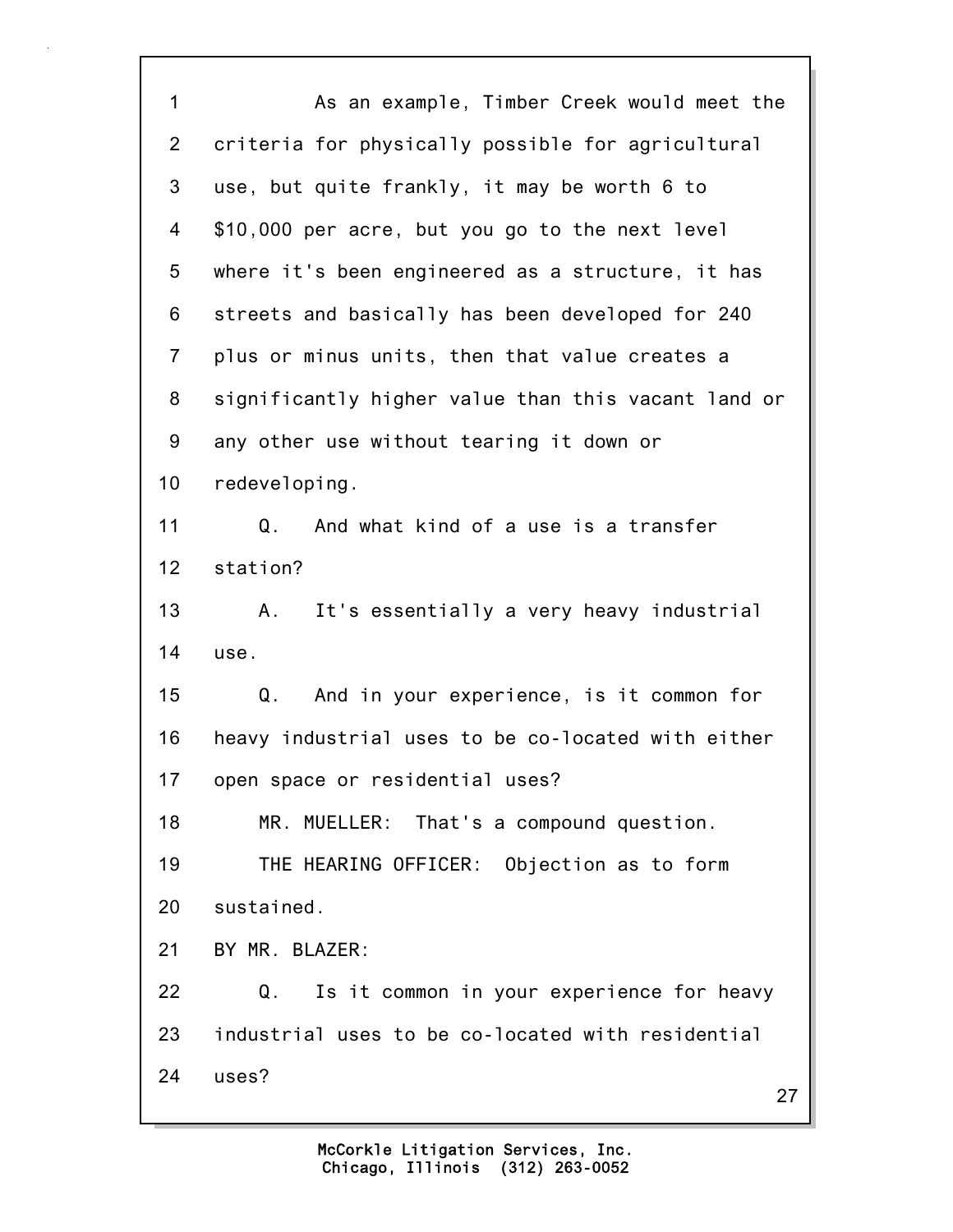28 1 A. Not proximate, not generally within a half 2 a mile or so, no. 3 Q. In your experience, are heavy industrial 4 uses generally concentrated with other heavy 5 industrial uses? 6 A. In my experience, absolutely, yes. 7 Q. Now, you prepared a report in connection 8 with your work in this matter; is that correct? 9 A. I did, which was published in September of 10 2013. 11 Q. And you have that in front of you. That's 12 TCH Exhibit 8? 13 A. Yes. 14 Q. Let's start with Lannert first. You have 15 reviewed Mr. Lannert's land use and planning 16 analysis? 17 A. I have. 18 Q. And based on your review of that report, 19 did Mr. Lannert take into account the fact that the 20 proposed transfer station would operate 24 hours a 21 day, 7 days a week and with its bay doors open 22 20 hours a day? 23 MR. MUELLER: Object. That assumes facts not 24 in evidence. The testimony has been that it may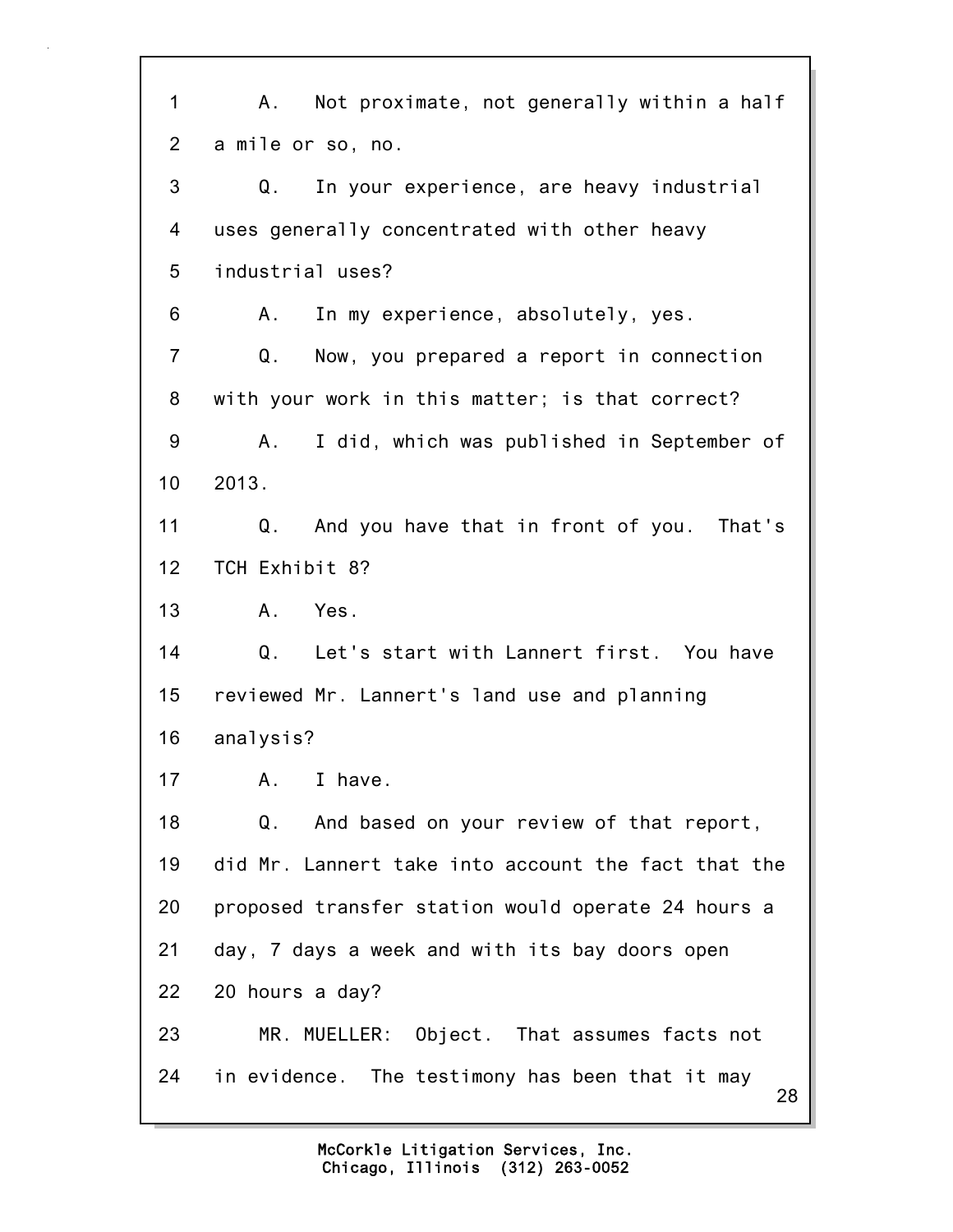| 1              | operate that long. The doors may be open in good        |
|----------------|---------------------------------------------------------|
| $\overline{2}$ | weather, not that they would be open 20 hours a day     |
| 3              | or that we would operate 24 hours a day.                |
| 4              | THE HEARING OFFICER: Objection overruled.               |
| 5              | BY MR. BLAZER:                                          |
| 6              | Do you remember the question?<br>Q.                     |
| $\overline{7}$ | Yes. There is no mention by Mr. Lannert<br>А.           |
| 8              | in his report of the extremely wide latitude in my      |
| 9              | opinion of the operations in time.                      |
| 10             | In your opinion based on your knowledge<br>Q.           |
| 11             | and experience, what would be the impact on the         |
| 12             | character of the surrounding area of a garbage          |
| 13             | transfer station operating 24 hours a day, 7 days a     |
| 14             | week with its bay doors open 20 hours a day?            |
| 15             | In my opinion based on my experience and<br>А.          |
| 16             | over 11,000 appraisals, having owned and built and      |
| 17             | remodeled residential properties, it would be a         |
| 18             | negative.                                               |
| 19             | Based on your review of Mr. Lannert's<br>Q.             |
| 20             | report and what you know from this record about         |
| 21             | operating hours, can you, as an expert in your          |
| 22             | field, draw any conclusions with respect to whether     |
| 23             | the transfer station is proposed to be located so       |
| 24             | as to minimize incompatibility with the character<br>29 |
|                |                                                         |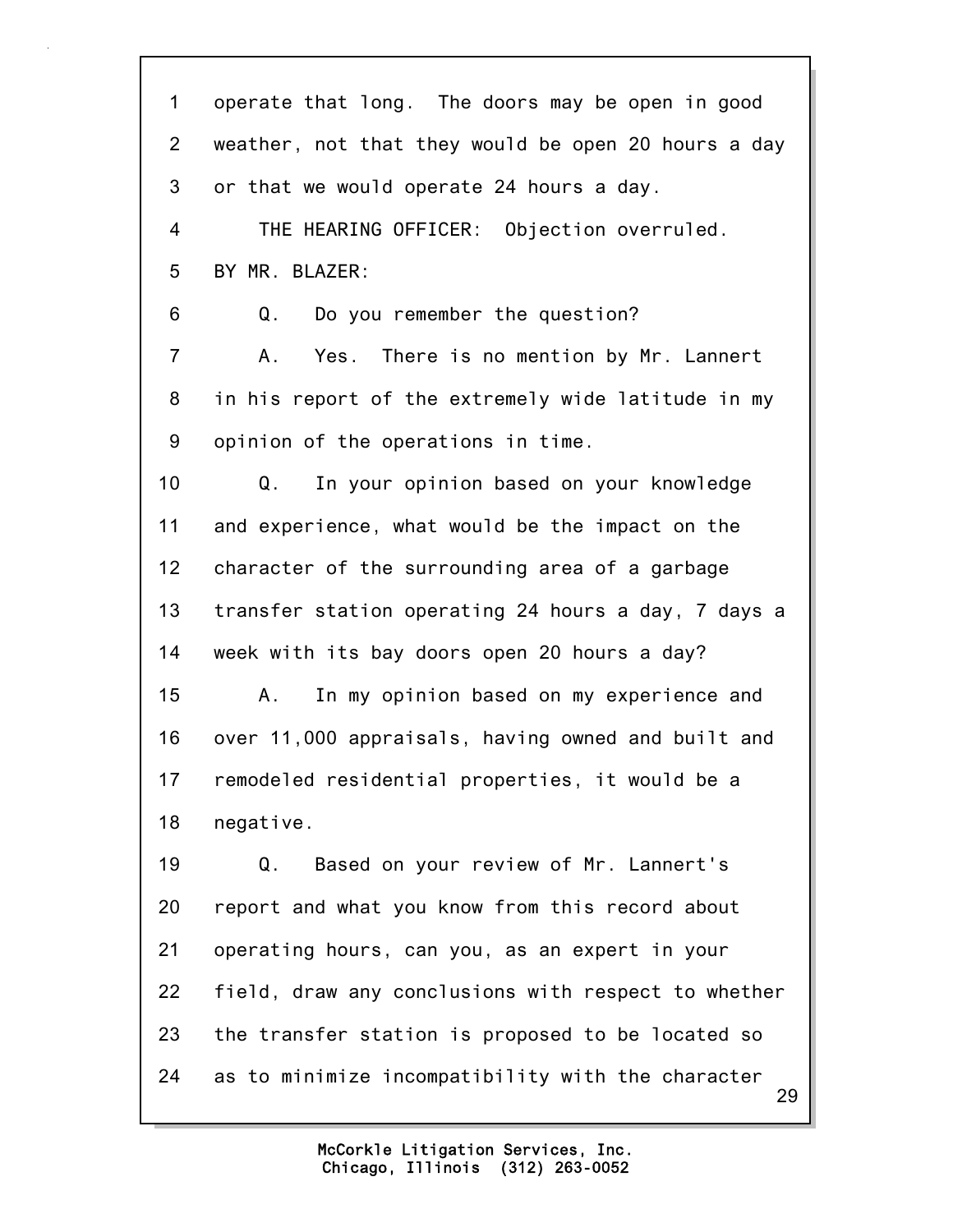1 of the surrounding area?

| $\overline{2}$ | As an appraiser looking at it, obviously,<br>А.     |
|----------------|-----------------------------------------------------|
| 3              | there's been some design and traffic flow design to |
| 4              | create -- have some compatibility with its use, but |
| 5              | again, being just over a thousand feet away from    |
| 6              | 240 residential units and having such a significant |
| $\overline{7}$ | operating time with the doors open and a high       |
| 8              | degree of heavy truck traffic and all of the        |
| 9              | attenuated issues as to noise and smell and light   |
| 10             | and visual impact of these vehicles, this does not  |
| 11             | appear to be taken into consideration in            |
| 12             | Mr. Lannert's report.                               |
| 13             | From your review of Mr. Lannert's report,<br>Q.     |
| 14             | did he include an analysis of the comprehensive     |
| 15             | plans of the adjoining communities, such as         |
| 16             | Hainesville and Round Lake?                         |
| 17             | No, he did not.<br>A.,                              |
| 18             | Q. And are you familiar with the trend of           |
| 19             | development in those two communities?               |
| 20             | It's an interesting question, again,<br>Α.          |
| 21             | looking at --                                       |
| 22             | I've never been accused of that in this<br>Q.       |
| 23             | proceeding.                                         |
| 24             | -- the effect of the real estate market<br>А.<br>30 |
|                |                                                     |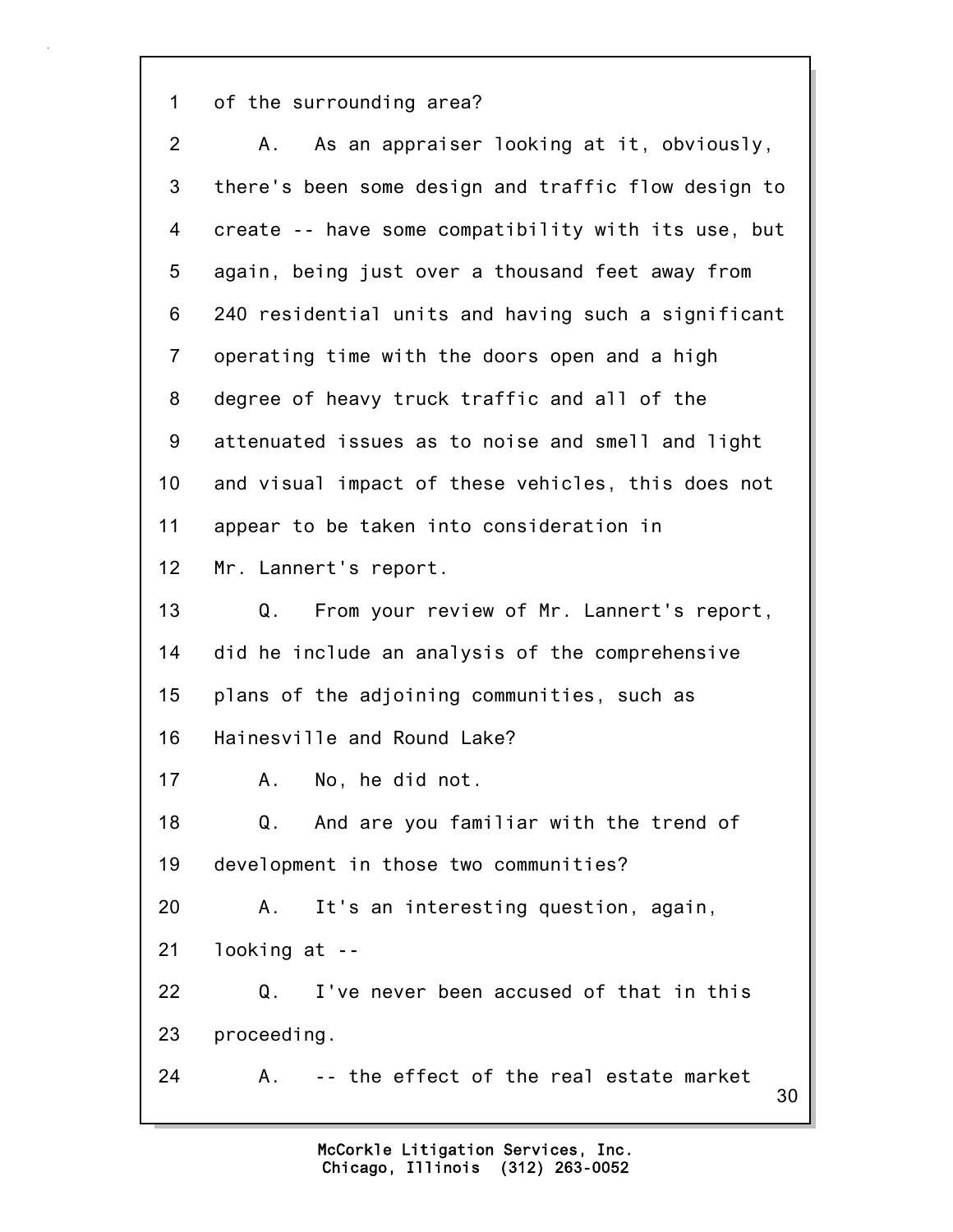31 1 from 2008 on, but before that time there was a 2 trend of residential development, some commercial 3 development similar to what I described with a 4 Starbucks store that was built by Rubloff to the 5 east of Hainesville and a comprehensive plan 6 reflecting commercial use. Most industrial uses 7 tend to be closer to major interstate systems. 8 Q. Does Mr. Lannert's report discuss the 9 impact of the significant increase in garbage truck 10 traffic on the roads surrounding the proposed 11 facility? 12 MR. MUELLER: I'm going to object. It assumes 13 a fact not in evidence. There's been no testimony 14 that the increase in truck traffic would be 15 significant. The testimony has been that the 16 increase would be minimal. 17 THE HEARING OFFICER: Objection to form 18 sustained as to the word "significant." 19 MR. BLAZER: I'll split it up, Mr. Hearing 20 officer. Thank you. 21 BY MR. BLAZER: 22 Q. Does Lannert's report discuss the impact 23 of the increase in garbage transfer trailer 24 vehicles on the roads surrounding the proposed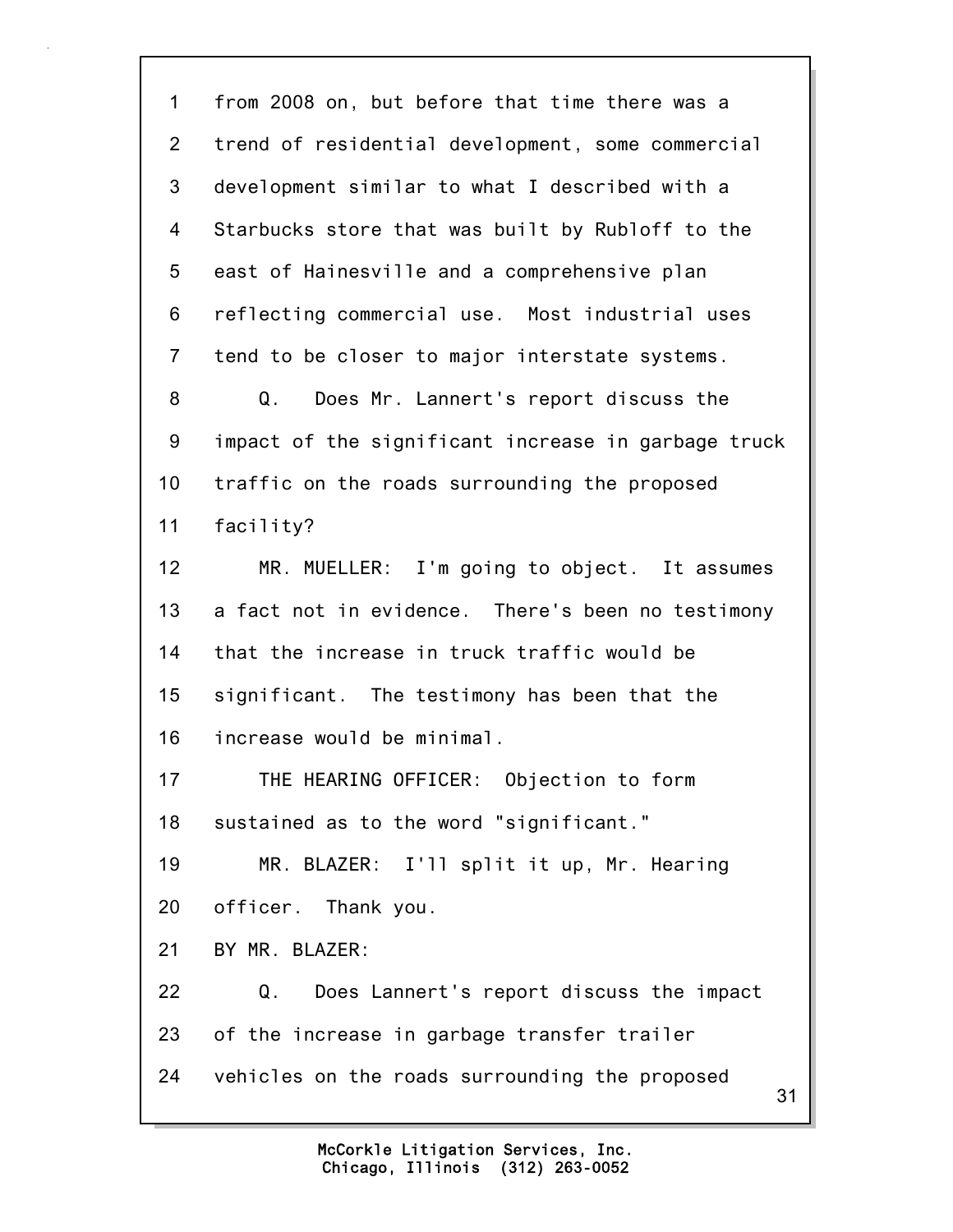| 1              | facility?                                                  |
|----------------|------------------------------------------------------------|
| 2              | MR. MUELLER: I'm also going to object because              |
| 3              | that would make a Criterion xi report, and                 |
| 4              | Mr. Lannert was a Criterion iii witness. We had a          |
| 5              | witness that discussed the roads.                          |
| 6              | THE HEARING OFFICER: Objection overruled.                  |
| $\overline{7}$ | THE WITNESS: No, there is no mention of the                |
| 8              | proposed 30 plus transfer trailers as reflected in         |
| 9              | the KLOA report.                                           |
| 10             | BY MR. BLAZER:                                             |
| 11             | Or in Mr. Lannert's report?<br>Q.                          |
| 12             | Correct.<br>Α.                                             |
| 13             | Q <sub>1</sub><br>That's what you're talking about, right? |
| 14             | A.<br>Correct.                                             |
| 15             | Q.<br>And does Mr. Lannert's report address the            |
| 16             | concentration of regular local haul garbage trucks         |
| 17             | that would result from the operation of this               |
| 18             | transfer station?                                          |
| 19             | It does not.<br>Α.                                         |
| 20             | Q.<br>Does the Lannert report address the                  |
| 21             | prevailing land uses within one mile of this               |
| 22             | proposed facility?                                         |
| 23             | Yes. He provides a very nice explanation<br>Α.             |
| 24             | of basically 92 percent of the uses within one mile<br>32  |
|                |                                                            |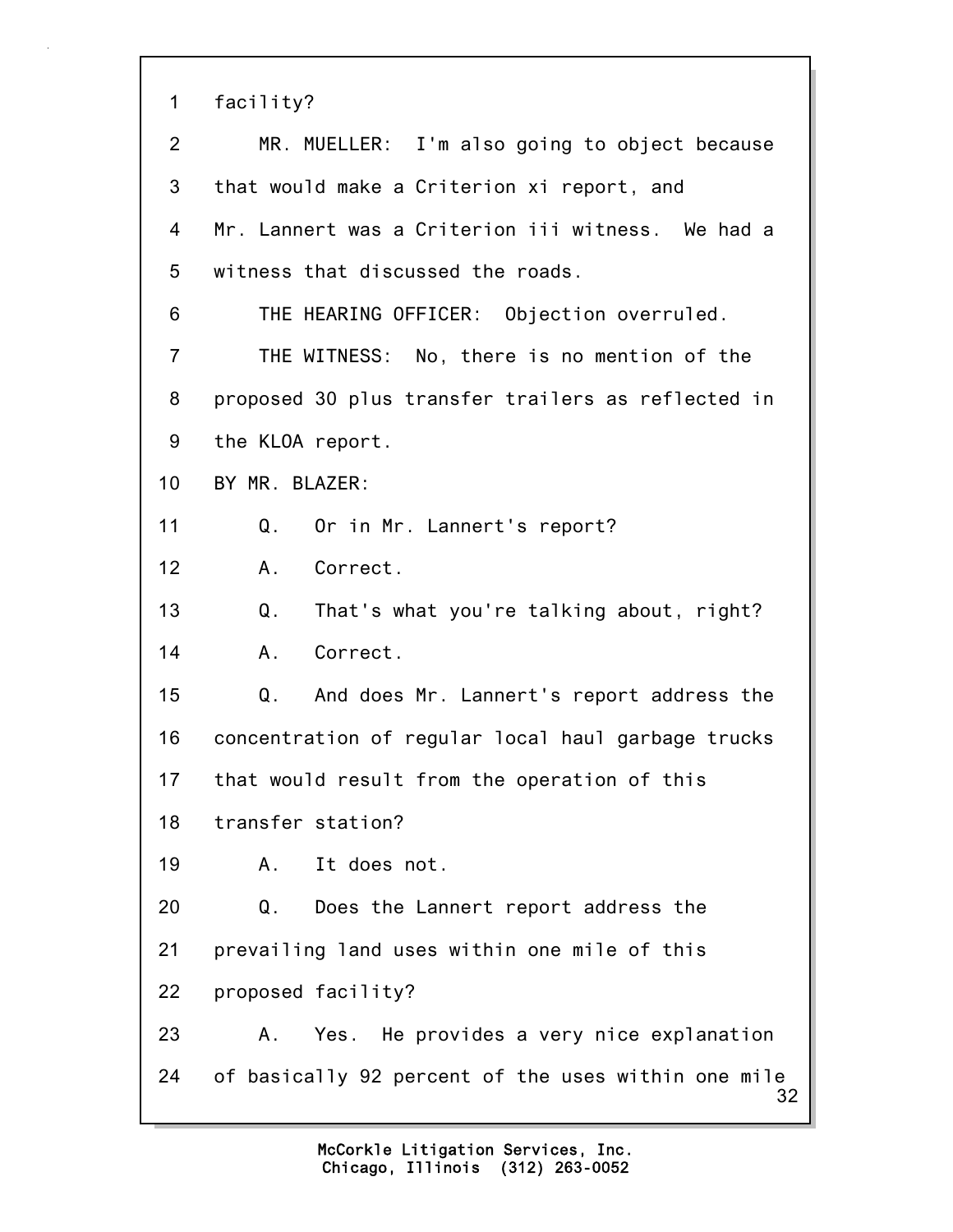33 1 of the subject property being either open space or 2 residential with only 4 percent being industrial. 3 Q. And with respect to that 4 percent 4 industrial, did Mr. Lannert identify them as either 5 heavy or light industrial uses? 6 A. He does not. 7 Q. Let's move on to Poletti's report. Have 8 you reviewed the real estate impact study prepared 9 for the siting application by Mr. Poletti? 10 A. I have. 11 Q. And does his impact study consider the 12 trend of development in the immediate area in 13 arriving at his opinion regarding the impact of the 14 proposed transfer station? 15 A. No, it does not. And looking at his 16 report and also his transcript, it appears that he 17 heavily relies on Mr. Lannert for the trend of 18 development. 19 Q. And in your opinion, is Mr. Lannert's -- 20 are Mr. Lannert's statements with respect to the 21 trend of development accurate? 22 A. They are very inconsistent with reality. 23 His own numbers, as an example, the 92 percent of 24 land uses being either open space or residential.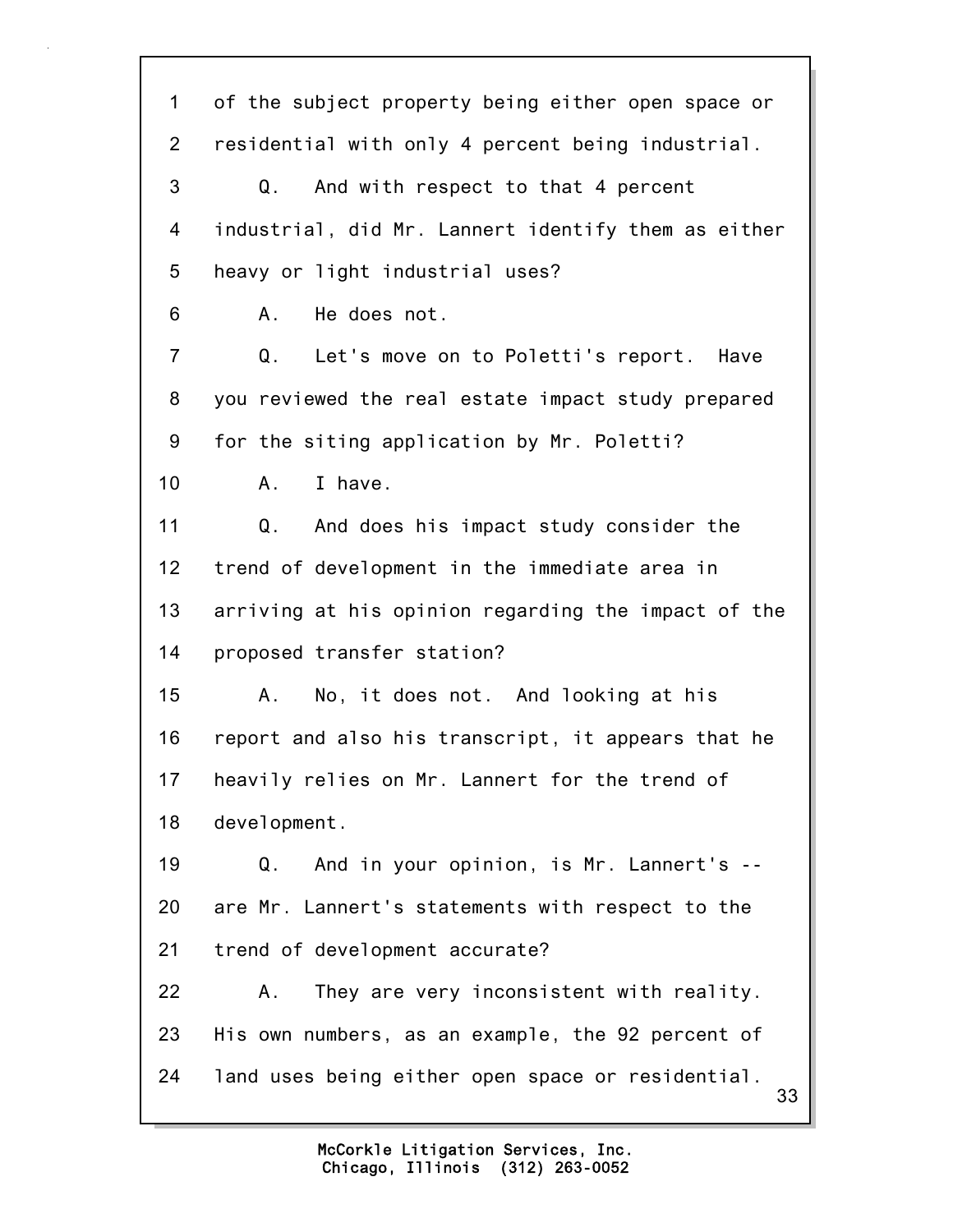1 Q. And is what Mr. Poletti did with respect 2 to the trend of development as a basis for his 3 opinion consistent with the accepted methods for 4 conducting that type of an analysis in your field? 5 MR. MUELLER: I'm going to object. That's not 6 what Mr. Poletti did. Trend of development is 7 irrelevant to Criterion iii. So the question is, 8 in essence, a non sequitur. 9 THE HEARING OFFICER: I'm going to sustain the 10 objection as to the question as phrased. If you 11 wish to break it down, we'll look at it a little 12 bit at a time. 13 BY MR. BLAZER: 14 Q. Sure. I think I asked this question 15 before and you answered yes, but I'll ask it again. 16 In the context of this type of a

17 proceeding, and looking at Criterion iii and 18 minimization of impact both on the character of the 19 surrounding area and property values, is trend of 20 development an aspect that you -- or that a 21 professional in this field that conducted both a 22 compatibility and valuation analysis take into 23 account -- that's a terrible question. I'll 24 withdraw it.

34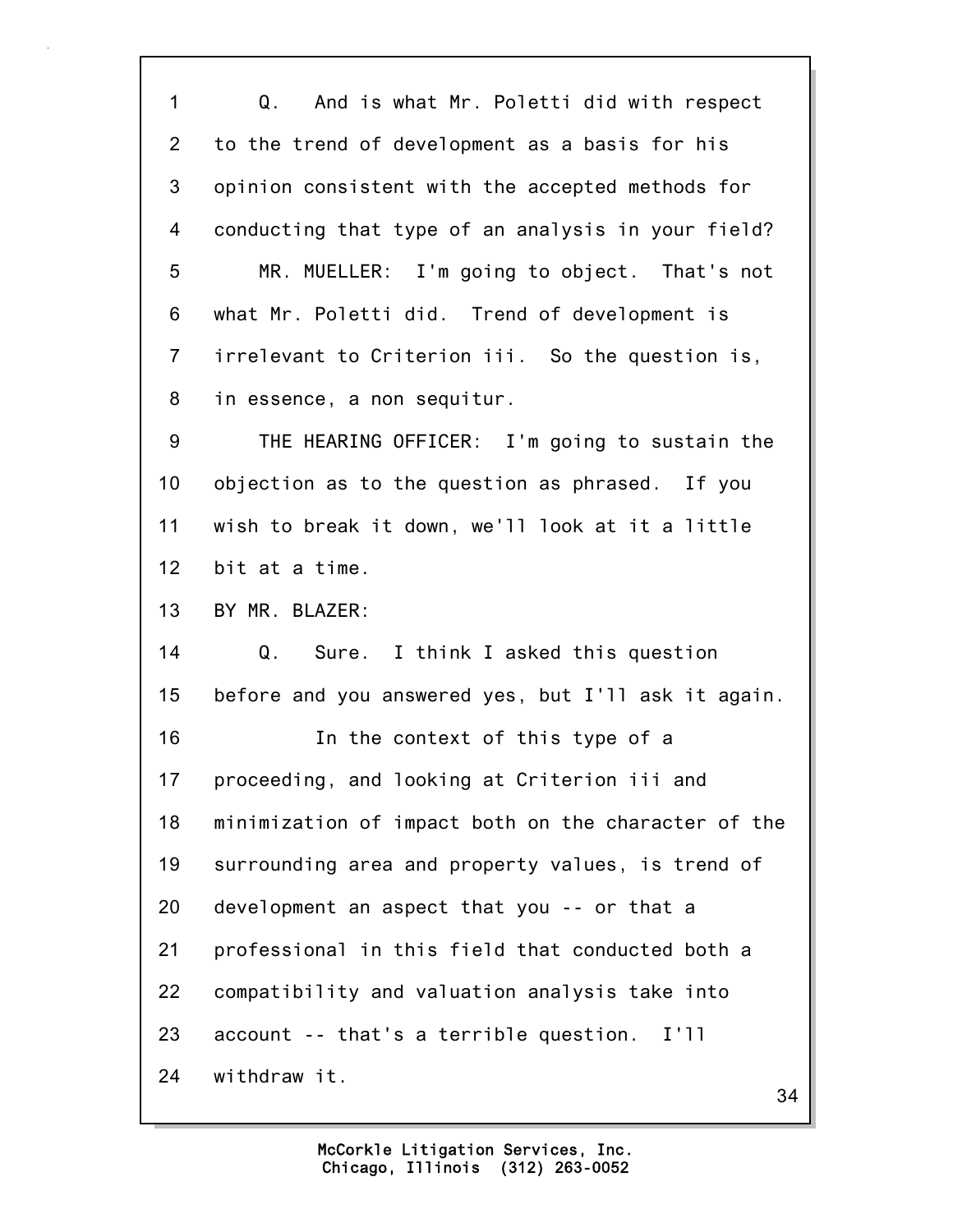35 1 In your experience in the context of 2 Criterion iii, is trend of development a factor 3 that should be considered? 4 MR. MUELLER: I'm going to object. The witness 5 hasn't testified that he has Criterion iii 6 experience. The criterion speaks for itself. And 7 the criterion does not talk about future 8 development. It talks about the existing 9 conditions and property values. 10 MR. BLAZER: May I be heard on that, 11 Mr. Hearing Officer? 12 THE HEARING OFFICER: Yes. 13 MR. BLAZER: Several things. Number one, he's 14 already testified that he has conducted Criterion 15 iii analyses and that he did take trend development 16 in account. 17 More important in this context, both 18 Poletti and Lannert in their reports and in their 19 testimony discussed trend of development. You may 20 recall we had extensive discussions about the 21 trends at Round Lake Park, in Hainesville, in Round 22 Lake. There is extensive testimony in this case. 23 It may not be accurate testimony so far, but there 24 is extensive testimony about the trends of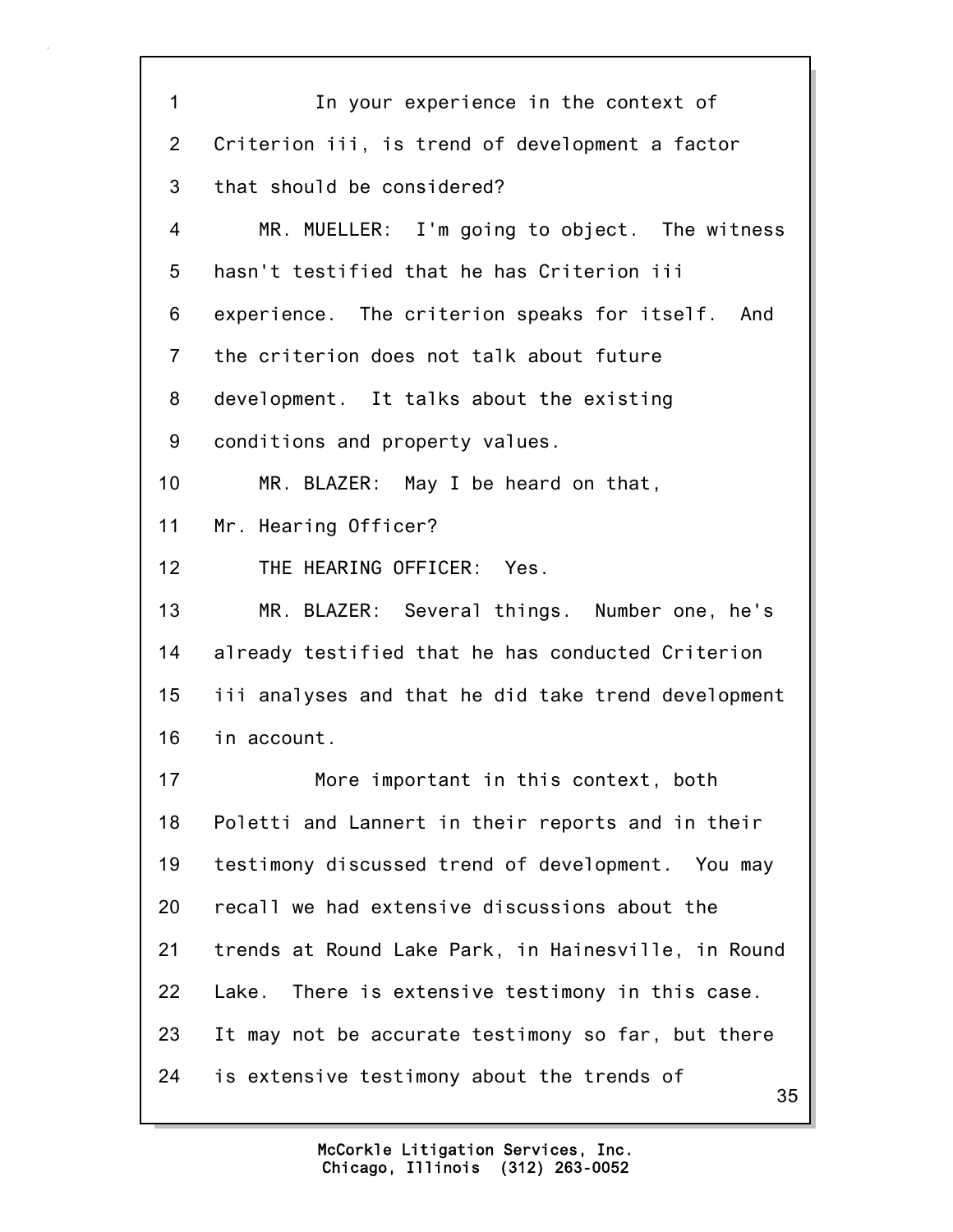1 development.

| 2              | THE HEARING OFFICER: Mr. Mueller.                     |
|----------------|-------------------------------------------------------|
| 3              | MR. MUELLER: Criterion iii talks about                |
| 4              | minimizing incompatibility with character of the      |
| 5              | surrounding area, not the future character of the     |
| 6              | surrounding area, same with property values.          |
| $\overline{7}$ | THE HEARING OFFICER: Objection will be                |
| 8              | overruled.                                            |
| 9              | BY MR. BLAZER:                                        |
| 10             | Q.<br>Do you remember the question that started       |
| 11             | all of this, Mr. MaRous? Probably not. Let me try     |
| 12             | it again.                                             |
| 13             | No, I can answer.<br>A.,                              |
| 14             | Q.<br>You got it? Okay.                               |
| 15             | Trend of development is something that is<br>Α.       |
| 16             | given significant and critical analysis of            |
| 17             | importance in the appraisal and analysis of all       |
| 18             | properties and is consistent with this type of        |
| 19             | analysis, so the answer is yes.                       |
| 20             | Does the Poletti impact study<br>Q.                   |
| 21             | differentiate between different types of uses?        |
| 22             | No.<br>Α.                                             |
| 23             | Q.<br>Is that consistent with the accepted            |
| 24             | methods for conducting this type of analysis in<br>36 |
|                |                                                       |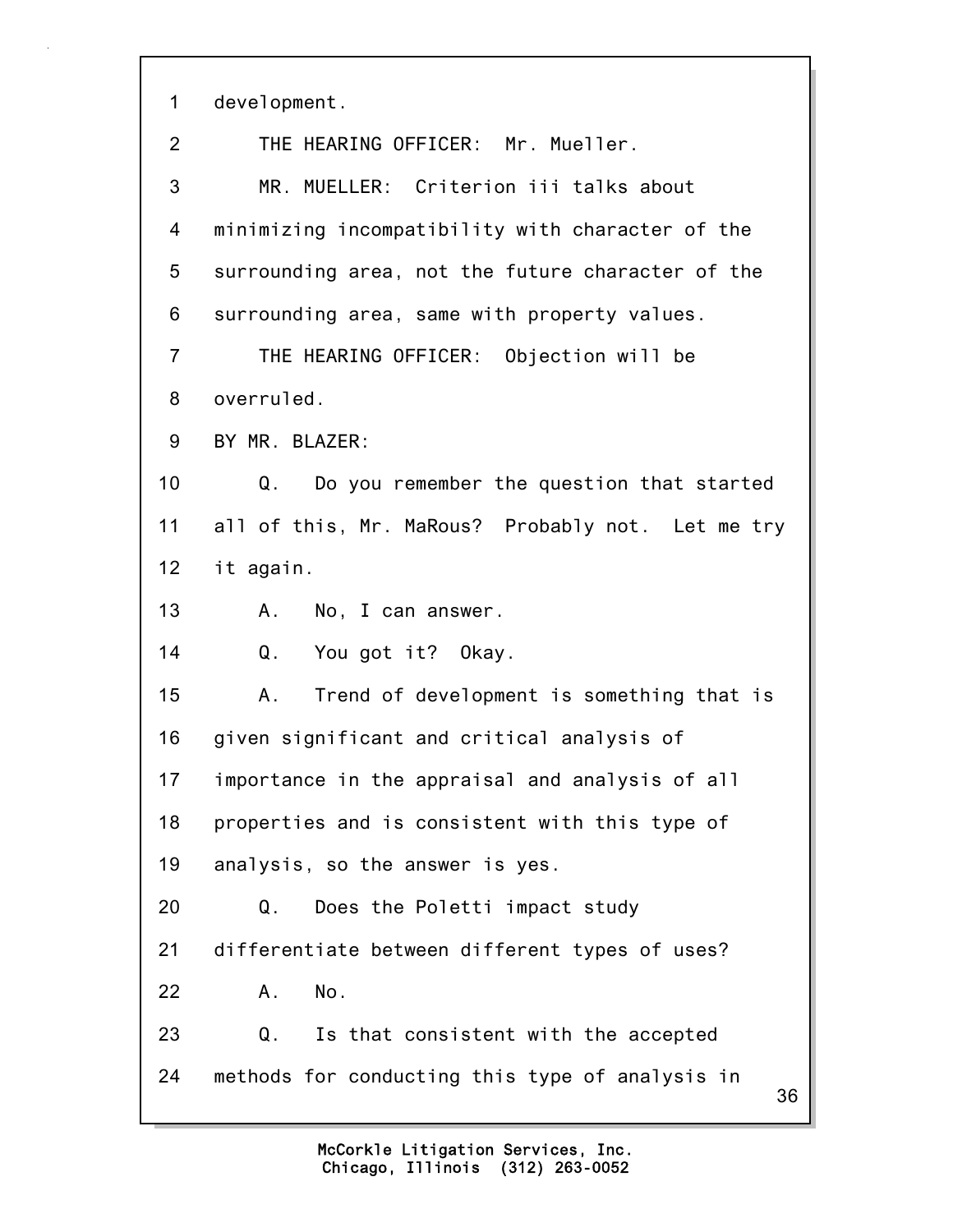1 your field?

| $\overline{2}$   | MR. MUELLER: I'm going to object because now        |
|------------------|-----------------------------------------------------|
| 3                | the question has been expanded to accepted methods. |
| 4                | He can talk about his own methods, but he's no      |
| 5                | expert in what the accepted methods are for         |
| 6                | analysis of pollution control facility sitings with |
| $\overline{7}$   | regard to Criterion iii.                            |
| 8                | THE HEARING OFFICER: Well, I'll ask Mr. Blazer      |
| $\boldsymbol{9}$ | to lay a foundation as to the accepted methods.     |
| 10 <sub>1</sub>  | I'm not sure right now this witness' -- kind of     |
| 11               | like we did with Mr. McGinley yesterday, this       |
| 12               | witness really goes to a particular element of      |
| 13               | Criterion iii, not all of Criterion iii in my mind. |
| 14               | So I'll let him testify if you can lay the          |
| 15               | foundation as to the particular element that's      |

16 within his expertise, which is, in essence, the 17 appraisal process, which is where his expertise 18 lies.

19 MR. BLAZER: Well, except that he's already 20 testified, Mr. Hearing Officer, that he has 21 experience with both incompatibility -- 22 THE HEARING OFFICER: I understand. I'm

37 23 talking right now about this section of testimony, 24 not about Mr. Lannert's. I'm not striking anything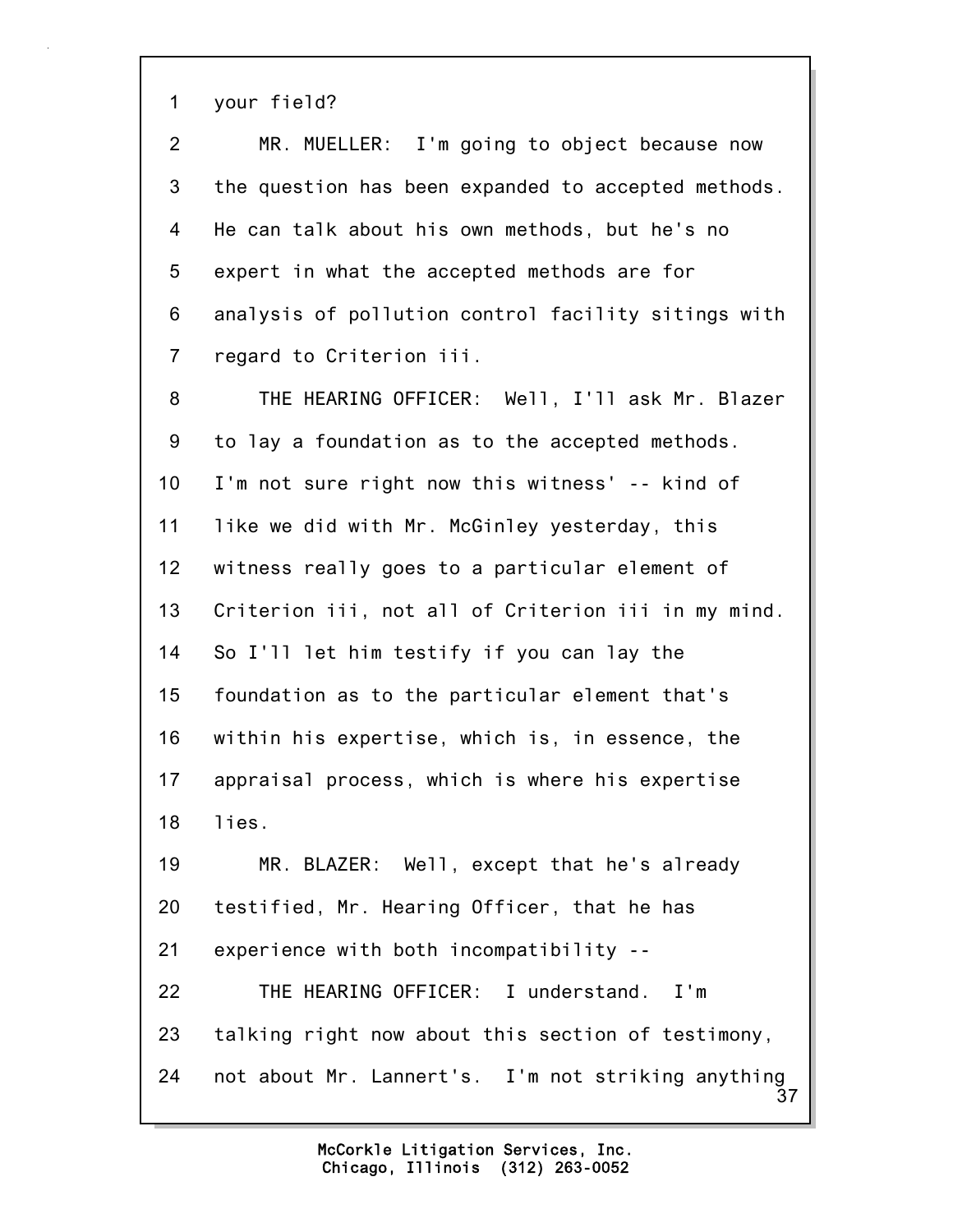| 1               | he said about Mr. Lannert's report.                 |
|-----------------|-----------------------------------------------------|
| 2               | MR. BLAZER: I understand. Thank you.                |
| 3               | BY MR. BLAZER:                                      |
| 4               | So since we are focusing on Mr. Poletti,<br>Q.      |
| 5               | in your experience in the field of appraisal and    |
| 6               | specifically in connection with the second half of  |
| $\overline{7}$  | Criterion iii, minimization of impact on the values |
| 8               | of surrounding properties, in that experience,      |
| 9               | should one take the different types of uses into    |
| 10 <sub>1</sub> | account?                                            |
| 11              | A. Yes.                                             |
| 12              | Q.<br>Why?                                          |
| 13              | Because the uses and trends generally<br>Α.         |
| 14              | impact highest and best use and impact demand and   |
| 15              | impact value as an appraisal.                       |
| 16              | Now, I asked you before about Mr. Poletti<br>Q.     |
| 17              | and the operating hours and conditions -- excuse    |
| 18              | me, about Mr. Lannert and the operating hours and   |
| 19              | conditions. In your review of Mr. Poletti's report  |
| 20              | and testimony, did he take into account the fact    |
| 21              | that the proposed transfer station would operate    |
| 22              | 24 hours a day, 7 days a week and with its bay      |
| 23              | doors open 20 hours a day?                          |
| 24              | MR. MUELLER: Again, assumes facts not in<br>38      |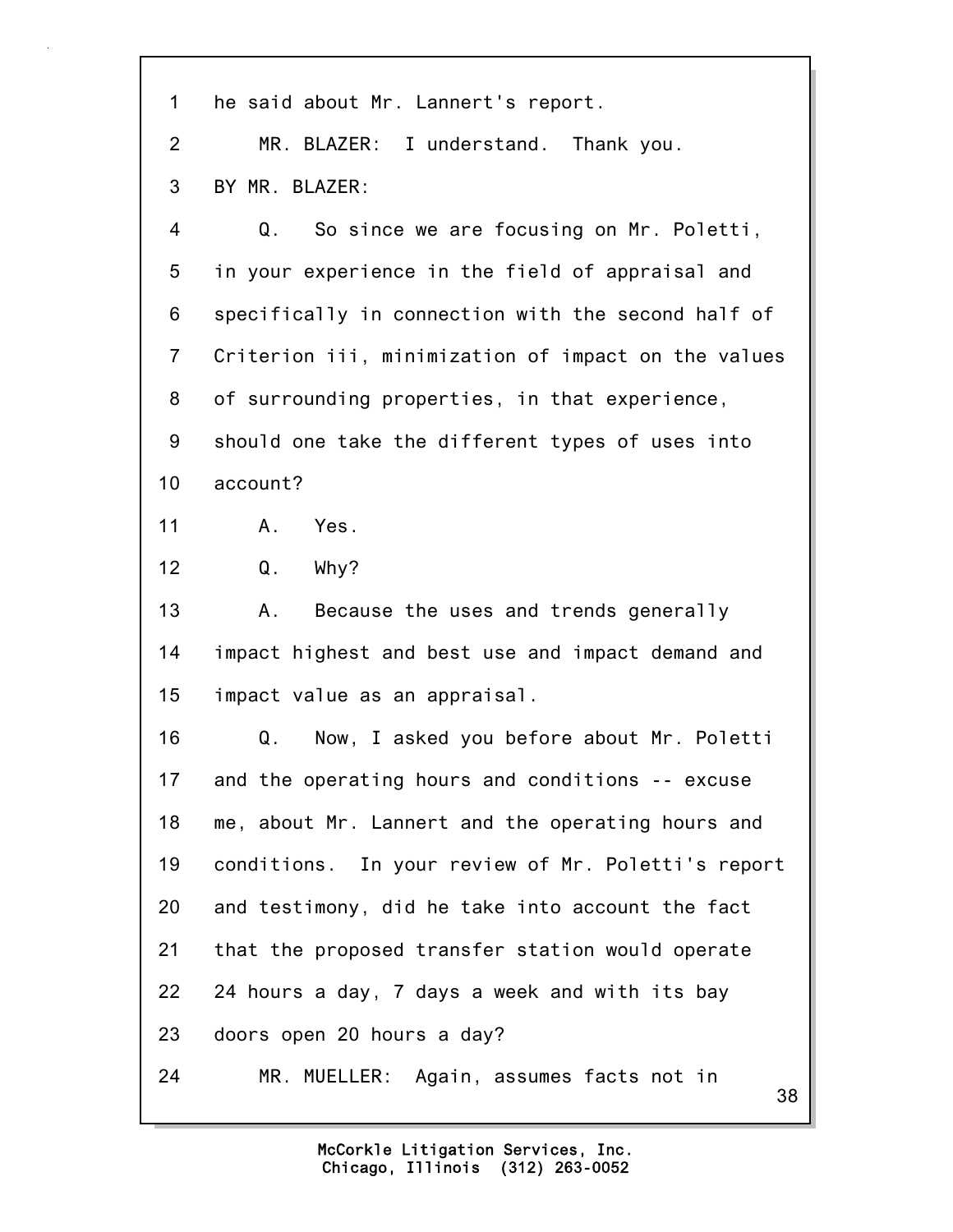39 1 evidence. 2 THE HEARING OFFICER: Objection overruled. 3 THE WITNESS: No, he did not. 4 BY MR. BLAZER: 5 Q. And based on your knowledge and 6 experience, what would be the impact on the values 7 of properties in the surrounding area, and 8 specifically residential properties, of a garbage 9 transfer station operating 24 hours a day, 7 days a 10 week with its bay doors open 20 hours a day? 11 A. It would be a negative impact. 12 Q. Now, you recall Mr. MaRous, that 13 Mr. Poletti in his report claims to have done a 14 matched pair analysis? 15 A. Yes. 16 MR. MUELLER: I'm going to object. Mr. Poletti 17 didn't do a matched pair analysis. That misstates 18 the evidence. He did a control area, target area 19 study. 20 MR. BLAZER: That's called a matched pair 21 analysis. Let me try it this way. 22 THE HEARING OFFICER: Please. 23 24 BY MR. BLAZER: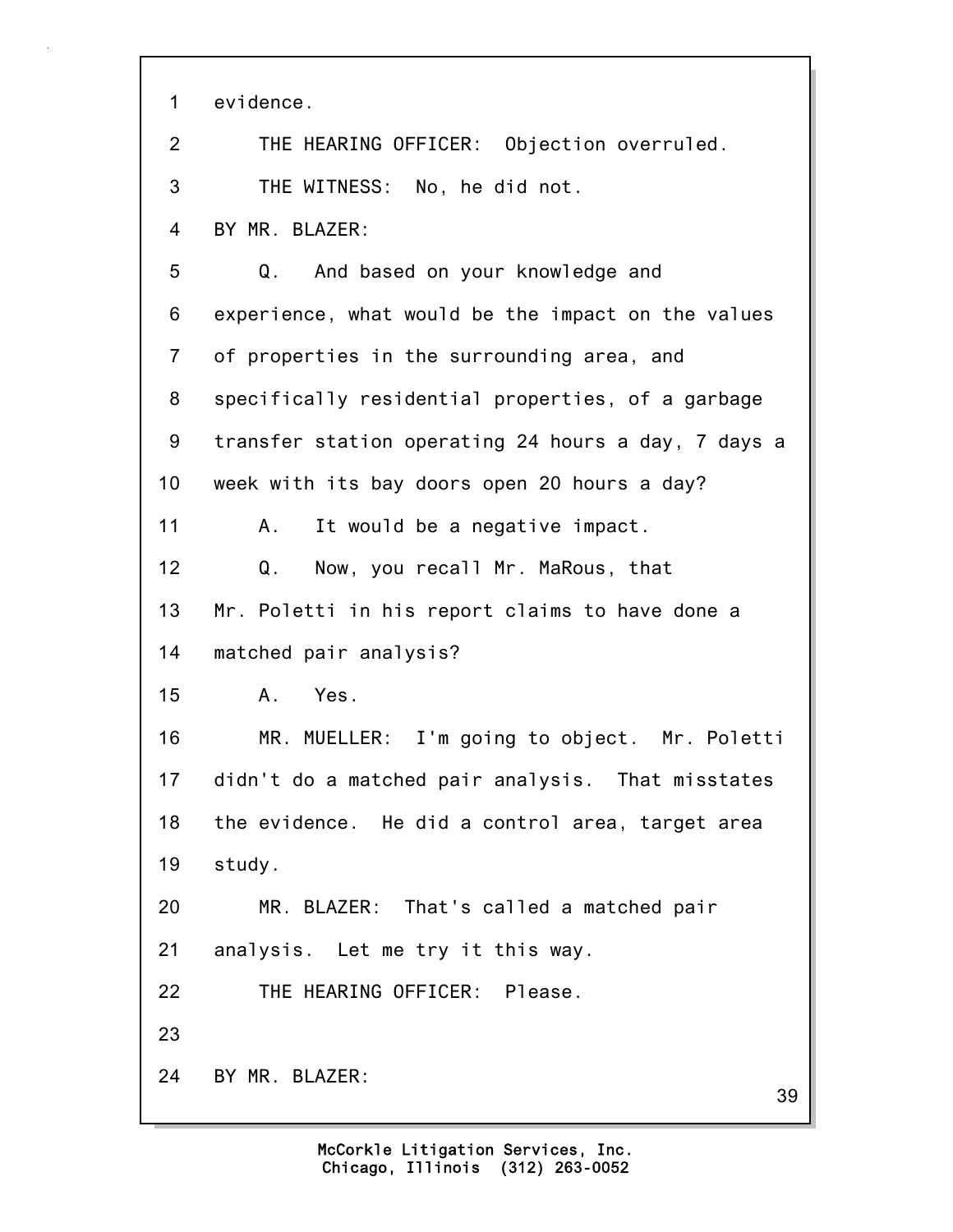40 1 Q. First of all, could you explain what a 2 matched pair analysis is? 3 A. Simply, where an appraiser attempts to 4 take two properties that are essentially identical 5 except for one difference. 6 An easy example would be a suburban 7 property, same size, same design, same age. One 8 has a basement. One does not. And you would have 9 the control area, and you would have a target area 10 so that you would be looking at the sale prices. 11 And then you generally will have to adjust for some 12 differentials, whether it be time or other factors 13 that are not so prevalent to show what the 14 differential is based on those differences. 15 Q. And one of those differentiating factors 16 often in analyses like this is what's called a 17 detrimental condition? 18 A. Correct. 19 Q. And what is, generally speaking, what is a 20 detrimental condition? 21 A. It's generally an item that is considered 22 to be a negative to real estate, whether it be 23 proximity to a noisy, heavy traffic arterial to the 24 presence of a very active freight line, to the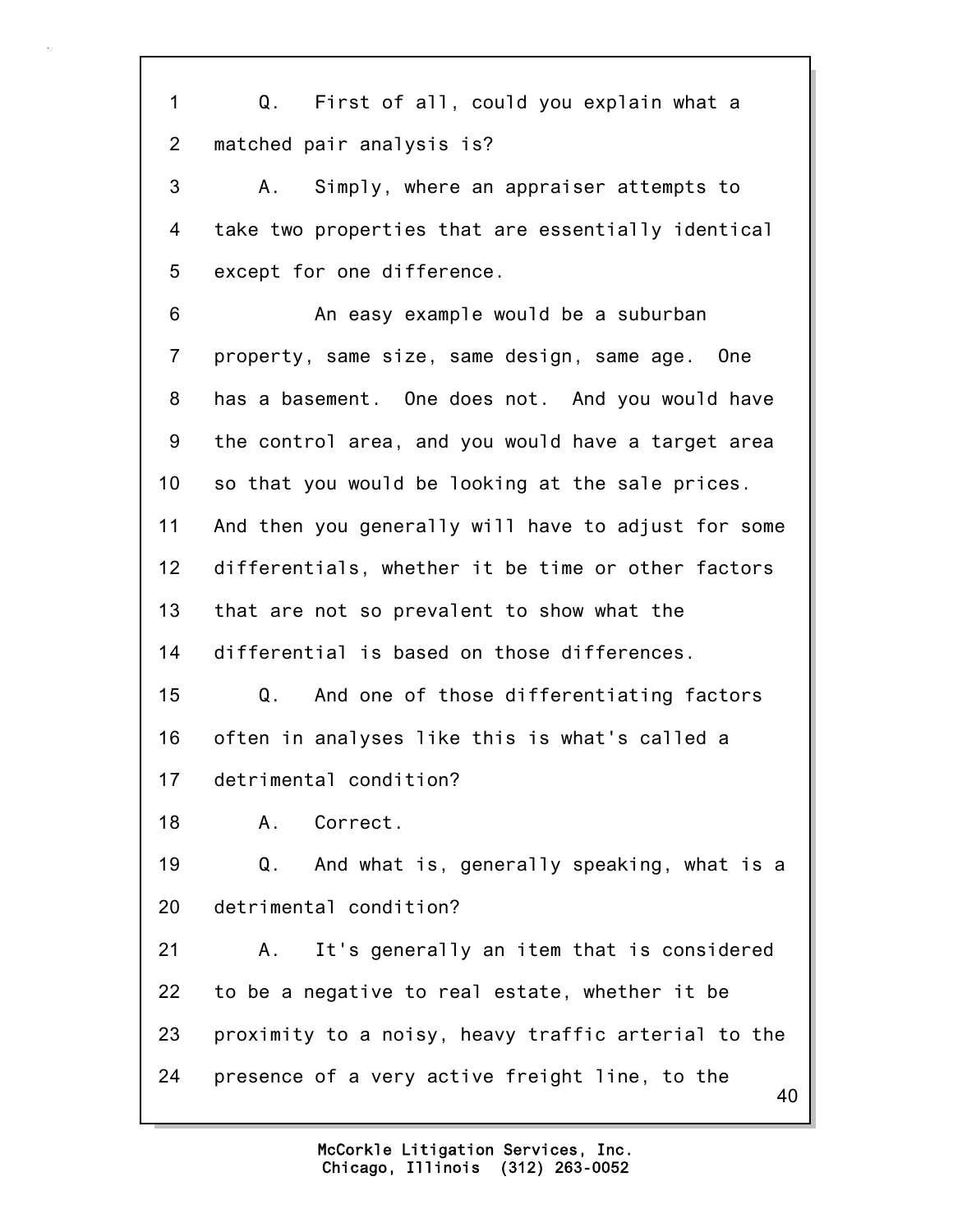41 1 proximity possibly of a very active runway, to the 2 potential of nature, power lines. Those are some 3 examples. Obviously, landfills, quarries are other 4 examples of potential detrimental conditions or 5 whether it's been an environmental impact, such as 6 an oil spill, et cetera. 7 Q. And what you've described, is that the 8 type of analysis that Mr. Poletti did? 9 A. Yes. 10 Q. You've reviewed the matched pairs that he 11 discussed in his report? 12 A. Yes. 13 Q. Did any of the matched pair analyses in 14 the Poletti study meet the key components of a 15 matched pair analysis? 16 MR. MUELLER: I'm going to object. Mr. Poletti 17 didn't do a matched pair analysis. He looked at 18 areas. 19 THE HEARING OFFICER: Well, let's -- the 20 objection is overruled. The witness described it 21 as a matched pair analysis. Whether Mr. Poletti 22 did or not, we understand at this point, we're 23 talking about the same thing. However, I would 24 kind of like a foundation on what are those keys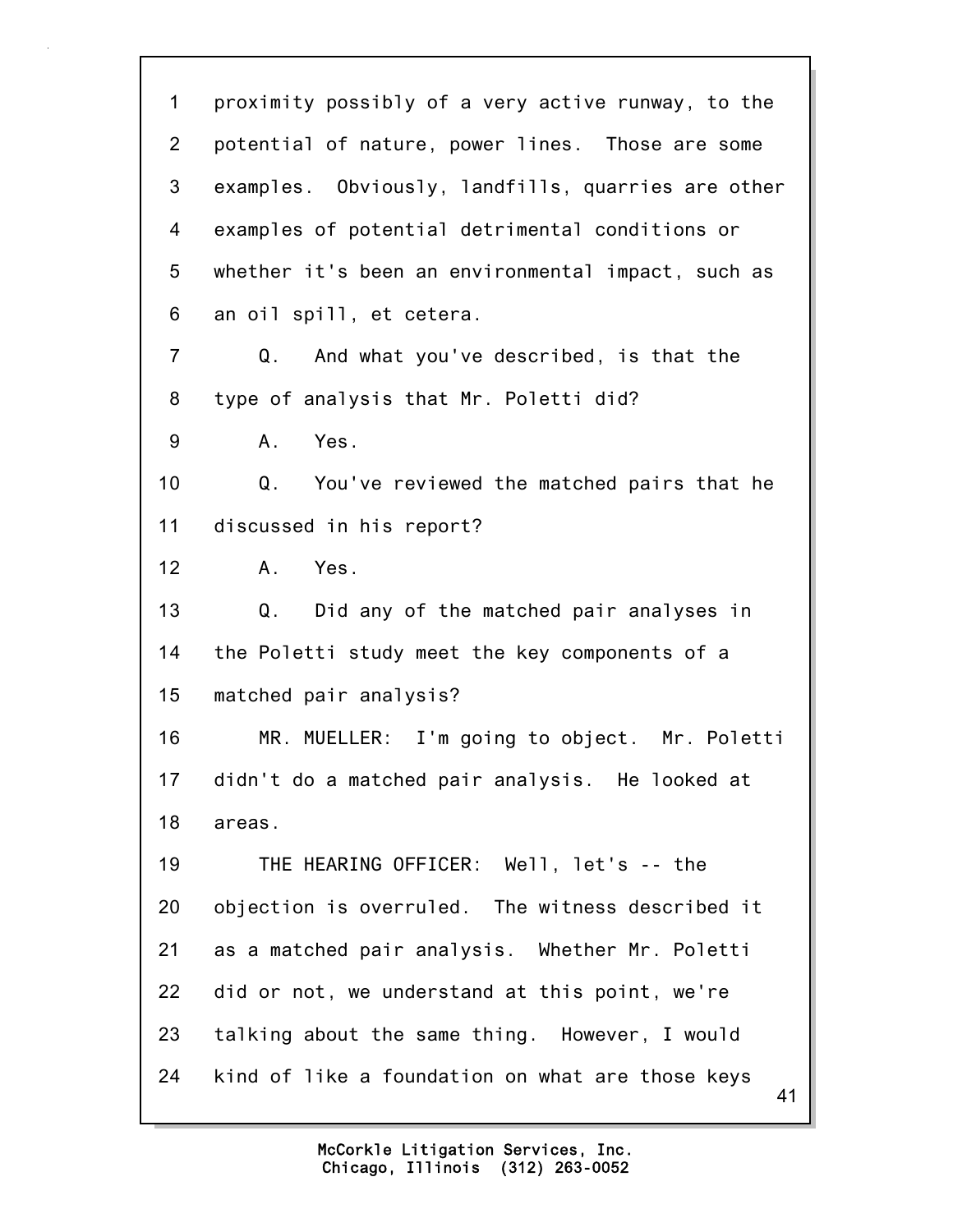1 before you get to the question.

2 MR. BLAZER: Absolutely.

3 BY MR. BLAZER:

4 Q. If you could go through those again, 5 Mr. MaRous, could you explain what the key 6 components are of conducting a market study based 7 on a matched pair analysis and why they are 8 important.

9 A. You have a control and target area for 10 looking at a situation such as the subject. We are 11 attempting to have a set of comparables that are 12 impacted or potentially impacted by an existing 13 negative condition and then looking as close as 14 possible to an area that has similar houses, 15 similar ages, sold in similar times, similar flood 16 plain issues, similar sewer and water issues and 17 that they sold in the similar times to see if there 18 is any differential. 19 Q. So if I can summarize what you're doing, 20 your control area -- 21 MR. MUELLER: I'm going to object him 22 summarizing. That's restating testimony.

23

24 BY MR. BLAZER:

42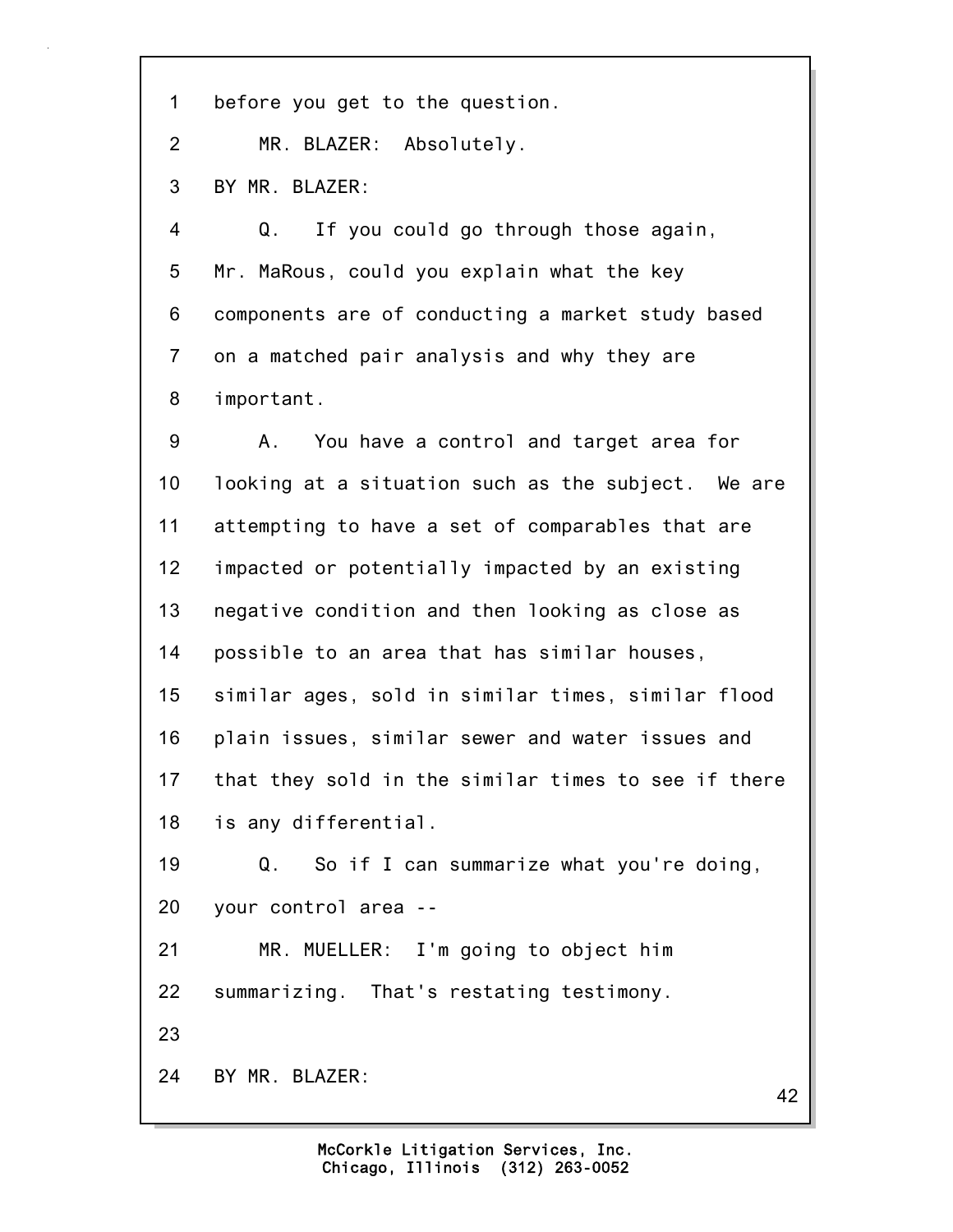| 1              | All right. Fine. I'll withdraw.<br>Q.               |
|----------------|-----------------------------------------------------|
| $\overline{2}$ | Do any of the matched pair analyses in              |
| 3              | Mr. Poletti's study meet the criteria that you've   |
| 4              | described?                                          |
| 5              | In my opinion, no --<br>A.,                         |
| 6              | Could you explain --<br>Q.                          |
| $\overline{7}$ | -- as elaborated on multiple pages in my<br>A.,     |
| 8              | report.                                             |
| 9              | Let's go through those very briefly. Did<br>Q.      |
| 10             | he -- he looked at three different sites, correct?  |
| 11             | Correct.<br>A.                                      |
| 12             | Let's start with the Glenview transfer<br>Q.        |
| 13             | station. What in your view was inappropriate about  |
| 14             | Mr. Poletti's study with respect to the Glenview    |
| 15             | transfer station?                                   |
| 16             | First of all, and I described the weak<br>A.,       |
| 17             | nature of the economy, but he eliminated            |
| 18             | foreclosures and short sales from the data, and     |
| 19             | however, there is no discussion as to differential  |
| 20             | if the amount of foreclosures and short sales on a  |
| 21             | percentage basis was similar. And that's a very     |
| 22             | important fact because if you have an area that has |
| 23             | virtually no short sales or foreclosures compared   |
| 24             | to one that does, that reflects, obviously, a<br>43 |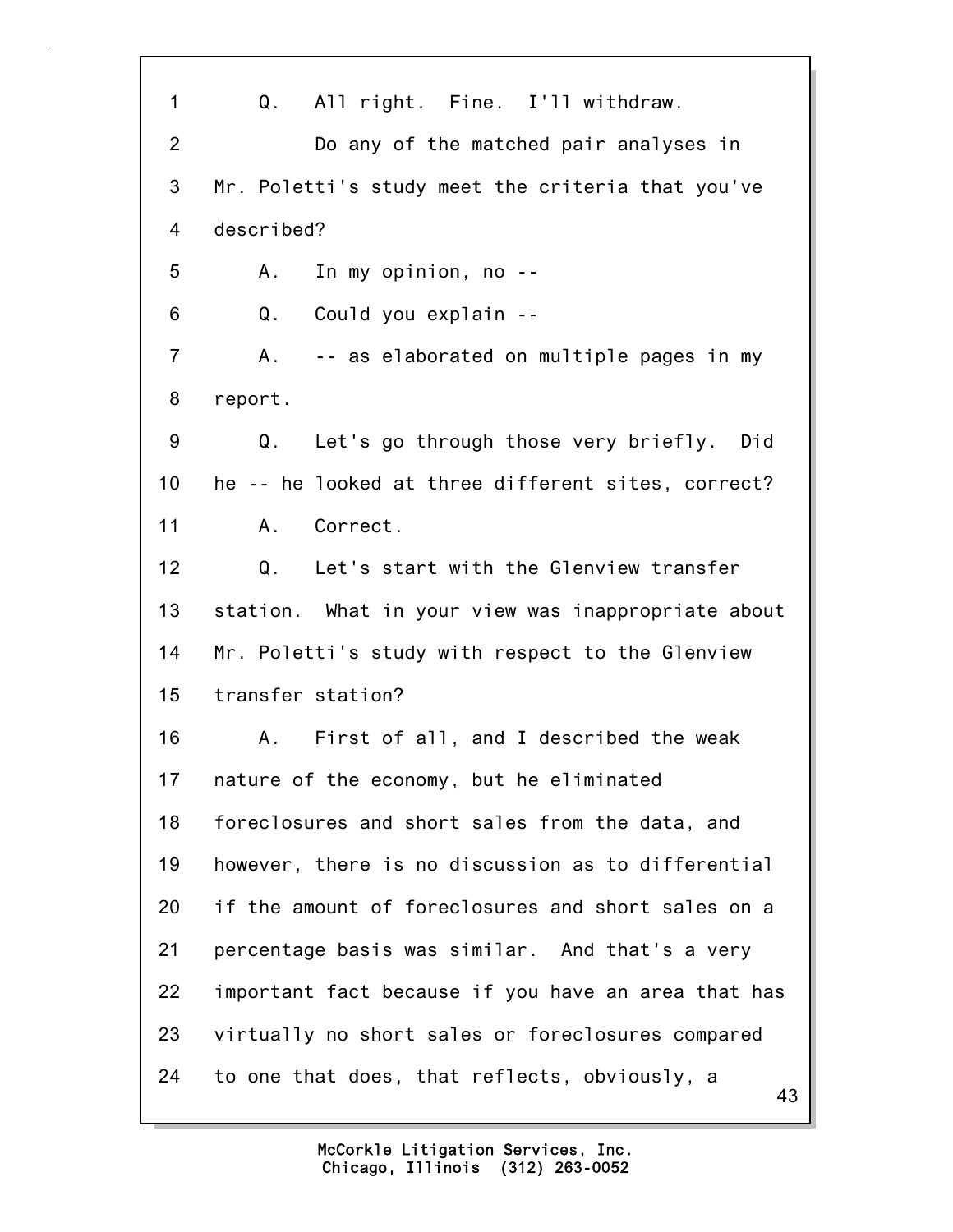1 difference in strength in the demand for the 2 market.

3 Then the market conditions generally in 4 2010 and '11 were weaker than those in 2012 as the 5 residential market was improving. There is a 6 higher percentage of 2012 sales in the target area 7 than those in the control area. So you basically 8 have this huge issue of market conditions, and you 9 really should try and have your sale dates 10 consistent. So taking sales in a stronger period 11 and not having as many sales in that stronger 12 period, again, would distort the conclusions. 13 A very important factor that most of the 14 sales in the target area are served by private well 15 water compared to the Lake Michigan water in the

16 control area. And the septic systems in the target 17 area, the differential between generally well and 18 septic in this area of Cook County compared to city 19 sewer water is a significant demand issue and cost 20 issue. And there is nothing in the Poletti study 21 reflecting the differences in public utilities.

44 22 Also, and I provided on page 11, that a 23 significant number of properties in the target area 24 are actually within a flood plain associated with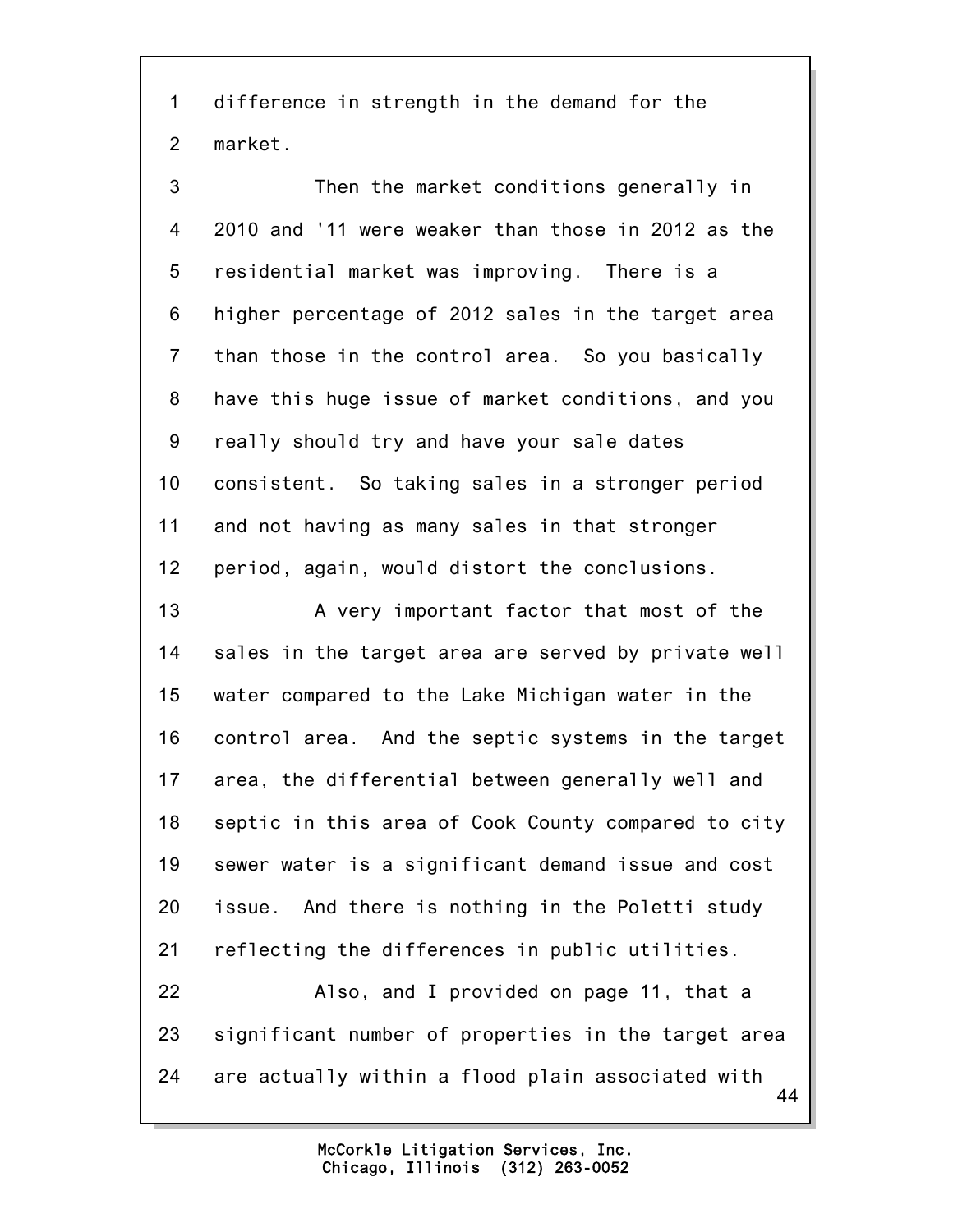| 1              | the Des Plaines River, and the control area is not. |
|----------------|-----------------------------------------------------|
| $\overline{2}$ | The differential between being in a flood plain and |
| 3              | not being in a flood plain is a significant issue   |
| 4              | and needs major analysis and discussion.            |
| 5              | These points alone basically in my opinion          |
| 6              | make the Glenview analysis not able to be relied on |
| $\overline{7}$ | or considered.                                      |
| 8              | Q.<br>The next one he did was the Elburn            |
| 9              | transfer station?                                   |
| 10             | Yes.<br>A.                                          |
| 11             | Did you review that?<br>Q.                          |
| 12             | Yes.<br>Α.                                          |
| 13             | And did you have issues with his analysis<br>Q.     |
| 14             | of the Elburn transfer station?                     |
| 15             | Well, first of all, the subject property<br>Α.      |
| 16             | is 1,038 feet from the Timber Creek 240-resident    |
| 17             | development.                                        |
| 18             | The residential target area at Elburn was           |
| 19             | 2500 feet southeast of the waste transfer station.  |
| 20             | That's two and a half times the distance.<br>It's   |
| 21             | significant.                                        |
| 22             | On page 21, Mr. Poletti notes the waste             |
| 23             | transfer station was already in operation the time  |
| 24             | the subdivision was developed indicating the<br>45  |
|                |                                                     |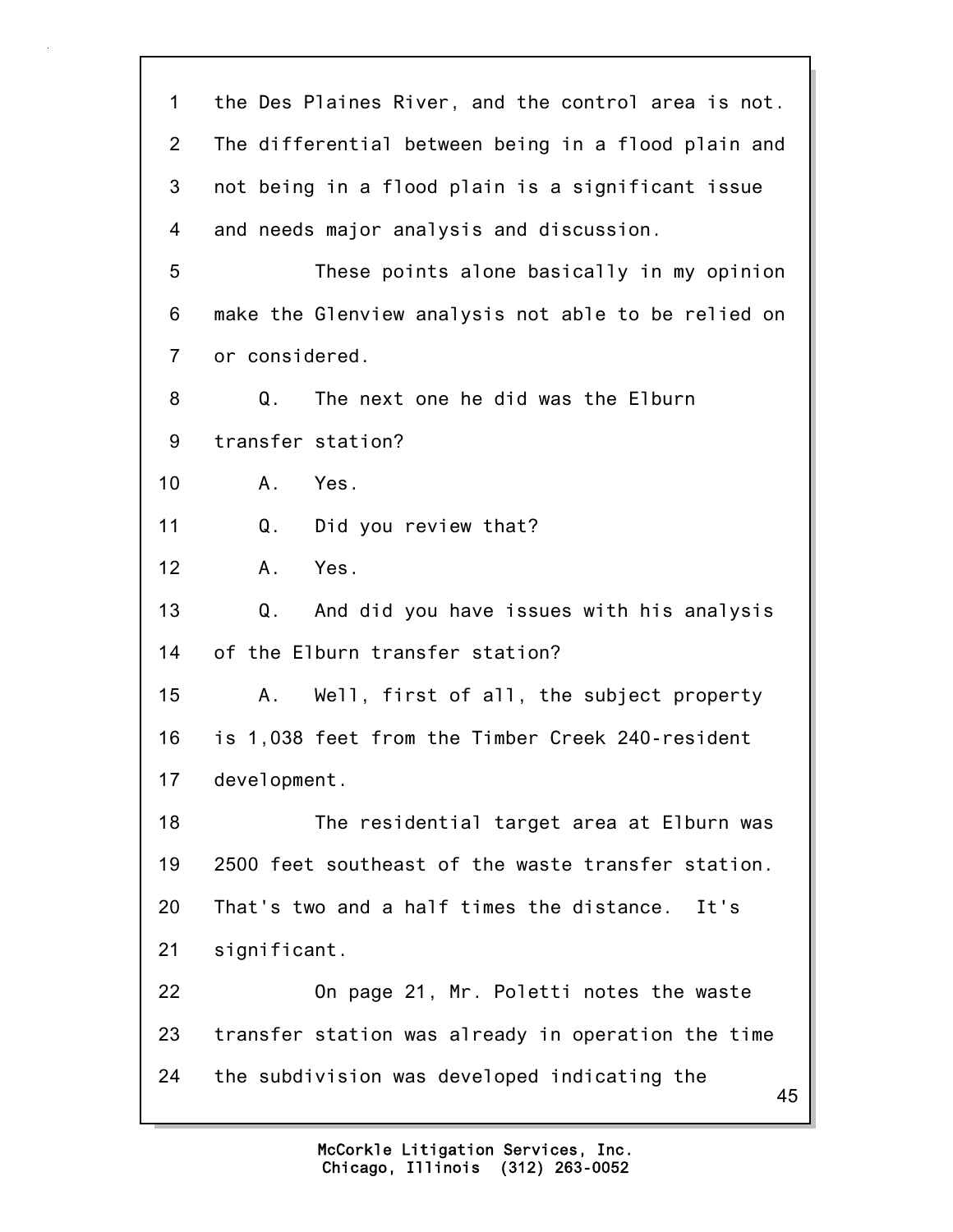46 1 purchasers of both the target and control areas 2 were aware of alleged existence. Obviously, that 3 is not the case here, and the Elburn is far more 4 rural than the subject property in Round Lake Park. 5 Also, just on the same issue, I had the 6 Wheeling analysis, that the comps were not 7 consistent based on the dates and impacts on the 8 economies and there is no discussion of number of 9 sales between the target and the two control areas. 10 The foreclosures and short sales were 11 removed from the data set. There is no discussion 12 whether there were similar numbers of such sales in 13 the target area versus the two control areas. 14 Again, it may be very poor. It may not be. 15 Q. But he didn't discuss it? 16 A. No. And then the houses in the control 17 area also enjoy an industrial use, including a 18 rather large fuel storage tank as shown in the 19 aerial, which again, just needs some discussion or 20 analysis, but that could be something that could 21 significantly impact value. 22 Q. What page of your report is the aerial on 23 for the benefit of the Board? 24 A. Page 13. The fuel storage area is marked.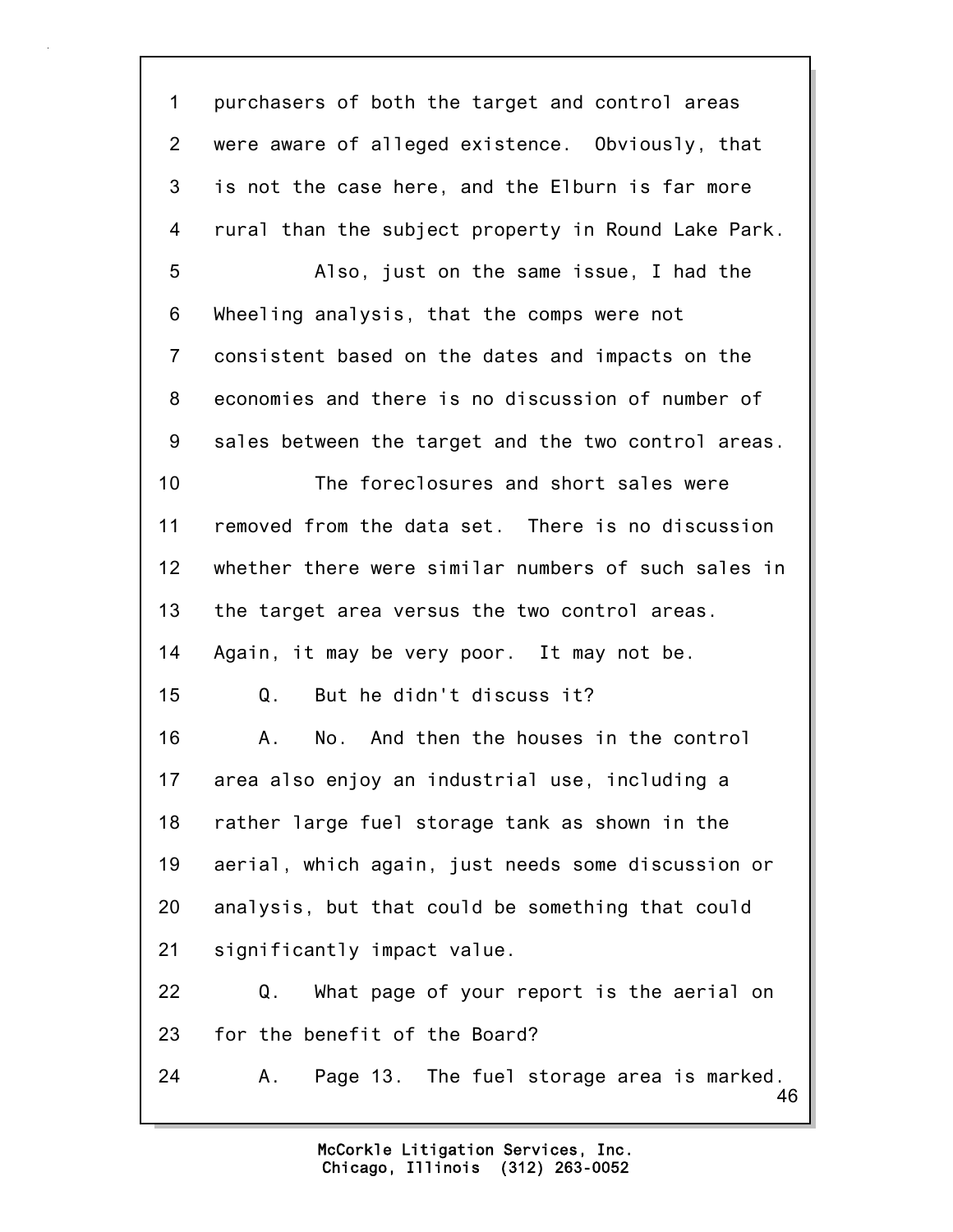1 The control area is marked on the right.

2 Q. And let's go to the third one that he 3 purported to analyze, the Bluff City transfer 4 station.

5 A. This basically is Bartlett and close in 6 the transfer stations in Elgin. And again, the 7 target area is twice as far from the residential 8 area as the subject property.

9 The same comment as far as dates and 10 consistency of the sales from 2012 compared to ones 11 before.

12 The other issue is the northernmost 13 control area is actually closer to the waste 14 transfer facility than portions of the target group 15 and are north adjacent to a quarry operation, which 16 I had been involved in multiple quarries. The 17 blasting and the dust and the dirt is not a 18 positive for residential development.

19 Also, portions of the southern control 20 area are proximate to industrial uses and adjacent 21 to Com Ed high wires and another quarry beyond 22 that.

47 23 Again, because of all of these different 24 impacts and the other criticisms that I had, this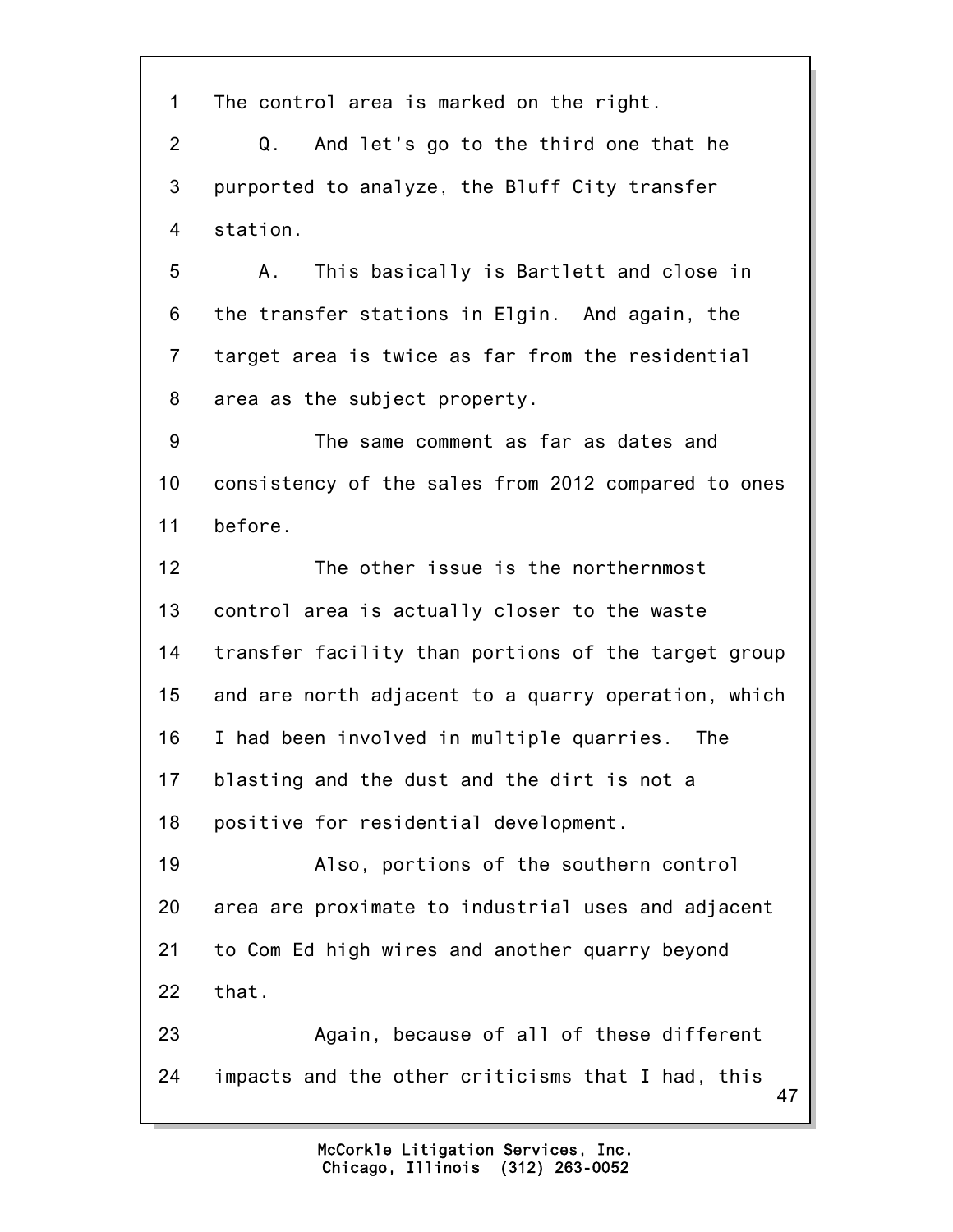48 1 study, in my opinion, would not be able to be 2 relied on. 3 Q. Do you agree with Mr. Poletti's 4 conclusions regarding the impact of the transfer 5 station, of this proposed transfer station, on the 6 surrounding property values? 7 MR. MUELLER: I'm going to object. Mr. Poletti 8 didn't make a conclusion about the impact. He made 9 a conclusion about whether or not the applicant has 10 minimized the potential impact. 11 MR. BLAZER: He testified that there was, in 12 fact, no impact. 13 THE HEARING OFFICER: I think he did testify to 14 the lack of impact. I'll overrule the objection. 15 THE WITNESS: Based on my review of all of the 16 documents, inspecting the site, reviewing the 17 various reports and the various criteria, I do not 18 see support for Mr. Poletti's conclusion, 19 particularly as it impacts the very close proximity 20 of Timber Creek. 21 BY MR. BLAZER: 22 Q. In your professional opinion, does the 23 Lannert report demonstrate that the facility is 24 located so as to minimize incompatibility with the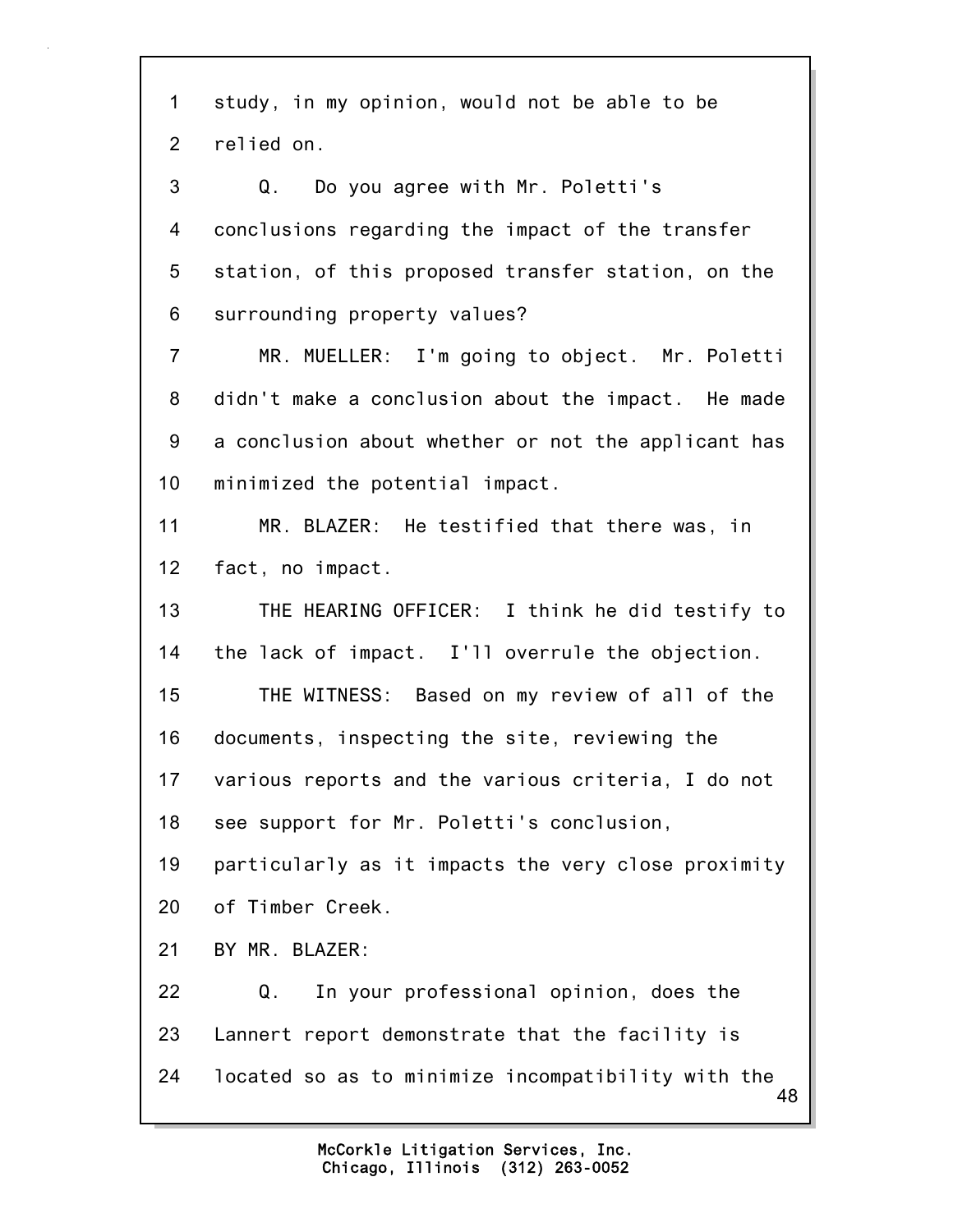49 1 character of the surrounding area? 2 A. It does not. 3 Q. In your professional opinion, does the 4 Poletti report demonstrate that the facility is 5 located so as to minimize the effect on the value 6 of the surrounding property? 7 A. It does not. 8 MR. BLAZER: I have no further questions. 9 THE HEARING OFFICER: Mr. Mueller? 10 CROSS EXAMINATION 11 BY MR. MUELLER: 12 Q. Mr. MaRous, how much have you been paid 13 for your testimony? 14 MR. BLAZER: Objection. 15 THE HEARING OFFICER: Overruled. 16 THE WITNESS: My professional fee to do the 17 research and to do the report was \$4,000. 18 BY MR. MUELLER: 19 Q. And for your testimony? 20 A. I have not charged or billed for my 21 testimony. I will do that when complete. My 22 anticipated cost will probably be in the range of a 23 thousand to \$2,000, including additional 24 preparation, review and appearance and testimony,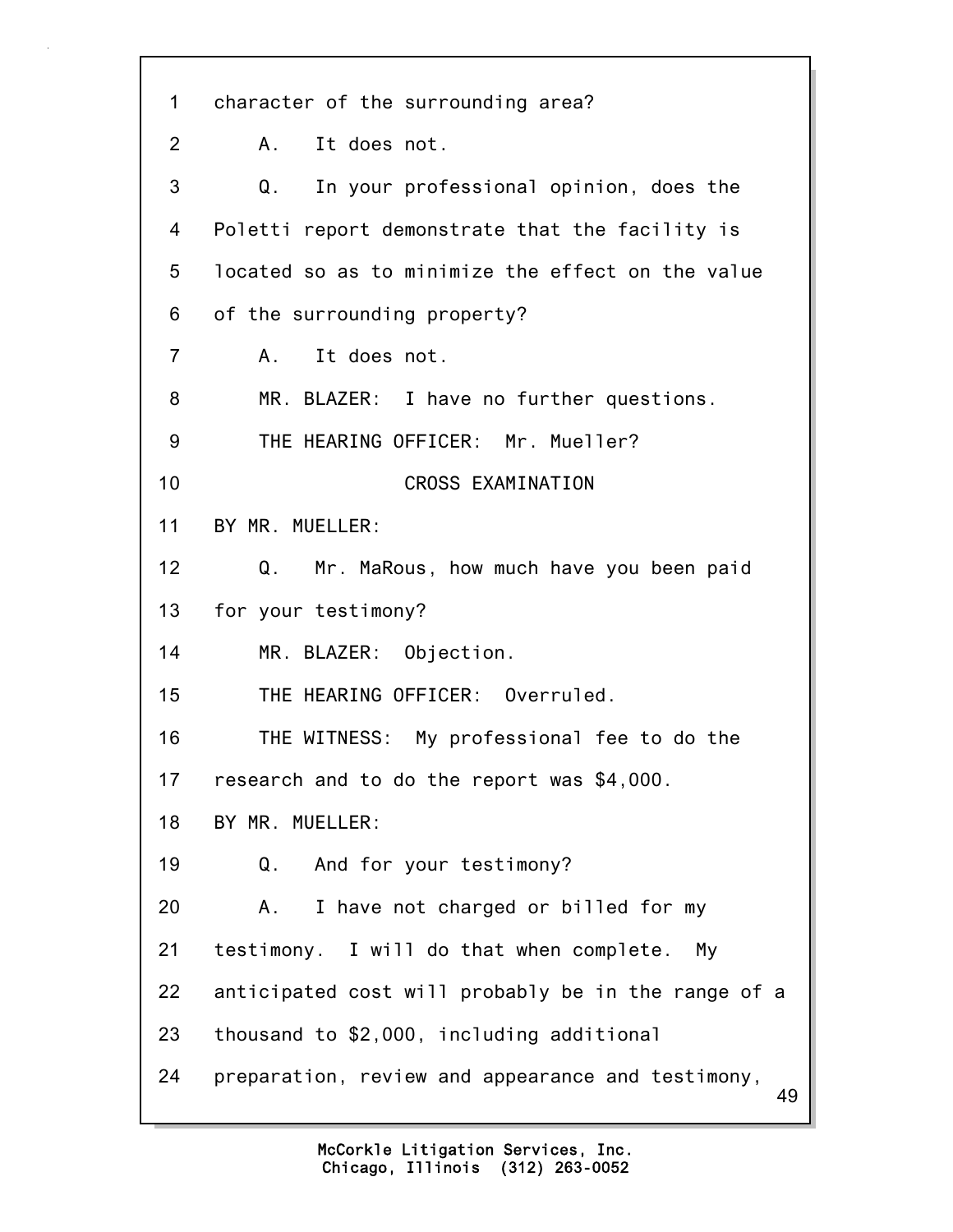50 1 but that has not been done yet. 2 Q. Sir, who are you going to bill for your 3 fees? 4 A. I am going to send a bill to Mr. Blazer. 5 Q. Do you know who is paying the bill on his 6 behalf? 7 MR. BLAZER: Objection, privileged. It's my 8 retained expert, Mr. Hearing Officer. 9 THE HEARING OFFICER: Mr. Mueller. 10 MR. MUELLER: I am entitled to know who paid 11 him or who is going to pay him in terms of any bias 12 this witness may have. 13 THE HEARING OFFICER: Well, actually, I agree 14 with that premise. The problem is I'm not -- I 15 wanted your opinion on the privilege issue rather 16 than that. 17 MR. MUELLER: There is no privilege with 18 respect to payment of experts. That's always fair 19 game. 20 THE HEARING OFFICER: I agree that there is no 21 privilege as to the payment of experts. That's not 22 what Mr. Blazer is arguing. Mr. Blazer, do you 23 want to state your argument? 24 MR. BLAZER: That is correct. As you know,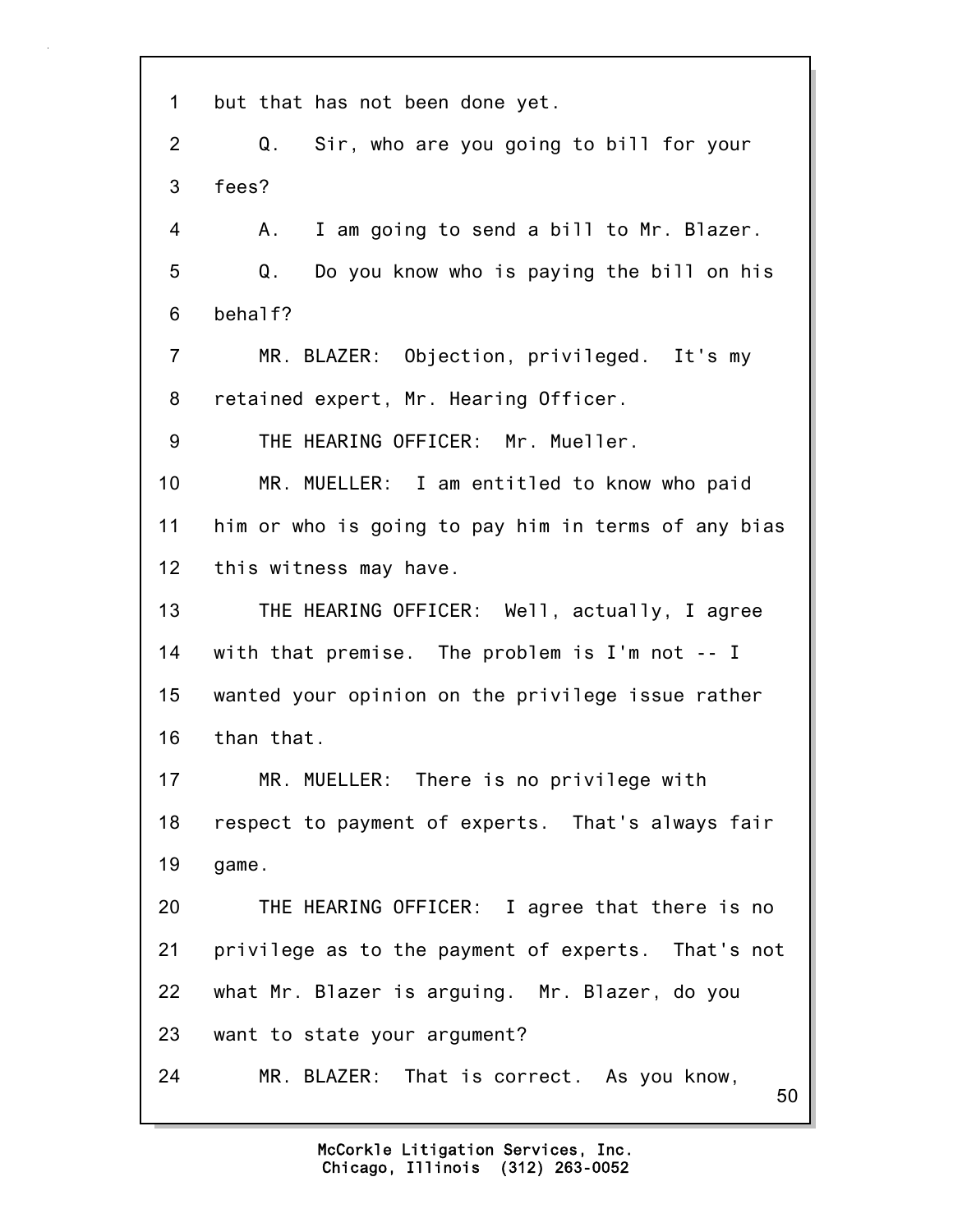51 1 Mr. Hearing Officer, as is clear from this record, 2 my firm retained Mr. MaRous, not my client. As 3 Mr. MaRous testified, he is sending his invoice to 4 us. My firm will be paying his invoice. Where my 5 firm may obtain the funds to pay that invoice is a 6 different issue and an issue of privilege. 7 THE HEARING OFFICER: I guess the question is 8 has that privilege been -- if Mr. MaRous is aware 9 of that information, is there any privilege I guess 10 is really the underlying question for me. 11 MR. BLAZER: Well, if he, in fact, is my 12 retained expert, which he is, any knowledge that he 13 might have gained about whatever the financial 14 arrangement may be or not be between myself and my 15 client is a matter of privilege. He is my retained 16 expert. 17 THE HEARING OFFICER: Mr. Mueller? 18 MR. MUELLER: The identity of the deep pocket 19 that is paying is relevant in terms of the bias of 20 this witness. So if he knows, then the privilege 21 is gone. 22 MR. BLAZER: What's usually covered here, 23 Mr. Hearing Officer, as you know, is how many hours 24 have you spent, what's he being paid.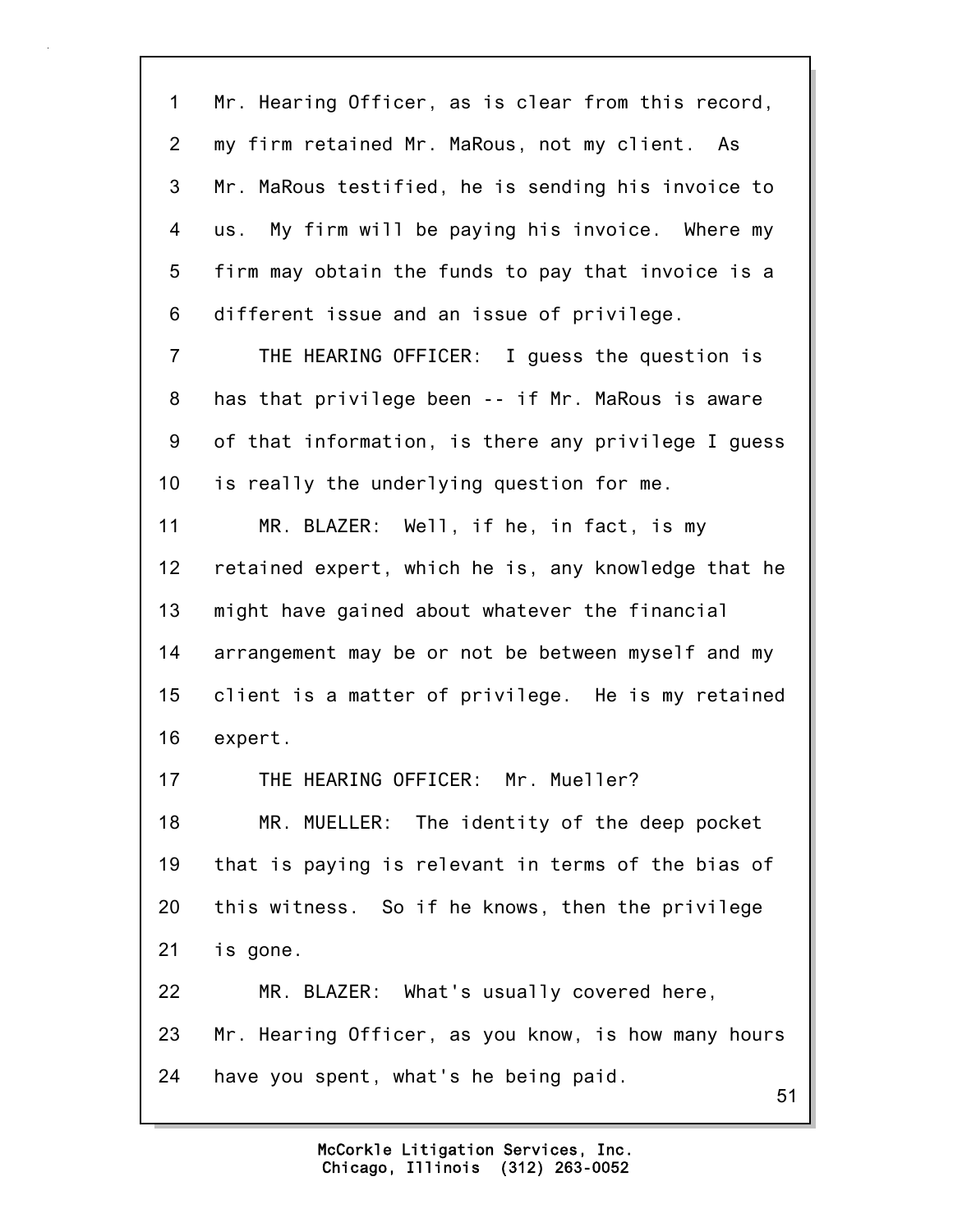52 1 THE HEARING OFFICER: I understand that, but 2 the underlying issue and the one I'm concerned 3 about is that if your conversations with Mr. MaRous 4 are clearly not privileged, he's now an expert. 5 He's not a consulting expert. He's a testifying 6 expert. 7 So if he has knowledge or any statement he 8 relates to you or you've related to him I think are 9 fair game, and that's the question I think that is 10 being asked at this point. 11 MR. BLAZER: To satisfy Mr. Mueller, 12 Mr. Hearing Officer, I will state for the record 13 that when I invoice my client, I will include 14 Mr. MaRous' invoice for reimbursement to my firm. 15 Does that satisfy you, Mr. Mueller? 16 MR. MUELLER: I asked the witness if he knows 17 who is going to be the ultimate source of the funds 18 to pay you. 19 MR. BLAZER: I think I just said that for the 20 record. 21 MR. MUELLER: Well, that's what Mr. Blazer 22 said. The question is to the witness. 23 THE HEARING OFFICER: Mr. MaRous, you may 24 answer to the extent you know.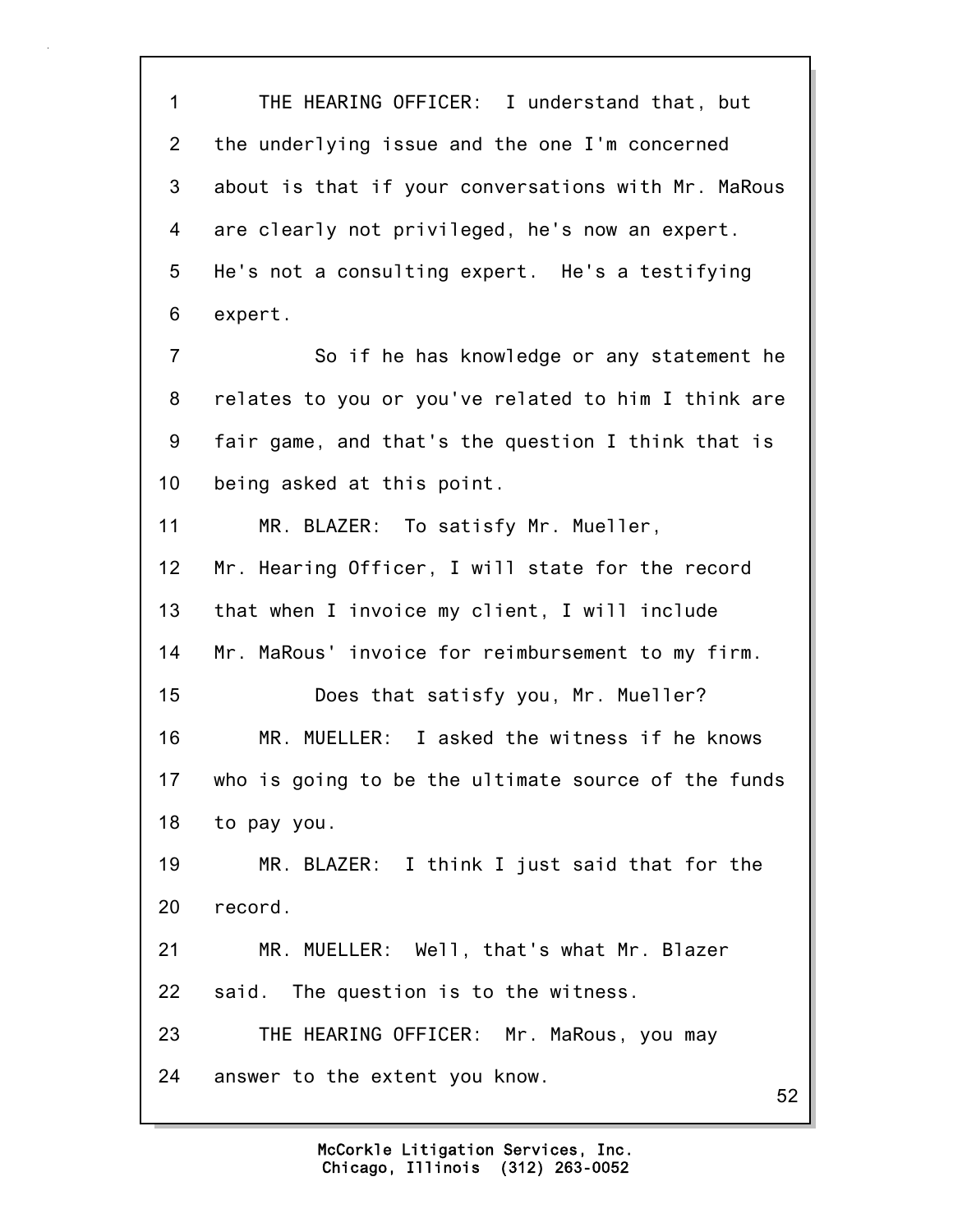| 1              | THE WITNESS: I know with certainty                   |
|----------------|------------------------------------------------------|
| $\overline{2}$ | Mr. Blazer's firm is paying me. My understanding     |
| 3              | is there may be some contribution from other         |
| 4              | parties, including possibly ownership of the Timber  |
| 5              | Creek residential development, but I do not know     |
| 6              | the specifics and who else is involved.              |
| $\overline{7}$ | BY MR. MUELLER:                                      |
| 8              | Now, you've done work for Waste Management<br>Q.     |
| 9              | in the past, correct?                                |
| 10             | Yes.<br>A.                                           |
| 11             | Q. Do you know whether there will be                 |
| 12             | contribution from Waste Management in connection     |
| 13             | with your fees in this matter?                       |
| 14             | I am not aware of that, no.<br>A.,                   |
| 15             | Have you talked to anyone from Waste<br>Q.           |
| 16             | Management in connection with your report, your      |
| 17             | work or your testimony?                              |
| 18             | No.<br>Α.                                            |
| 19             | Sir, you've got a bachelor's degree; is<br>Q.        |
| 20             | that correct?                                        |
| 21             | Correct.<br>Α.                                       |
| 22             | In finance?<br>Q.                                    |
| 23             | Correct.<br>Α.                                       |
| 24             | Q.<br>And you do not have a master's degree in<br>53 |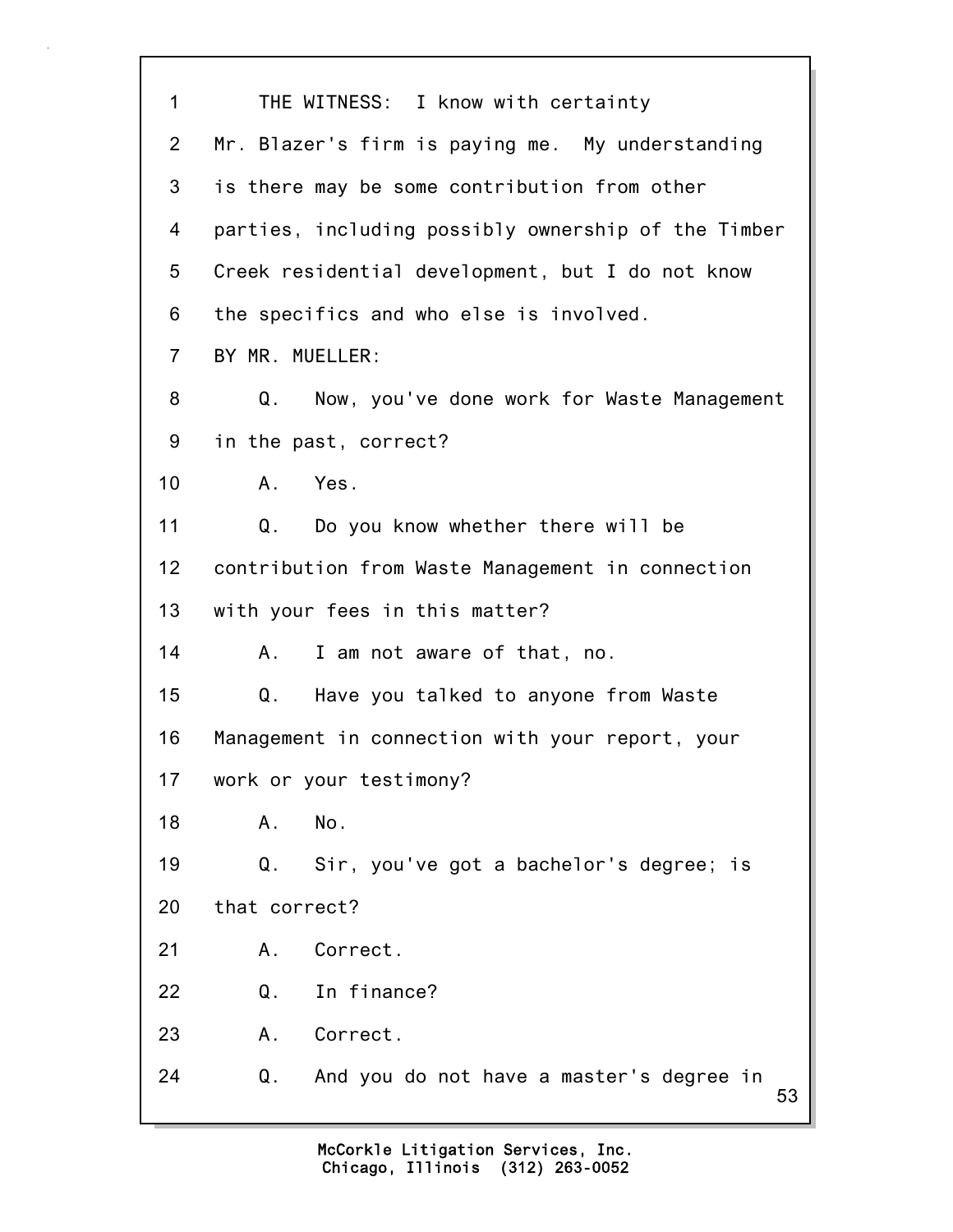| 1              | anything, right?                                  |
|----------------|---------------------------------------------------|
| 2              | Correct.<br>A.,                                   |
| 3              | Q.<br>You are not an engineer, are you?           |
| 4              | No.<br>А.                                         |
| 5              | Q.<br>You're not an architect, are you?           |
| 6              | No.<br>Α.                                         |
| $\overline{7}$ | Q.<br>You are not an urban planner?               |
| 8              | No.<br>A.,                                        |
| 9              | Q.<br>You do not have a degree in urban           |
| 10             | planning, do you?                                 |
| 11             | Correct.<br>A.                                    |
| 12             | Q.<br>You are also not a statistician, right?     |
| 13             | Correct.<br>Α.                                    |
| 14             | Q.<br>How many employees do you have, sir?        |
| 15             | Approximately ten.<br>A.                          |
| 16             | Q.<br>And did they work on this report for you?   |
| 17             | One professional worked on it with me and<br>Α.   |
| 18             | several support staff assisted in editing and the |
| 19             | production of the report.                         |
| 20             | Q.<br>You signed the report, so is it fair to     |
| 21             | say that you're familiar with all of its contents |
| 22             | and are responsible for them?                     |
| 23             | Correct.<br>Α.                                    |
| 24             | Q.<br>Have you ever appraised a transfer<br>54    |
|                |                                                   |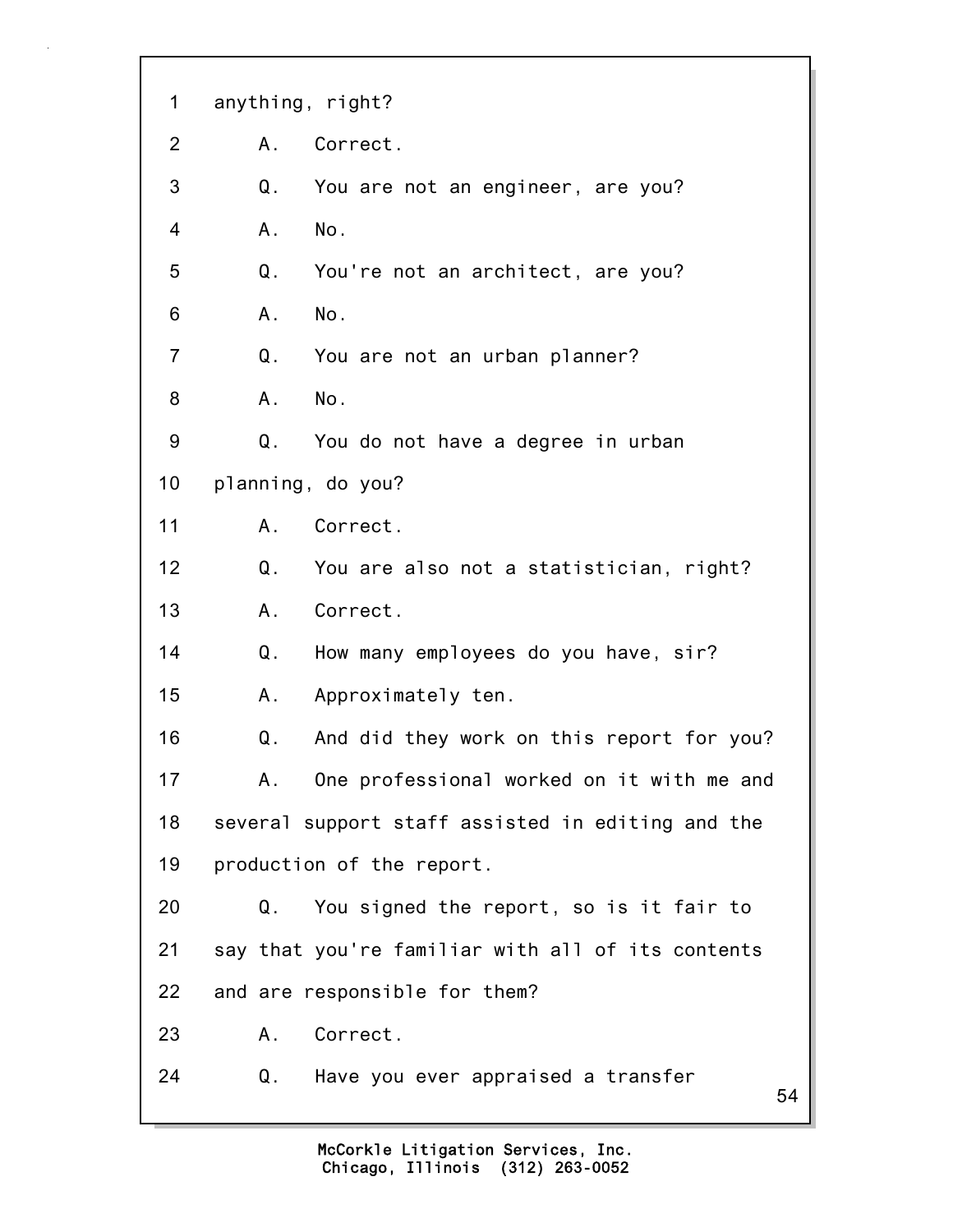55 1 station, sir? 2 A. Yes. 3 Q. Which one? 4 A. The facility in Des Plaines, Illinois. 5 Q. And when did you do that appraisal? 6 A. Approximately three years ago, maybe four 7 years ago. 8 Q. What's the name of that facility? 9 A. It's privately owned. I don't recall the 10 specific name. 11 Q. Well, is it a municipal solid waste, 12 municipal transfer station? 13 A. Yes. 14 Q. Do you know what its daily volume was? 15 A. It was several years ago. I don't recall 16 the volumes. 17 Q. Do you know what the square footage of the 18 operation was? 19 A. Please clarify what you mean. 20 Q. Well, what was the square footage of the 21 building? 22 A. Under 10,000 feet. 23 Q. Was that facility near a residential 24 development?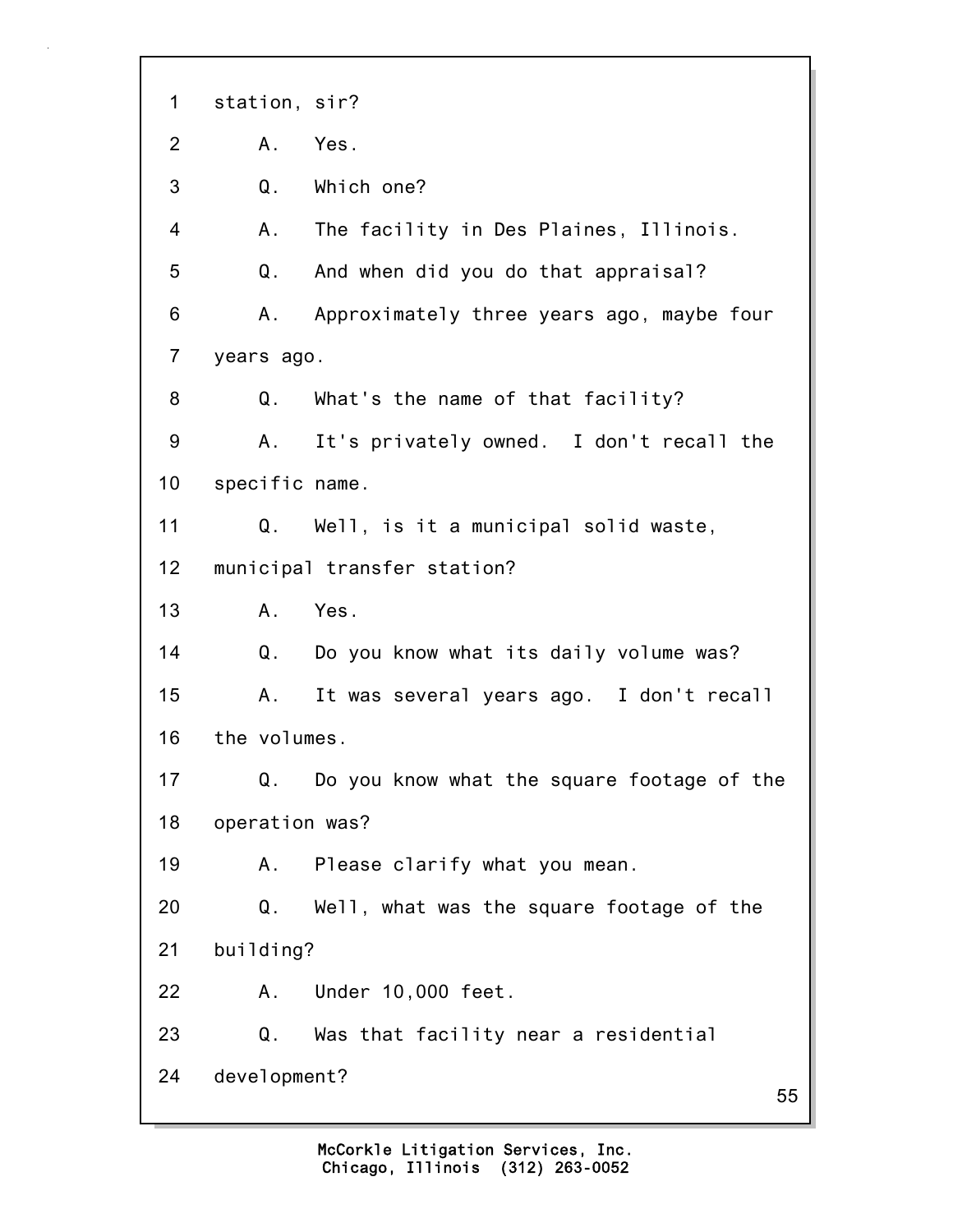| 1              | Α.          | No.                                                       |
|----------------|-------------|-----------------------------------------------------------|
| $\overline{2}$ | Q.          | What was in the immediate area of the                     |
| 3              | facility?   |                                                           |
| 4              | A.,         | Office, a variety of heavy industrial and                 |
| 5              |             | a major land use called O'Hare International              |
| 6              | Airport.    |                                                           |
| $\overline{7}$ | Q.          | Was the facility permitted by the State of                |
| 8              | Illinois?   |                                                           |
| 9              | A.,         | It was permitted. I don't recall by who.                  |
| 10             | Q.          | Permitted for what purpose?                               |
| 11             | Α.          | Waste management.                                         |
| 12             | Q.          | And who was the owner of the facility?                    |
| 13             | A.,         | I don't recall the name.                                  |
| 14             | $Q$ .       | Three years ago, you don't recall who you                 |
| 15             | worked for? |                                                           |
| 16             | A.          | I recall the name of the law firm I worked                |
| 17             | for.        |                                                           |
| 18             | Q.          | Did the lawyers own the transfer station?                 |
| 19             | Α.          | No, but they represented the owner.                       |
| 20             | Q.          | Was that an operating, functioning                        |
| 21             |             | transfer station at the time?                             |
| 22             |             | A. Correct.                                               |
| 23             |             | Q. Sir, if I were to tell you that the State              |
| 24             |             | of Illinois shows no permanent transfer stations in<br>56 |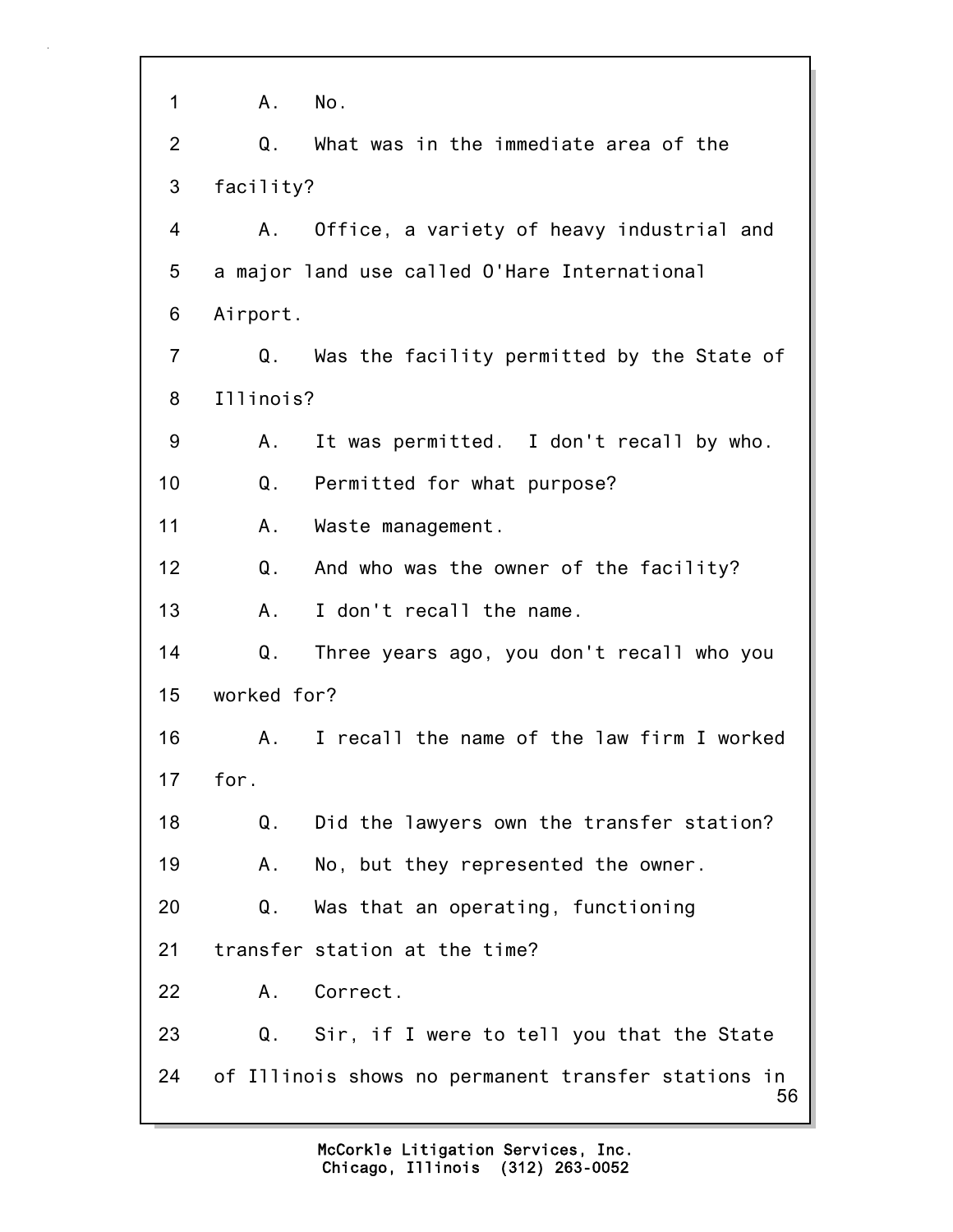57 1 Des Plaines, Illinois, would that surprise you? 2 A. The permit is gone because the City of 3 Chicago bought the facility and the permit 4 approximately three or four years ago. So I 5 would -- that wouldn't surprise me at all because 6 they bought the permit. 7 Q. So you're saying the City of Chicago now 8 owns the transfer station? 9 A. Well, O'Hare Airport. The O'Hare Airport 10 authority owns the transfer station, yes. 11 Q. And was your appraisal for the purpose of 12 trying to set a sale price? 13 A. My appraisal was to estimate market value. 14 Q. Of the facility, correct? 15 A. Correct. 16 Q. You didn't look on impact on surrounding 17 facilities, did you? 18 A. No. 19 Q. Do you know whether that transfer station 20 generated traffic? 21 A. Yes, it did. 22 Q. And you've indicated that traffic has a 23 negative impact on surrounding property values? 24 A. I indicated that it may based on the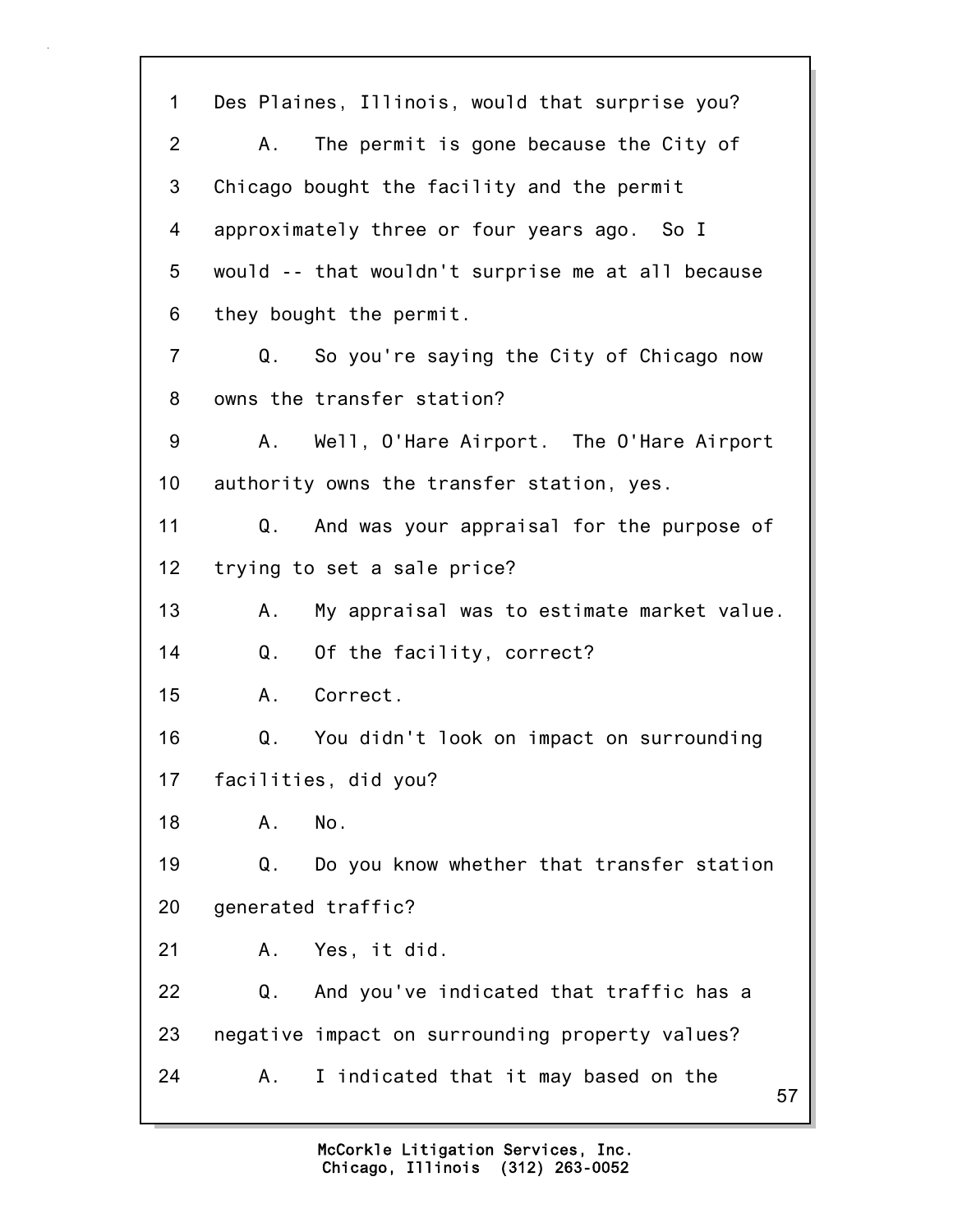| 1              | volume of the use, correct.                        |
|----------------|----------------------------------------------------|
| $\overline{2}$ | Q.<br>Let me jump ahead for a second. Are you      |
| 3              | familiar with distribution centers?                |
| 4              | A. Yes.                                            |
| 5              | Q.<br>Do they generate traffic?                    |
| 6              | Operating ones do, yes.<br>Α.                      |
| $\overline{7}$ | Would that be more traffic than the 30<br>Q.       |
| 8              | trucks per day that the proposed transfer station  |
| 9              | would generate?                                    |
| 10             | MR. BLAZER: Object to the form of the              |
| 11             | question, assumes facts not in evidence. The       |
| 12             | evidence already is it will generate substantially |
| 13             | higher numbers of trucks.                          |
| 14             | THE HEARING OFFICER: I have an objection as to     |
| 15             | form. Actually, before we get there, Mr. Mueller,  |
| 16             | I'm concerned about form. I'm not really sure what |
| 17             | kind of distribution center we are trying to       |
| 18             | compare this to yet. So the generic distribution   |
| 19             | center is where I think I get lost.                |
| 20             | MR. MUELLER: I think I'll follow up on that in     |
| 21             | a bit. I'll go back to some other items.           |
| 22             | THE HEARING OFFICER: Okay. Thank you.              |
| 23             |                                                    |
| 24             | BY MR. MUELLER:<br>58                              |
|                |                                                    |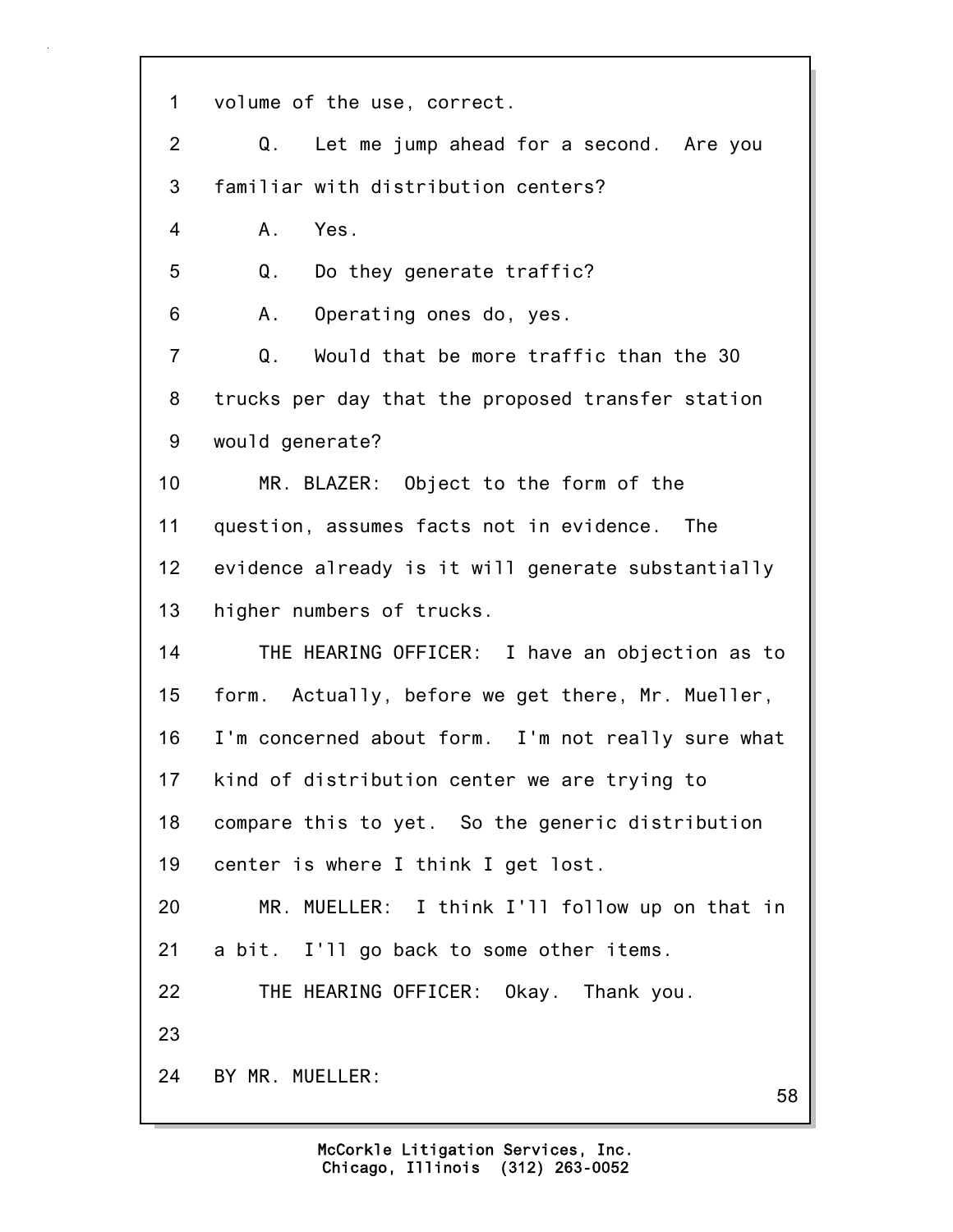| 1               | Q.<br>Have you ever appraised a landfill, sir?     |
|-----------------|----------------------------------------------------|
| 2               | I have appraised land entitled for a<br>Α.         |
| 3               | landfill, but I don't recall appraising an         |
| 4               | operating landfill.                                |
| 5               | You say you appraised land intended for a<br>Q.    |
| 6               | landfill?                                          |
| $\overline{7}$  | A. No. That's not what I said.                     |
| 8               | Q. What did you say? I didn't understand           |
| 9               | your answer.                                       |
| 10 <sub>1</sub> | A. Entitled means zoned and approved. That's       |
| 11              | what I said.                                       |
| 12 <sub>2</sub> | Q. Are you aware that the landfills are not        |
| 13              | dependent upon local zoning?                       |
| 14              | In general, yes.<br>A.,                            |
| 15              | Q.<br>What property did you appraise that you      |
| 16              | call or describe as being entitled for a landfill? |
| 17              | The BFI facility of Zion.<br>Α.                    |
| 18              | Q.<br>And who did you do that appraisal for?       |
| 19              | BFI.<br>Α.                                         |
| 20              | How long ago?<br>Q.                                |
| 21              | Probably over ten years.<br>Α.                     |
| 22              | Q.<br>Well, sir, isn't it true that BFI has not    |
| 23              | been an operating company since about 1997?        |
| 24              | It's possible.<br>A.,<br>59                        |
|                 |                                                    |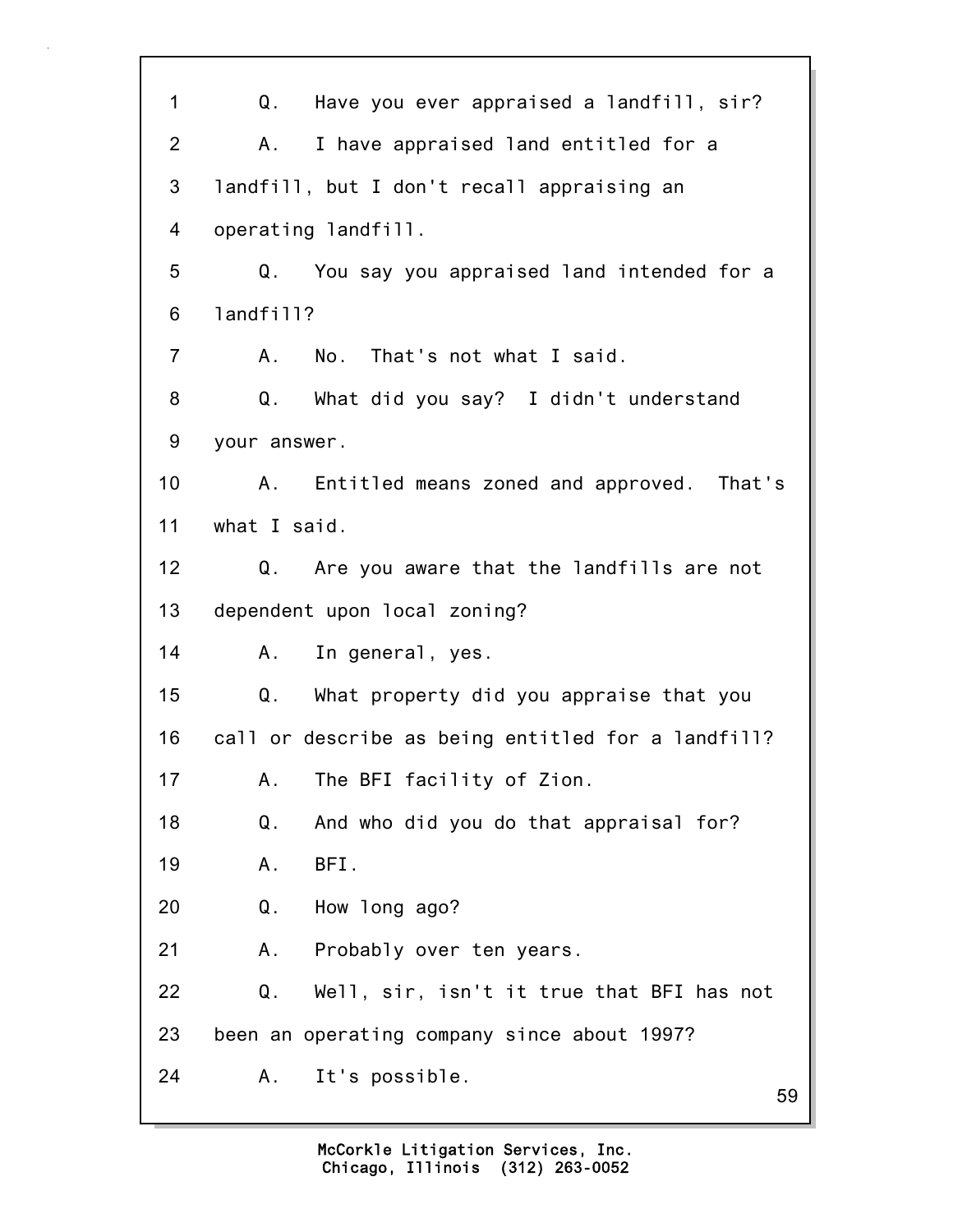60 1 MR. BLAZER: I'll object to that 2 characterization. That is fundamentally incorrect 3 as a matter of fact. 4 THE HEARING OFFICER: He said it's possible. 5 The answer will stand. 6 BY MR. MUELLER: 7 Q. And what was the purpose of that appraisal 8 you conducted? 9 A. Acquisition by the Lake County Forest 10 Preserve for additional land to increase their 11 holdings. 12 Q. And who were you working for, Lake County 13 Forest Preserve or BFI? 14 A. Again, it was a long time ago, but I 15 thought it was BFI. 16 Q. Have you ever testified at a pollution 17 control facility siting? 18 A. Yes. 19 Q. Which ones besides this? 20 A. A hearing for a proposed facility in Carol 21 Stream, Illinois. 22 Q. When was that? 23 A. Three to five years ago. 24 Q. Who did you testify for?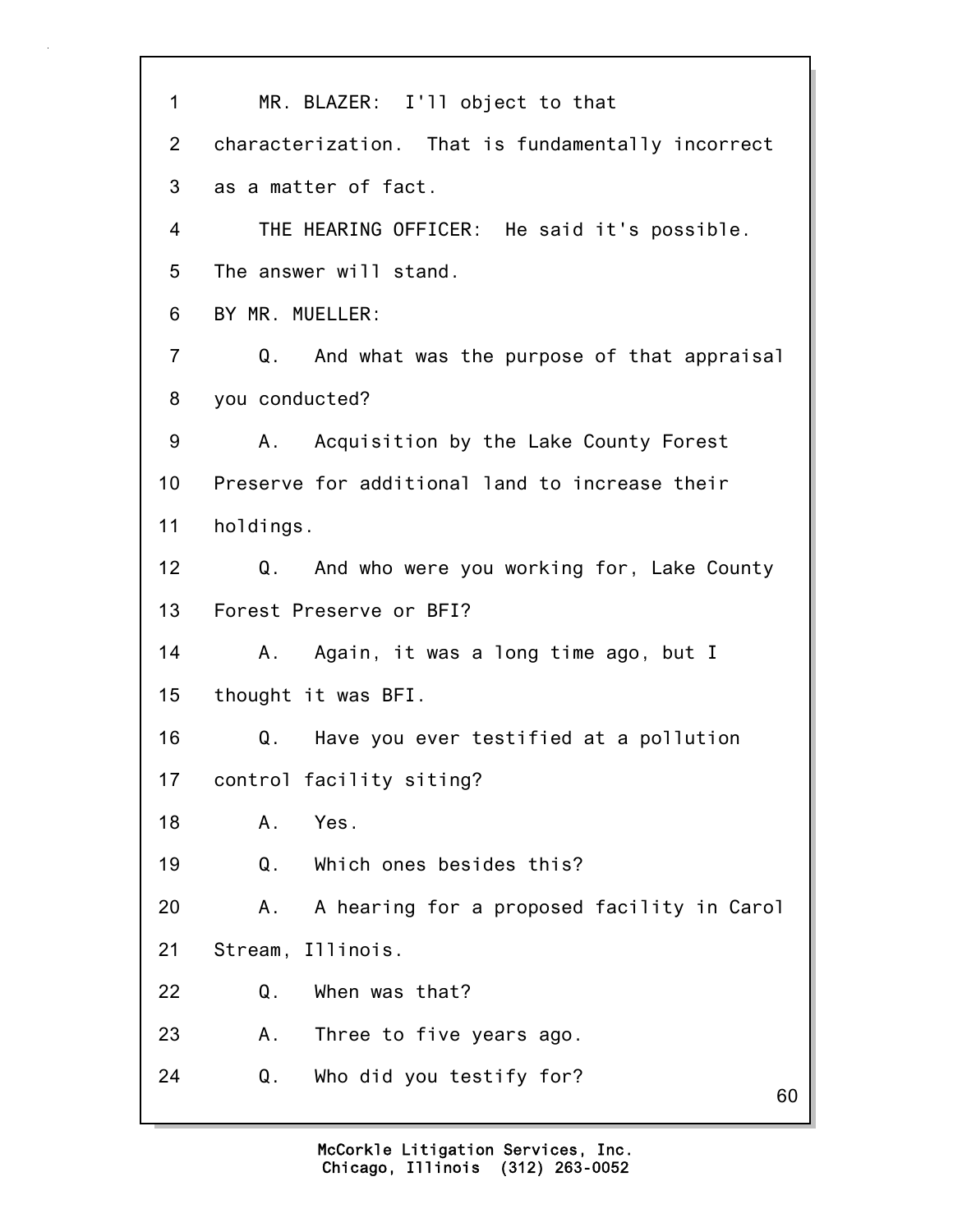| 1              | Village of Glendale Heights.<br>A.,                    |
|----------------|--------------------------------------------------------|
| $\overline{2}$ | What was the nature of the facility?<br>Q.             |
| 3              | It was a proposed waste transfer station,<br>Α.        |
| 4              | and I think the developer was Flood Brothers for       |
| 5              | the waste company.                                     |
| 6              | And you opposed that facility; is that<br>Q.           |
| $\overline{7}$ | correct?                                               |
| 8              | I didn't $-$<br>A.                                     |
| 9              | MR. BLAZER: Object to characterization.                |
| 10             | THE WITNESS: I didn't oppose any facility.             |
| 11             | That's not my -- I'm not a lobbyist.                   |
| 12             | BY MR. MUELLER:                                        |
| 13             | Did you testify that the facility<br>Q.                |
| 14             | application did not meet Criterion iii?                |
| 15             | Certain parts of it, correct.<br>А.                    |
| 16             | What other pollution control facility<br>Q.            |
| 17             | sitings have you testified at?                         |
| 18             | I don't believe I have testified in any<br>Α.          |
| 19             | other pollution control facilities. I have reports     |
| 20             | that had been submitted. I may have actually           |
| 21             | testified with the expansion of a U.S.A landfill       |
| 22             | site in unincorporated Lake County maybe 15 plus       |
| 23             | years ago as I recall now.                             |
| 24             | Who did you testify for in connection with<br>Q.<br>61 |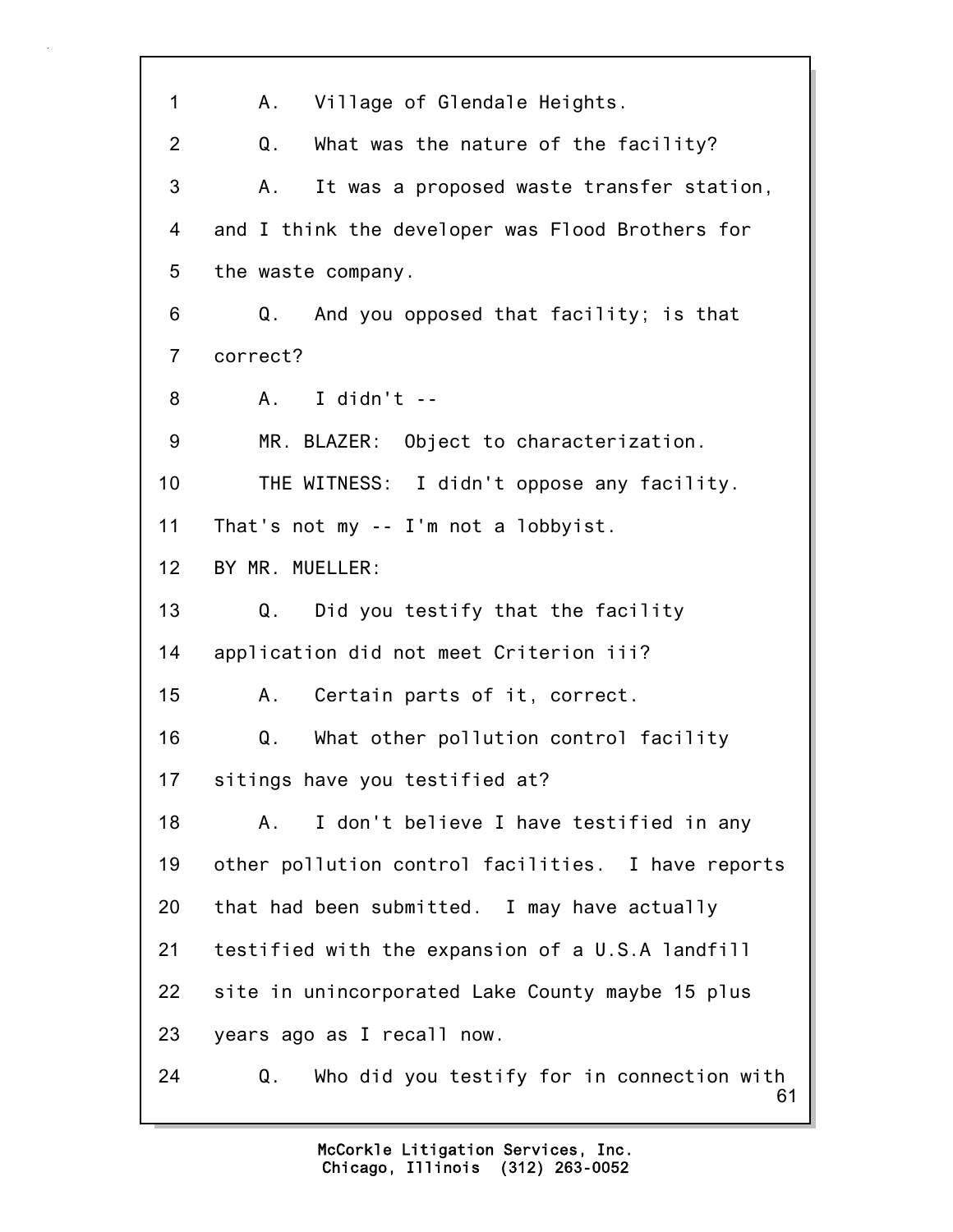1 that?

62 2 A. I believe it was a combination of clients, 3 including the Village of Round Lake Park and the 4 Alter Group, among others. 5 Q. Do you remember what the conclusion in 6 your testimony was in that case? 7 A. That's a very, very long time ago. I 8 don't recall the specifics. There were concerns as 9 to traffic height and visibility and duration of 10 the use, including smell, and that was the focus of 11 concern in my report. So it probably was not 12 positive. 13 As I'm standing here today, I also was 14 involved in an incinerator proposed development 15 that I did testify at. 16 Q. And when was that? 17 A. It could be 20 years ago. 18 Q. Where? 19 A. Robinson, Illinois. 20 Q. And who did you testify for in connection 21 with that proposal? 22 A. The applicant. 23 Q. And did you testify that an incinerator 24 would not negatively impact surrounding property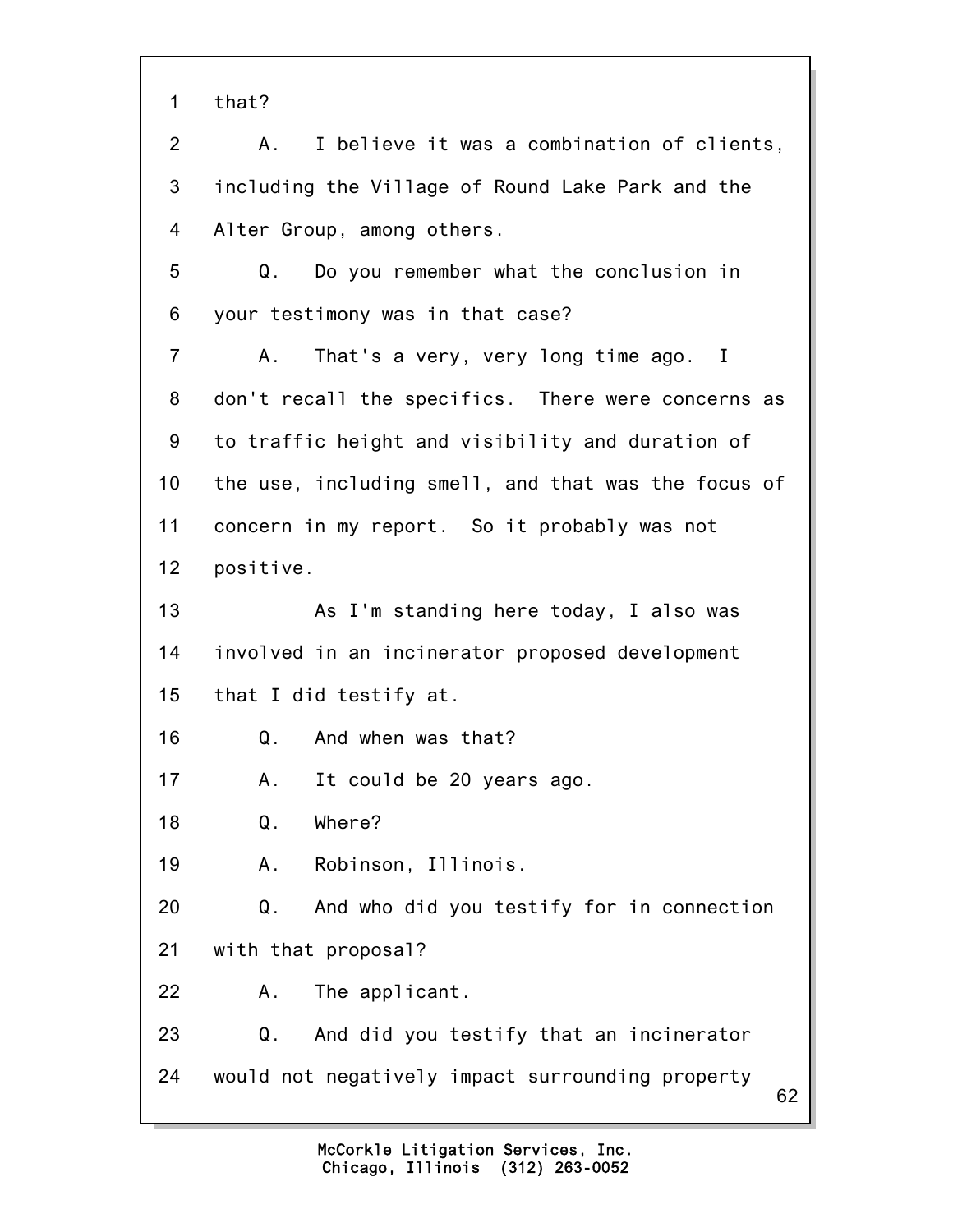1 values?

63 2 A. Based on the control procedures, plus the 3 existing impact of the car facility and the hours 4 of implementation, my conclusions were that there 5 would be no negative impact. 6 Q. Now, incinerators generate air emissions, 7 don't they? 8 MR. GROSSMARK: Objection, vague, foundation. 9 THE HEARING OFFICER: Objection overruled. 10 THE WITNESS: I believe most pollution control 11 facilities all emit emissions. 12 BY MR. MUELLER: 13 Q. Do you have any concern about the air 14 emissions from a solid waste transfer station? 15 A. I am not a scientist, so I don't have 16 opinions on that point. 17 Q. Do you have any concerns about it? 18 A. I have concerns about anything that will 19 impact health and property value. 20 Q. How is this transfer station going to 21 impact health? 22 A. I am not a scientist. I haven't read or 23 done a study on that, so I can't give you that -- I 24 can't give you an answer. That's not my expertise.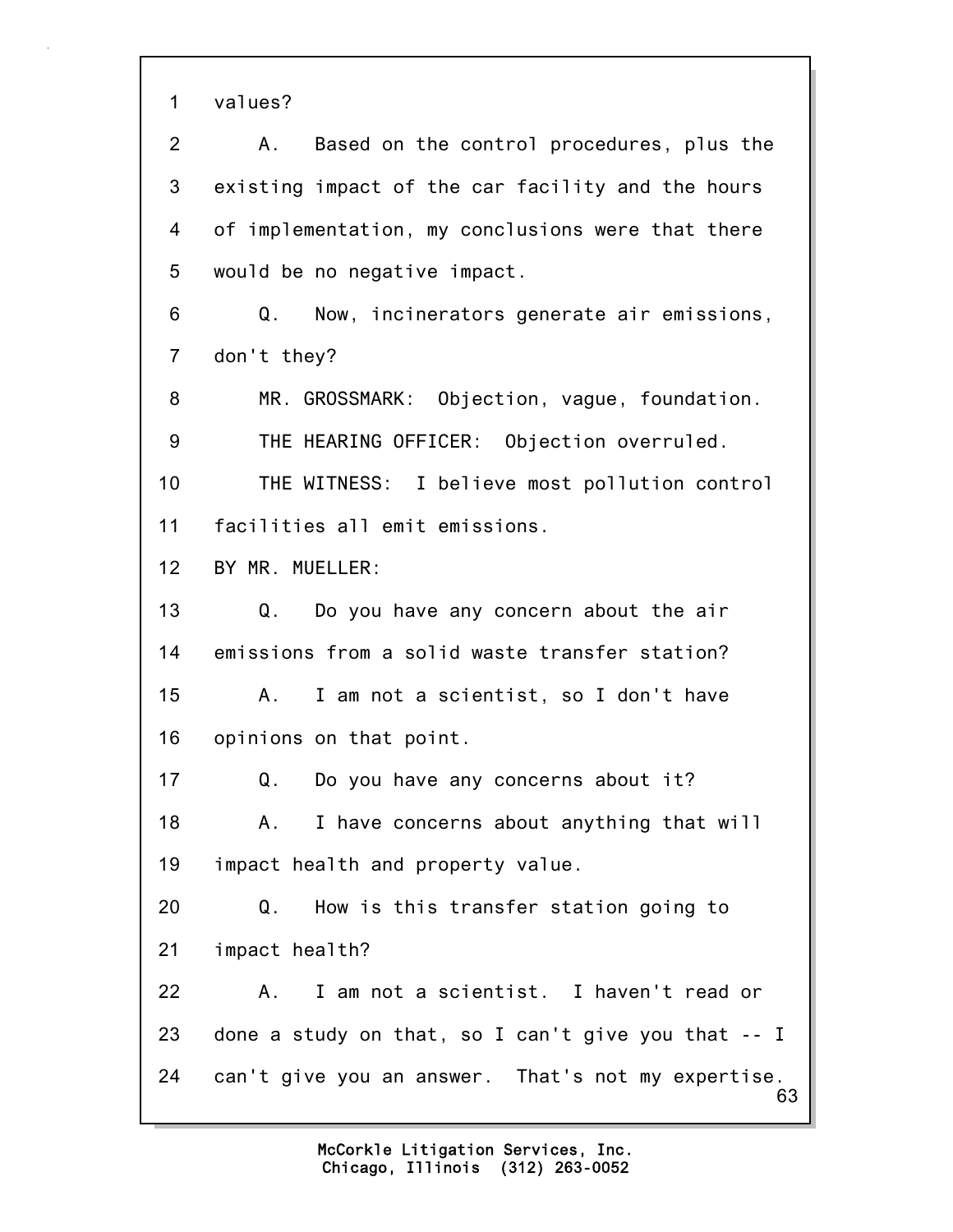64 1 Q. Do you have concerns that this facility 2 will impact health, as we have just said? 3 MR. BLAZER: Objection, asked and answered. 4 THE HEARING OFFICER: The objection is 5 sustained. 6 BY MR. MUELLER: 7 Q. Sir, you have no basis for concluding that 8 this facility will impact health, do you? 9 MR. BLAZER: Objection, asked and answered. 10 MR. MUELLER: Different question. 11 MR. BLAZER: No, it's not. 12 THE HEARING OFFICER: Objection overruled. 13 Just get to it. 14 THE WITNESS: I have no basis for that 15 conclusion. 16 BY MR. MUELLER: 17 Q. Were you involved in any way with the 18 Saddlebrook development? 19 A. Yes. 20 Q. What was your involvement with that 21 development? 22 A. I provided valuation opinions for 23 financing purposes, for a settlement with the State 24 of Illinois, the Illinois Department of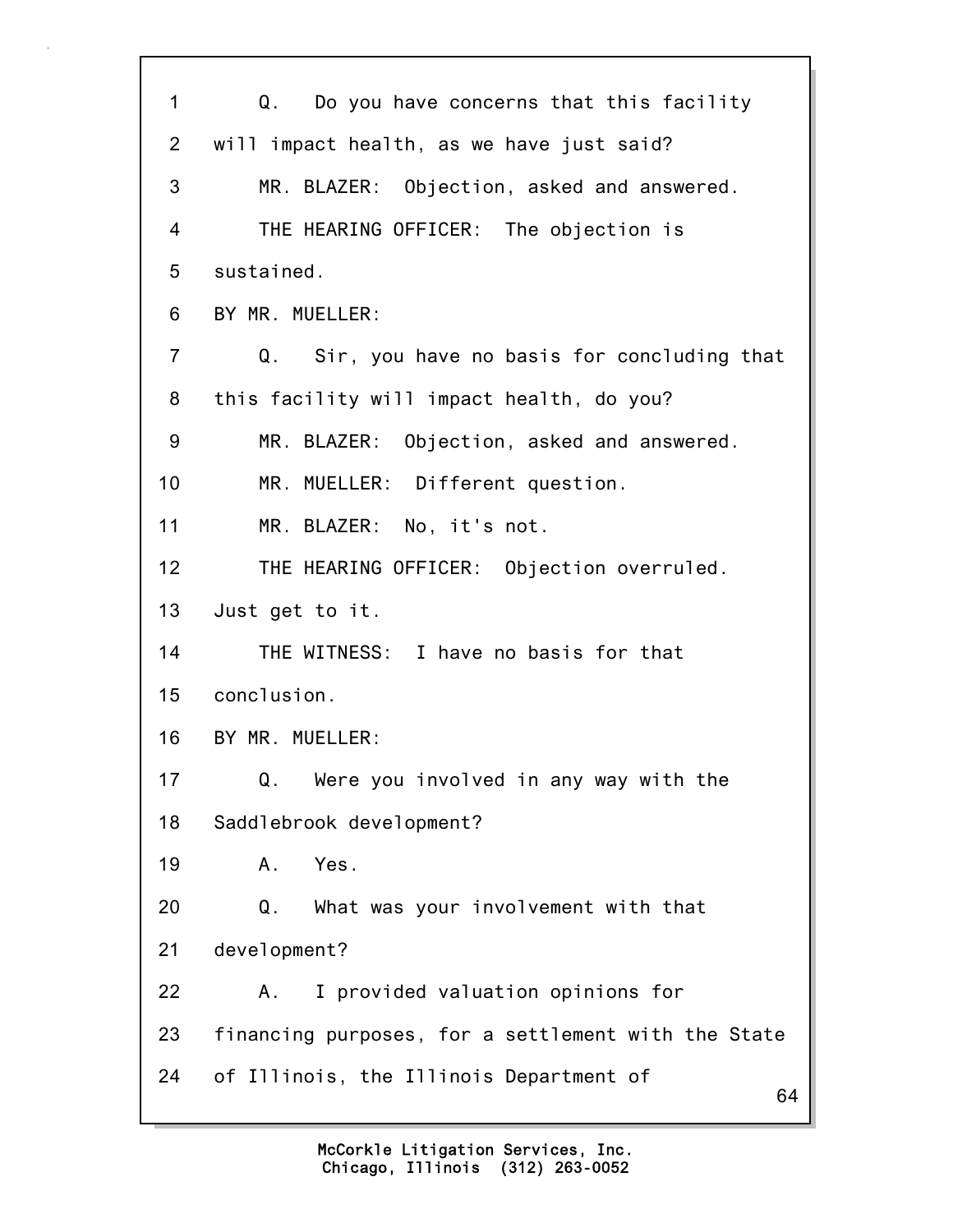65 1 Transportation, for taking of land and also a 2 current lawsuit with the County of Lake in regard 3 to change of impact of damage. 4 Q. Sir, how far is Saddlebrook from the 5 proposed facility? 6 A. Several miles. I can't give you an exact 7 description. 8 Q. Do you believe that this transfer station, 9 if developed, would impact the Saddlebrook 10 development? 11 A. No. 12 Q. Now, you say that you've done 10 to 15 13 studies of transfer stations, landfills and 14 recycling facilities. By studies, you mean 15 appraisals? 16 A. That's two questions. 17 Q. Well, you testified that you've done 10 to 18 15 studies. 19 A. Some involved valuation. Some involved 20 consulting. Some involved value impact, and I 21 believe I added quarries in that list. 22 Q. How many value impact studies have you 23 done in connection with transfer stations? 24 A. Several.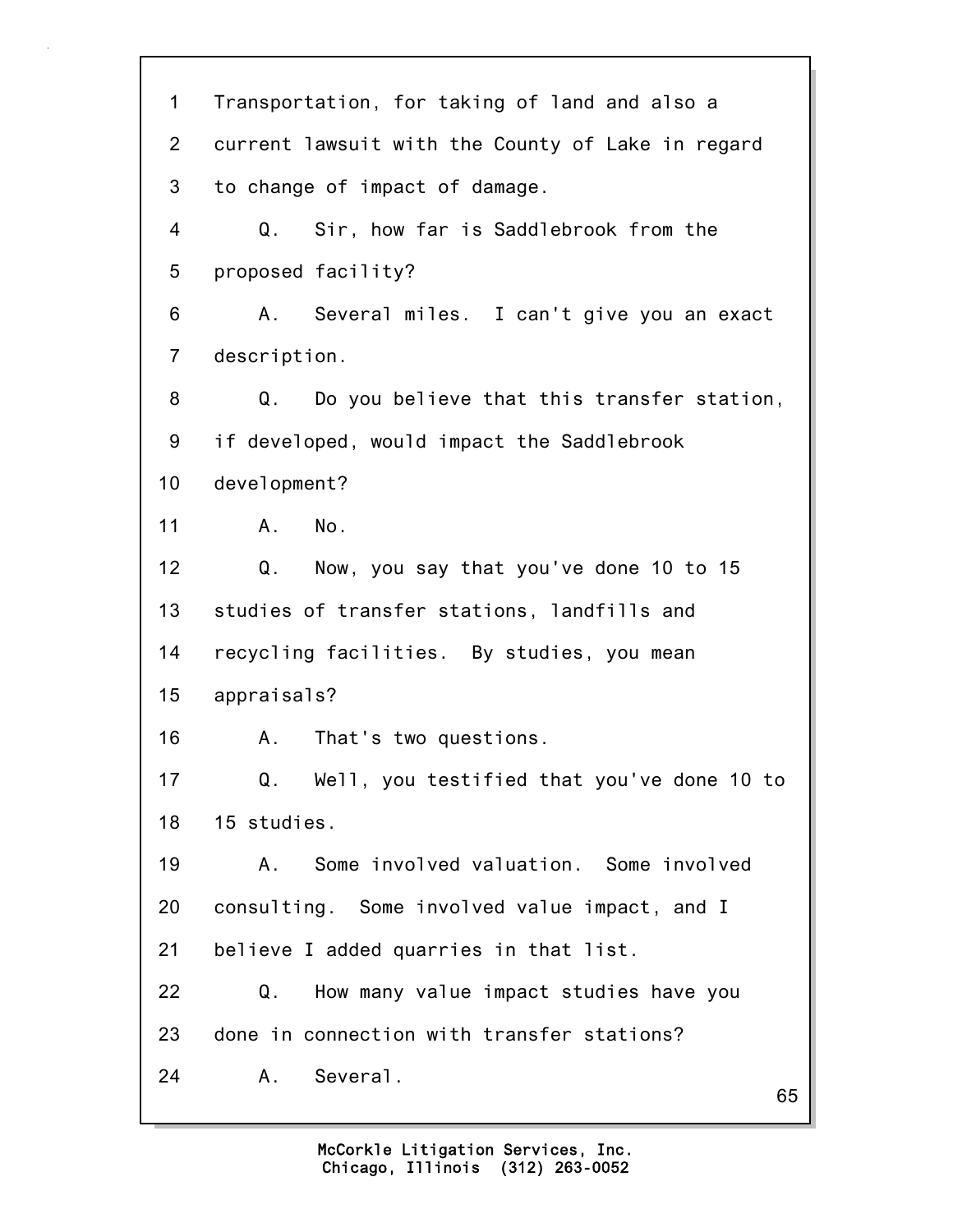66 1 Q. Several would be two? 2 A. That's your definition. My definition of 3 several is higher than two. 4 Q. Well, tell us which transfer stations you 5 did value impact studies on. 6 A. I believe full studies with conclusions, 7 probably two to three, including Des Plaines, Carol 8 Stream, possibly one in Bartlett. 9 Q. Des Plaines I thought you said was an 10 appraisal. 11 A. But there is impact studies and 12 consideration of the uses, but the purpose was to 13 establish market value. 14 Q. Did you do a study in Des Plaines on the 15 impact of that facility on surrounding property 16 values or the character of the surrounding area? 17 A. No. 18 Q. Did you do a study in Carol Stream on the 19 impact of that proposed facility on surrounding 20 property values or the compatibility of that 21 facility with the surrounding area? 22 A. Yes. 23 Q. What did your study consist of? 24 A. It consisted of reviewing the application,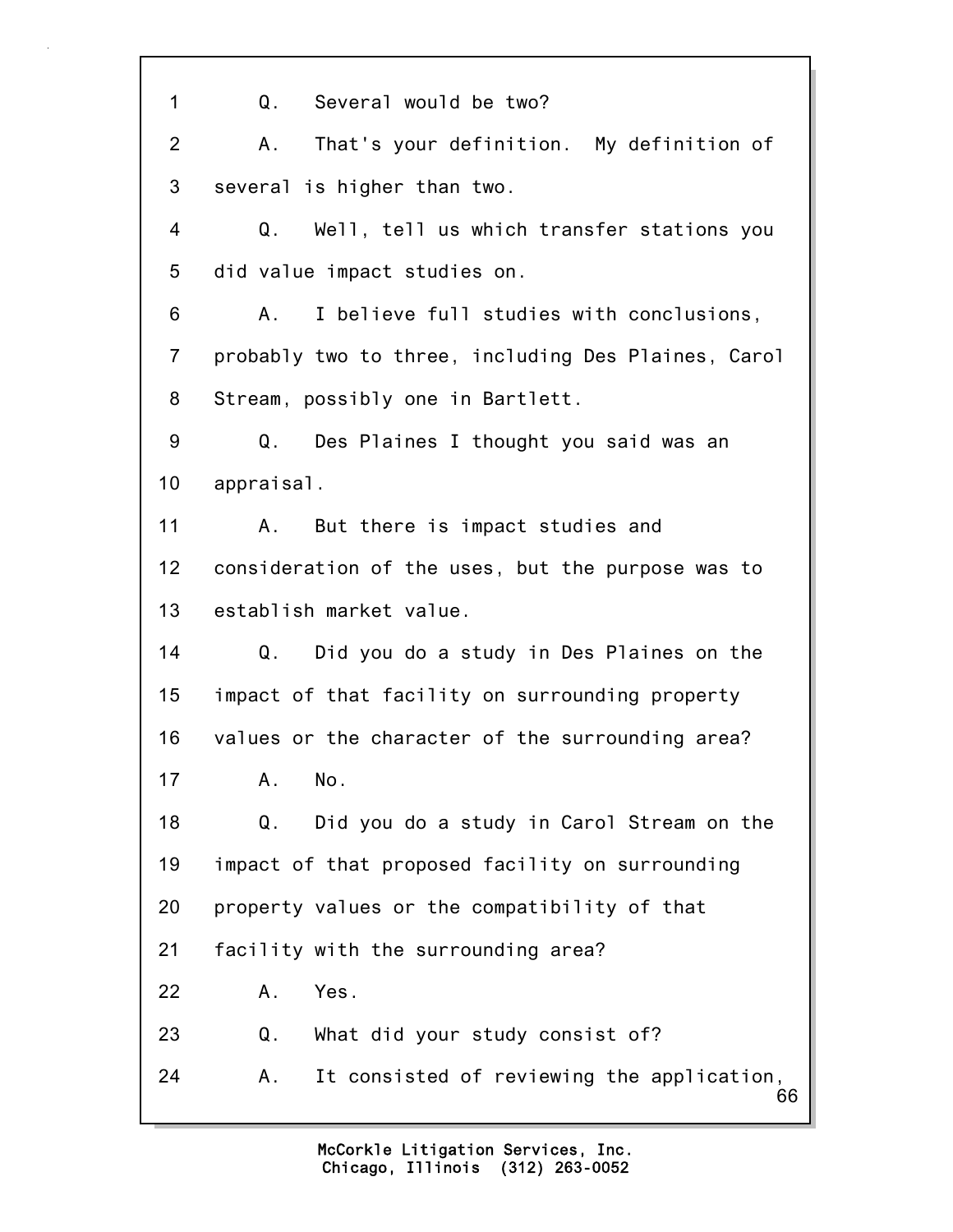| 1              | reviewing the professional reports, looking at           |
|----------------|----------------------------------------------------------|
| $\overline{2}$ | trend of development, looking at sales activity,         |
| 3              | looking at rent levels, looking at comprehensive         |
| 4              | plans, looking at zoning, looking at history of the      |
| 5              | market, taking into consideration traffic patterns,      |
| 6              | traffic counts, impacts as to time of the                |
| $\overline{7}$ | development, the layout, the flow of the                 |
| 8              | development and the issues with future trends of         |
| 9              | development. And I assume there probably was some        |
| 10             | type of match pair analysis done. I don't recall.        |
| 11             | You don't recall whether you did a matched<br>Q.         |
| 12             | pair analysis?                                           |
| 13             | MR. BLAZER: He just testified to that,                   |
| 14             | Mr. Hearing Officer.                                     |
| 15             | THE WITNESS: I can happily say it again.<br>$\mathbf{I}$ |
| 16             | don't recall having done a matched pair analysis in      |
| 17             | mine.                                                    |
| 18             | BY MR. MUELLER:                                          |
| 19             | Had you ever done a target group/control<br>Q.           |
| 20             | group analysis?                                          |
| 21             | Yes.<br>Α.                                               |
| 22             | Q.<br>Where?                                             |
| 23             | I've done over 11,000 reports, so to be<br>А.            |
| 24             | specific, I've looked at facilities in Palatine.<br>67   |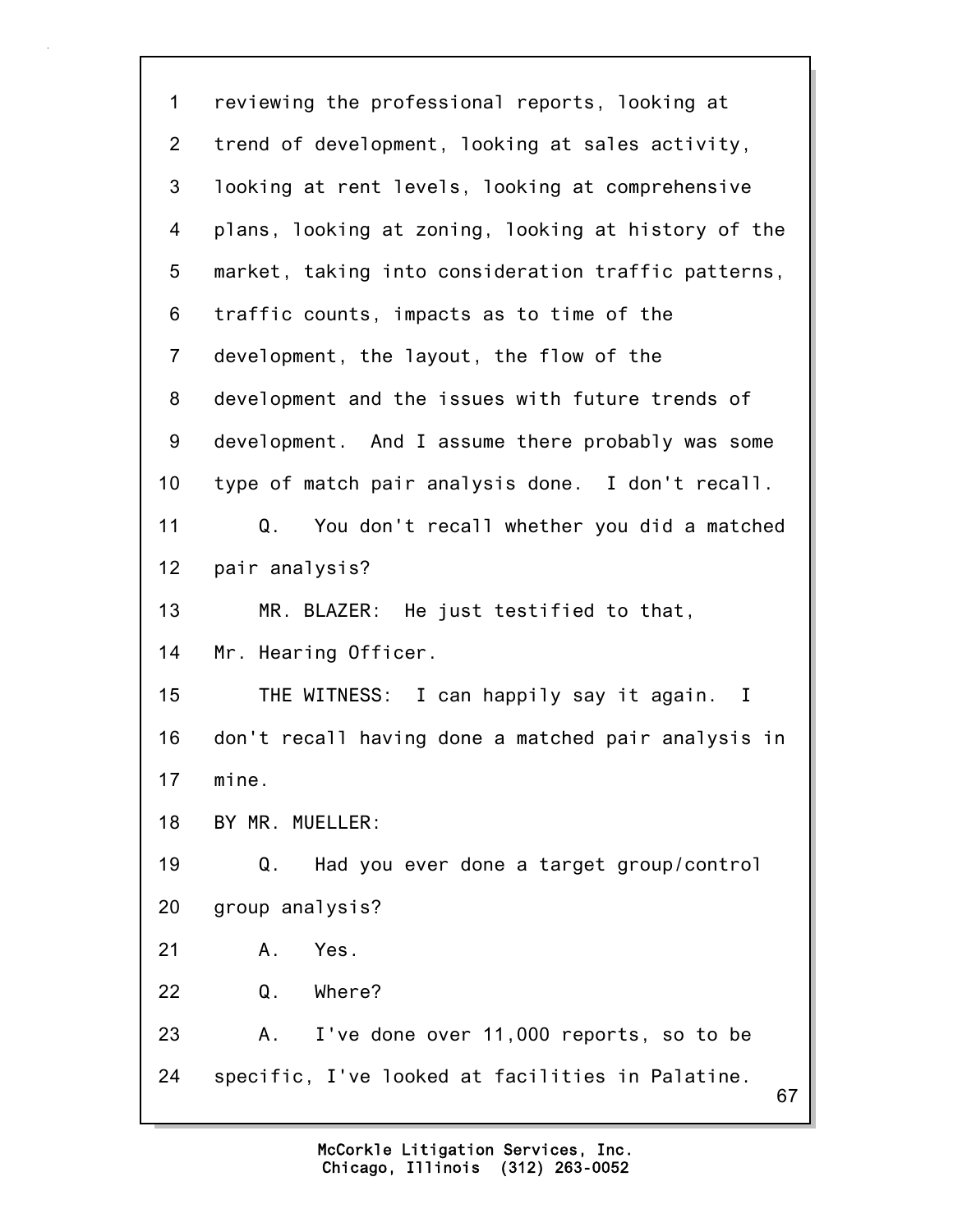68 1 I've done several quarries, a couple in Belvidere 2 Township -- or Belvidere County, Illinois, or maybe 3 that's Boone County. I apologize. I've looked at 4 landfill and quarry expansions down in the 5 Yorkville area, and many of those I've done matched 6 pairs. 7 Where I've done that specifically, I would 8 have to do some additional research to give you 9 your answer. 10 Q. Well, you mentioned three places, 11 Yorkville, Palatine and Belvidere, I believe, 12 right? 13 A. Correct. 14 Q. In Yorkville, did you do a target 15 area/control area study where you looked at sales 16 data from the two areas? 17 A. I would have to look at my report. 18 Q. You don't remember? 19 A. I would have to look at my report. 20 Q. In Palatine, did you do a target 21 area/control area study where you identified areas 22 and looked at and compared sales data from the two 23 areas? 24 A. I recall doing it there, yes.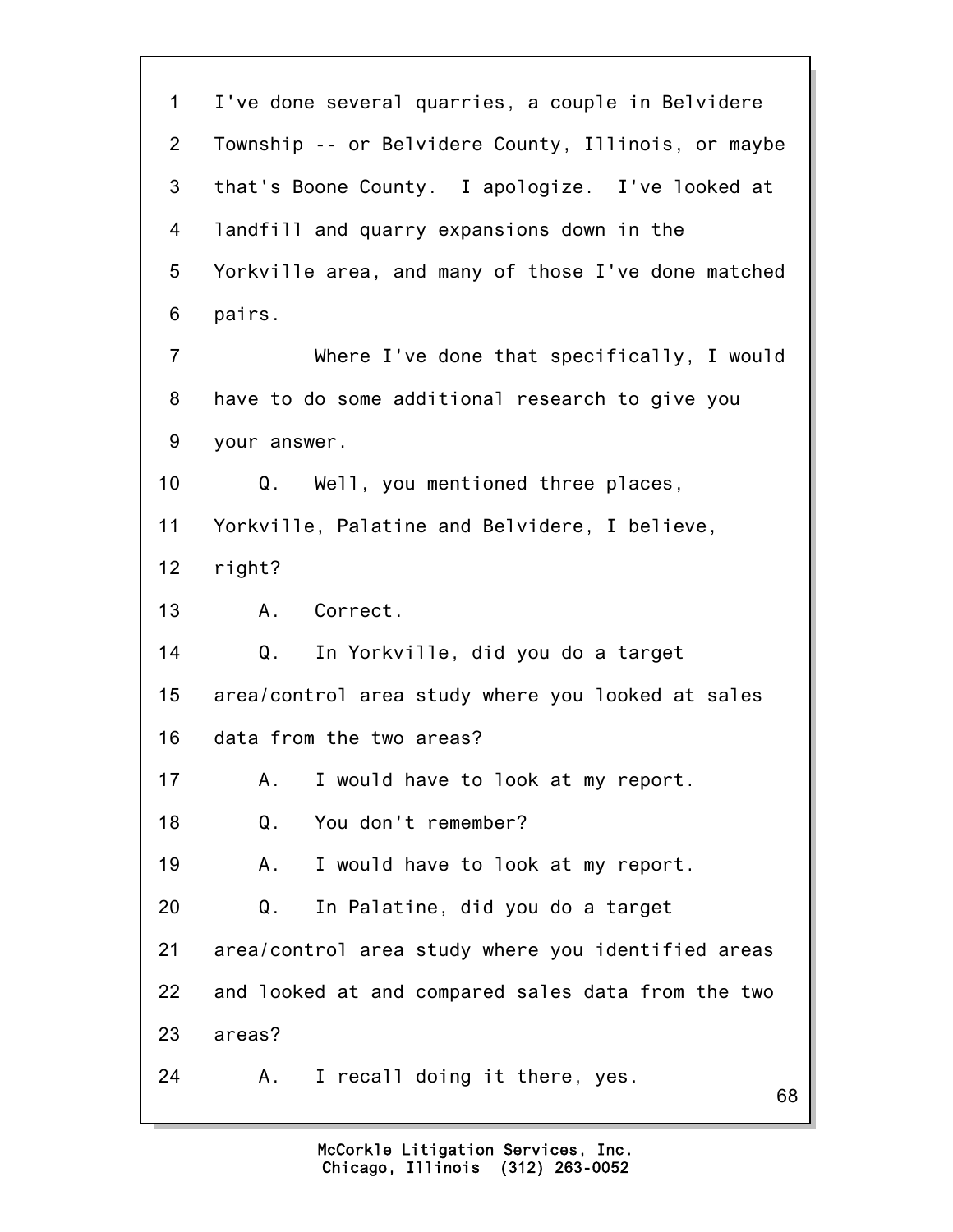69 1 Q. Who did you do it for there? 2 A. I don't recall who the client was. 3 Q. What was the conclusion of the study? 4 A. I don't recall a conclusion. 5 Q. What type of facility were you doing the 6 study for at Palatine? 7 A. I believe it was a waste transfer, but I'm 8 not positive. 9 Q. How long ago was that? 10 A. Several years ago. 11 Q. Sir, do you have anything that impairs 12 your memory? 13 A. Having done probably 11,000 appraisals and 14 of all different types of property and focusing on 15 specifics, once I'm done with a project, I don't 16 attempt to memorize it. So and I'm 59, so I guess 17 you could take a shot at age if you would like. 18 That would be fine. 19 Q. Sir, would it surprise you to learn that 20 there is no waste transfer station in Palatine? 21 A. Palatine area, it's a big area. 22 Q. And in Belvidere, what kind of facility 23 did you do a control area/target area study for 24 there?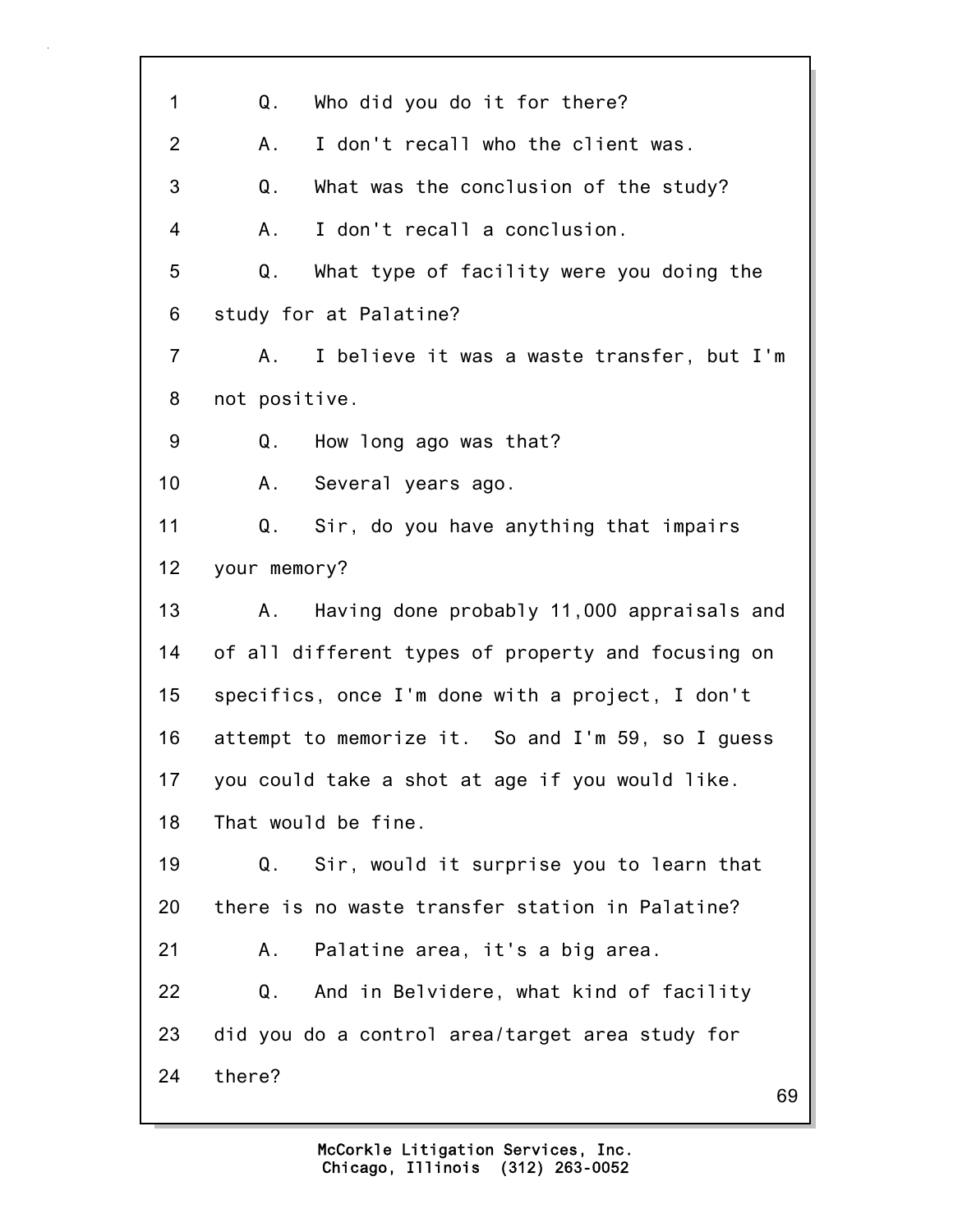| 1              | You don't remember? Two quarries.<br>А.              |
|----------------|------------------------------------------------------|
| $\overline{2}$ | Two quarries? How big was your target<br>Q.          |
| 3              | area?                                                |
| 4              | I don't recall.<br>A.                                |
| 5              | Q.<br>Who were you working for in Belvidere?         |
| 6              | State's attorney.<br>Α.                              |
| $\overline{7}$ | $\mathsf Q$ .<br>So that was not a pollution control |
| 8              | facility. It was a proposed quarry or an operating   |
| 9              | quarry?                                              |
| 10             | One was an expansion of an existing<br>Α.            |
| 11             | quarry. One was a proposed quarry.                   |
| 12             | Let's skip ahead for a second. If you<br>Q.          |
| 13             | look at your report, you identify on page 13 what    |
| 14             | you call a fuel storage tank?                        |
| 15             | A. Yes.                                              |
| 16             | What kind of fuel is stored there?<br>Q.             |
| 17             | It appears to be liquid of a petroleum<br>А.         |
| 18             | base, but I don't know the specifics.                |
| 19             | Q.<br>Did you go look at that tank?                  |
| 20             | Did I go on the site and look at it?<br>А.<br>No.    |
| 21             | Just looked at it from aerials.                      |
| 22             | Do you know who owns that tank?<br>Q.                |
| 23             | I do not.<br>Α.                                      |
| 24             | Q.<br>And you determined that a fuel storage<br>70   |
|                |                                                      |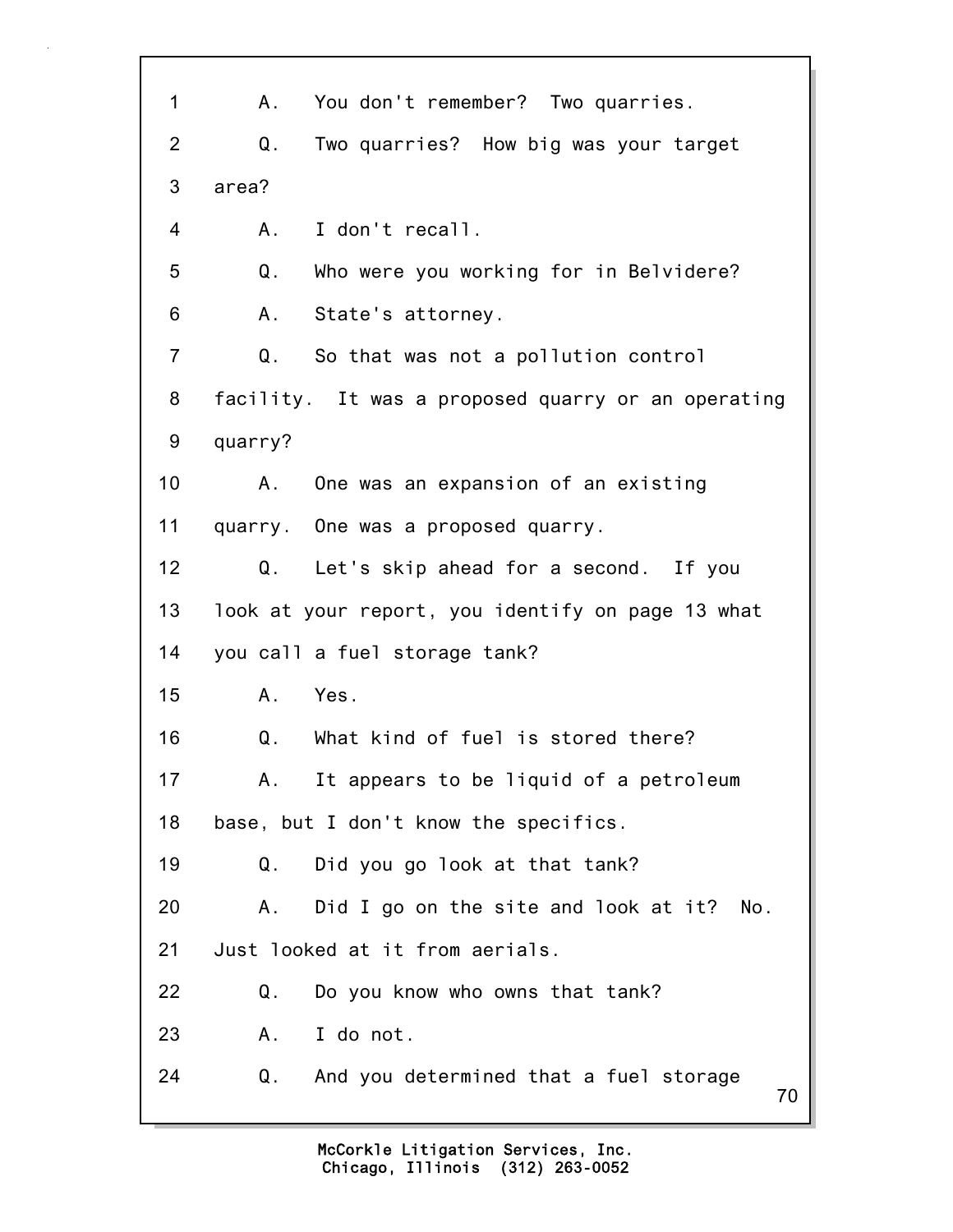71 1 tank is a negative land use that adversely affects 2 surrounding property? 3 A. It's a potential detrimental condition. 4 It's something that should be looked into by the 5 person doing the report, correct. 6 Q. Sir, would it surprise you to learn that 7 what you've identified from the aerial photo as a 8 petroleum-based fuel storage tank is, in fact, an 9 irrigation holding tank that services the adjacent 10 golf course? 11 MR. BLAZER: Objection, assumes facts not in 12 evidence. 13 MR. MUELLER: Oh, we'll get that fact. 14 THE HEARING OFFICER: You can ask the question. 15 BY MR. MUELLER: 16 Q. Would it surprise you or not, sir? 17 A. Again, I explained that I didn't know the 18 specific content of the material in the tank. I 19 just said it was liquid. 20 Q. You said it was a fuel storage tank in 21 your report, right? 22 A. I did. 23 Q. Irrigation water is not fuel, is it? 24 A. In my opinion, no.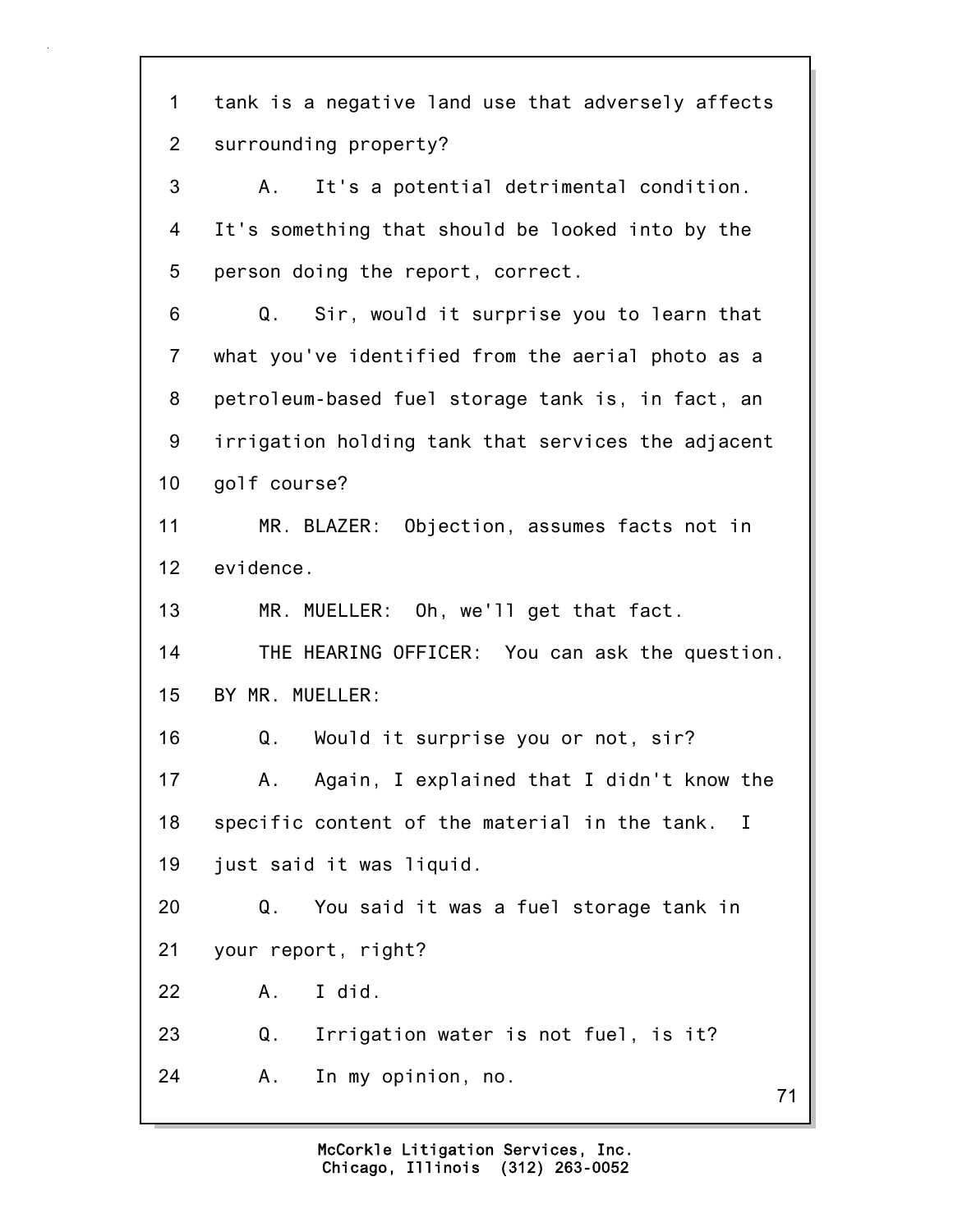| $\mathbf{1}$   | Q. So you put that in your report without           |
|----------------|-----------------------------------------------------|
| $\overline{2}$ | verifying that fact; isn't that true?               |
| 3              | If you're -- if your information is<br>А.           |
| 4              | correct, I would stand corrected.                   |
| 5              | Is there any other information that you<br>Q.       |
| 6              | put in your report without verifying whether it was |
| $\overline{7}$ | factual?                                            |
| 8              | I didn't verify a lot of Mr. Poletti and<br>A.      |
| 9              | Mr. Lannert's general comments, no.                 |
| 10             | Q. Would you consider a golf course to be a         |
| 11             | land use that negatively impacts surrounding        |
| 12             | residential property values?                        |
| 13             | In my opinion, no.<br>A.                            |
| 14             | Would you consider irrigation water tank<br>Q.      |
| 15             | for the golf course to be a land use that           |
| 16             | negatively impacts surrounding residential property |
| 17             | values?                                             |
| 18             | They are generally fairly unsightly.<br>А.          |
| 19             | Generally communities, such as Park Ridge, where we |
| 20             | were going to do a 10-million-gallon reservoir, we  |
| 21             | buried it for that very reason, and that's a water  |
| 22             | reservoir. So the answer is they are not the most   |
| 23             | sightly or aesthetic or desirable feature.          |
| 24             | Sir, you indicated that you worked for<br>Q.<br>72  |
|                |                                                     |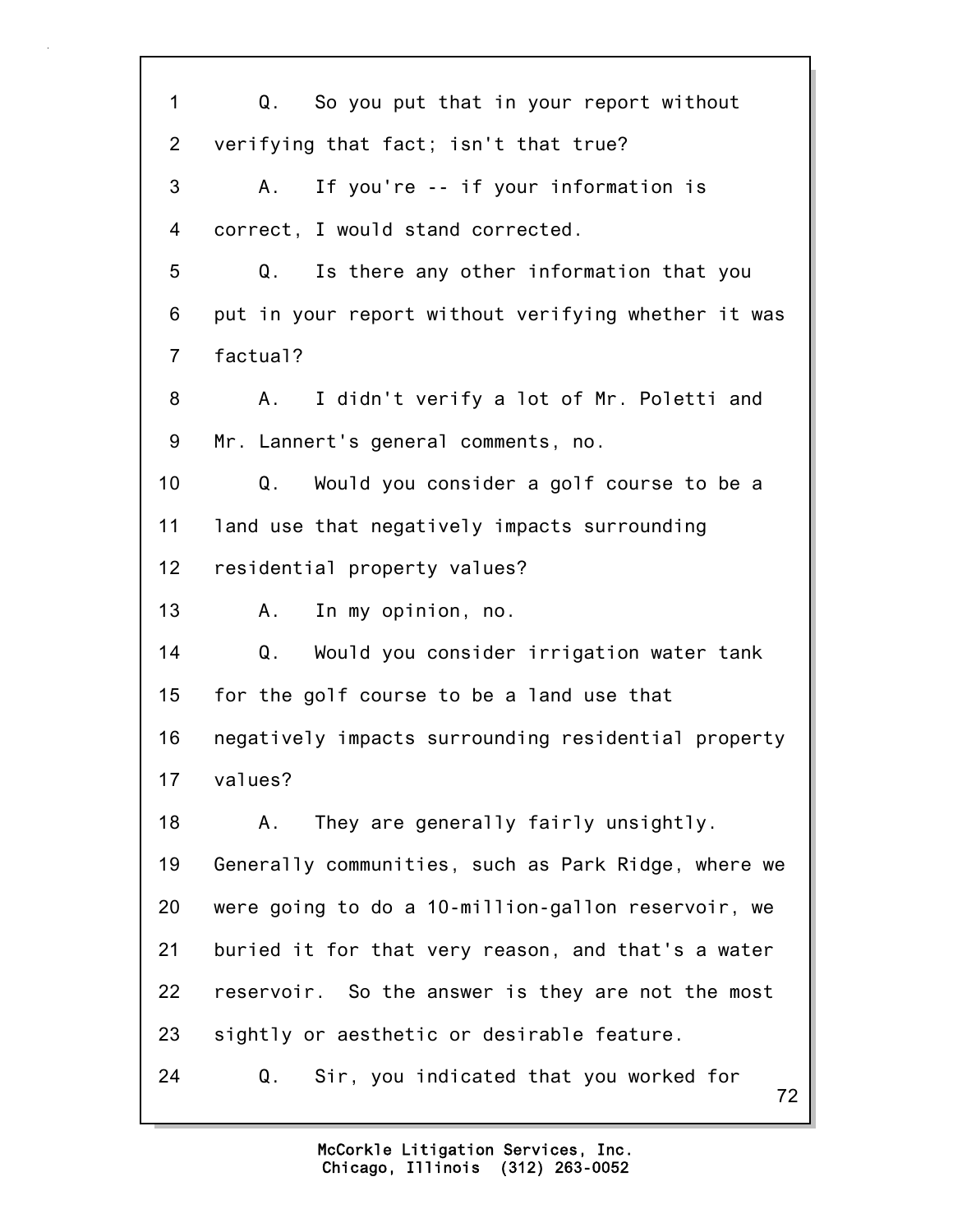73 1 Waste Management at the McCook landfill? 2 A. That's correct. 3 Q. What did you do for them there? 4 A. Provided them with consulting opinions as 5 to potential expansion of land use issues. 6 Q. Would you be surprised that you learned 7 that there is no landfill in McCook? 8 A. No, not surprised at all. 9 Q. Would you be surprised to learn there 10 never was a landfill in McCook? 11 A. Not surprised. 12 Q. You indicated that you consulted for Waste 13 Management at Kankakee? 14 A. Yes. 15 Q. What did you do for them there? 16 A. Just very general consulting on a 17 preliminary basis, never really completed a report. 18 Q. Now, you testified at the Groot North 19 zoning hearings, right? 20 A. You mean the facility across the street? 21 Q. Yes. 22 A. Yes, I did. 23 Q. And you testified at that time for 24 Mr. Blazer's law firm also?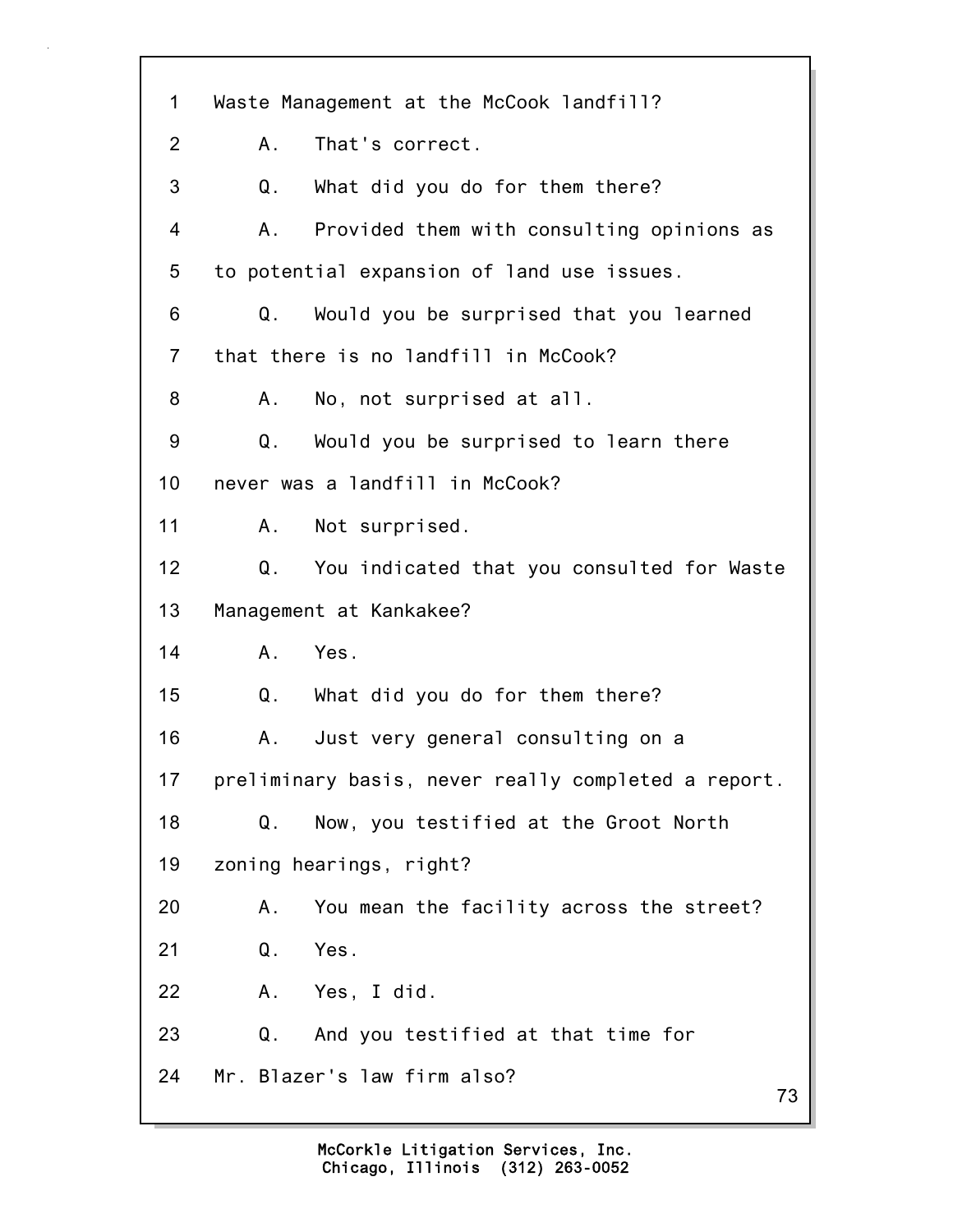74 1 A. Correct. 2 Q. And you looked at the Timber Ridge trailer 3 park in connection with that facility, right? 4 A. Timber Creek, yes, I did. 5 Q. Timber Creek. Okay. 6 A. Unless you're talking about something 7 else, we can talk about that. 8 Q. When did you do that testimony? 9 A. During the hearing several years ago. 10 Q. Have you looked at any sales data from 11 Timber Creek to see if the value of those lots has 12 gone up or down? 13 A. It appears that the rent levels have 14 generally increased but generally been stable, 15 somewhat kept up with the price of inflation. 16 Q. So the -- 17 A. And just to be -- just to explain, the 18 lots aren't sold individually, so really your 19 question is irrelevant. 20 Q. So have you looked at rent levels at 21 Timber Creek? 22 A. I have. 23 Q. And they have not suffered as a result of 24 the development of Groot North?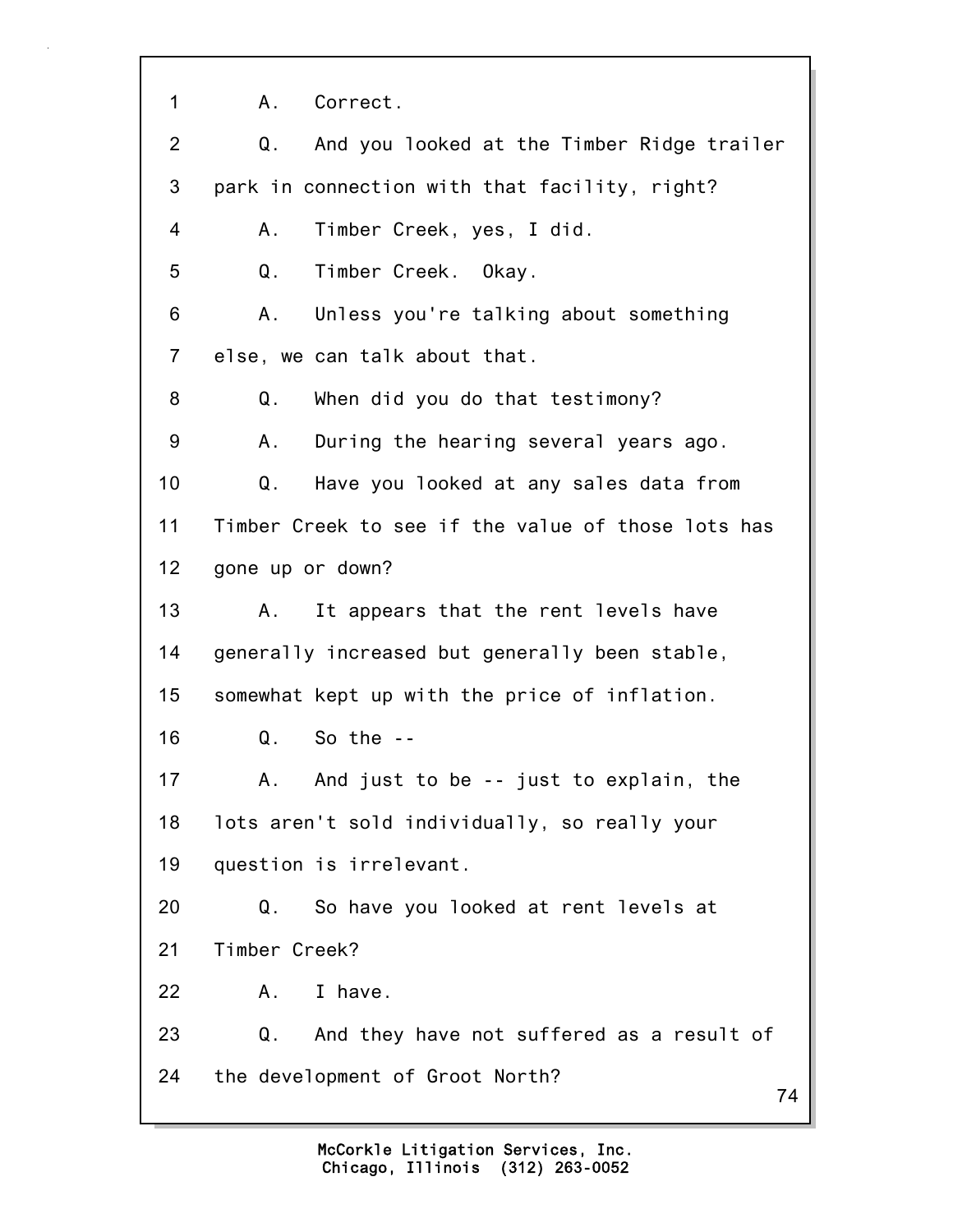75 1 A. Based on the controls and the changes of 2 the development, no. 3 Q. And Groot North is about 30 feet away from 4 the closest Timber Creek trailer? 5 A. From the residents, yes. 6 THE HEARING OFFICER: Mr. MaRous, I am sorry. 7 I missed the distance. 8 MR. MUELLER: Thirty feet. 9 THE HEARING OFFICER: Thank you. 10 BY MR. MUELLER: 11 Q. Now, you know what the tax base is of the 12 Timber Creek development? 13 A. Please specifically explain your question. 14 Q. The assessed valuation for real estate tax 15 purposes of the entire development. 16 A. I do not. 17 Q. Do you know what the assessed valuation 18 per resident is? 19 A. If I don't know the specific number, then 20 I wouldn't know that answer. 21 Q. Do you know whether that assessed 22 valuation has gone up, down or stayed the same 23 since Groot North was built? 24 A. I haven't studied it, but I looked at it.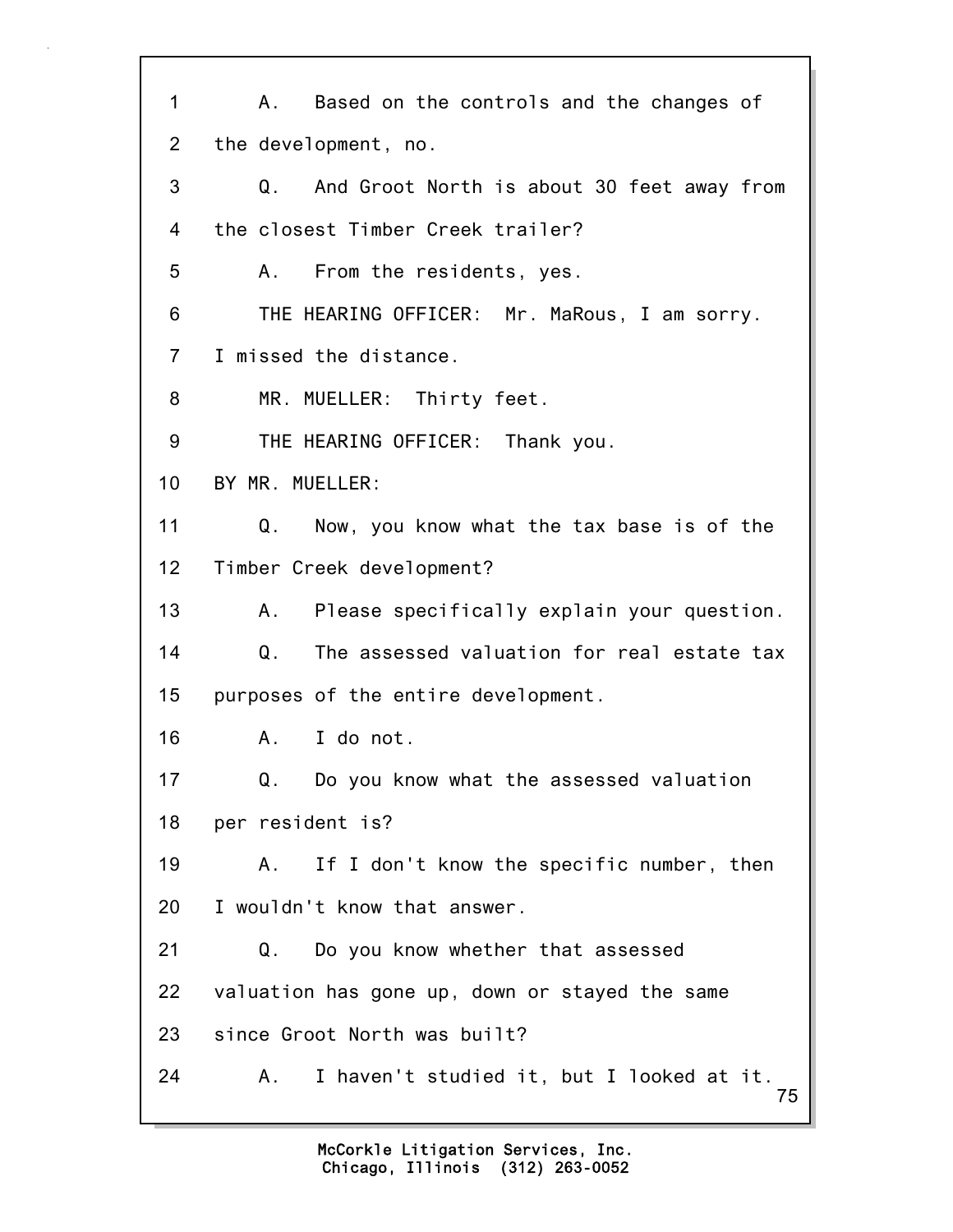1 I believe it has had some increase.

2 Q. Do you know whether that development based 3 upon the assessed valuation per resident puts a 4 light, medium or heavy burden on local 5 infrastructures such as schools, police and fire 6 protection?

7 A. Fascinating question. That really 8 involves a physical impact study. So I guess we 9 can go taxing body by taxing body and ask them 10 specific questions, but I haven't done it.

11 Q. And I believe it's at least the 12 implication of your testimony today that this 13 proposed transfer station will negatively impact 14 real estate values at the Timber Creek development; 15 is that correct?

16 A. As I think you've asked and I've answered, 17 I have not done a value impact study. I have 18 commented on the proposed plan and the conclusions 19 in the Poletti and Lannert reports, particularly in 20 regard to the hours of operation and the doors and 21 other issues which in my opinion are not a 22 positive, but I have not come to an overall 23 conclusion.

24 Q. Well, sir, do you have an opinion either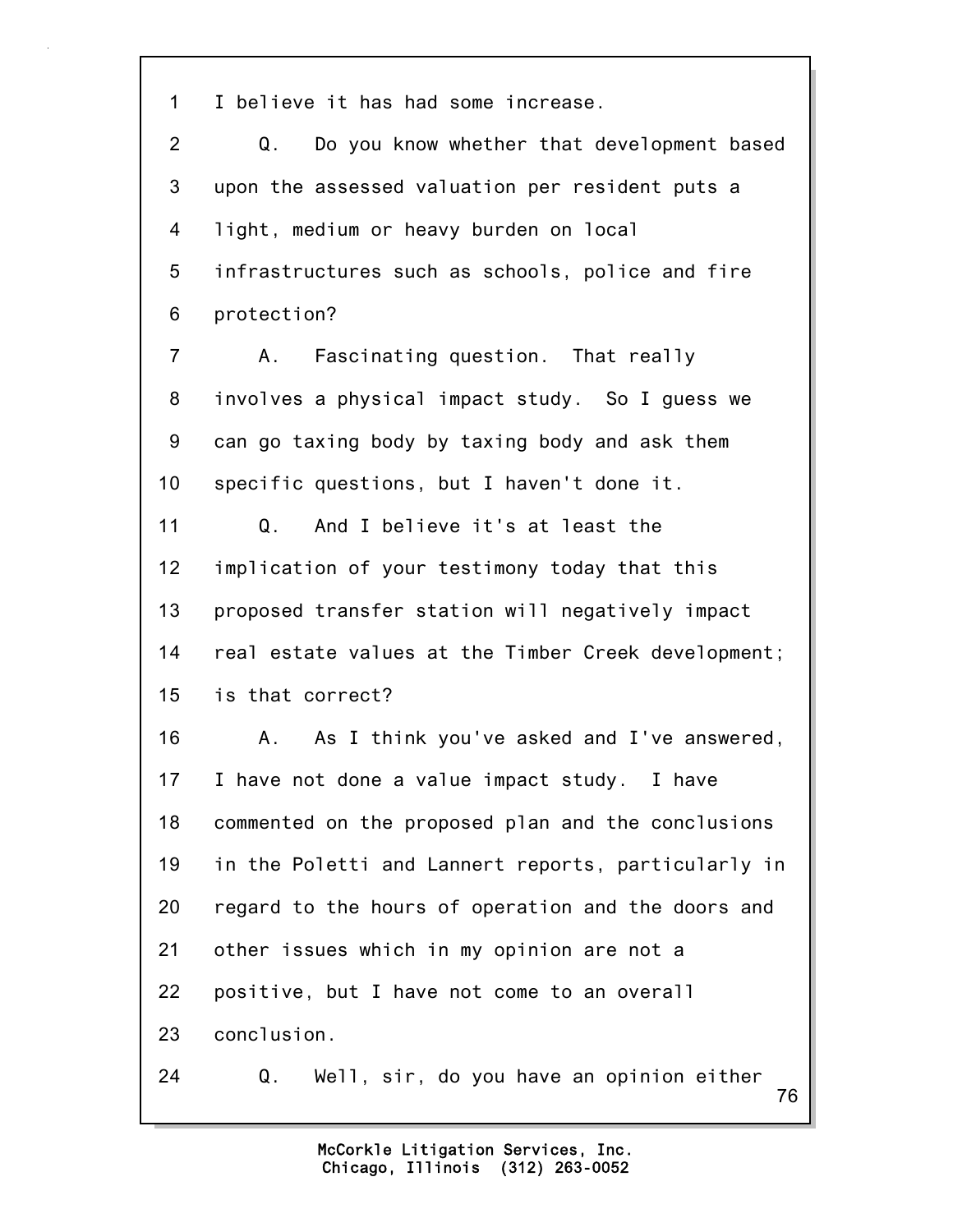77 1 way as to whether or not the proposed facility will 2 negatively impact property values at Timber Creek? 3 A. Again, I have not done my independent 4 study of this, but based on the observations and 5 the comments and the lack of information provided 6 by the Poletti and Lannert reports, I have concern. 7 Q. Now, have you been at the proposed site? 8 A. Yes. 9 Q. Is Timber Creek visible from the proposed 10 site? 11 A. Because of the existing buildings of the 12 Groot North and a very high wall which they built 13 at the western end to provide them a visual barrier 14 immediately, then it's possible that this stuff is 15 potentially but not clearly visible. 16 Q. Are any residential structures visible 17 from the grounds of the proposed transfer station 18 property? 19 A. Assuming as you described the proposed 20 facility, if you got higher on the building or on 21 the roof, they would be clearly visible, yes, not 22 as it sits as vacant land, no. 23 Q. So as it sits now, you couldn't see any 24 houses from there?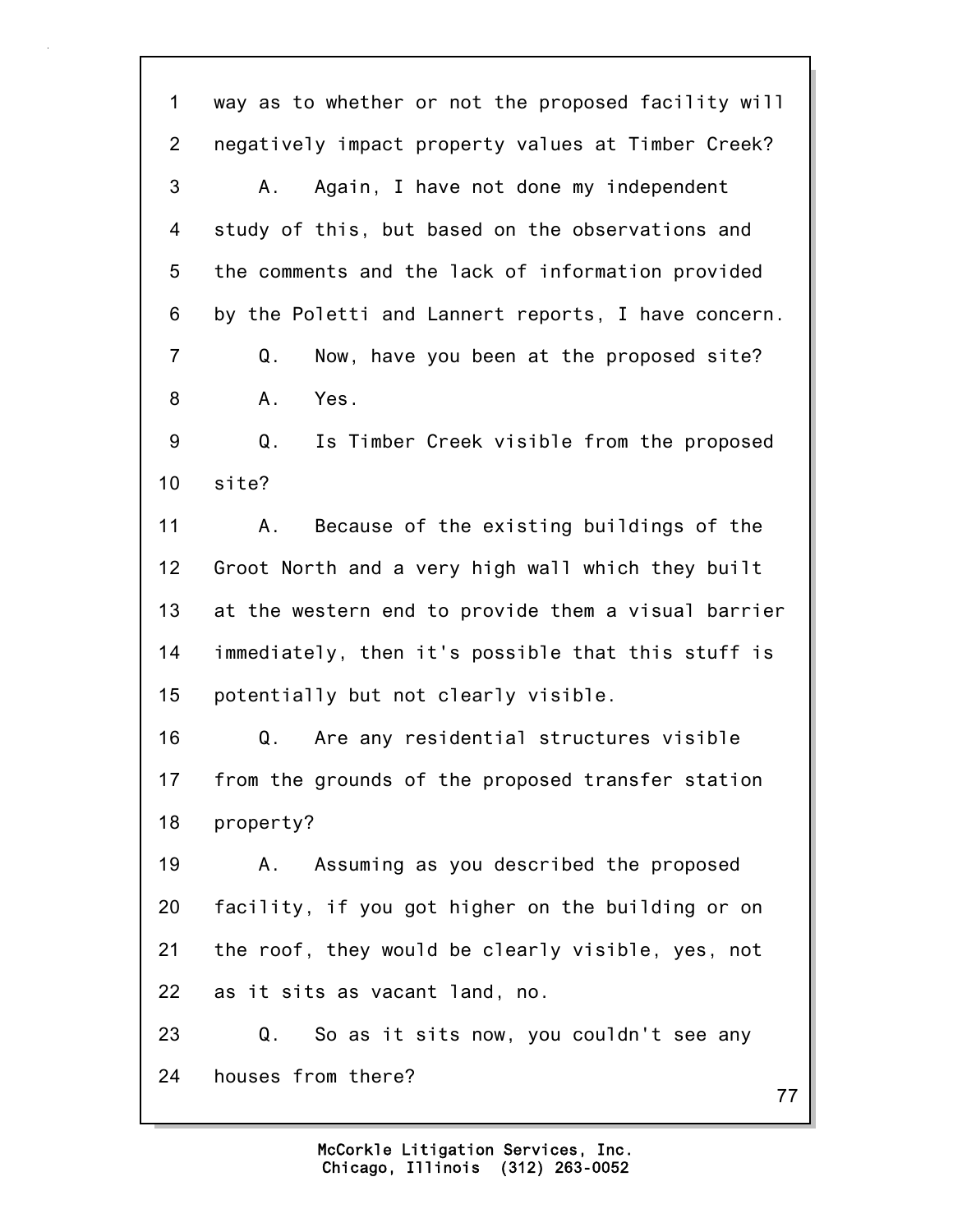| 1               | No, but we are talking about the proposed<br>A.,      |
|-----------------|-------------------------------------------------------|
| $\overline{2}$  | development. As it sits now, no, but to answer        |
| 3               | your question, the proposed development, yes.         |
| 4               | Q.<br>What is the proposed height of the              |
| 5               | development?                                          |
| 6               | The parapet wall appears to be approaching<br>А.      |
| $\overline{7}$  | over 30 feet.                                         |
| 8               | And are there industrial activities<br>Q.             |
| 9               | visible from the grounds of the proposed transfer     |
| 10 <sub>1</sub> | station?                                              |
| 11              | Yes.<br>A.                                            |
| 12              | Q.<br>Would you say that the immediate                |
| 13              | surrounding area to the proposed transfer station     |
| 14              | is essentially industrial in character?               |
| 15              | It's mixed industrial and commercial from<br>Α.       |
| 16              | a visibility standpoint, yes.                         |
| 17              | Are commercial uses incompatible with<br>Q.           |
| 18              | industrial uses?                                      |
| 19              | Fascinating question. Heavy industrial<br>А.          |
| 20              | use is generally not a compatible use with            |
| 21              | high-quality commercial uses, as I explained with a   |
| 22              | Starbucks down the street, high-end restaurants,      |
| 23              | high-end retail use.                                  |
| 24              | What's the closest high-end restaurant to<br>Q.<br>78 |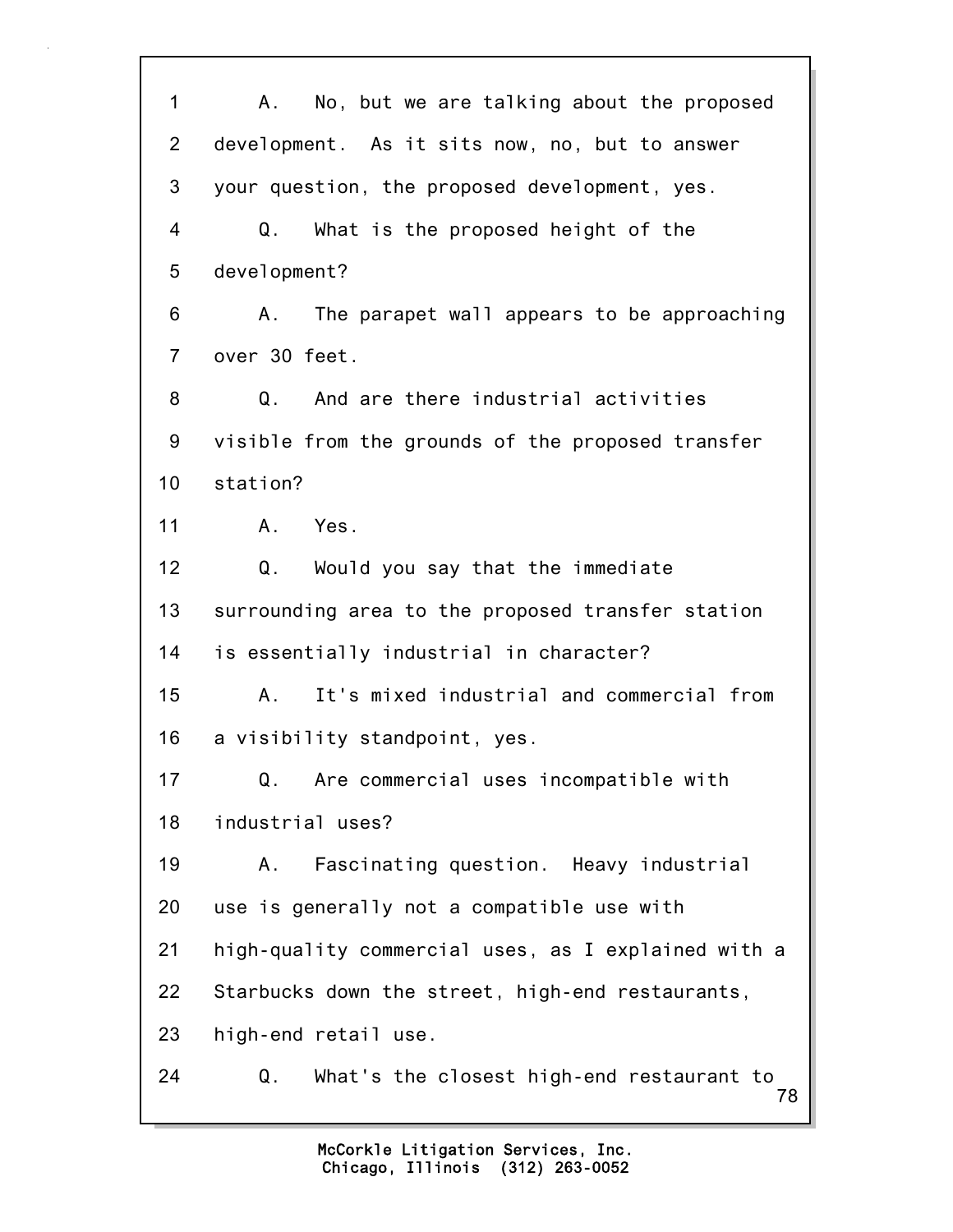79 1 the proposed Groot transfer station? 2 A. There is nothing within a mile. 3 Q. Talking about Starbucks, is that visible 4 from the proposed new transfer station? 5 A. No. 6 Q. In fact, isn't it several stoplights away 7 down 120? 8 A. Correct. 9 Q. So it wouldn't be impacted by this 10 transfer station, would it? 11 A. No. I was just answering your question as 12 to use. 13 Q. Now, what are the criteria for whether or 14 not a use is light or heavy industrial? 15 A. Most zoning ordinances have specific 16 classifications, and the zoning ordinance based on 17 my observation, light industrial use is generally 18 office, light distribution, warehouse, light 19 assembly. Heavy industrial use jumps to another 20 level, which would be heavy manufacturing, cranes, 21 forges, more what I would say a dirty industrial 22 use. 23 Q. Now, an office is actually not a light 24 industrial use. That's a commercial use, isn't it?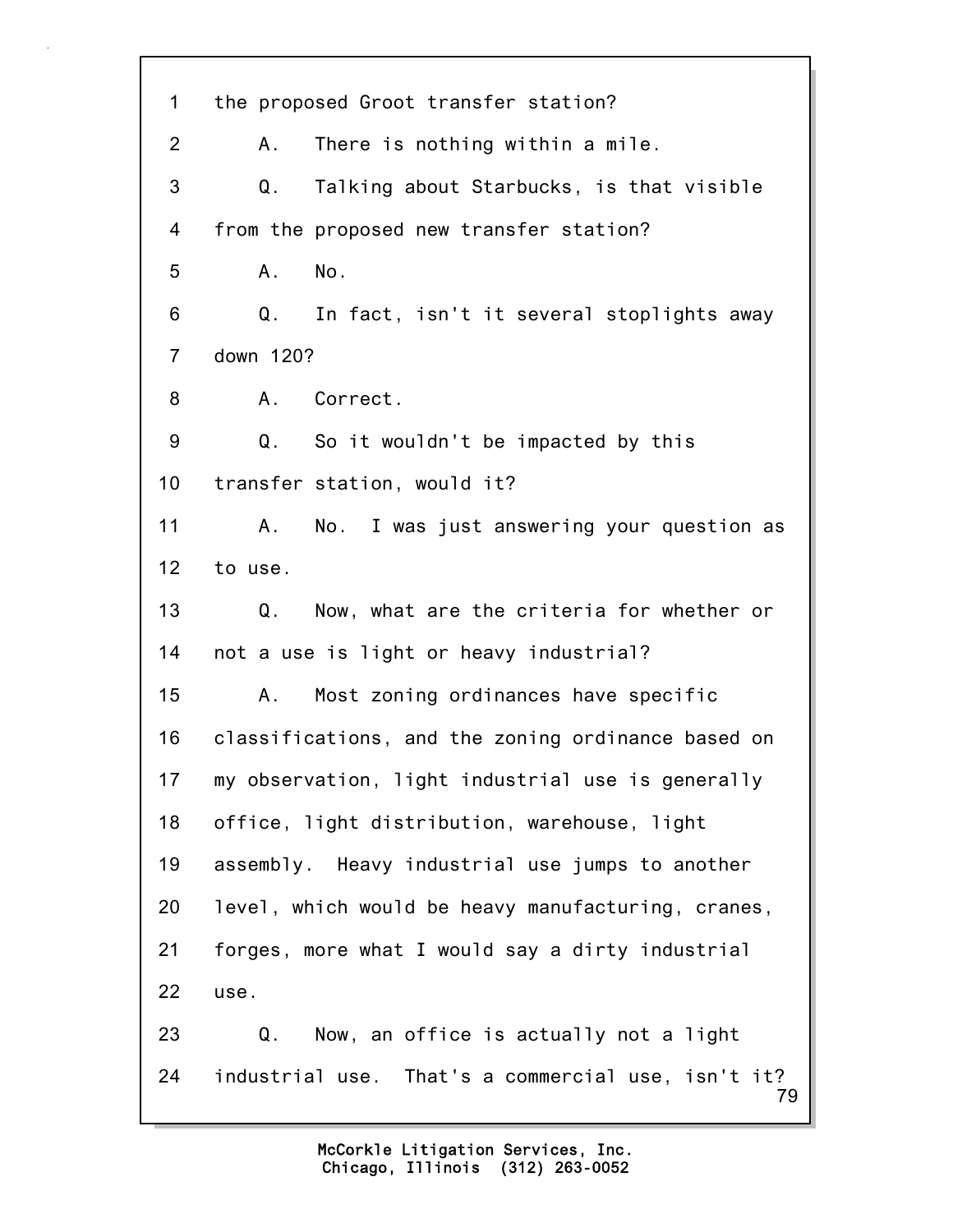80 1 A. Virtually all industrial uses have a 2 component of office, so they have no market demand. 3 So the offices are actually part of the industrial 4 use. An office that is separate freestanding can 5 be part of a commercial use. 6 Q. So an office building, is that a 7 commercial use or an industrial use? 8 A. If it's attached to an industrial 9 building, it's basically an industrial use. If 10 it's freestanding, it's an office or a commercial 11 use. 12 Q. Now, to go back to your definition, you 13 said cranes, forges, heavy manufacturing, those are 14 heavy industrial uses, right? 15 A. Among others, yes. 16 Q. We don't have cranes at a transfer 17 station, do we? 18 A. No. 19 Q. We don't have forges? 20 A. No. 21 Q. We don't make anything? 22 A. No. 23 Q. When you studied the Yorkville area, did 24 you familiarize yourself with a Menards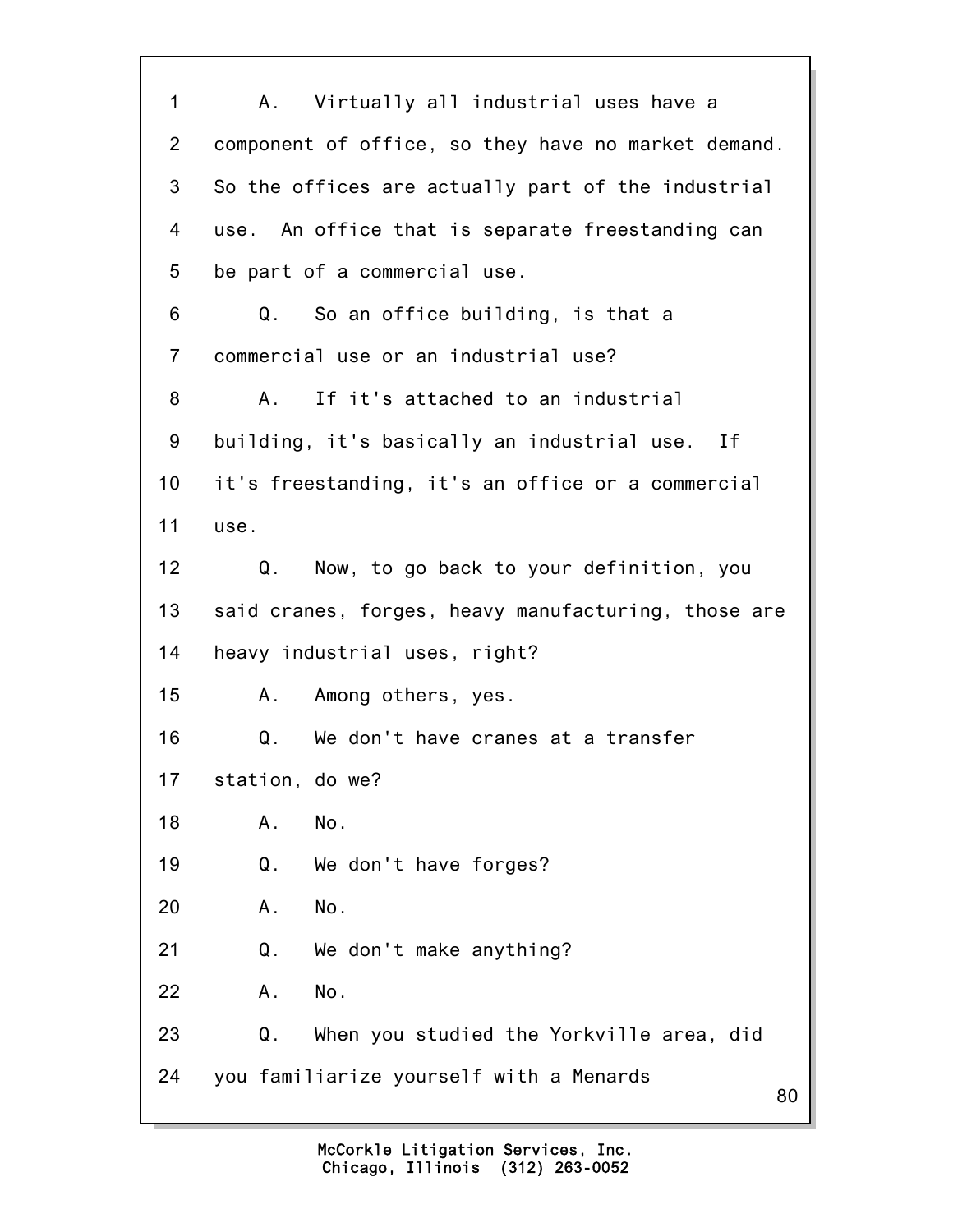81 1 distribution center up in Yorkville? 2 A. I actually appraised it for Menards. I'm 3 very familiar with it, yes. 4 Q. Is that a light industrial use or heavy 5 industrial use in your opinion? 6 A. It's kind of on the edge because it's 7 mainly distribution, but they actually manufacture 8 paper, bricks, and they build roof trusses. Most 9 of that is enclosed. So for the most part, it's 10 light industrial, but they have got certain 11 components, but that facility is over 2 million 12 square feet on probably a hundred plus acre site. 13 So it's a little different characteristic of 14 something that's on 3.9 acres. 15 Q. All right. So a use that is 2 million 16 square feet and has some manufacturing with bricks, 17 in your opinion, is an on-the-edge use, but a fully 18 enclosed, 30,000-square-foot transfer station is a 19 heavy industrial use? 20 A. Fully enclosed with very heavy truck 21 traffic with vehicles weighing over 40,000 pounds, 22 many times with doors open potentially 20 hours a 23 day, yes, it would be heavy industrial use, far 24 more intensive than the Menards facility that I'm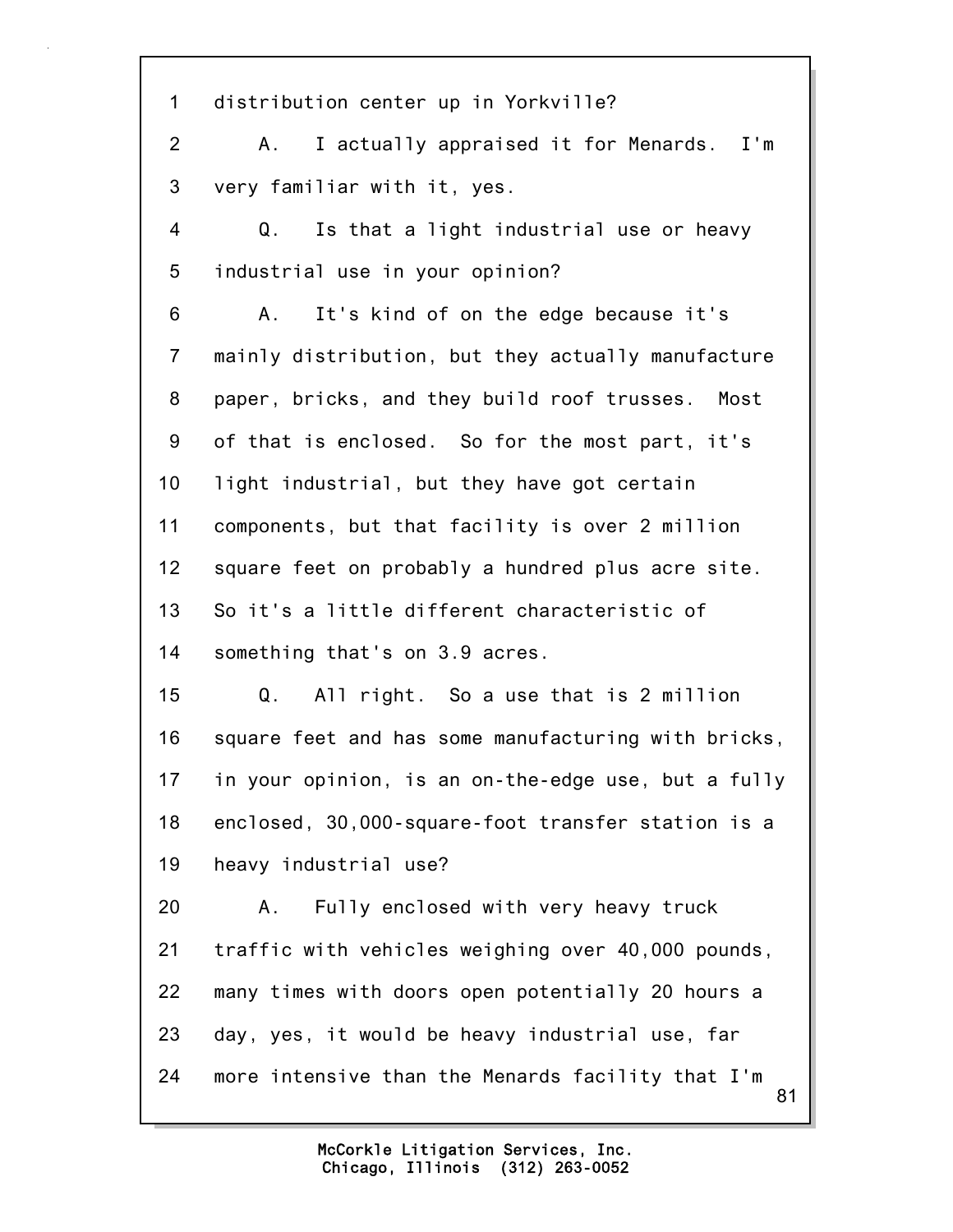1 quite familiar with.

2 Q. The Menards facility also was going to 3 have transfer trailers coming in and out both with 4 supplies and with merchandise, correct? 5 A. That is correct. 6 Q. And do you know how many transfer trailers 7 were scheduled to go in and out of that facility 8 per day? 9 A. It depends on the day. It depends on the 10 season. It depends on the demand. It depends on 11 the store. 12 Q. On the average day, do you know what that 13 number was going to be? 14 A. They couldn't give us a number for that. 15 Q. In fact, wasn't that going to be hundreds 16 of trucks per day in and out? 17 A. You may be talking about proposed. I'm 18 talking about actual and giving you the answer I 19 got when I interviewed the head of operations. 20 Q. Sir, as a distribution center, did you 21 have an opinion as to whether or not it would 22 generate light or heavy traffic? 23 A. The Menards? 24 Q. Yes.

82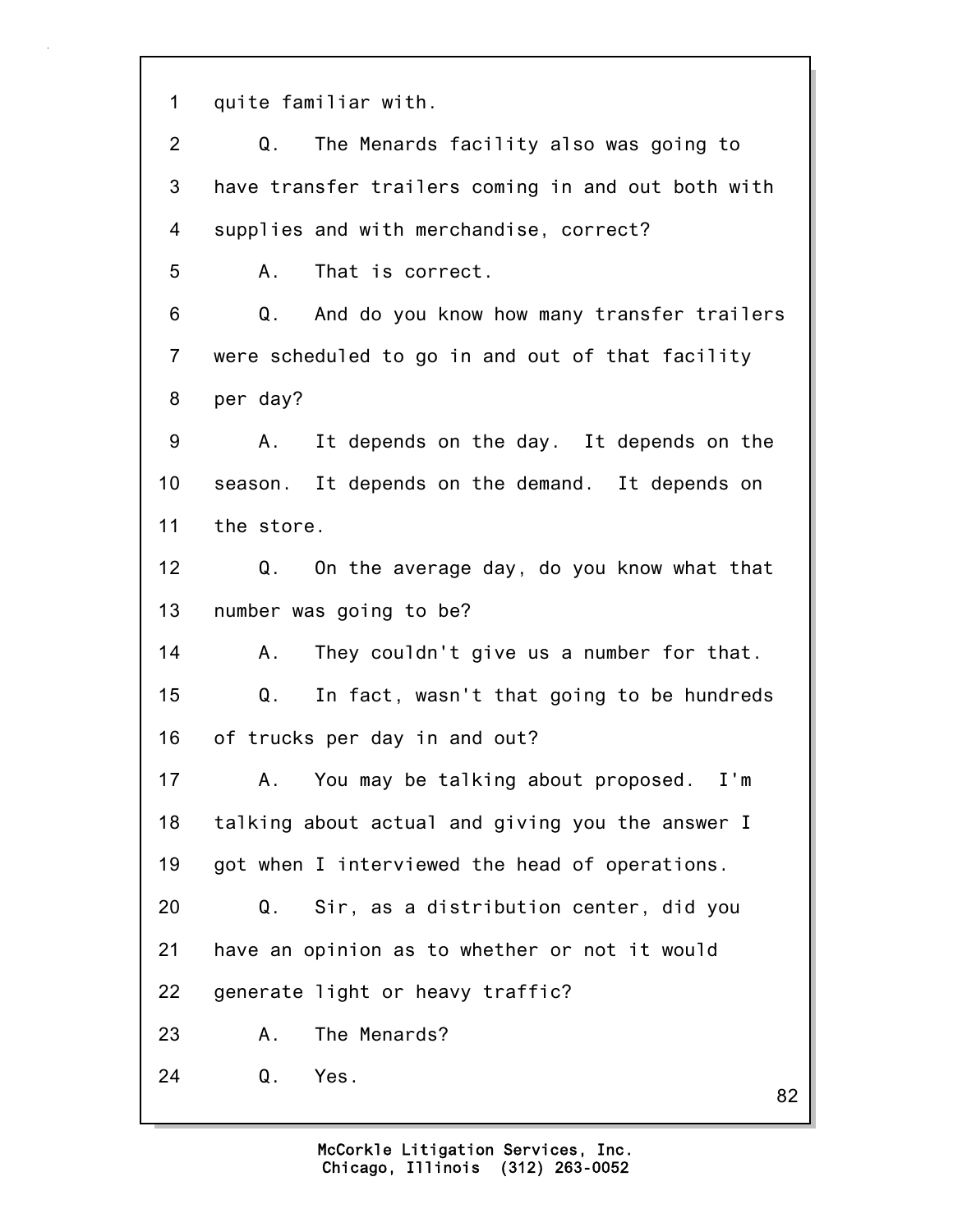83 1 A. Heavy traffic. 2 Q. Heavy traffic? 3 A. That's correct. 4 Q. All right. Now, this facility, I believe 5 you testified, would generate 30 transfer trailers 6 out per day, correct? 7 A. As one component of multiple types of 8 truck traffic, correct. 9 Q. And did you read Mr. Werthmann's report to 10 say that the heaviest truck traffic would be about 11 three per hour? 12 A. Can you, please, define the trucks you're 13 talking about? 14 Q. Sir, would you consider three transfer 15 trailers per hour leaving the facility as heavy 16 truck traffic? 17 A. You're only describing part of it, so I 18 can't answer the question. You have to ask the 19 question as the totality because vehicles weighing 20 30 to 40,000 pounds have to be considered. Maybe 21 that's the issue here; you're not considering those 22 vehicles. 23 Q. No. My question is do you consider three 24 transfer trailers out per hour to be heavy truck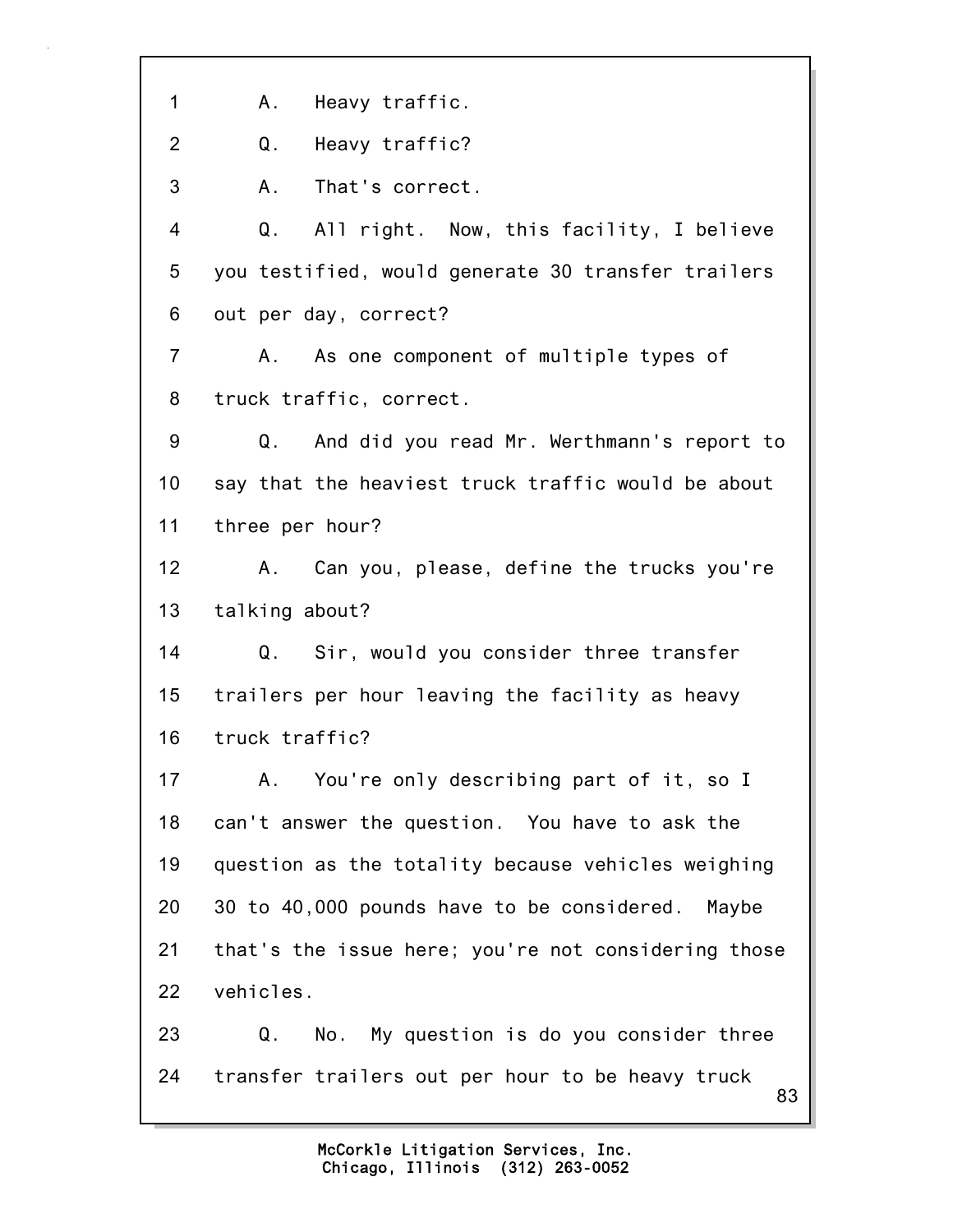| $\mathbf 1$    | traffic? That's a yes or no question.               |
|----------------|-----------------------------------------------------|
| $\overline{2}$ | Individually and only, I would say no.<br>A.        |
| 3              | Q.<br>Now, isn't it true, Mr. MaRous, that any      |
| 4              | land development will generate traffic?             |
| 5              | I would say that's a safe answer, yes.<br>Α.        |
| 6              | Q <sub>1</sub><br>And isn't it true that based upon |
| $\overline{7}$ | Mr. Werthmann's truck projections, the traffic      |
| 8              | generated by this facility on a per-square-foot     |
| 9              | basis is less than almost any commercial use that   |
| 10             | could be put on that property?                      |
| 11             | For the number of trucks, I don't recall<br>А.      |
| 12             | seeing that on a per-square-foot basis. Can you     |
| 13             | clarify per square foot, building or land?          |
| 14             | Q.<br>Sir, isn't it true that a gas station         |
| 15             | would generate more traffic than a transfer         |
| 16             | station?                                            |
| 17             | A. Not on major trucks, no.                         |
| 18             | On total vehicles, though, wouldn't it?<br>Q.       |
| 19             | Well, those are cars. That's apples and<br>Α.       |
| 20             | oranges. Of course.                                 |
| 21             | Now, Route 120, which is where the trucks<br>Q.     |
| 22             | come in and exit, is a state truck route, isn't it? |
| 23             | Correct.<br>Α.                                      |
| 24             | It's designed to handle trucks?<br>Q.<br>84         |
|                |                                                     |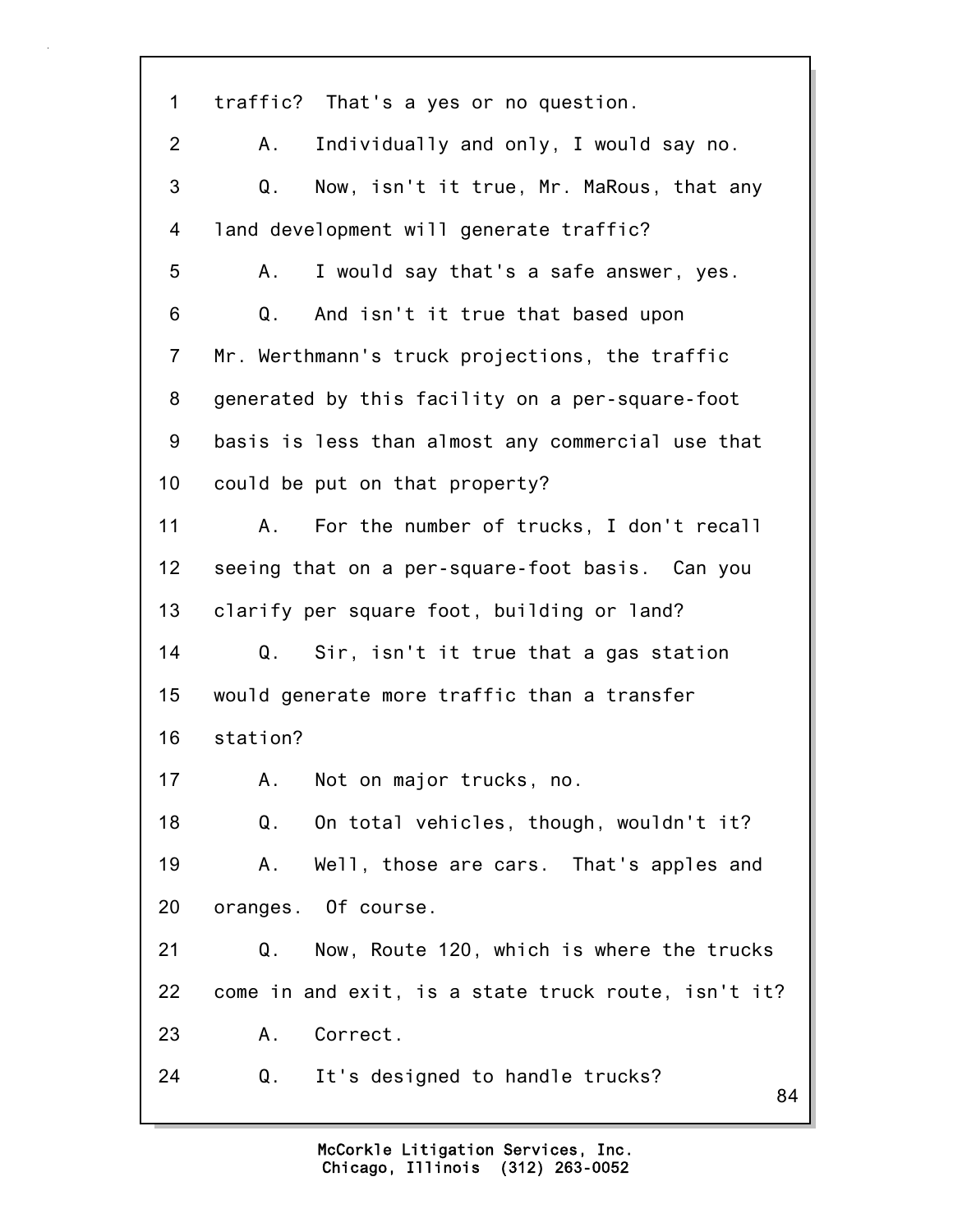1 A. Correct.

| $\overline{2}$ | Q.<br>You're not opining that there is going to            |    |
|----------------|------------------------------------------------------------|----|
| 3              | be traffic problems as a result of truck traffic           |    |
| 4              | generated by this facility on Route 120, are you?          |    |
| 5              | No.<br>Α.                                                  |    |
| 6              | Q.<br>But you're concerned about Timber Creek,             |    |
| $\overline{7}$ | right?                                                     |    |
| 8              | Correct.<br>А.                                             |    |
| 9              | Q.<br>Well, isn't it true, sir, that Timber                |    |
| 10             | Creek access is from Porter and Route 134?                 |    |
| 11             | Correct.<br>A.,                                            |    |
| 12             | And isn't it true that there will be no<br>Q.              |    |
| 13             | transfer station traffic going through that                |    |
| 14             | intersection?                                              |    |
| 15             | Just as you couldn't guarantee hours, I<br>A.,             |    |
| 16             | can't guarantee none. I would assume minimal at            |    |
| 17             | best.                                                      |    |
| 18             | So assuming that there is no traffic out<br>Q <sub>1</sub> |    |
| 19             | from the transfer station or to the transfer               |    |
| 20             | station through the Porter and 134 intersection,           |    |
| 21             | does that alleviate your concerns about traffic            |    |
| 22             | impacts of Timber Creek?                                   |    |
| 23             | I was aware of that already.<br>Α.<br>No.                  |    |
| 24             | Now, from the site itself, the proposed<br>Q.              | 85 |
|                |                                                            |    |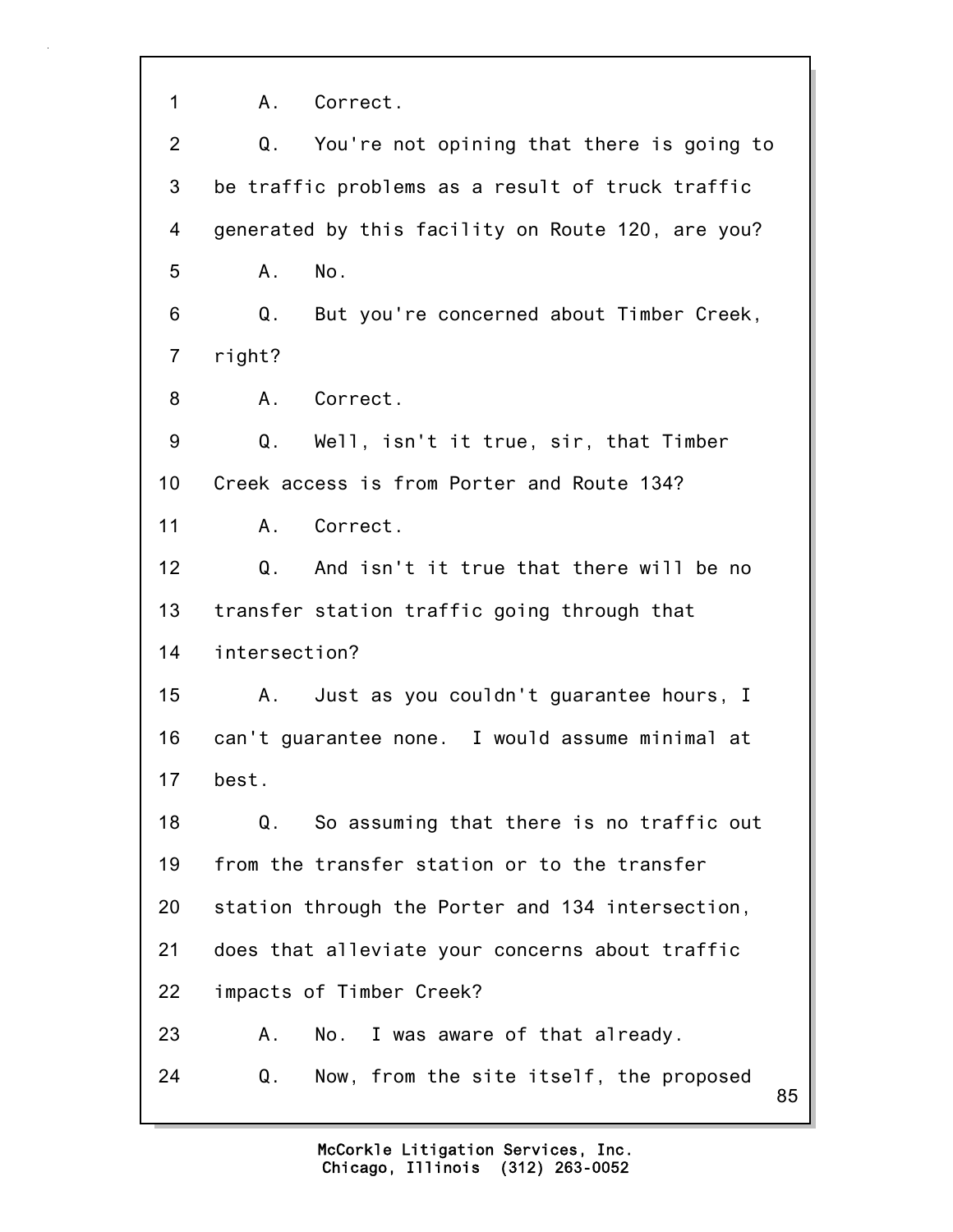86 1 site, which you said you visited, you can also see 2 some open space, correct? 3 A. Correct. 4 Q. Now, is that open space or what we would 5 call undeveloped open space? 6 A. Predominantly undeveloped open space. 7 Q. And you expected that open space likely to 8 ultimately be developed as industrial and 9 commercial open space? 10 A. Please define your term of years of 11 "ultimately." 12 Q. When it develops. 13 A. I'm not -- I can't guarantee when 14 something is going to develop or not develop, so I 15 can't answer that question as asked. 16 Q. Well, you said that you could look at the 17 comprehensive plans for the area, correct? 18 A. Correct. 19 Q. And don't those comprehensive plans call 20 for commercial and industrial development in the 21 area around the proposed facility? 22 A. Correct. 23 Q. Now, I think you indicated that you 24 studied the Lannert report, right?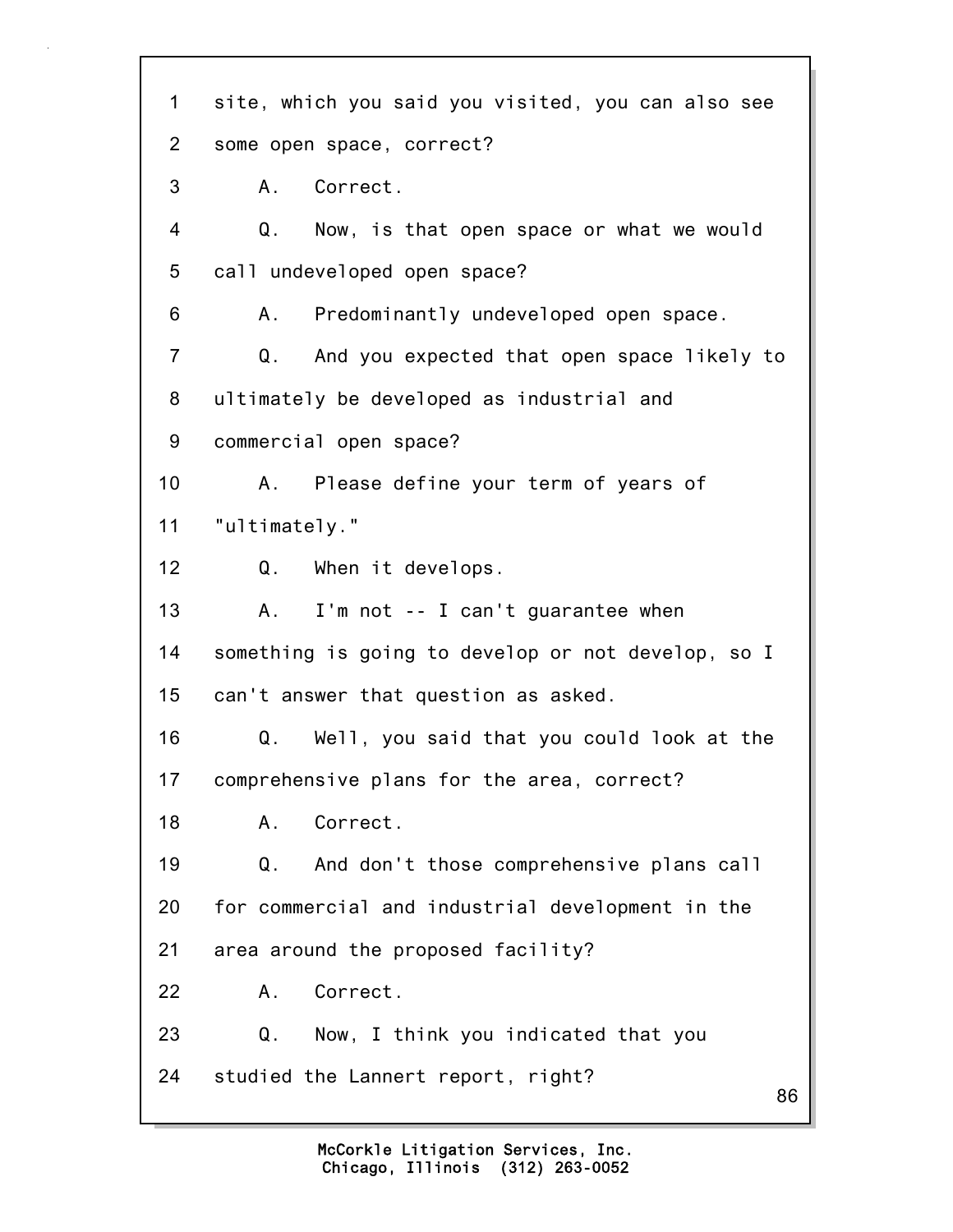87 1 A. I read the Lannert report, yes. 2 Q. He proposes automatic doors to minimize 3 odors and sounds. Did you see that? 4 A. I did. 5 Q. Would that tend to minimize 6 incompatibility with the surrounding area? 7 A. I think it's a benefit, but as I 8 understand it, it's open 20 hours a day, so that's 9 a conflicting answer. 10 Q. Where in the report does it say it will be 11 open 20 hours a day? 12 A. It doesn't say that in his report. My 13 understanding is that's initial testimony that's 14 gone on during these hearings. 15 Q. Well, let me ask you to assume that you 16 have quick acting automatic doors that can open and 17 close as needed and as conditions warrant. Is that 18 type of amenity something that would tend to 19 minimize incompatibility with the surrounding area? 20 A. I would add further that they immediately 21 close upon a truck entering and exiting. I would 22 think that would be a benefit, but that wasn't part 23 of your question. 24 Q. Well, I ask if you can answer my question.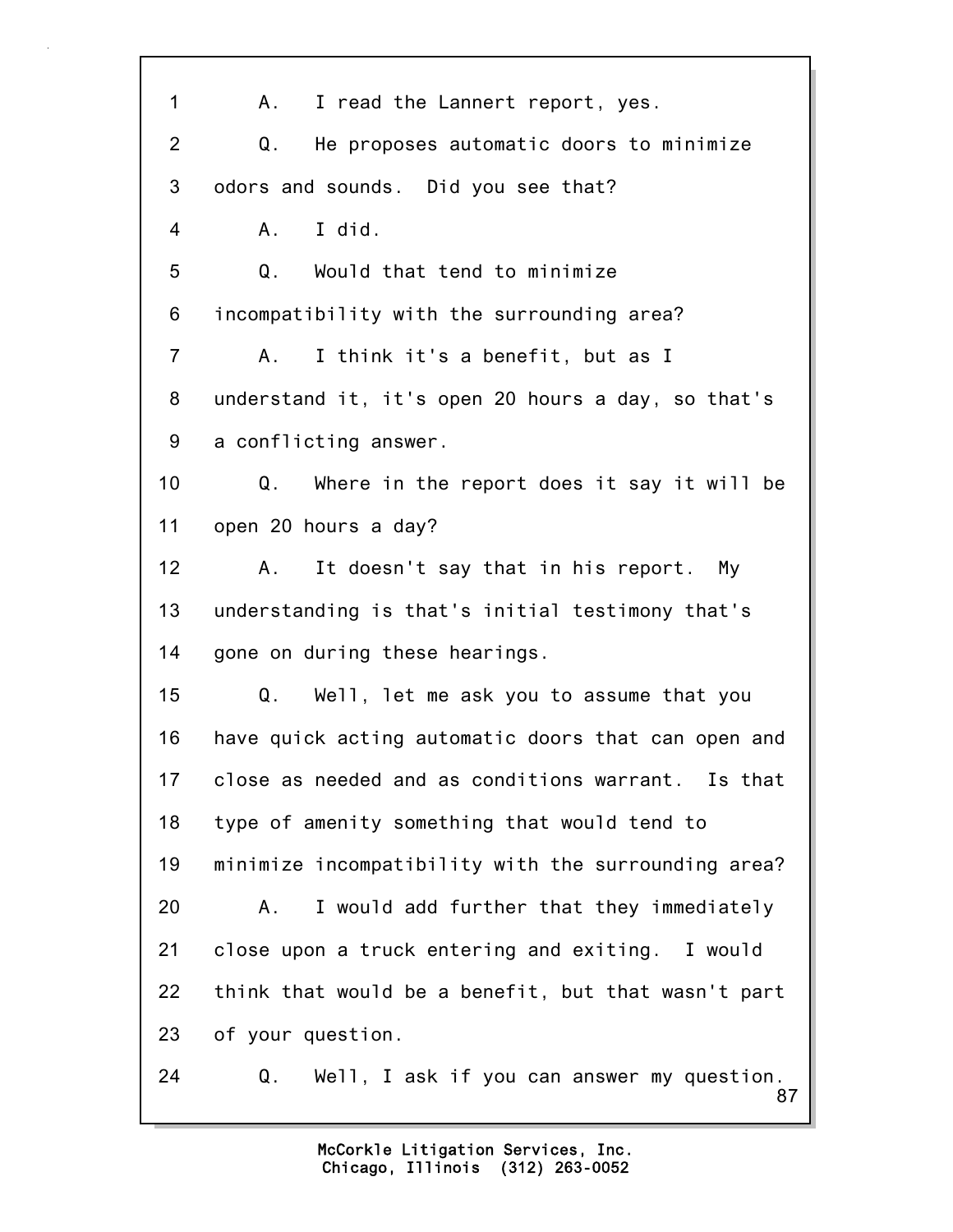| 1              | Is the existence of those doors by itself something    |
|----------------|--------------------------------------------------------|
| $\overline{2}$ | that tends to minimize incompatibility?                |
| 3              | Depending on use, I can't answer that.<br>Α.           |
| 4              | You need to provide me specifics and guarantees and    |
| 5              | stipulations that I can answer the question.           |
| 6              | You're asking for generalities. I'm not here to        |
| $\overline{7}$ | guess.                                                 |
| 8              | Q.<br>But you guessed about whether or not that        |
| 9              | irrigation tank for the golf course was a fuel         |
| 10             | storage tank, right?                                   |
| 11             | MR. BLAZER: Object to the form of the                  |
| 12             | question.                                              |
| 13             | THE HEARING OFFICER: Sustained.                        |
| 14             | BY MR. MUELLER:                                        |
| 15             | Q.<br>Mr. MaRous, does the Lannert report              |
| 16             | propose landscaping for the facility?                  |
| 17             | A.<br>Yes.                                             |
| 18             | $Q$ .<br>Is that something that would tend to          |
| 19             | minimize incompatibility with the surrounding area?    |
| 20             | Properly done and properly maintained and<br>Α.        |
| 21             | good quality, I would agree with that.                 |
| 22             | Q.<br>Does the Lannert report propose that the         |
| 23             | building be oriented in such a way that the            |
| 24             | entrance to the facility will be away from other<br>88 |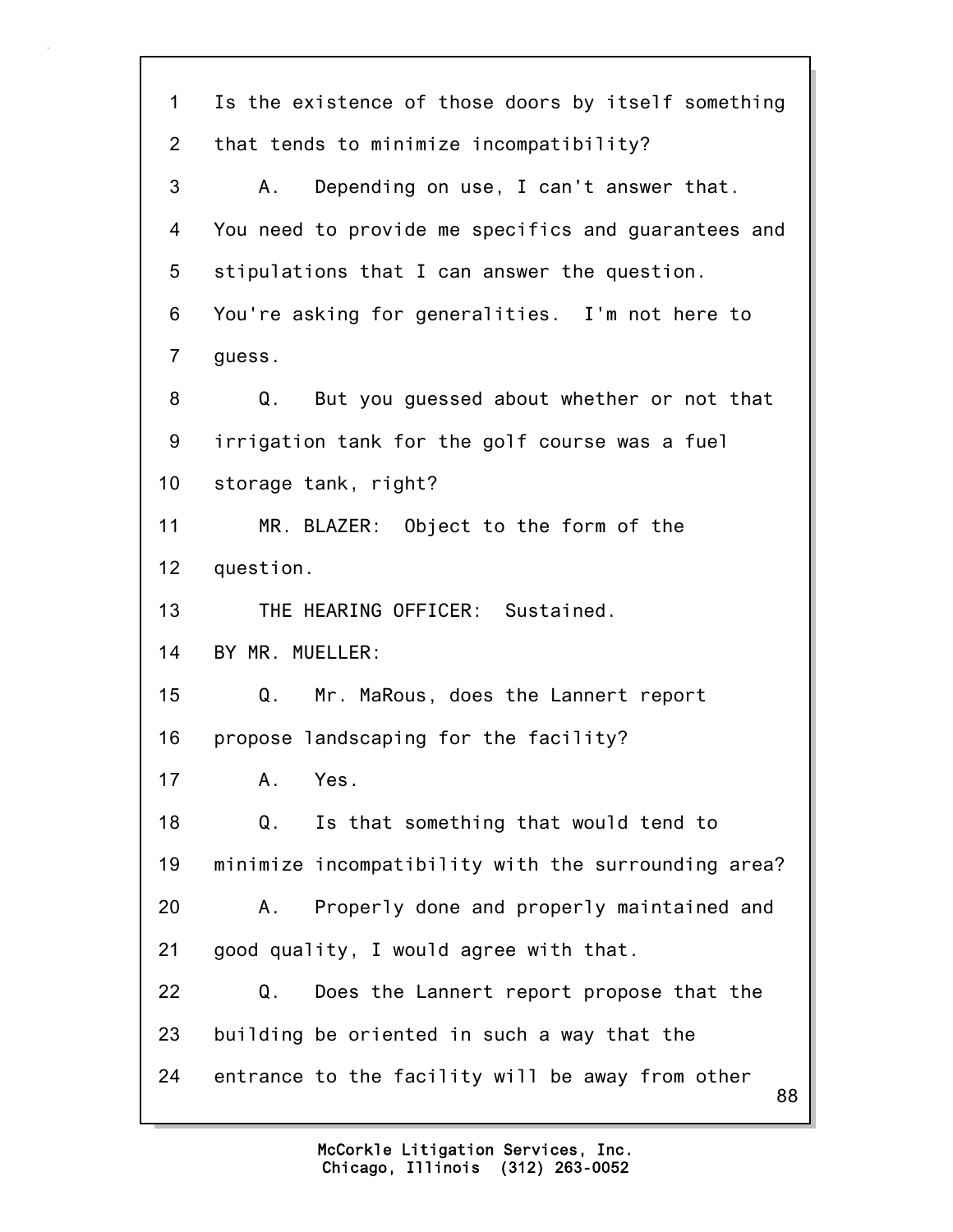89 1 developments? 2 A. I think that goes to characterization and 3 specifics, but I would say generally yes. 4 Q. And does an orientation like that tend to 5 minimize incompatibility of an activity with the 6 surrounding environment? 7 A. I think that's a good start, yes. 8 Q. And are you aware that the facility is 9 buffered on one side by the Groot North property? 10 A. Yes. 11 Q. And does the existence of that buffer tend 12 to minimize incompatibility with the character of 13 the surrounding area? 14 A. Yes. 15 Q. And are you aware that Groot owns other 16 property adjacent to the proposed facility which 17 can be used to buffer the facility from surrounding 18 land uses? 19 A. I haven't interviewed Mr. Groot as to what 20 his future specific plans and guarantees and 21 stipulations are. I'm aware he has other holdings, 22 but I am happy to review any stipulations he might 23 make as to what he's going to do to buffer. 24 Q. Let's call it Groot Industries rather than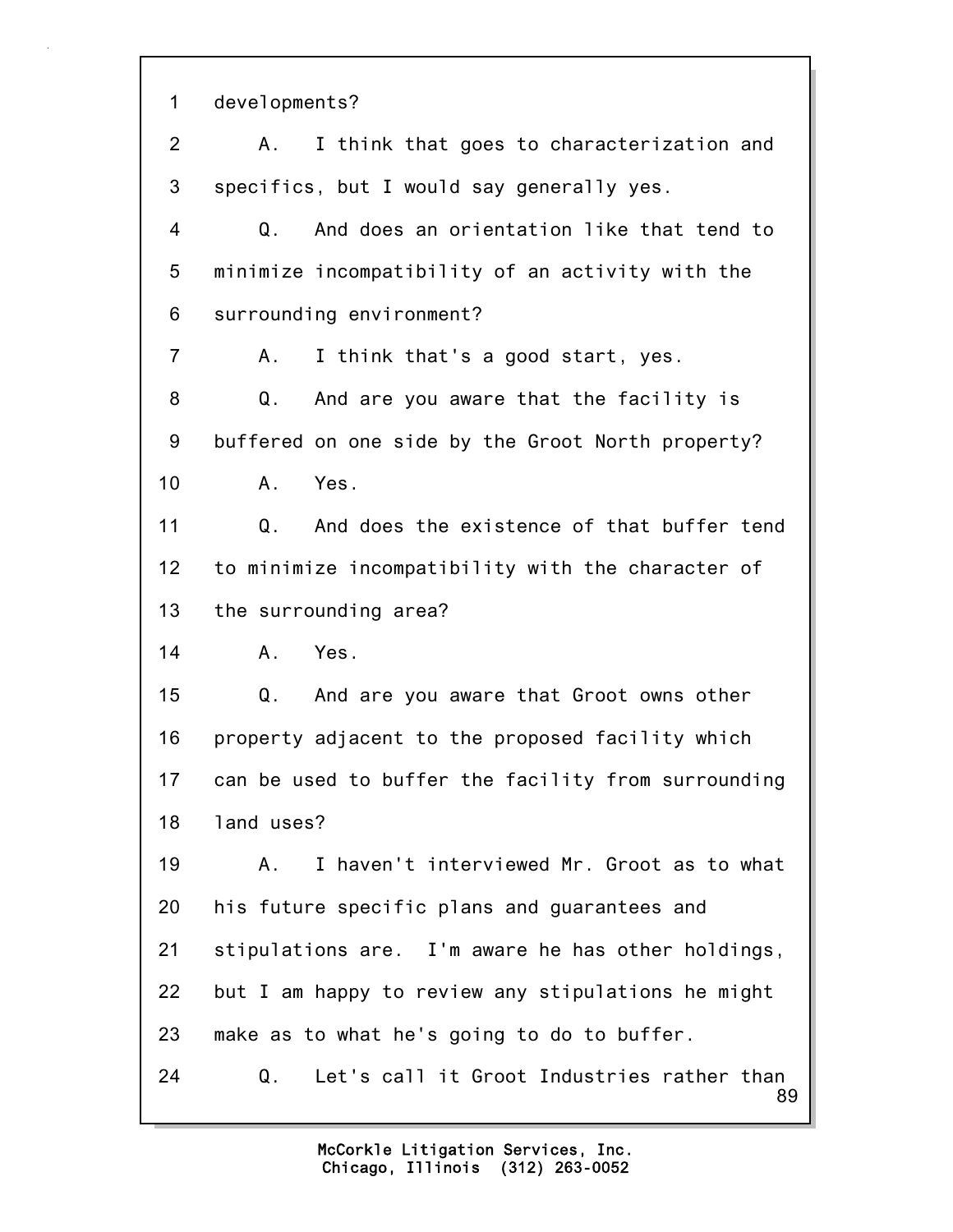90 1 Mr. Groot, but are you in agreement that buffering 2 an activity with other holdings owned by the 3 developer is a way of minimizing incompatibility 4 with the character of the surrounding area? 5 A. In my opinion, that's an incredible 6 stretch for me to speculate what ownership might do 7 in the future unless they make guarantees. I think 8 if they make guarantees, I think that's a positive. 9 Q. Now, are you aware that there is a 10 significant line of mature trees to the east of the 11 proposed property? 12 MR. BLAZER: Object to the form of the 13 question. 14 THE HEARING OFFICER: Objection sustained. 15 BY MR. MUELLER: 16 Q. Is the area east of the proposed site a 17 wooded area? 18 A. There are areas of woods, yes. 19 Q. And is a location near a wooded area that 20 would buffer the facility from other land uses 21 something that would tend to minimize 22 incompatibility with the character of the 23 surrounding area? 24 A. It's a benefit, particularly of the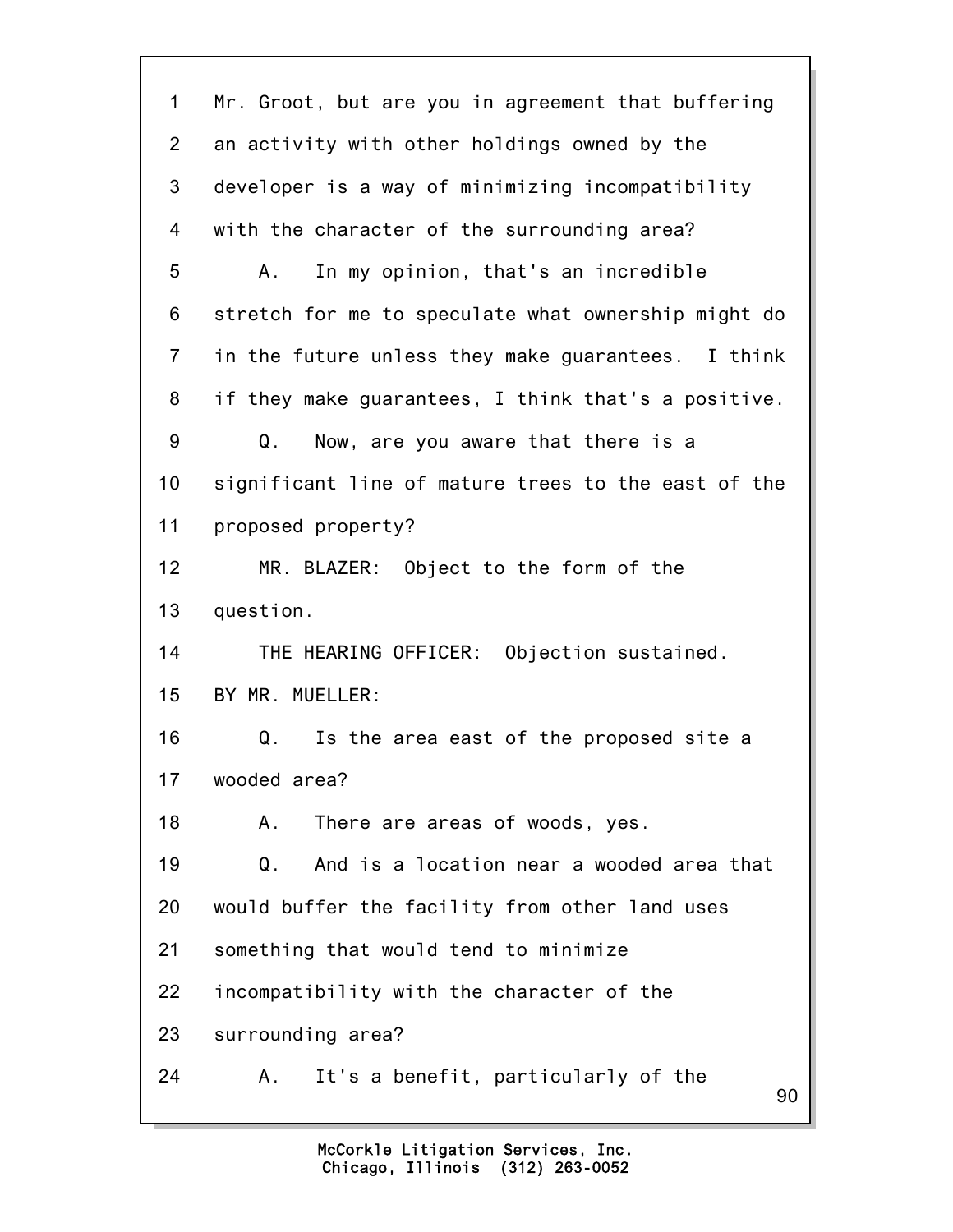| $\mathbf 1$     | deciduous season, which is probably late April     |
|-----------------|----------------------------------------------------|
| $\overline{2}$  | until mid October. Obviously, unless it's pine     |
| 3               | trees that are hardy and will survive, those other |
| 4               | times it's fairly irrelevant.                      |
| 5               | Near the proposed facility there is a rail<br>Q.   |
| 6               | line, correct?                                     |
| 7               | Yes.<br>Α.                                         |
| 8               | Q.<br>Is the proposed facility incompatible with   |
| 9               | a rail line?                                       |
| 10 <sup>1</sup> | No.<br>Α.                                          |
| 11              | Q.<br>There is also a state highway, right?        |
| 12              | There are several state highways, but --<br>Α.     |
| 13              | Q.<br>Immediately adjacent there is Route 120,     |
| 14              | correct?                                           |
| 15              | Correct.<br>A.                                     |
| 16              | Is the facility incompatible with an<br>Q.         |
| 17              | adjacent state highway?                            |
| 18              | No.<br>Α.                                          |
| 19              | Does the state highway generate noise?<br>Q.       |
| 20              | Practically, yes.<br>Α.                            |
| 21              | Q.<br>Does the railroad generate noise?            |
| 22              | In my observation, yes. If you listen to<br>Α.     |
| 23              | railroad sound engineering experts, they may have  |
| 24              | different opinions. That's a whole different<br>91 |
|                 |                                                    |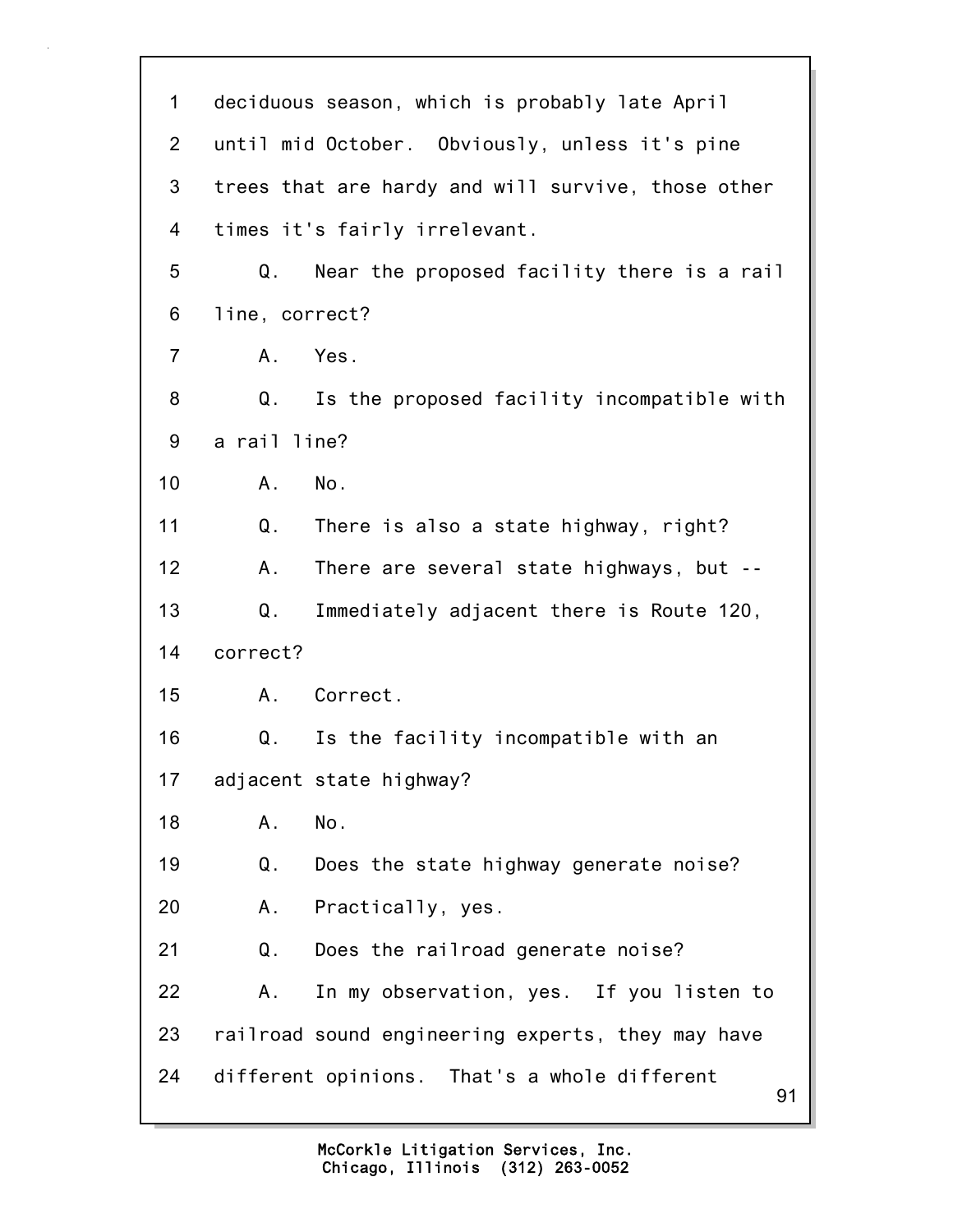1 question.

92 2 Q. Does the design of the facility as a 3 drive-through facility where un-tarping, unloading, 4 loading and tarping are all done indoors tend to 5 minimize the incompatibility with the character of 6 the surrounding area? 7 A. For what it is, yes. 8 Q. Now, sir, do you know what Criterion iii 9 is? 10 A. Yes. 11 Q. What is it? 12 A. I do not have it in front of me, but it 13 basically goes to land use and value impact. 14 Q. And the criterion allows for some impact 15 to occur, doesn't it? 16 A. Yes. 17 MR. BLAZER: Objection. 18 MR. MUELLER: He's answered the question. 19 BY MR. MUELLER: 20 Q. And the objective of the criterion is not 21 to demonstrate the absence of impact but to 22 minimize impact; isn't that right? 23 A. I believe the determination is for the 24 hearing officer, but, obviously, minimization is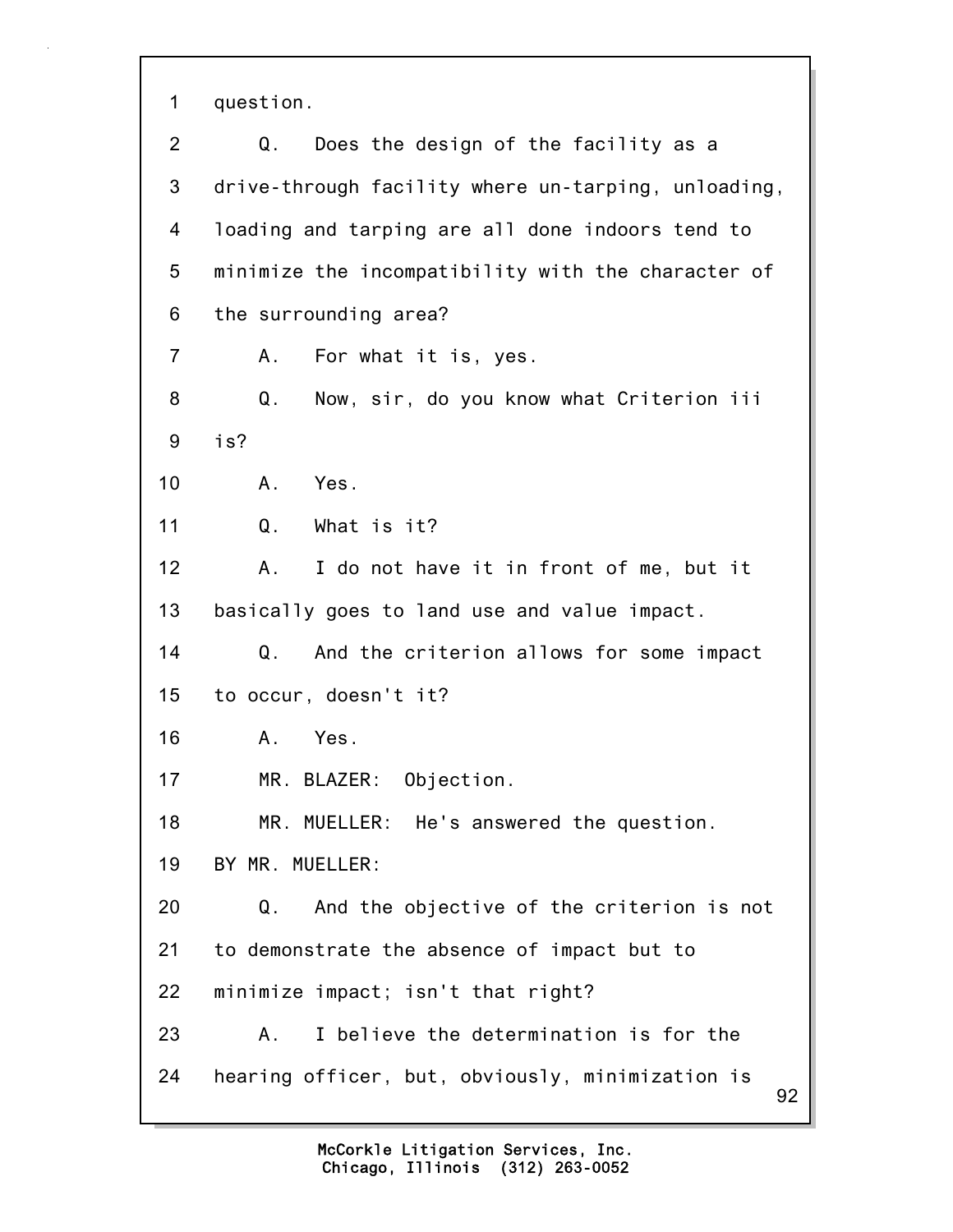| $\mathbf 1$    | part of the criterion.                         |
|----------------|------------------------------------------------|
| 2              | In fact, isn't minimization the entire<br>Q.   |
| 3              | criterion?                                     |
| 4              | MR. BLAZER: Objection, calls for legal         |
| 5              | conclusion.                                    |
| 6              | THE HEARING OFFICER: Sustained.                |
| $\overline{7}$ | BY MR. MUELLER:                                |
| 8              | Q. What more could Mr. Lannert have done to    |
| 9              | minimize the impact -- well, strike that.      |
| 10             | Have you ever written a confidential plan      |
| 11             | for an area?                                   |
| 12             | THE HEARING OFFICER: Mr. Mueller, are you      |
| 13             | going to be much longer with this witness?     |
| 14             | MR. MUELLER: I'm going to be a while. Let's    |
| 15             | stop.                                          |
| 16             | THE HEARING OFFICER: Is this a good time for a |
| 17             | break then?                                    |
| 18             | MR. MUELLER: Yes.                              |
| 19             | THE HEARING OFFICER: Okay. We'll come back at  |
| 20             | $2:00$ o'clock.                                |
| 21             | (A short break was taken.)                     |
| 22             | THE HEARING OFFICER: Mr. Mueller, you may      |
| 23             | continue.                                      |
| 24             | BY MR. MUELLER:<br>93                          |
|                |                                                |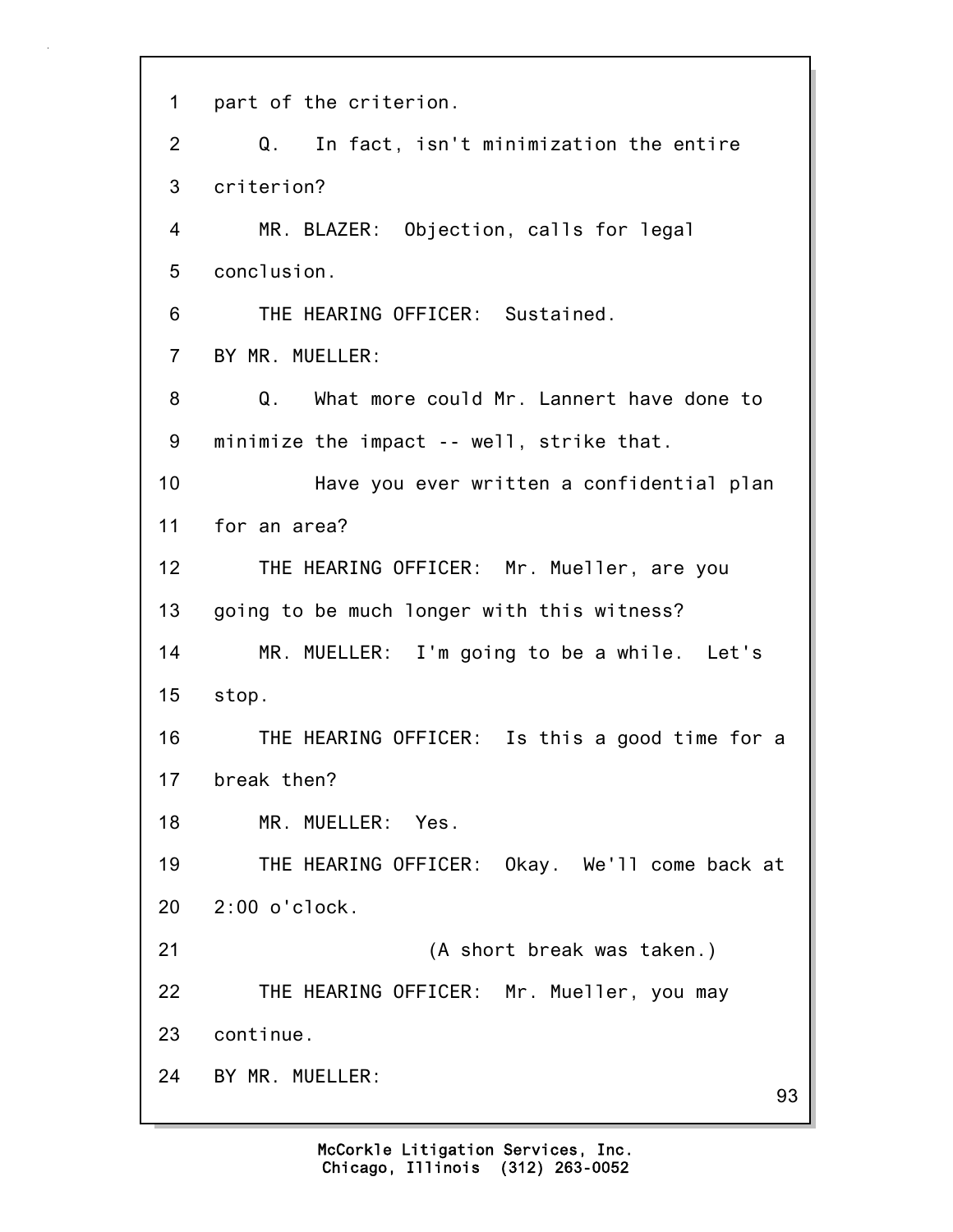94 1 Q. Mr. MaRous, are there written objective 2 criteria that you are aware of for designating an 3 activity as either a light or heavy industrial use, 4 or is that designation pretty much subjective? 5 A. As I explained earlier, most zoning 6 ordinances are pretty specific to the designation. 7 There are some referral to light industrial use in 8 real estate and I assume probably some other real 9 estate treatises, but I would really refer to 10 specific zoning ordinances. And in the Chicago 11 metropolitan area, there is over 220 communities, 12 and most have their own zoning ordinance. 13 Q. So if a piece of property is located in an 14 area zoned for heavy industrial, it's automatically 15 a heavy industrial use? 16 A. No. 17 Q. Well, that's my question then. With 18 regard to a specific activity, are there objective 19 criteria in your industry for evaluating whether 20 that activity is a light or heavy industrial use? 21 A. Was the last part just the question? 22 Q. Yes. 23 A. And for a specific use, the first 24 reference would be to look at the zoning map to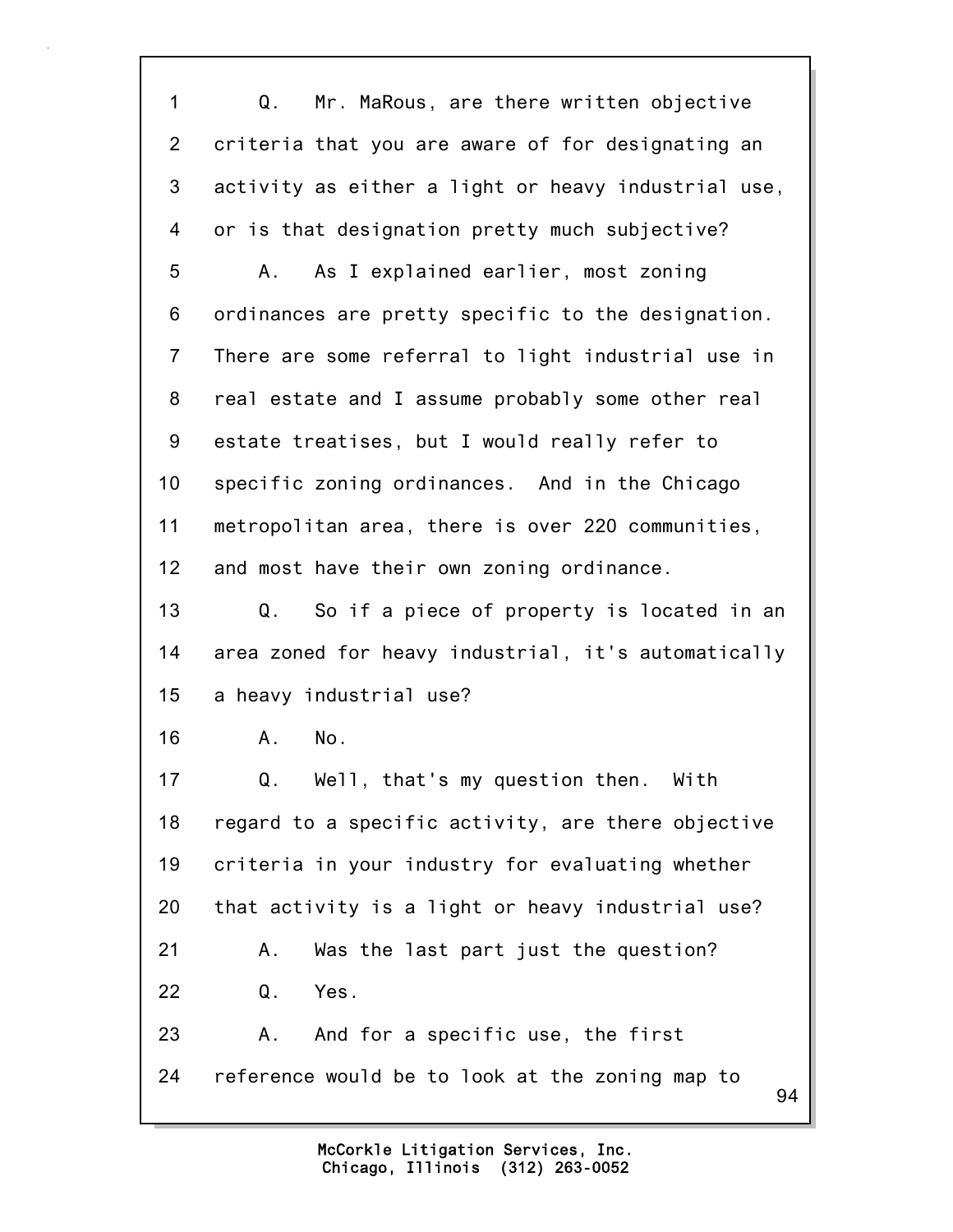| 1              | look at the zoning designation, to look at the uses |
|----------------|-----------------------------------------------------|
| $\overline{2}$ | in the zoning designation for the use.              |
| 3              | So what you're saying is you are unaware<br>Q.      |
| 4              | of any objective criteria in the real estate        |
| 5              | appraisal discipline that help identify whether a   |
| 6              | use is light or heavy industrial?                   |
| 7              | Again, in the real estate appraisal<br>Α.           |
| 8              | criteria, the guide is to look at the various       |
| 9              | zoning ordinances, and those dictate.               |
| 10             | And I think I asked you right before the<br>Q.      |
| 11             | break whether you've ever written a comprehensive   |
| 12             | plan.                                               |
| 13             | I've participated in a comprehensive plan,<br>Α.    |
| 14             | yes.                                                |
| 15             | Q.<br>Have you ever prepared one?                   |
| 16             | Fully authored it, no. I believe my name<br>Α.      |
| 17             | may be on one, but I am not the author.             |
| 18             | Do you remember whose plan your name is<br>Q.       |
| 19             | on?                                                 |
| 20             | Park Ridge.<br>А.                                   |
| 21             | Q.<br>And that's because you were the mayor?        |
| 22             | That would help, yes. And it may not be<br>Α.       |
| 23             | even on it. I don't recall. I had some              |
| 24             | involvement when the last plan was made up.<br>95   |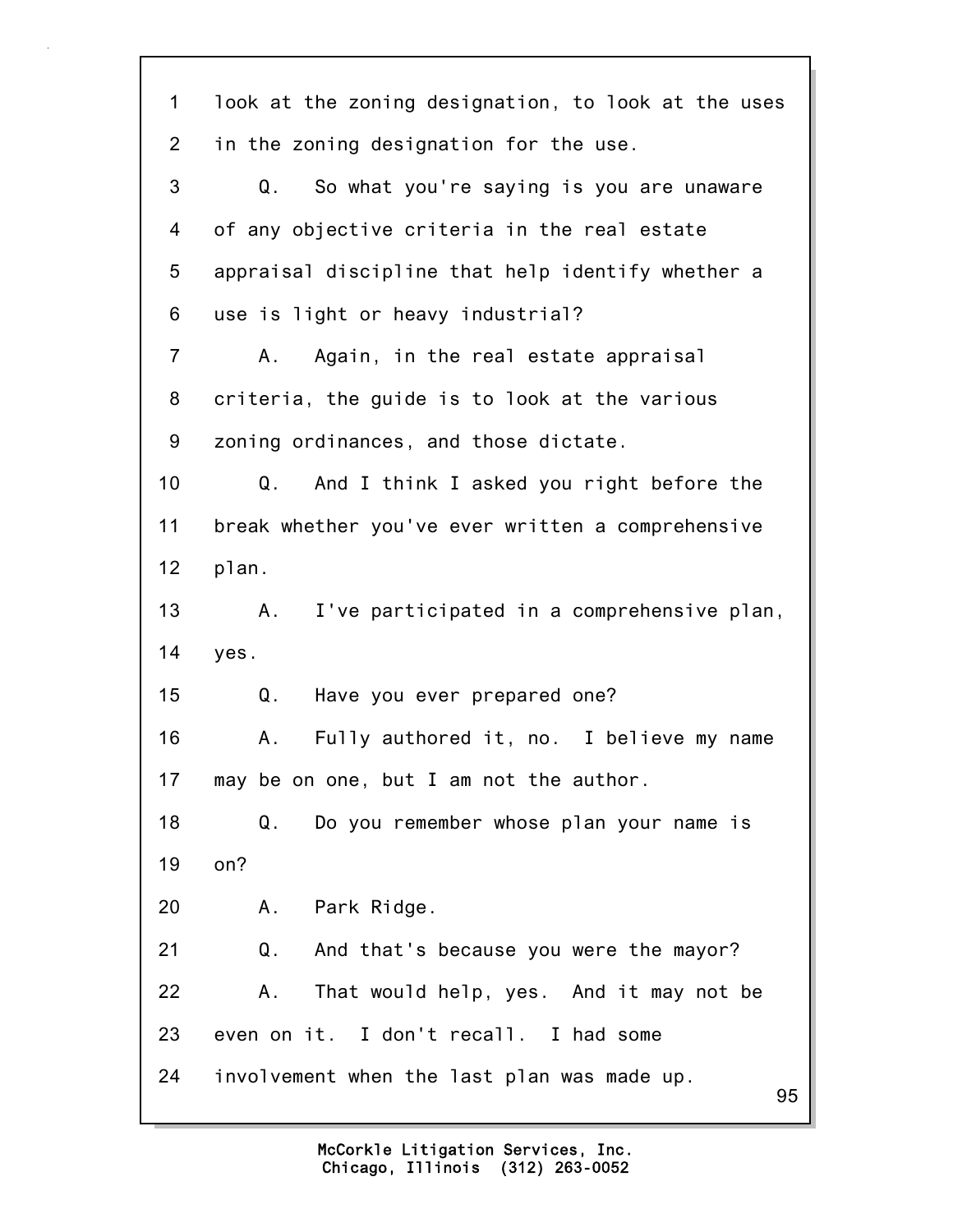| $\mathbf 1$    | Q.<br>Now, in looking at your resume, I go to                |
|----------------|--------------------------------------------------------------|
| $\overline{2}$ | the third page. Do you have in front of you the              |
| 3              | one that says, Representative work of Michael                |
| 4              | MaRous?                                                      |
| 5              | A. Yes.                                                      |
| 6              | Q.<br>It doesn't tell me what work you did, sir.             |
| $\overline{7}$ | It just indicates office buildings in Chicago. Did           |
| 8              | you build them?                                              |
| 9              | A. No.                                                       |
| 10             | Q. Did you design them?                                      |
| 11             | A. Are you done?                                             |
| 12             | Did you plan them?<br>Q.                                     |
| 13             | MR. BLAZER: Mr. Hearing Officer --                           |
| 14             | THE HEARING OFFICER: Objection sustained.<br>0 <sub>ne</sub> |
| 15             | question at a time, Mr. Mueller.                             |
| 16             | MR. MUELLER: Well, he won't answer them.                     |
| 17             | THE HEARING OFFICER: You know what; he started               |
| 18             | to, and you went to the next one.                            |
| 19             | BY MR. MUELLER:                                              |
| 20             | Did you build any of those office<br>Q.                      |
| 21             | buildings?                                                   |
| 22             | No.<br>Α.                                                    |
| 23             | Did you design any of them?<br>Q.                            |
| 24             | No.<br>Α.<br>96                                              |
|                |                                                              |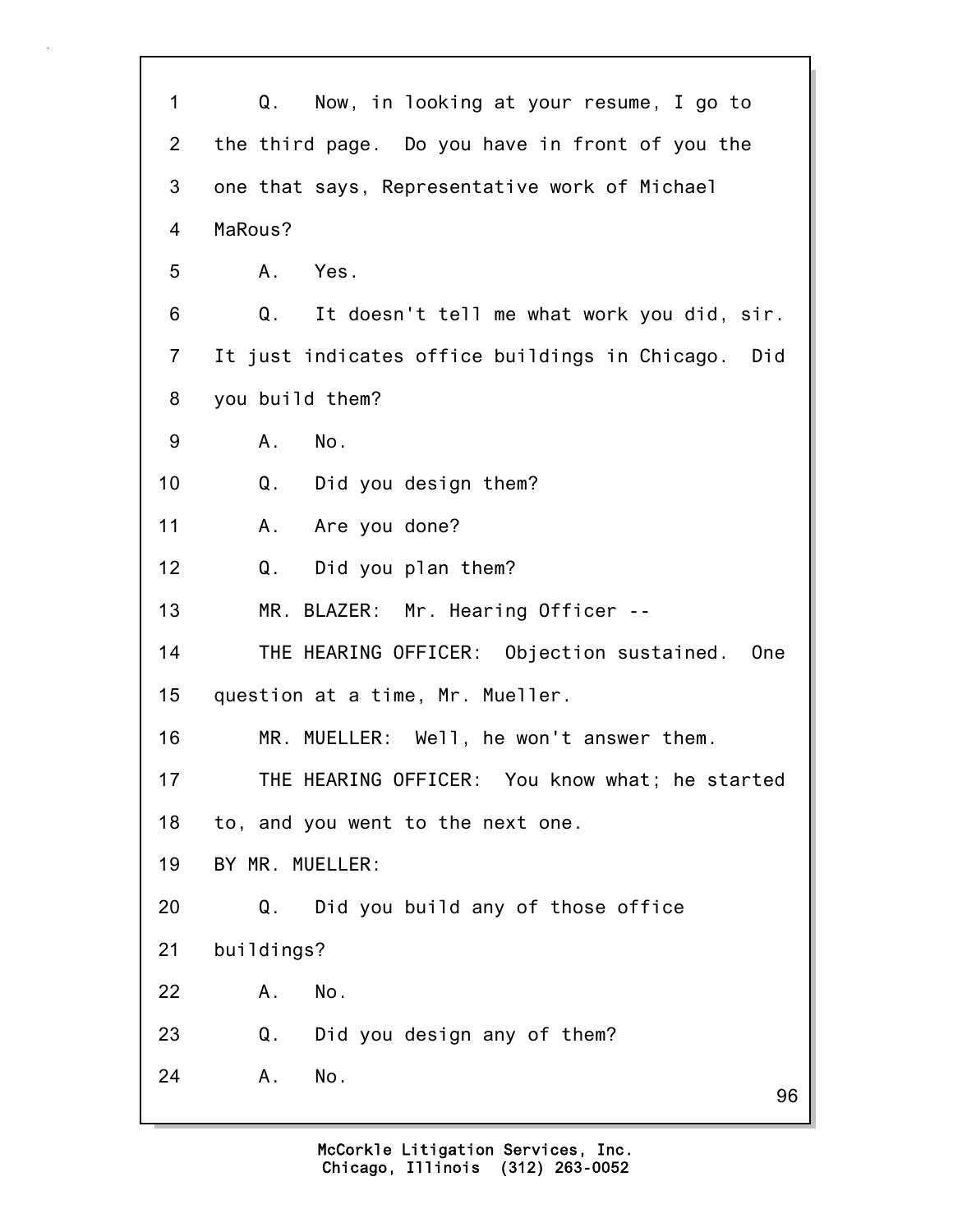| 1              | Q. Did you do a property value impact               |
|----------------|-----------------------------------------------------|
| $\overline{2}$ | assessment for surrounding properties with regard   |
| 3              | to any of them?                                     |
| 4              | A. No.                                              |
| 5              | Basically, you did appraisal work on these<br>Q.    |
| 6              | projects, right?                                    |
| $\overline{7}$ | A. That's correct.                                  |
| 8              | And at the bottom right of that page, you<br>Q.     |
| 9              | have, Landfill expansion Lake County. Which         |
| 10             | landfill again was that?                            |
| 11             | I believe it was the USA.<br>Α.                     |
| 12             | Q.<br>If I go to the fifth page of your resume,     |
| 13             | you've got representative client listing. Do you    |
| 14             | see that?                                           |
| 15             | A. Yes.                                             |
| 16             | And you've got them broken out by<br>Q.             |
| 17             | categories, law firms, financial institutions,      |
| 18             | corporations, public entities?                      |
| 19             | Correct.<br>Α.                                      |
| 20             | Q.<br>Sir, it would appear to me, and tell me if    |
| 21             | you disagree, that the category of clients that     |
| 22             | you've worked for the most is law firms. Is that    |
| 23             | true?                                               |
| 24             | I would say the pure numbers, probably,<br>Α.<br>97 |
|                |                                                     |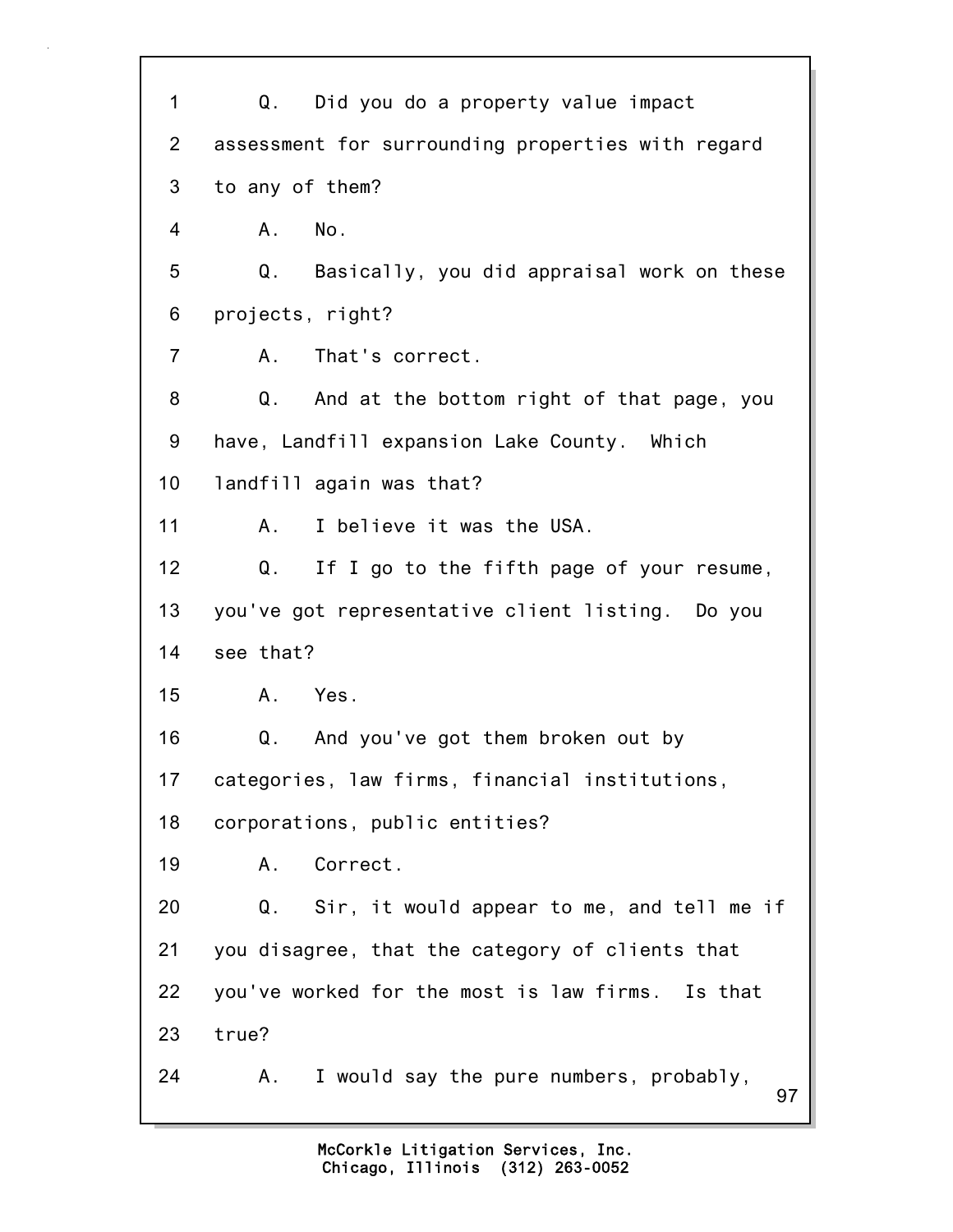| 1              | yes.                                              |
|----------------|---------------------------------------------------|
| 2              | And I don't even see Jeep and Blazer on<br>Q.     |
| 3              | that list. Is there a reason why you've omitted   |
| $\overline{4}$ | them?                                             |
| 5              | MR. BLAZER: We're too small.                      |
| 6              | THE WITNESS: I can't really win with this         |
| $\overline{7}$ | answer, but we do not do that much work for them. |
| 8              | BY MR. MUELLER:                                   |
| 9              | So it would appear that more than anything<br>Q.  |
| 10             | else, you're a hired gun for lawyers, right?      |
| 11             | MR. BLAZER: Objection.                            |
| 12             | THE WITNESS: I --                                 |
| 13             | MR. BLAZER: There is an objection pending.        |
| 14             | THE HEARING OFFICER: Objection overruled.         |
| 15             | BY MR. MUELLER:                                   |
| 16             | Q. You may please answer, Mr. MaRous.             |
| 17             | That question doesn't deserve an answer,<br>А.    |
| 18             | but the answer is incorrect, but it's your        |
| 19             | opportunity to name-call if you like.             |
| 20             | Q.<br>Going to your report, sir, just to respond  |
| 21             | to that, the first category of representative     |
| 22             | clients you list are law firms?                   |
| 23             | That's correct. It doesn't make them bad<br>Α.    |
| 24             | guys.<br>98                                       |
|                |                                                   |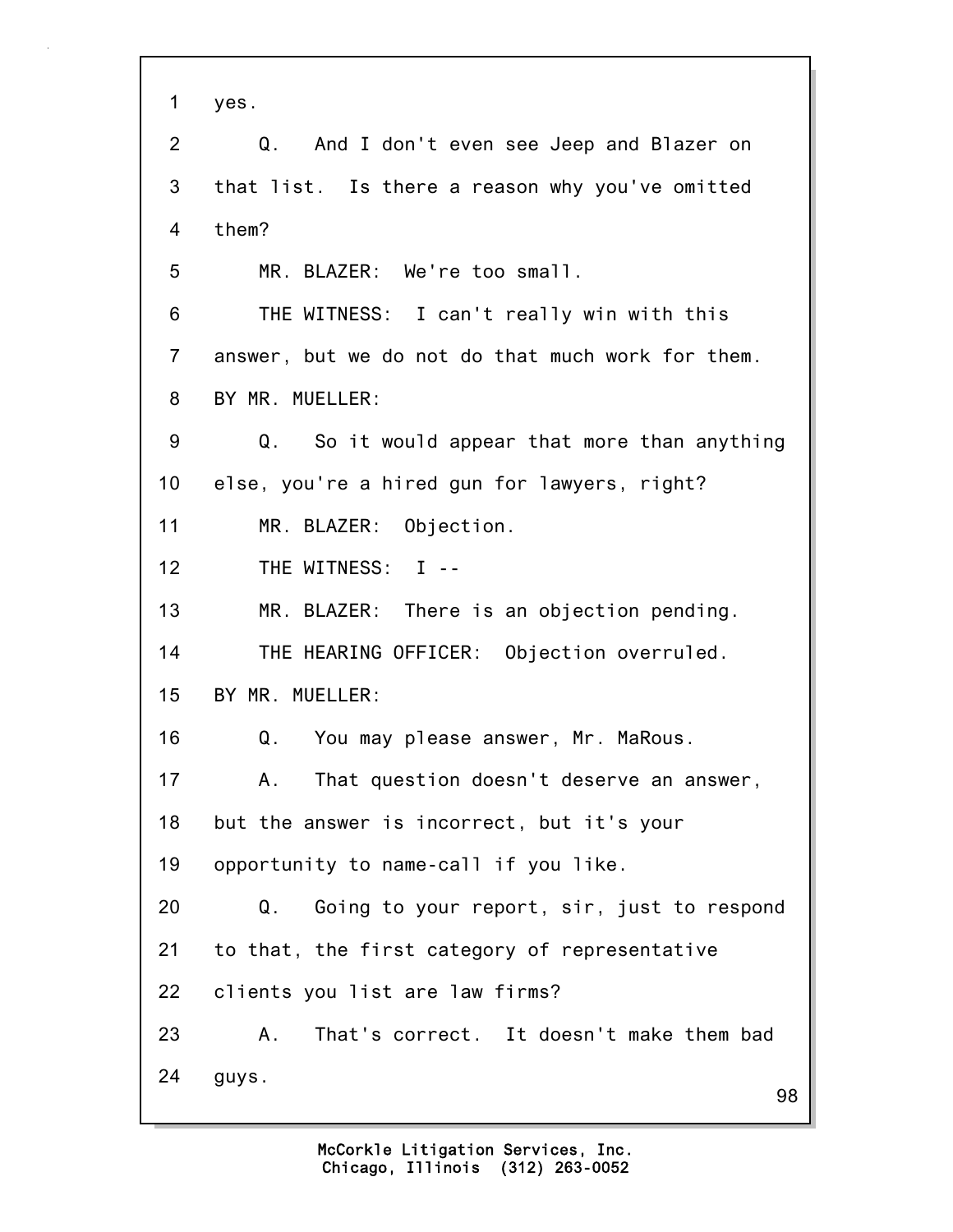| $\mathbf 1$    | Now, on your actual report, you indicated<br>Q.   |
|----------------|---------------------------------------------------|
| $\overline{2}$ | that you studied the plan for the proposed waste  |
| 3              | transfer facility, correct?                       |
| 4              | Correct.<br>A.                                    |
| 5              | Q.<br>Did you look at the design?                 |
| 6              | I saw conceptual drawings, but I didn't<br>А.     |
| $\overline{7}$ | see full-finished plans, if that's the question.  |
| 8              | Q. Did you look at the operating plan?            |
| 9              | I was made aware of it. I don't think<br>А.       |
| 10             | I've seen the final operating plan.               |
| 11             | Q.<br>Well, I've got the application in front of  |
| 12             | me, sir. Did you review the operating plan as set |
| 13             | forth in the application?                         |
| 14             | Yes.<br>Α.                                        |
| 15             | Q.<br>Is there anything about that operating      |
| 16             | plan in the application that in your opinion will |
| 17             | negatively impact surrounding property values?    |
| 18             | Yes.<br>Α.                                        |
| 19             | What part of that operating plan<br>Q.            |
| 20             | negatively impacts property values?               |
| 21             | No limitation on hours.<br>Α.                     |
| 22             | And what --<br>Q.                                 |
| 23             | And the no limitation on doors being<br>Α.        |
| 24             | opened.<br>99                                     |
|                |                                                   |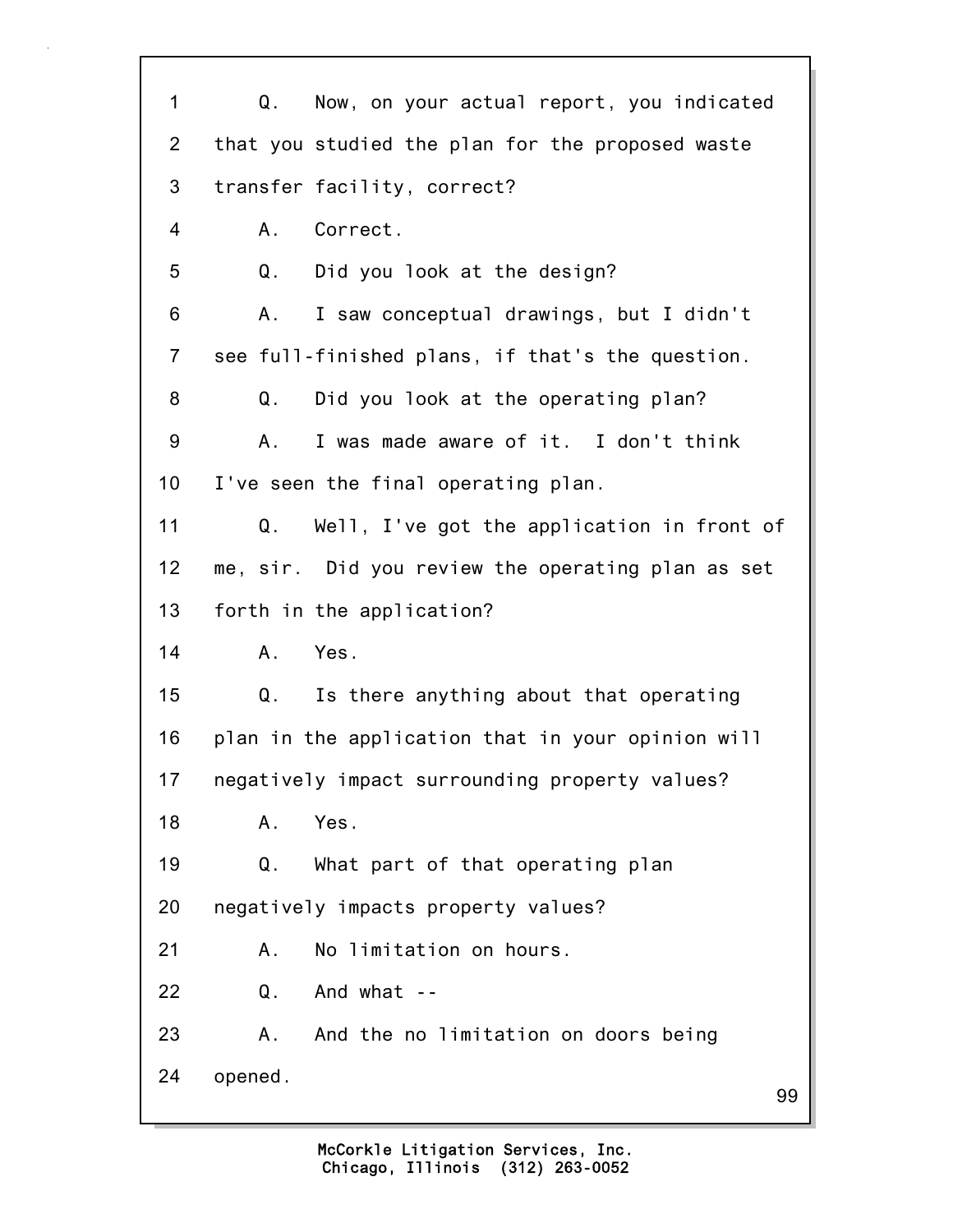100 1 Q. And what do you expect the percentage 2 impact on property values to be? 3 A. I don't understand the question. 4 Q. Well, if it's going to negatively impact, 5 is it going to reduce it by 10 percent, by a 6 hundred percent, by 1 percent? 7 A. I didn't provide a study showing a 8 negative impact on value. I think we discussed 9 that multiple times, but we can keep talking about 10 it, but that's not -- 11 Q. But you're opining that the operational 12 plan will negatively impact values, correct? 13 A. I'm opining that the applicant didn't 14 provide specific operating hours or limitations on 15 operating hours or limitation on the truck doors, 16 and if you provide me a stipulation as to what 17 they'll agree to, I'll study it, analyze it, and 18 then I can answer it, but I keep asking for 19 specifics, and you don't provide them. 20 Q. Well, I'm the one asking you for 21 specifics, and my specific is do you have an 22 opinion as to whether or not the operating plan 23 will negatively impact property values? 24 MR. BLAZER: Objection, asked and answered.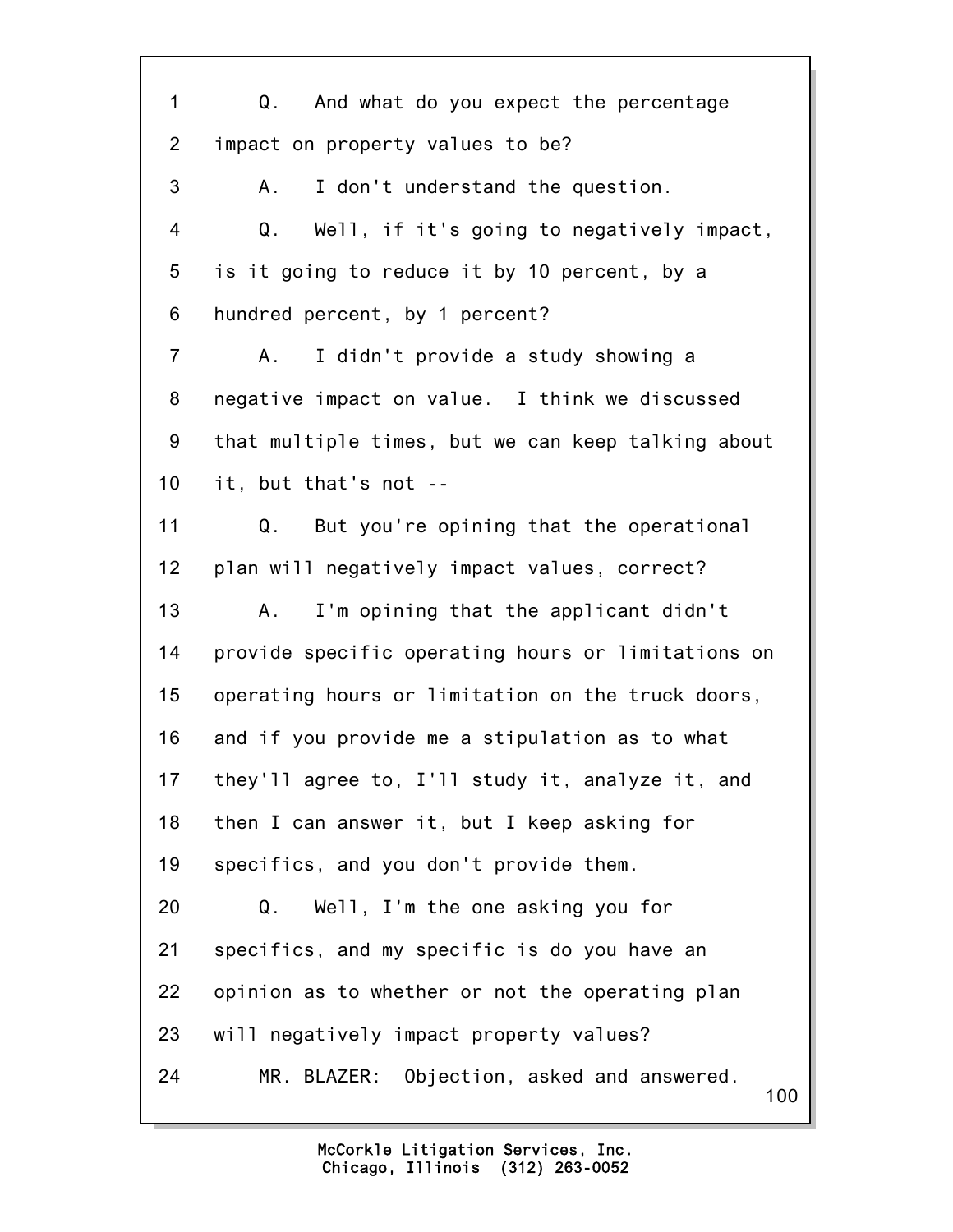1 THE HEARING OFFICER: Sustained. 2 MR. MUELLER: And he said yes. Then my next 3 question is to what degree will that impact occur? 4 MR. BLAZER: Objection, asked and answered. 5 THE HEARING OFFICER: Sustained. 6 BY MR. MUELLER: 7 Q. Are you able to quantify any impact that 8 you opined about? 9 A. Again, I need specifics from you as to the 10 operating hours and the amount of time the doors 11 will be open, and then I will analyze it. 12 Q. No. Sir, based upon the opinion that you 13 have that the unlimited operating hours and the 14 unlimited open doors will negatively impact 15 property values, are you able to quantify the 16 amount of the impact? 17 MR. BLAZER: Objection, asked and answered. 18 THE HEARING OFFICER: Objection sustained. 19 BY MR. MUELLER: 20 Q. Now, you state in your report that the 21 Lannert report addresses the impact of proposed 22 waste transfer station on the character of the 23 surrounding area. Actually, sir, that's not true, 24 is it?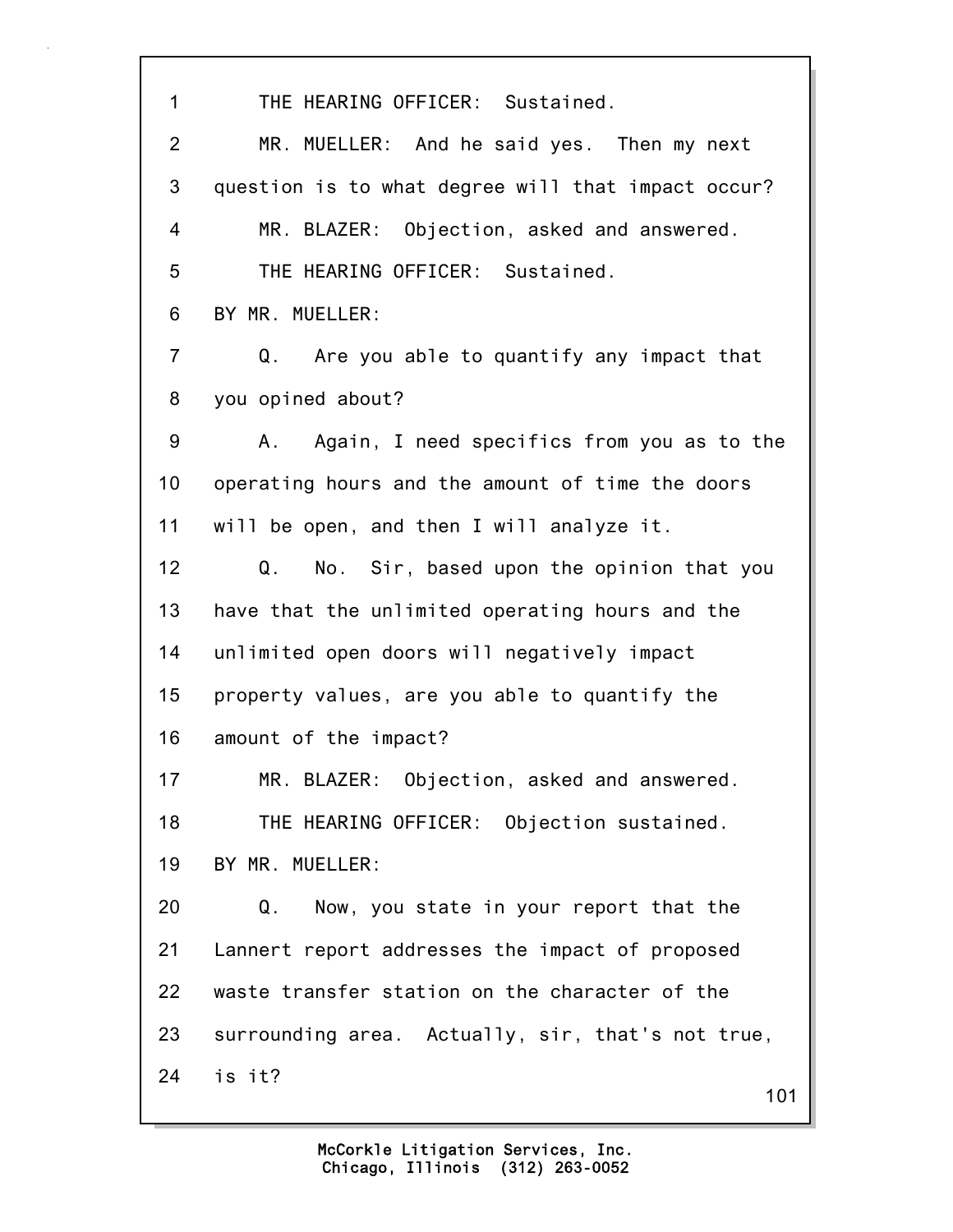1 A. Not true that he doesn't consider the 2 surrounding area? He does and provides 92 percent 3 open space and residential use as a character of 4 the area. 5 Q. Sir, let me read the sentence. The 6 Lannert Group report addresses the impact of the 7 proposed waste transfer station on the character of 8 the surrounding area. 9 That's not a true statement about the 10 Lannert report; is it, sir? 11 A. In my opinion, it is a true statement. 12 Q. In fact, doesn't the Lannert report 13 address how the facility is located and designed so 14 as to minimize the impact on the character of the 15 surrounding area? 16 A. I believe we are saying the same thing, so 17 I'm not sure I can answer the question. I agree 18 with your comment. I agree with my answer. 19 Q. Now, in your opinion, does an applicant 20 have to demonstrate minimization of the impact on 21 the character of the surrounding area as it exists 22 or minimization on the impact of the character of 23 the surrounding area as it is projected to be in 24 the future?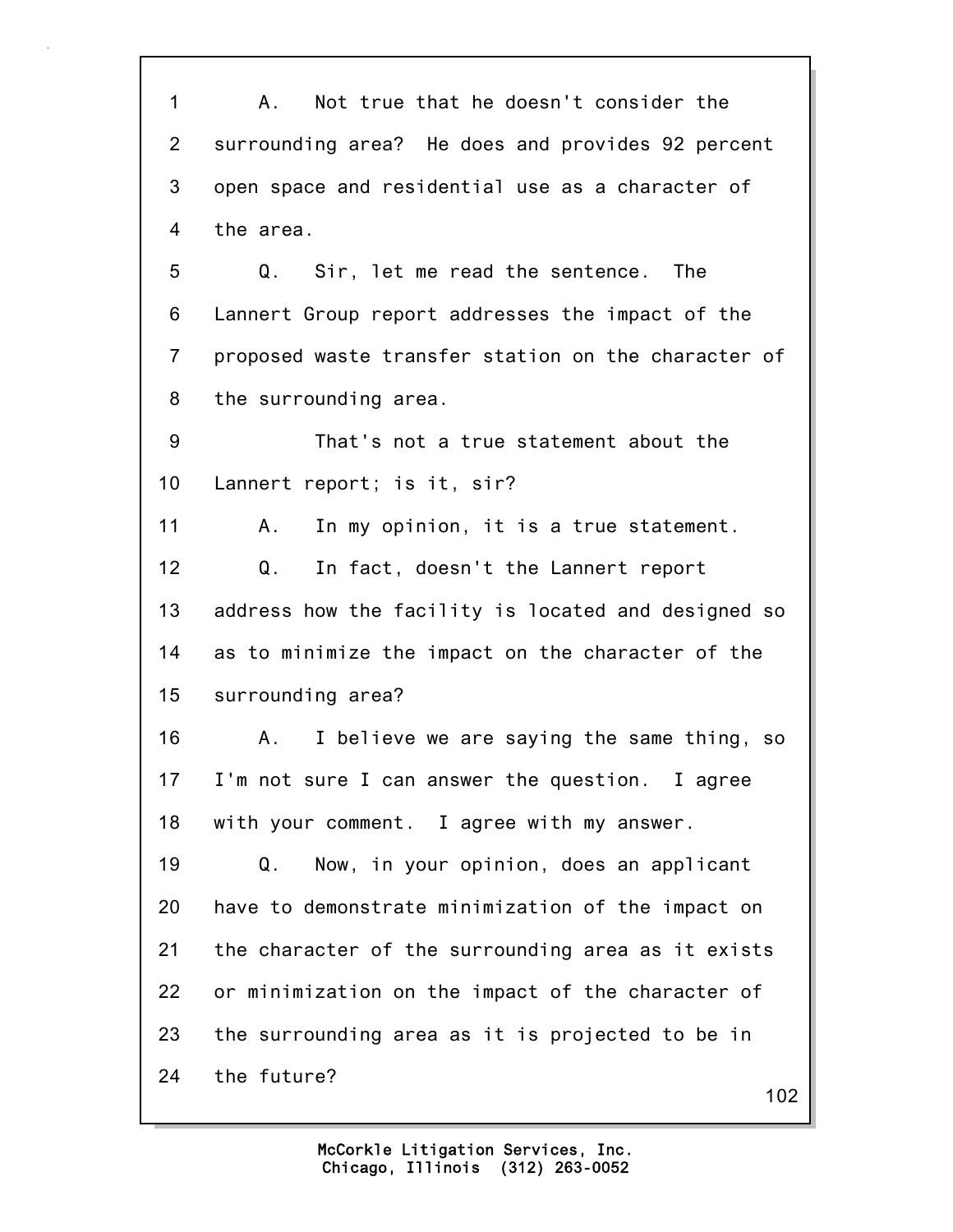1 A. As it exists.

| 2              | Q.<br>And right now the immediate surrounding              |
|----------------|------------------------------------------------------------|
| 3              | area of the proposed transfer station is open              |
| 4              | space, commercial and industrial, correct?                 |
| 5              | MR. BLAZER: Objection, asked and answered.                 |
| 6              | THE HEARING OFFICER: You may answer.                       |
| $\overline{7}$ | THE WITNESS: Please define the immediate area.             |
| 8              | Your planner described it as one mile, and back to         |
| 9              | his numbers is 92 percent open space is                    |
| 10             | residential. If we talk within 950 feet, I would           |
| 11             | agree with your question.                                  |
| 12             | BY MR. MUELLER:                                            |
| 13             | If we talk within the visible area, would<br>Q.            |
| 14             | you agree with my question?                                |
| 15             | On the surface of the site, yes.<br>A.,                    |
| 16             | Then your second bullet point on page 2 of<br>Q.           |
| 17             | your report talks about significant increases in           |
| 18             | truck traffic. Can you tell me what the percentage         |
| 19             | increase in truck traffic will be at its highest on        |
| 20             | any road adjacent to the property?                         |
| 21             | Percentage, I would have to review the<br>Α.               |
| 22             | KLOA report, but the answer is in a given day, I           |
| 23             | believe there is 143 large vehicles that will be           |
| 24             | introduced onto Porter that aren't there now, which<br>103 |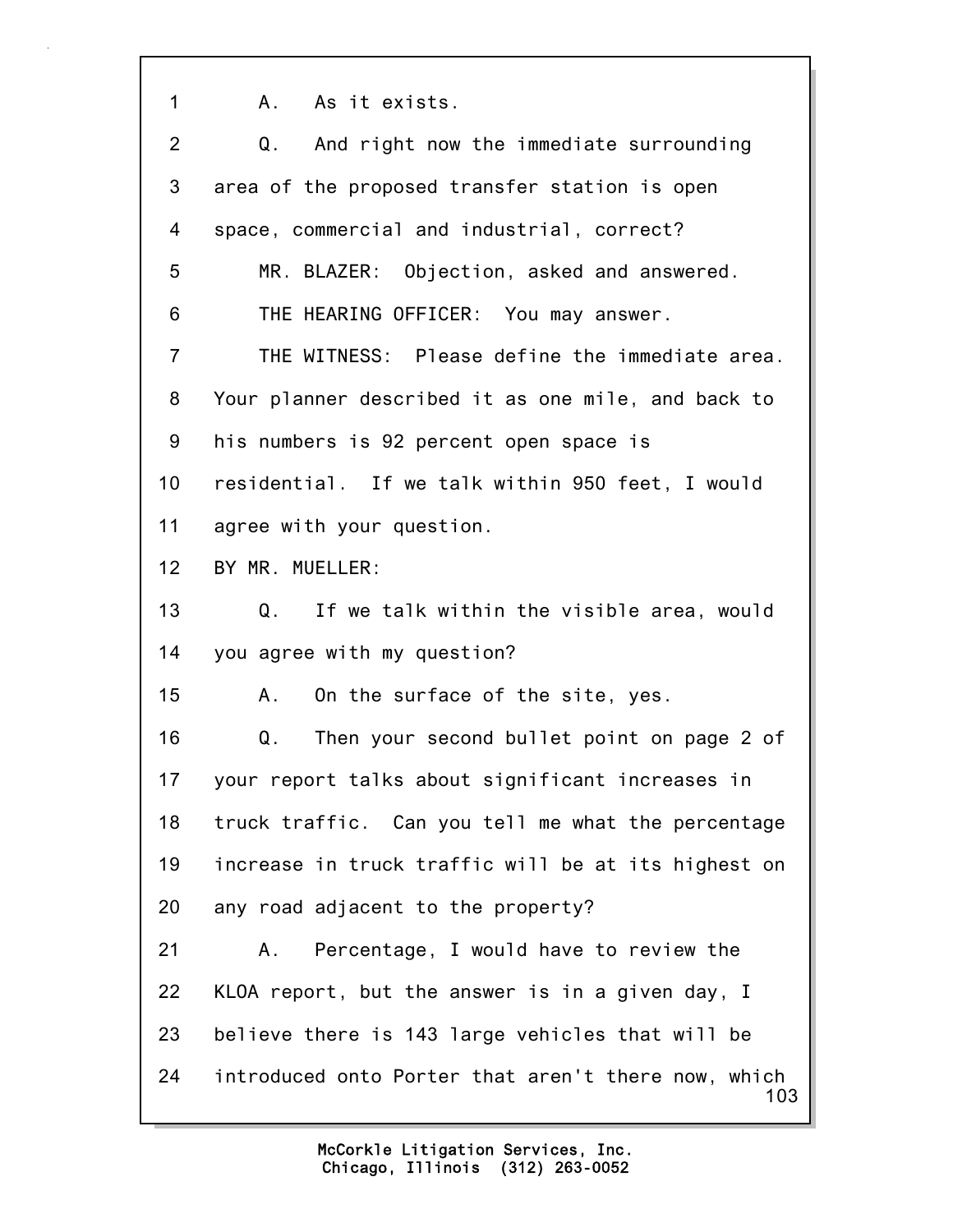| 1              | is a significant increase.                                 |
|----------------|------------------------------------------------------------|
| 2              | How many vehicles are on Porter Road now?<br>Q.            |
| 3              | The exact number?<br>Α.                                    |
| 4              | $\mathsf Q$ .<br>Yes.                                      |
| 5              | I don't know.<br>A.                                        |
| 6              | Q.<br>What's the percentage increase that that             |
| $\overline{7}$ | represents?                                                |
| 8              | If I gave you an "I don't know," I'm not<br>A.             |
| 9              | good enough to give you a percentage increase.             |
| 10             | Well, since you said "significant," what<br>Q.             |
| 11             | in your mind is the percentage that correlates with        |
| 12             | significant?                                               |
| 13             | A. Probably over 10 percent.                               |
| 14             | Q.<br>Would a one-half of 1 percent increase in            |
| 15             | traffic in your opinion be significant?                    |
| 16             | A. Please define "traffic." Are you talking                |
| 17             | vehicles over 20,000 pounds, or are you describing         |
| 18             | all traffic?                                               |
| 19             | All traffic.<br>Q.                                         |
| 20             | That's a whole different question -- line<br>Α.            |
| 21             | of questioning. That's a whole different answer.           |
| 22             | I'm talking about the numbers that we keep seaming         |
| 23             | to have a discussion on of the hundred forty               |
| 24             | something very large vehicles being introduced onto<br>104 |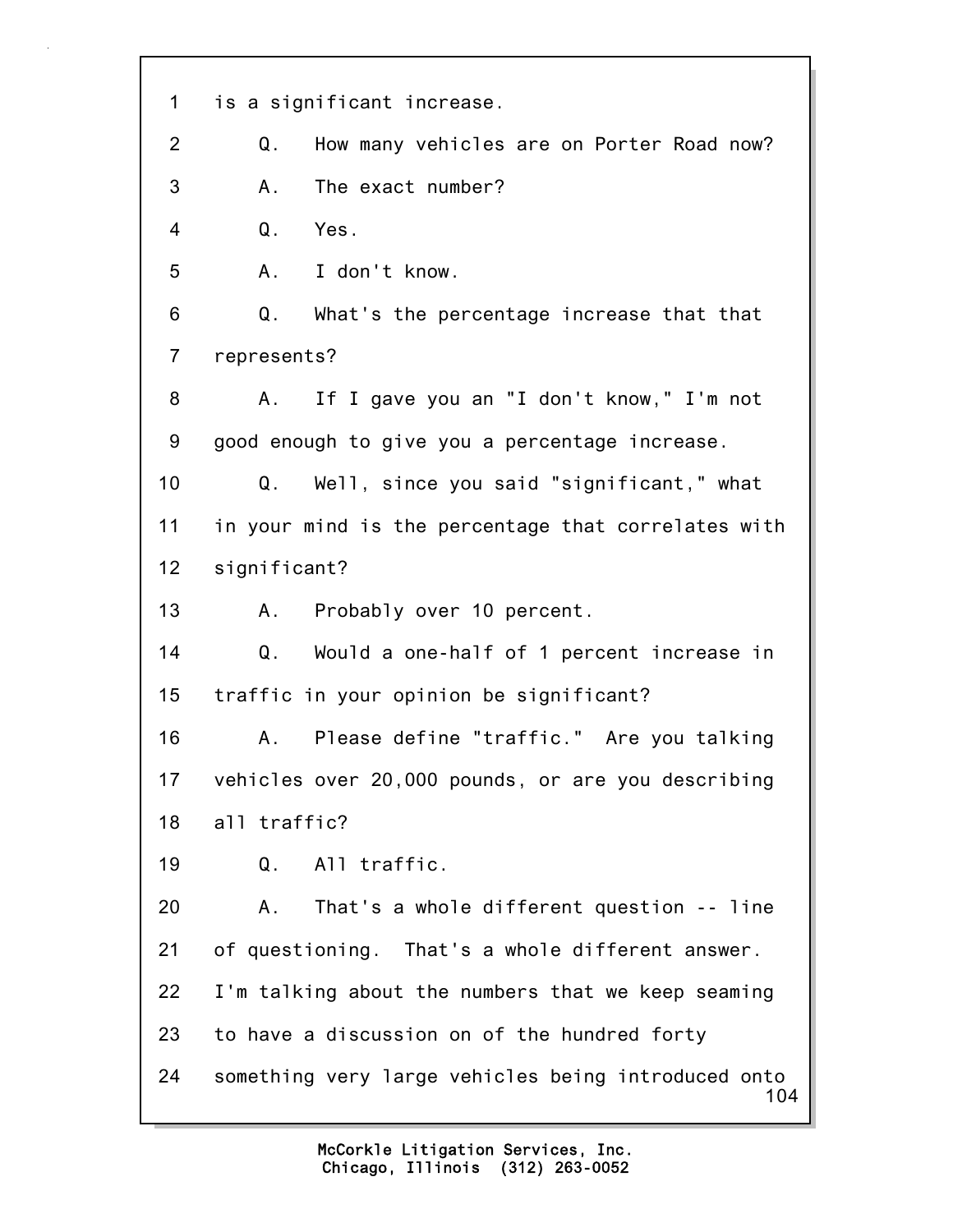1 Porter. 2 Q. And your data indicates that's over a 3 10 percent increase in truck traffic on Porter? 4 A. I didn't do a traffic study. 5 Q. Well, but you're the one that 6 characterized the traffic increase as significant 7 and that said significant is more than 10 percent, 8 right? 9 A. I was answering your question, and I was, 10 again, referring to the larger vehicles. 11 Q. Do you have any numbers to support your 12 conclusion that the increase in truck traffic is 13 significant? 14 A. Traffic study, I don't have it. 15 Q. You also say significant increase on the 16 roads, plural. Do you see that in your second 17 bullet point, sir? 18 A. Yes. 19 Q. So is there a significant increase on any 20 road besides Porter? 21 A. Again, the introduction of 143 large 22 vehicles on a daily basis is a significant increase 23 in heavy truck traffic, but again, I didn't do a 24 traffic report.

105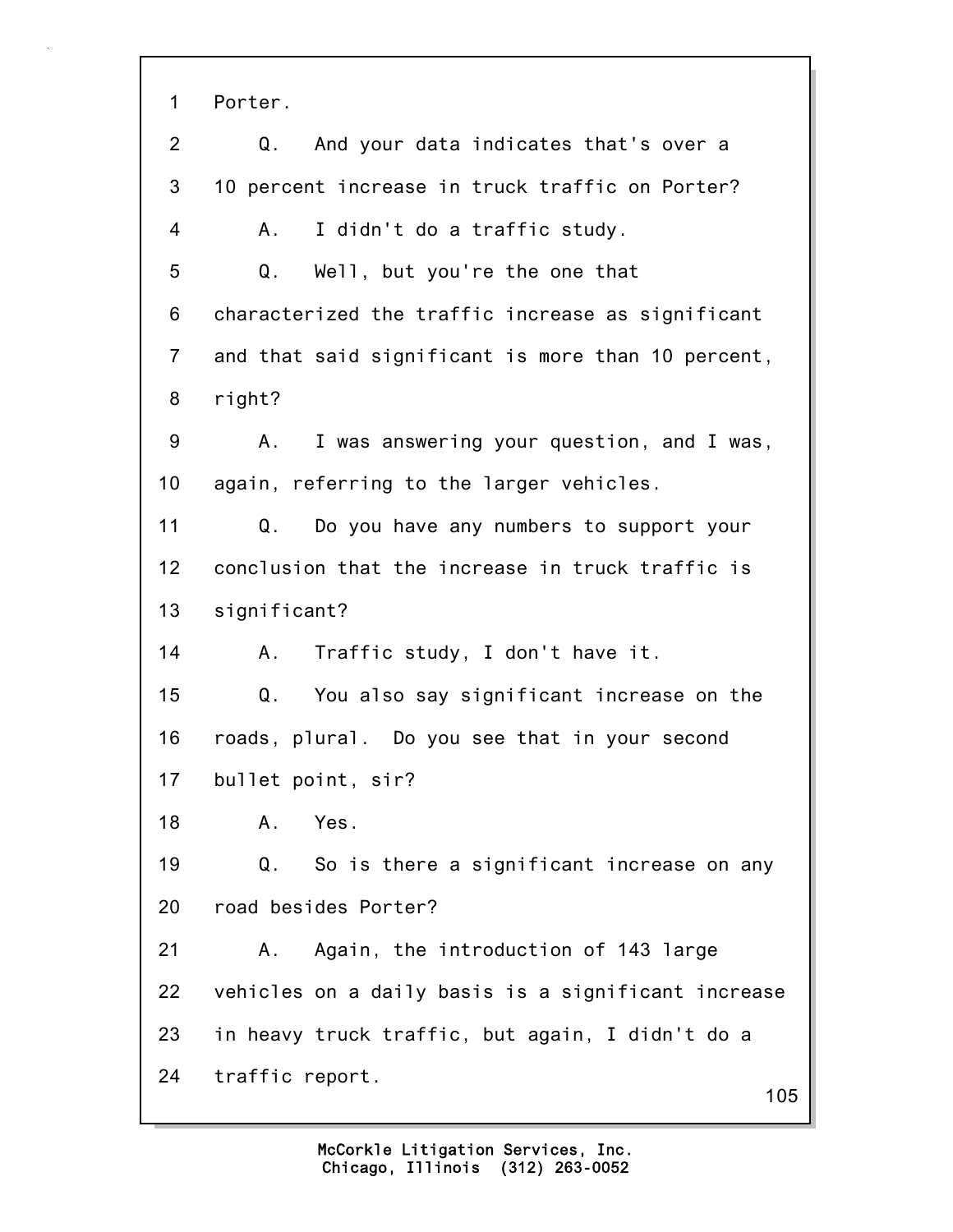106 1 Q. Would that be a significant increase on 2 State Route 120? 3 A. I would have to look at a traffic study. 4 Q. Which you didn't do, but you conclude that 5 it was significant anyway, right? 6 A. I read the KLOA report as a basis for my 7 conclusion, but I did not memorize the KLOA report. 8 But, again, I'm talking about heavy truck traffic, 9 I'm not talking about all vehicles. 10 Q. Now, you refer to a misleading 11 representation that industrial uses are well 12 established within the area. 13 A. What bullet point are you referring to? 14 Q. I'm on your third bullet point now, sir. 15 Can you point to any language in the Lannert report 16 that constitutes a misrepresentation? 17 A. Yes. There is 92 percent open space and 18 residential use within a one-mile district. That's 19 my criticism. 20 Q. No. What did Mr. Lannert say that is a 21 misrepresentation because you accused him of it 22 here? 23 A. In his report, he clearly shows 92 percent 24 open space in residential use.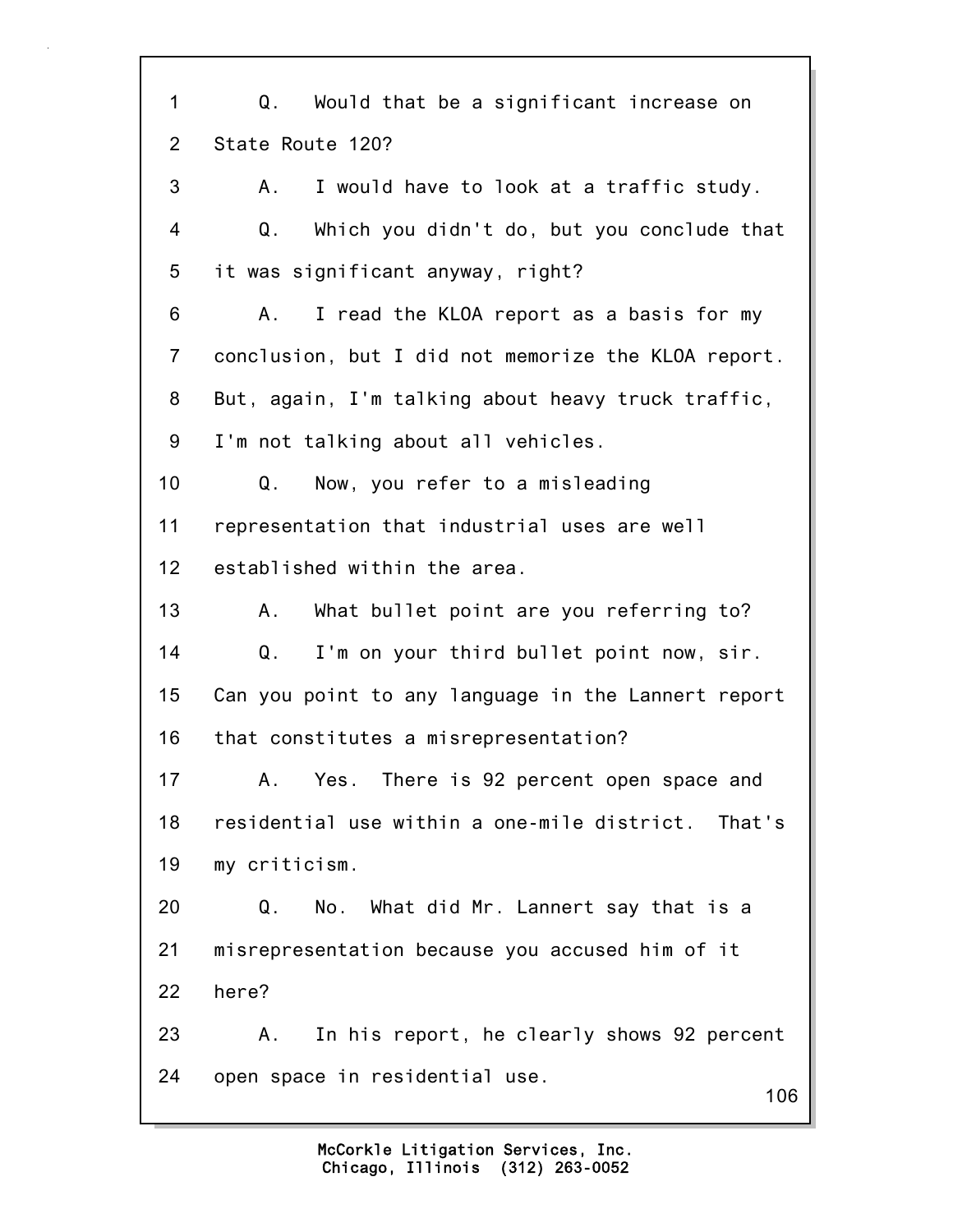| 1              | And that's a correct statement, right?<br>Q.       |
|----------------|----------------------------------------------------|
| $\overline{2}$ | That is correct.<br>Α.                             |
| 3              | Q.<br>He didn't misrepresent anything, did he?     |
| 4              | I don't think you read this, but it says,<br>Α.    |
| 5              | Leading to a misleading representation that        |
| 6              | industrial uses are well established within the    |
| $\overline{7}$ | area. 4 percent out of 100 is a low percentage.    |
| 8              | Did Mr. Lannert say industrial uses are<br>Q.      |
| 9              | well established within the area?                  |
| 10             | Again, my statement says "representation."<br>Α.   |
| 11             | It doesn't say that he said that.                  |
| 12             | Let's cut to the chase here.<br>Q.                 |
| 13             | That would be good.<br>A.,                         |
| 14             | Q.<br>Can you point to any statement in            |
| 15             | Mr. Lannert's report, any allegation of fact, that |
| 16             | you believe to be incorrect?                       |
| 17             | I believe my criticism had to do with<br>Α.        |
| 18             | omissions rather than incorrect statements.        |
| 19             | So it's true that Mr. Lannert's report is<br>Q.    |
| 20             | factually accurate; is that right?                 |
| 21             | For the facts that were presented, yes.<br>Α.      |
| 22             | By the way, the Groot North facility, is<br>Q.     |
| 23             | that a light or a heavy industrial use?            |
| 24             | Α.<br>Light.<br>107                                |
|                |                                                    |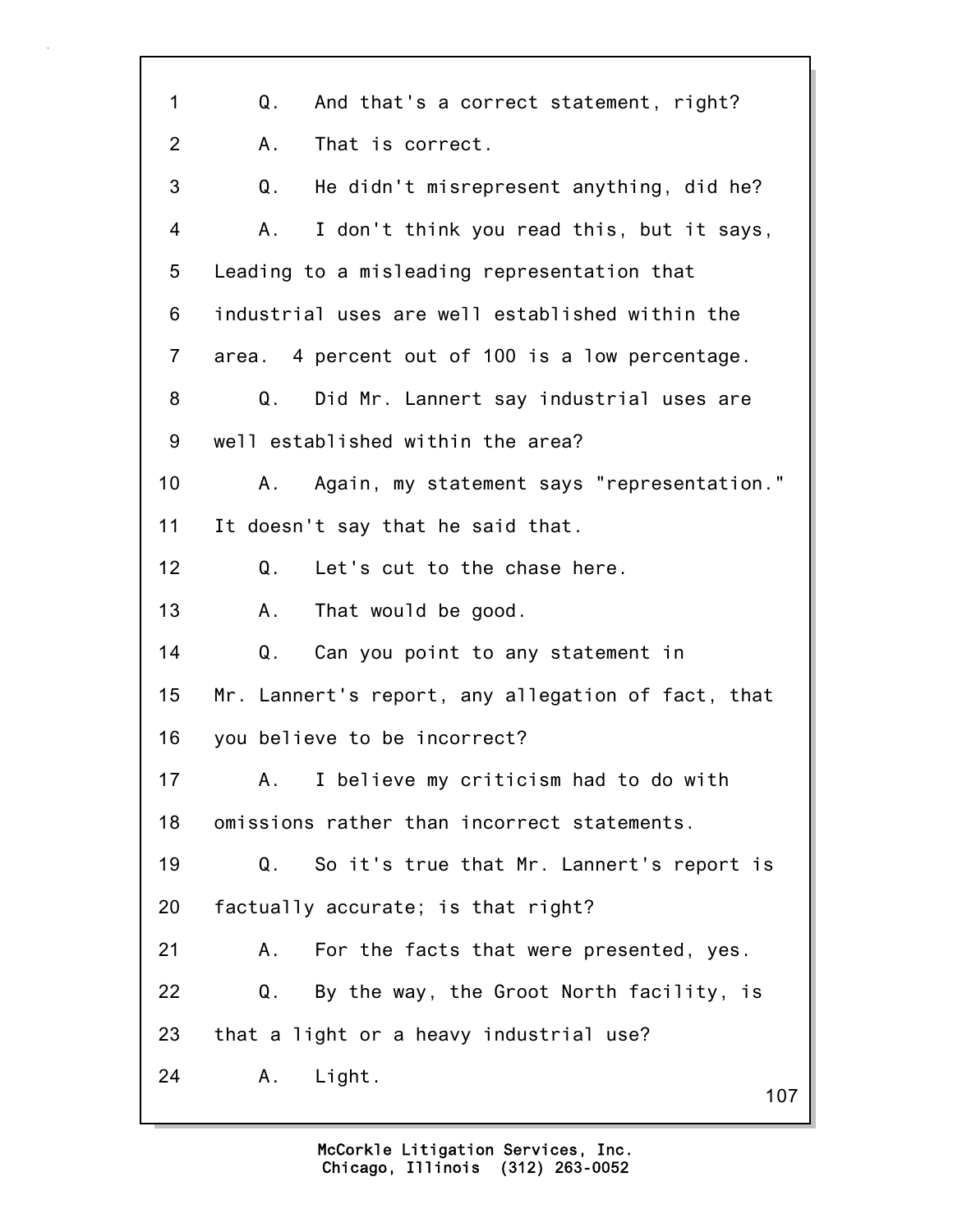108 1 Q. Why would that be a light use and the 2 transfer station, which is going to be much 3 smaller, is a heavy use? 4 A. Because of the transfer of garbage. 5 Q. All of which occurs indoors, right? 6 A. That's correct, but industrial use, just 7 for your knowledge, doesn't mean that it all has to 8 take place outside. Many heavy industrial uses, 9 such as auto manufacturing plants, the whole 10 manufacturing plant/manufacturing operation takes 11 place inside. 12 Q. Sir, can you direct me to any learned 13 treatise, article or other source that says a 14 municipal solid waste transfer station ought to be 15 considered a heavy industrial use? 16 A. I would have to go and do research on 17 that, counsel. 18 Q. Have you done that research? 19 A. I don't believe I have. 20 Q. Now, in Mr. Poletti's report, he reviews 21 literature, correct? 22 A. Correct. 23 Q. And you indicate that the literature that 24 he reviews is flawed?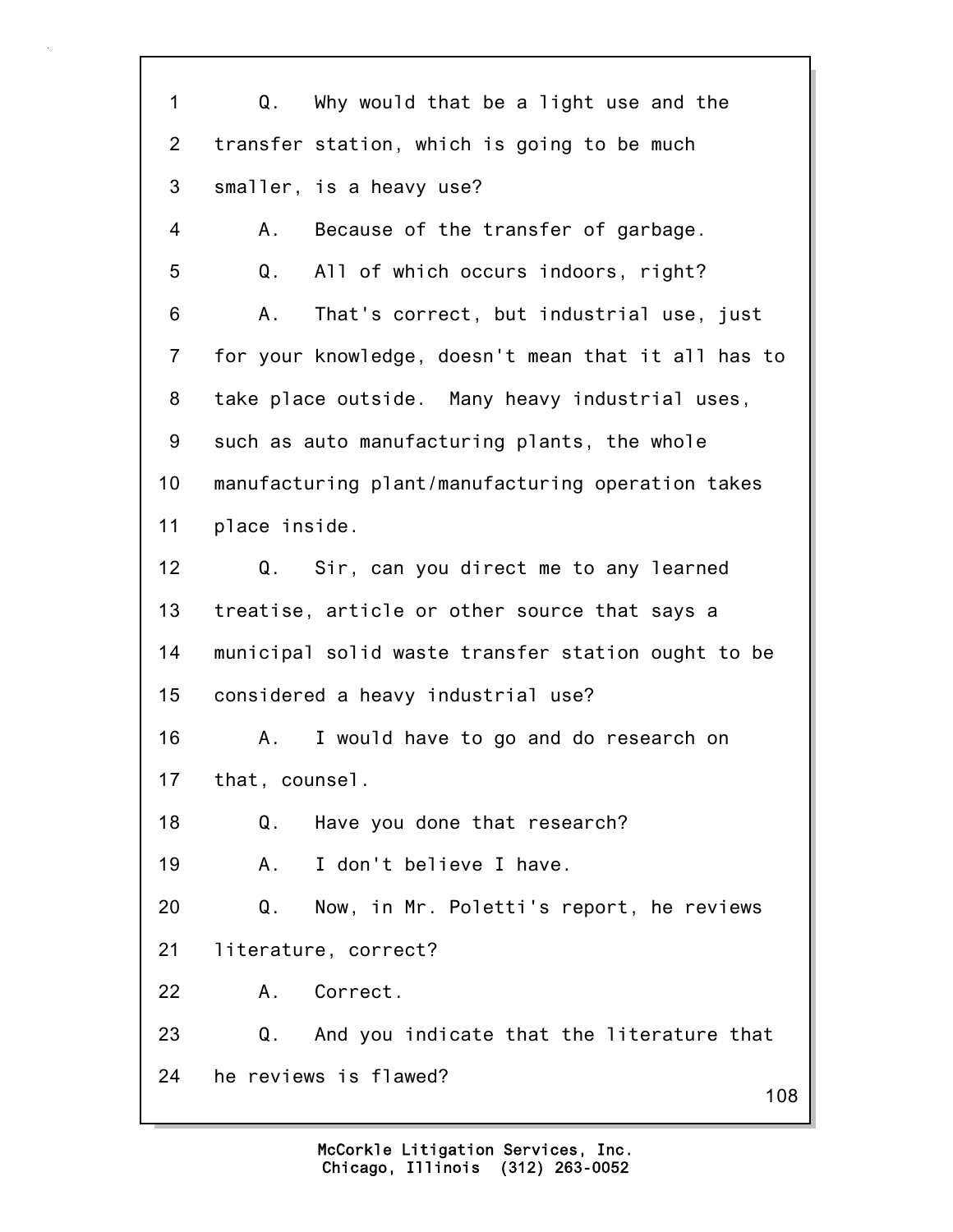1 A. That's what I said.

2 Q. What's flawed about the literature he 3 used?

109 4 A. Page 7 and 8 of my report goes into 5 detail. I'm happy to read through that to explain 6 my conclusions there on the sources that he 7 referred to. First of all, it was the Appraisal 8 Journal article of 1983 and then the studies that 9 were done by William McCann & Associates, and then 10 the Integra report that was done in 2003. 11 Q. Sir, isn't it true that Mr. Poletti 12 testified that he did not rely on any of those 13 studies but simply reported other literature 14 because literature review is a sound element in his 15 methodology? 16 A. I didn't review his testimony. I wasn't 17 here during his testimony. 18 Q. You would agree that reviewing literature 19 in an area is a good element to use in your 20 methodology in understanding an area? 21 A. I agree. 22 Q. So your opinion regarding Mr. Poletti is 23 based on his report, and you did not consider his 24 testimony; is that right?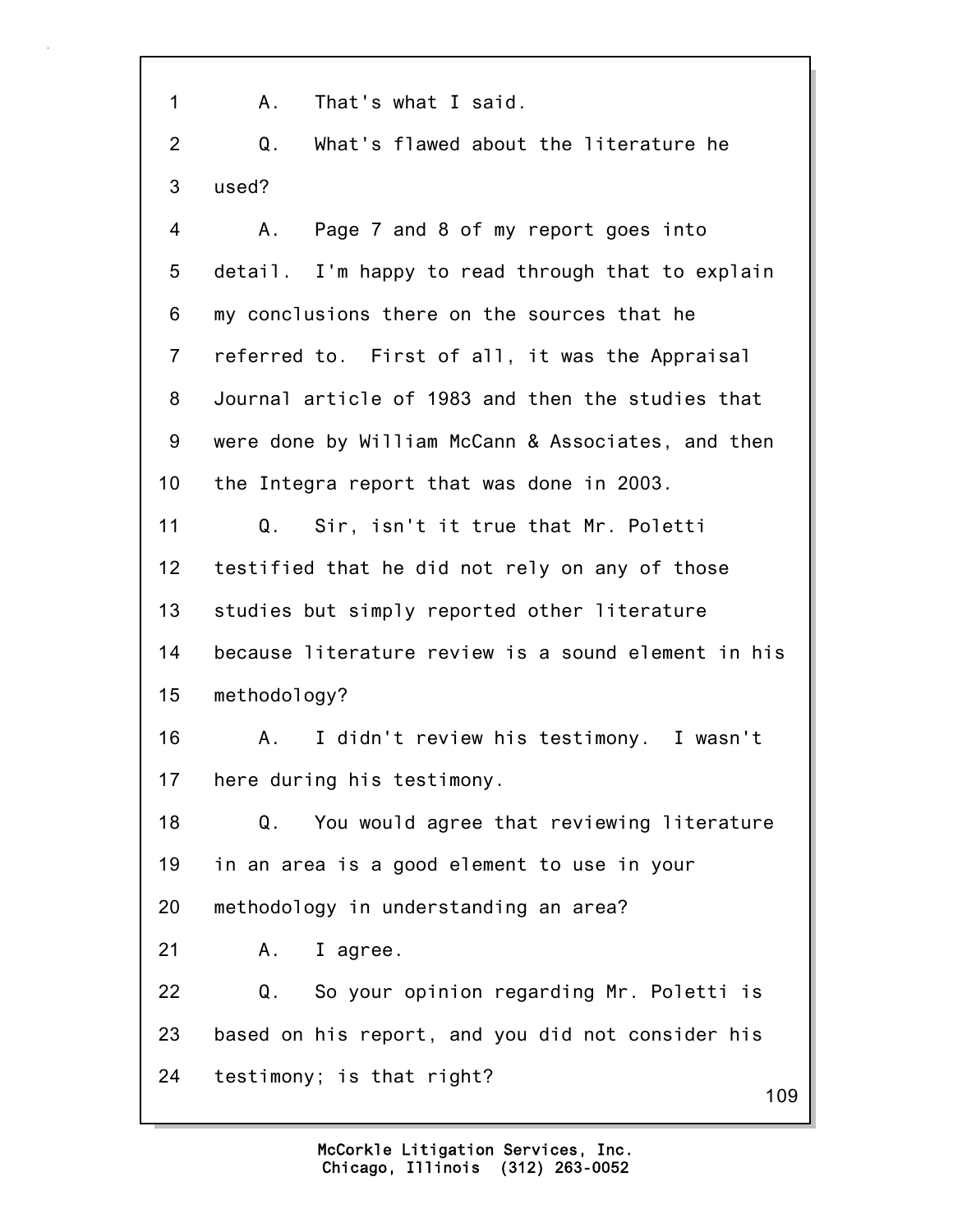110 1 A. That's correct. 2 Q. Now, you indicate that the study of the 3 Timber Creek or the -- Mr. Poletti's study 4 misrepresents the zoning of Timber Creek? 5 A. Yes. 6 Q. In fact, did Mr. Poletti correctly 7 identify the zoning of Timber Creek? 8 A. I would have to go back to his report, the 9 zoning. 10 Q. Why don't you do that. 11 A. Okay. What page are you referring to? 12 Q. I don't know. You're the one that said he 13 misrepresented it. Find me the misrepresentation. 14 A. Page 14, fourth paragraph, first sentence, 15 The subject property is located such that most 16 proximate residential areas are industrial zoned, 17 mobile home park located to the northwest and 18 several townhome units located along the Buckingham 19 Drive and Chatham Lane. 20 In no way did he say that it's a legal 21 conforming use. 22 Q. Sir, is his statement a factually correct 23 statement? 24 A. It's incomplete. He didn't --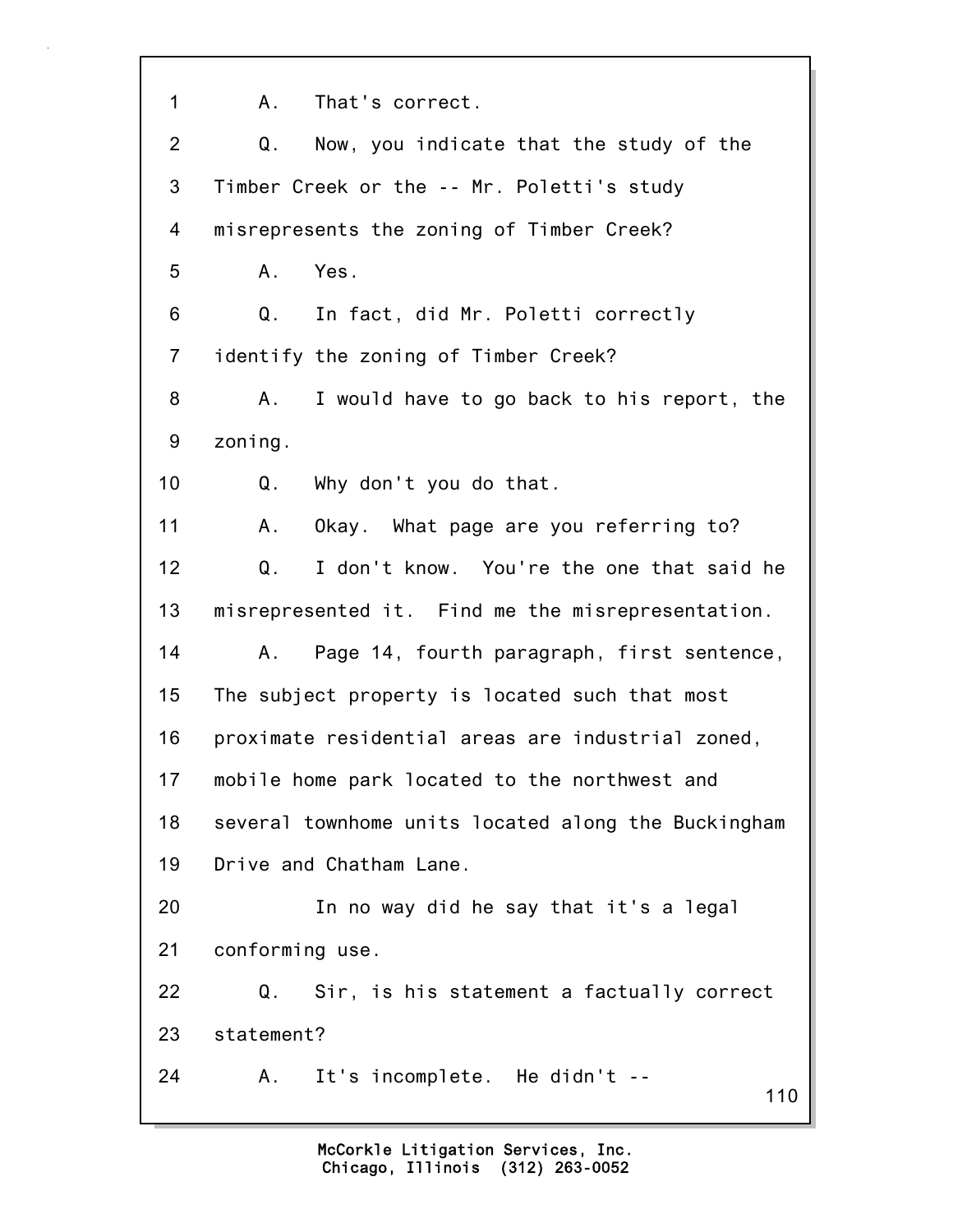111 1 Q. Is it a factually correct statement? 2 MR. BLAZER: Objection, Mr. Hearing Officer. 3 He wasn't done answering. 4 THE HEARING OFFICER: Please proceed. Finish 5 your answer, Mr. MaRous. 6 THE WITNESS: He doesn't say that it's legal 7 conforming. He just says it's industrial zone. So 8 his -- 9 BY MR. MUELLER: 10 Q. So he's incorrect? 11 MR. BLAZER: Again, Mr. Hearing Officer. 12 THE HEARING OFFICER: Mr. MaRous, please 13 finish. 14 THE WITNESS: Again, when reporting zoning, 15 you're supposed to -- if something has a different 16 zoning than what is allowed and it's provided as 17 legal conforming, it's supposed to be described. 18 He did not do it. 19 BY MR. MUELLER: 20 Q. Where is there a guidance on what is 21 supposed to be described that you're referring to 22 now? 23 A. The Appraisal of Real Estate, 13th 24 edition.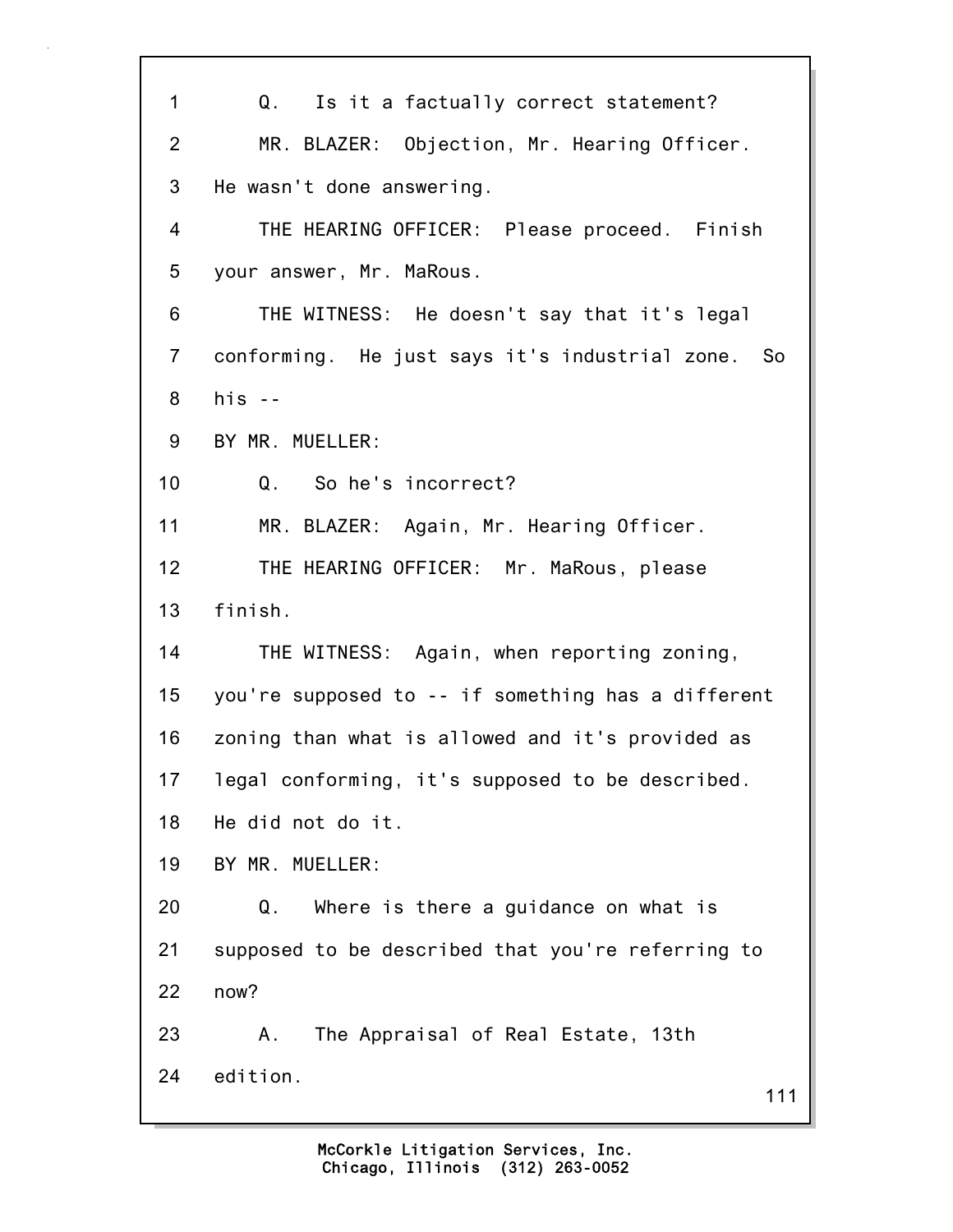112 1 Q. What is the zoning of Timber Creek? 2 A. Industrial with legal conforming for 3 residential use, 48011. 4 Q. It's, actually, legal nonconforming, 5 correct? 6 A. That's correct. 7 Q. And you will not find that on a zoning 8 map, will you? 9 A. No. 10 Q. On a zoning map, you'll see the industrial 11 classification, right? 12 A. That's correct. 13 Q. Now, you indicate that Mr. Poletti's work 14 is flawed because he didn't consider the impact on 15 commercial property values, right? 16 A. What bullet point are you referring to? 17 Q. I'm just asking you a question. Is one of 18 your critiques of Mr. Poletti's work that he did 19 not consider the potential impact on commercial 20 property values? 21 A. Yes. 22 Q. Would you agree that residential property 23 values tend to be the most sensitive to negative 24 adjoining land uses?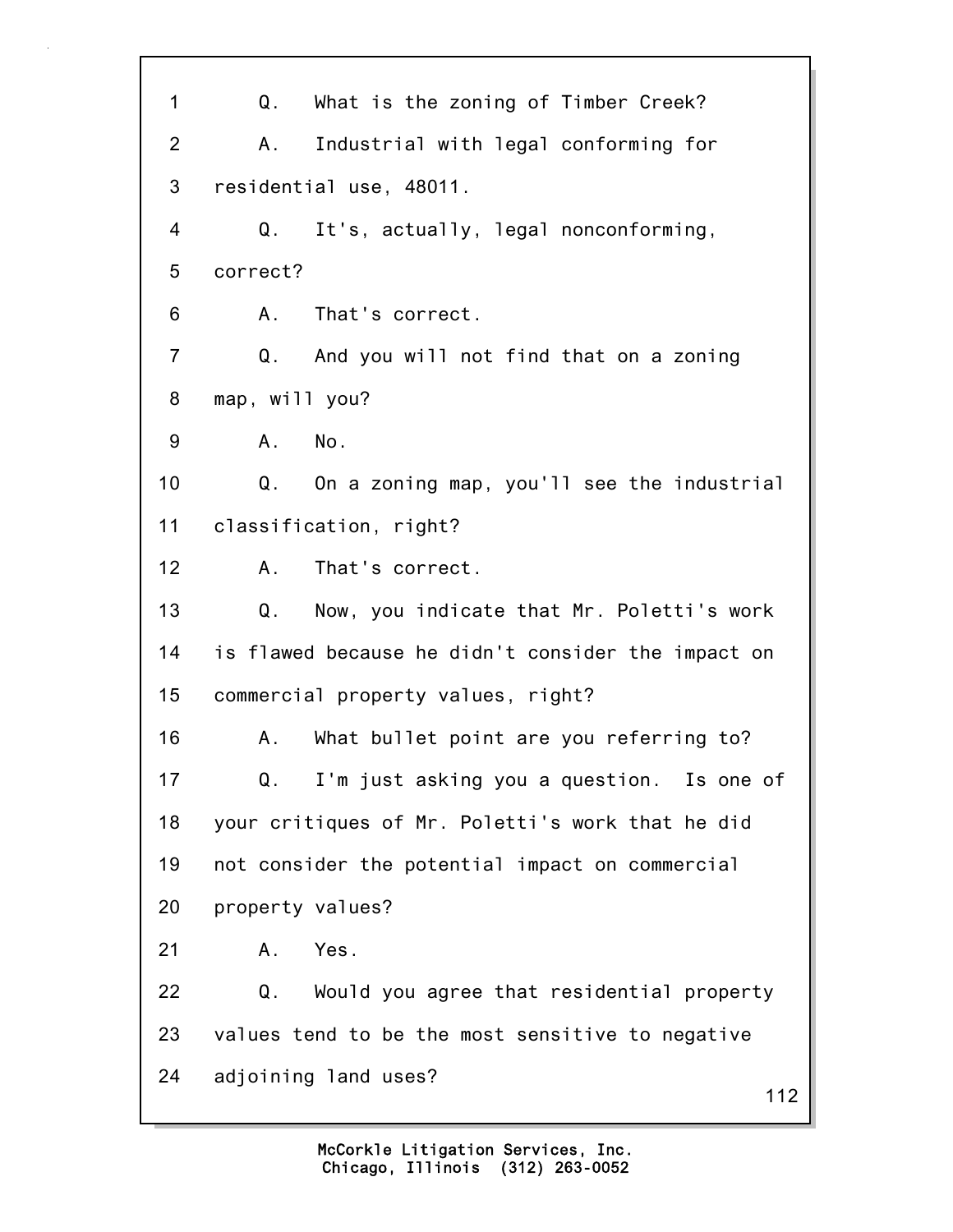113 1 A. That's a very broad characterization, and 2 I can give you a very broad answer. 3 Q. What's your very broad answer? 4 A. Can I answer before you keep interrupting? 5 The answer is generally yes, but for higher quality 6 commercial uses, negative in harmonious industrial 7 uses are a negative factor. 8 Q. Would they be as negative as they would on 9 residential? 10 A. It depends on the development. I would 11 have to study it. 12 Q. Are there any commercial uses within 13 one mile of the subject property that in your 14 opinion would be more sensitive to negative land 15 uses than residential properties would be? 16 A. You're just talking one mile, not the 17 area, not the county. I would say probably not. 18 Q. Now, the Wheeling transfer station that 19 you referred to where Mr. Poletti did some work, 20 your criticism there is the target area has some 21 problems not experienced by the control area, 22 right, the flood plain, not Lake Michigan water? 23 A. I didn't realize Mr. Poletti -- he must 24 have done a revision in the report because I don't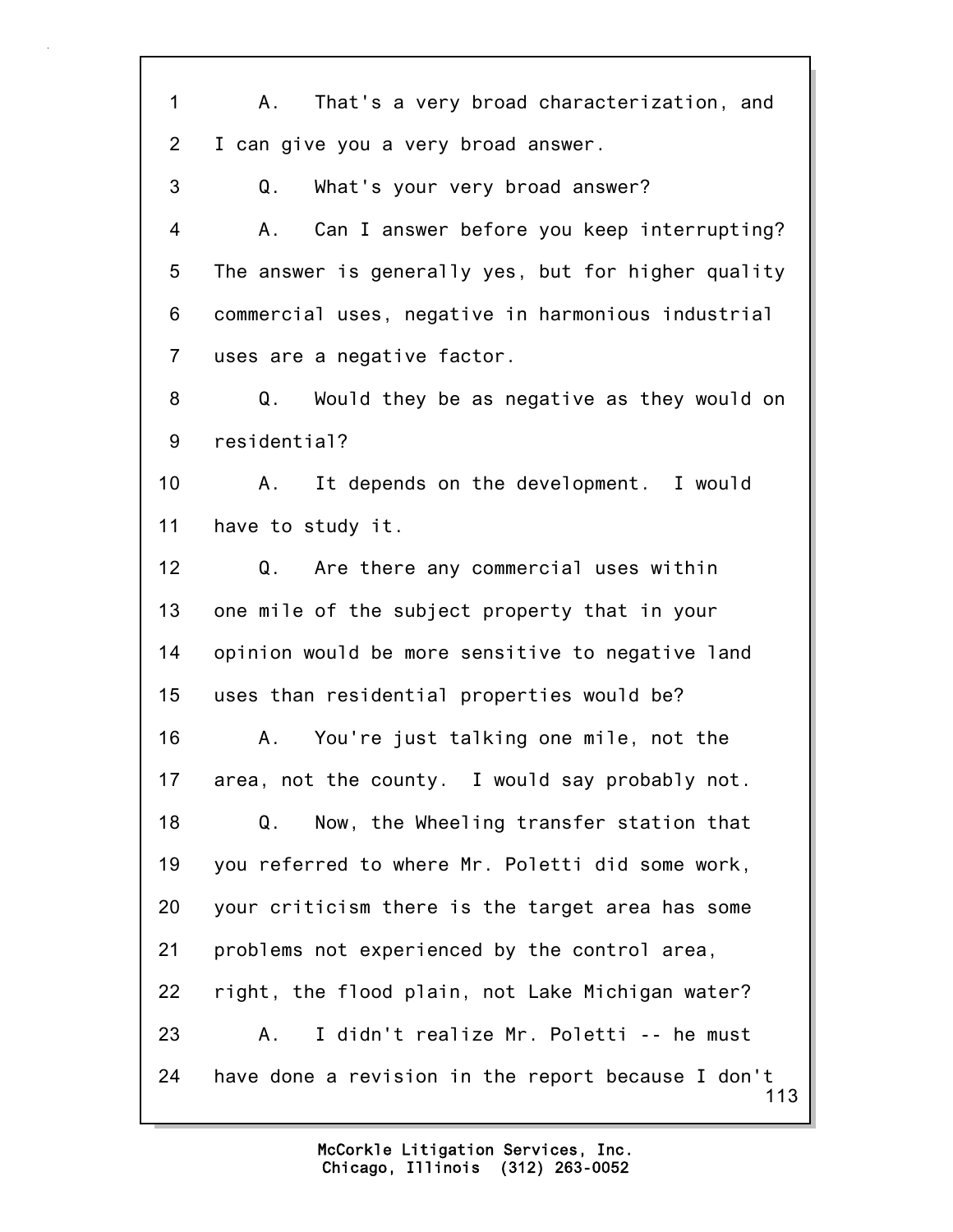114 1 have a Wheeling transfer station. 2 Q. I'm looking at your report, sir. You make 3 a reference to the Wheeling transfer station. 4 A. Isn't it the Glenview transfer station? 5 Q. I'm looking at your report, sir. 6 A. I'm looking at my report, too. 7 Q. How about fifth bullet point down on page 8 2, the critique of Mr. Poletti. 9 A. Okay. The Wheeling and the Glenview, yes, 10 for clarification, we are talking about the same 11 one. 12 Q. You said Wheeling and Glenview. It 13 doesn't say Glenview there, does it? 14 A. Later in the report it says Glenview. 15 Q. Did you prepare this report, or did 16 somebody do it for you? 17 A. I prepared the report. 18 Q. Why did you call it the Wheeling transfer 19 station? 20 A. Because it's right in an area of Glenview 21 and Wheeling. 22 Q. Well, is it in Glenview, or is it in 23 Wheeling? 24 A. I believe it's actually unincorporated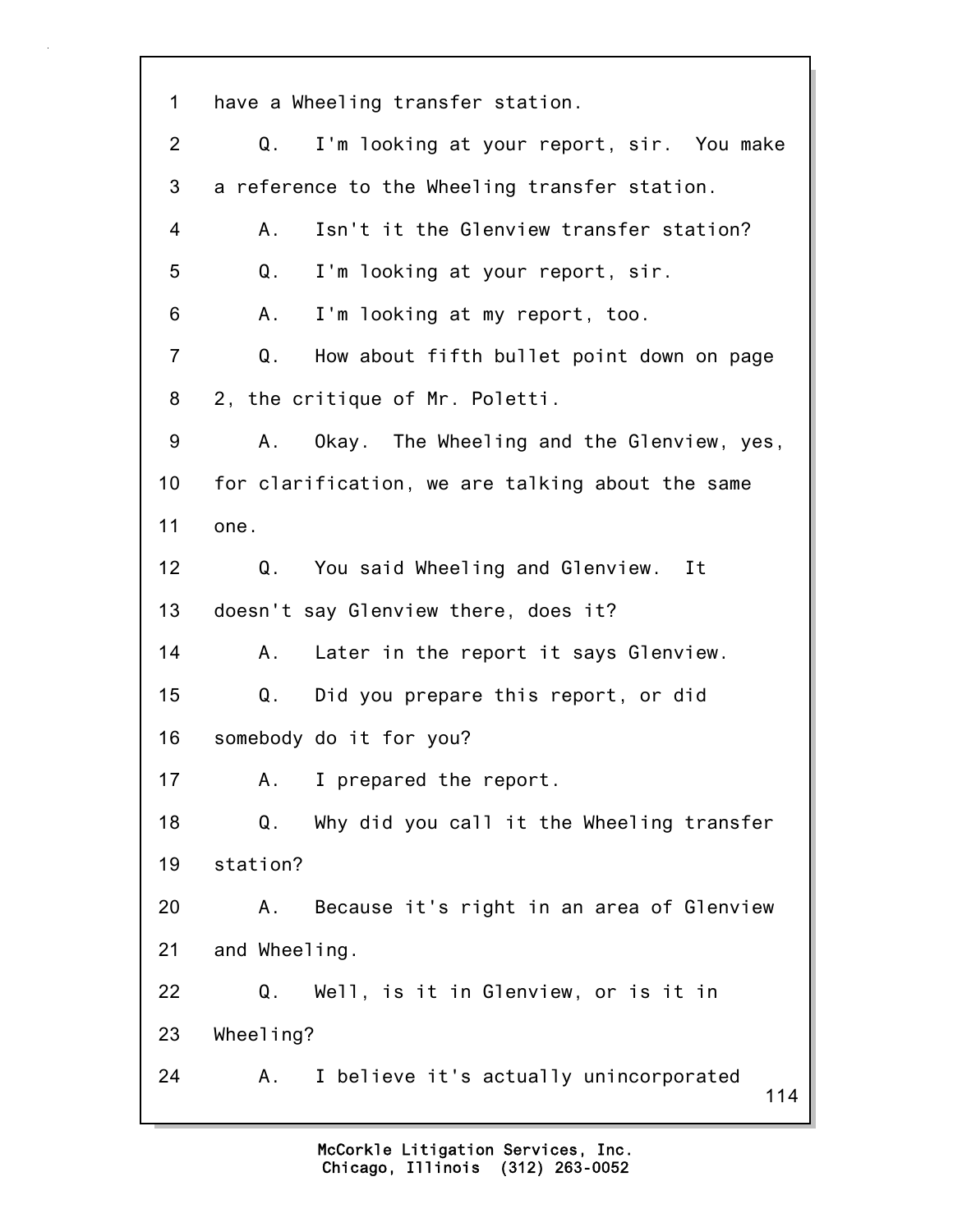115 1 Cook County, and it's right on the edge of Wheeling 2 and Glenview. 3 Q. Would it surprise you to learn it's in 4 Glenview and been in Glenview for a long, long 5 time? 6 A. It's possible. 7 Q. In any event, your criticism of his target 8 area and control area is that the target area has 9 significant flaws, right? 10 A. Correct. 11 Q. Which would lead one to believe that sales 12 data for the target area should show lower prices, 13 correct? 14 A. It's possible that when it's flawed data, 15 you have to make due with the assumptions to come 16 to a conclusion. 17 Q. Well, my point is that Mr. Poletti's work 18 showed the prices approximately equal for both 19 areas, and you're telling me that the target area 20 is significantly worse in terms of amenities; is 21 that right? 22 A. Yes. 23 Q. So it sounds like the Glenview -- or you 24 can call it the Wheeling transfer station must be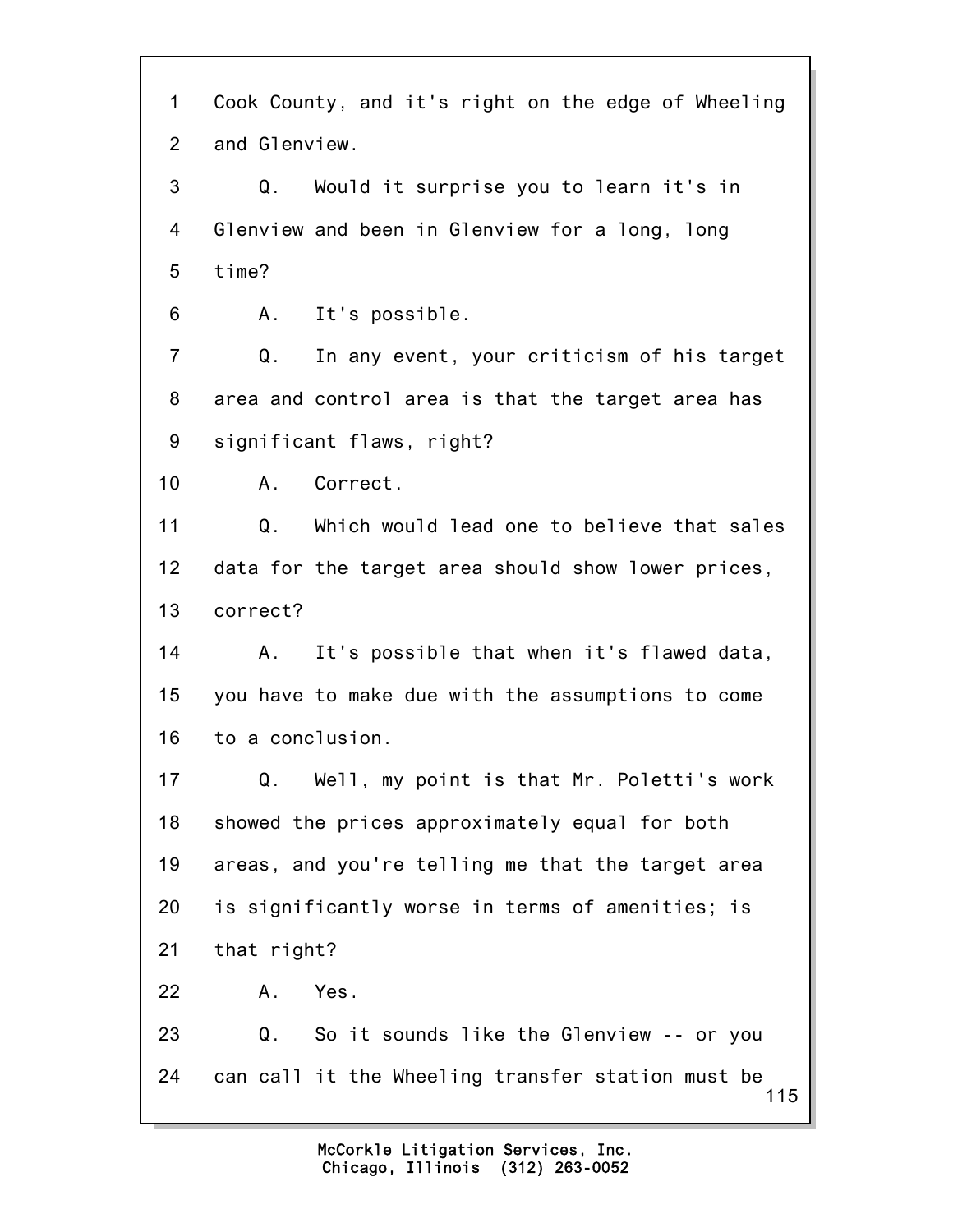116 1 having a positive impact on property values there 2 to offset the fact that it lacks amenities? 3 A. I think that's wildly speculative. I'll 4 let you make that decision. 5 Q. Well, sir, do you have an opinion as to 6 whether that transfer station negatively impacts 7 property values around it? 8 A. I just reviewed Mr. Poletti's work. I 9 didn't do a study of Wheeling transfer station. As 10 I cited with specifics, there is flawed data here 11 with knowing the area that makes his conclusions 12 incomplete. 13 Q. Mr. Poletti said that his identical 14 analysis allowed him to opine with 95 percent 15 confidence that the Glenview transfer station was 16 not negatively impacting the target area. Can you 17 tell me how much that competence is reduced in you 18 based upon the flaws you pointed out? 19 A. With specific confidence, I really don't 20 have any confidence in it. I can't give you a 21 specific. 22 Q. You didn't do any mathematical analysis, 23 correct? 24 A. The data was flawed. To use flawed data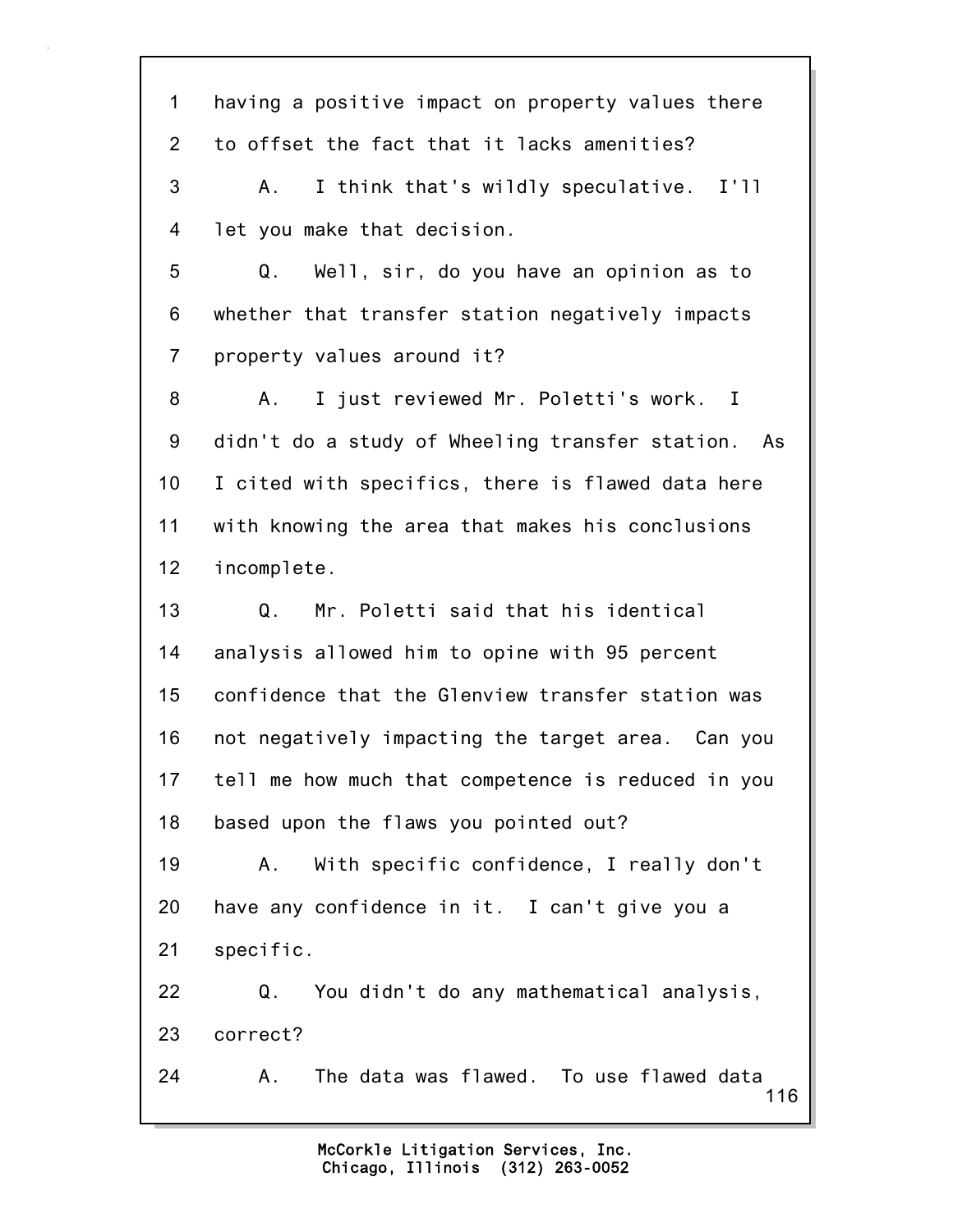117 1 to do mathematical calculations will bring out a 2 multiply flawed conclusion. 3 Q. Well, the data was actually correct. Are 4 you saying he used incorrect numbers? 5 A. No, I did not. 6 Q. So his data was correct, right? 7 A. That's correct. 8 Q. Would you consider it to be a flawed 9 analysis if you don't know what town the facility 10 is in? 11 MR. BLAZER: Objection, argumentative. 12 THE HEARING OFFICER: Objection overruled. 13 THE WITNESS: I think based on the location, I 14 would say no. 15 BY MR. MUELLER: 16 Q. Now, in the Elburn waste transfer station, 17 you made a point that residential uses were 18 developed as subsequent to the transfer station 19 being there, right? 20 A. Correct. 21 Q. Which would indicate that the transfer 22 station did not impair the development of 23 residential property nearby, right? 24 A. It did not totally limit it. I didn't say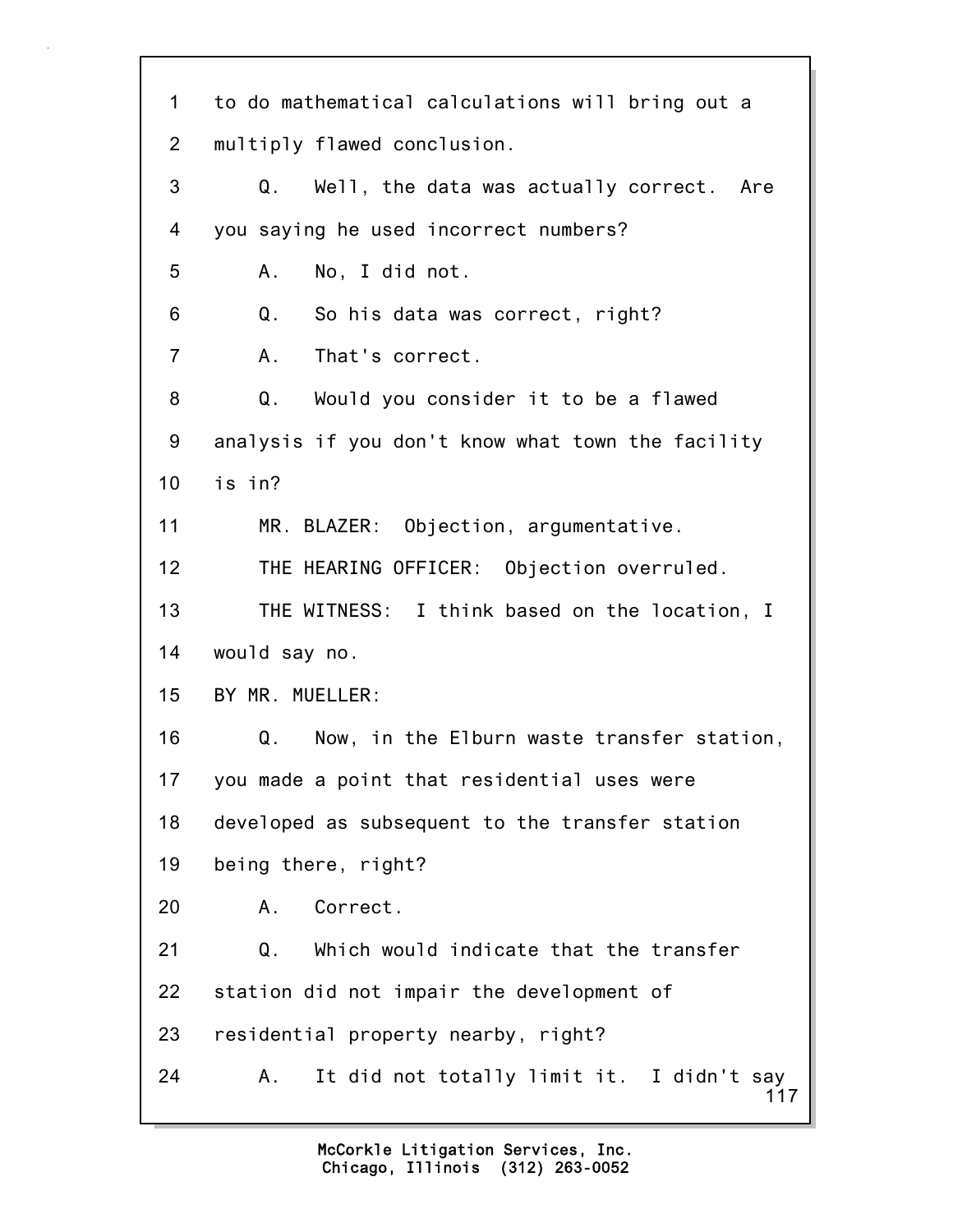118 1 it didn't impair. Obviously, development was done 2 at a later time. So it meant that future 3 development did occur, and I haven't made the 4 statement here that no development will ever occur 5 in this area because of the transfer station. It's 6 the issue as to the magnitude impacting -- 7 Q. And then you indicate that there is a 8 portion of the control area by Elburn that is 9 negatively impacted by an industrial use? 10 A. Yes. 11 Q. What industrial use is that? 12 A. The name of the company I don't recall. 13 Q. But you believe it negatively impacted 14 part of the control area? 15 A. No. I'm just discussing how it impacts 16 the presence of the industrial area. I'm just 17 commenting on it. 18 Q. So you're saying that all industrial uses, 19 regardless of what they are, or even if you don't 20 know what they are, negatively impact residential 21 areas nearby? 22 A. No. They have to be considered and 23 understood and explained and analyzed. 24 Q. And you did not understand or explain the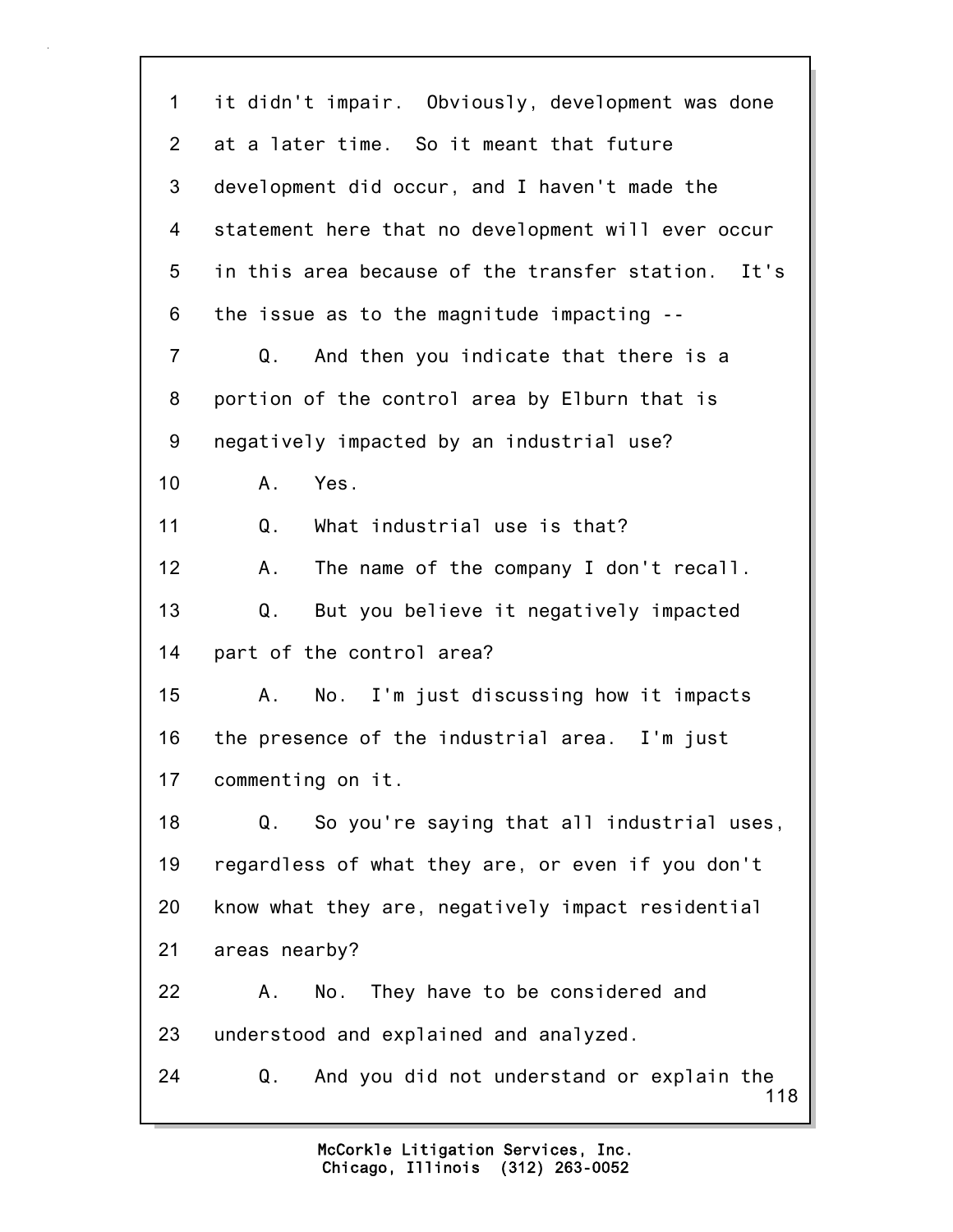119 1 industrial use nearby because you can't even tell 2 me what it is, correct? 3 A. No. I'm referring to Mr. Poletti's report 4 who didn't explain what it was. 5 Q. You didn't do anything on this project 6 other than critique the two reports; isn't that 7 true? 8 A. That is correct. 9 Q. You did no independent research of your 10 own; is that right? 11 A. There is independent research in here. 12 There was some checking, but I did not check every 13 fact that was provided. I did not have my own 14 traffic study, but independent research was done. 15 Q. What independent research did you do, sir? 16 A. Looked at trend of development, looked at 17 comprehensive plans, looked at traffic counts, 18 looked at information and aerials in regard to the 19 areas of the test, the target areas of the three 20 comparables that Mr. Poletti utilized, did some 21 additional research as to sale and transfer 22 activity in those areas. 23 Q. Bluff City, you also indicate that 24 portions of the control area are more significantly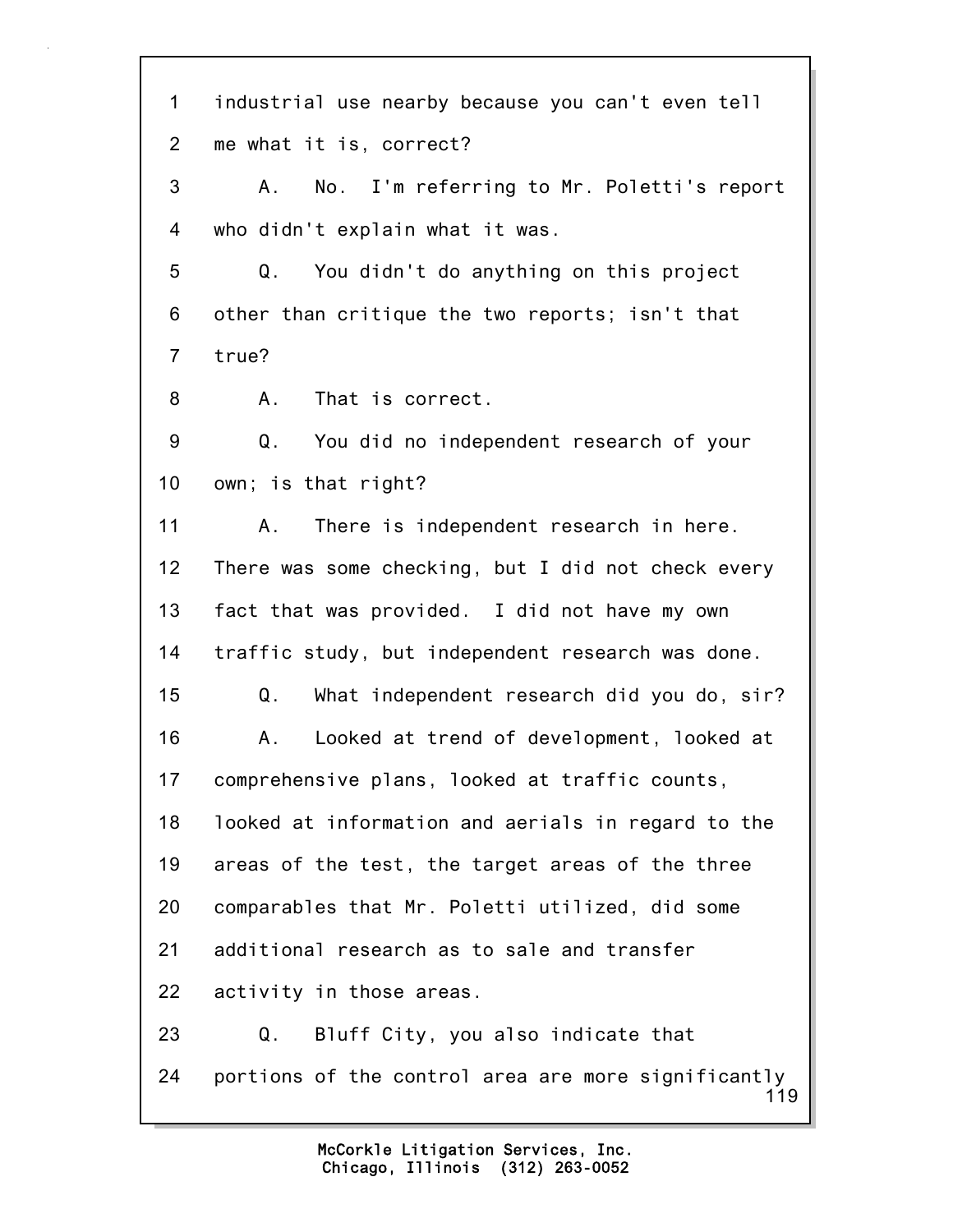120 1 impacted by having industrial uses than the target 2 area, right? 3 A. Correct. 4 Q. So what industrial uses are more 5 significantly impacting that area than the transfer 6 station is impacting the target area? 7 A. Well, this had quarries, and this had Com 8 Ed use. 9 Q. So power lines are a more negative use 10 than the transfer station? 11 A. I didn't say that. I said -- 12 Q. Well, you said it had Com Ed. 13 THE HEARING OFFICER: Mr. MaRous, please finish 14 your answer. Mr. Mueller, try and wait until he 15 finishes, please. 16 THE WITNESS: High tension lines generally are 17 considered to be potentially a negative use, 18 particularly a residential development. 19 BY MR. MUELLER: 20 Q. You consider a high tension line to be a 21 heavy industrial use? 22 A. No, no. It's a service. It's a utility. 23 Q. What are the heavy industrial uses 24 referred to?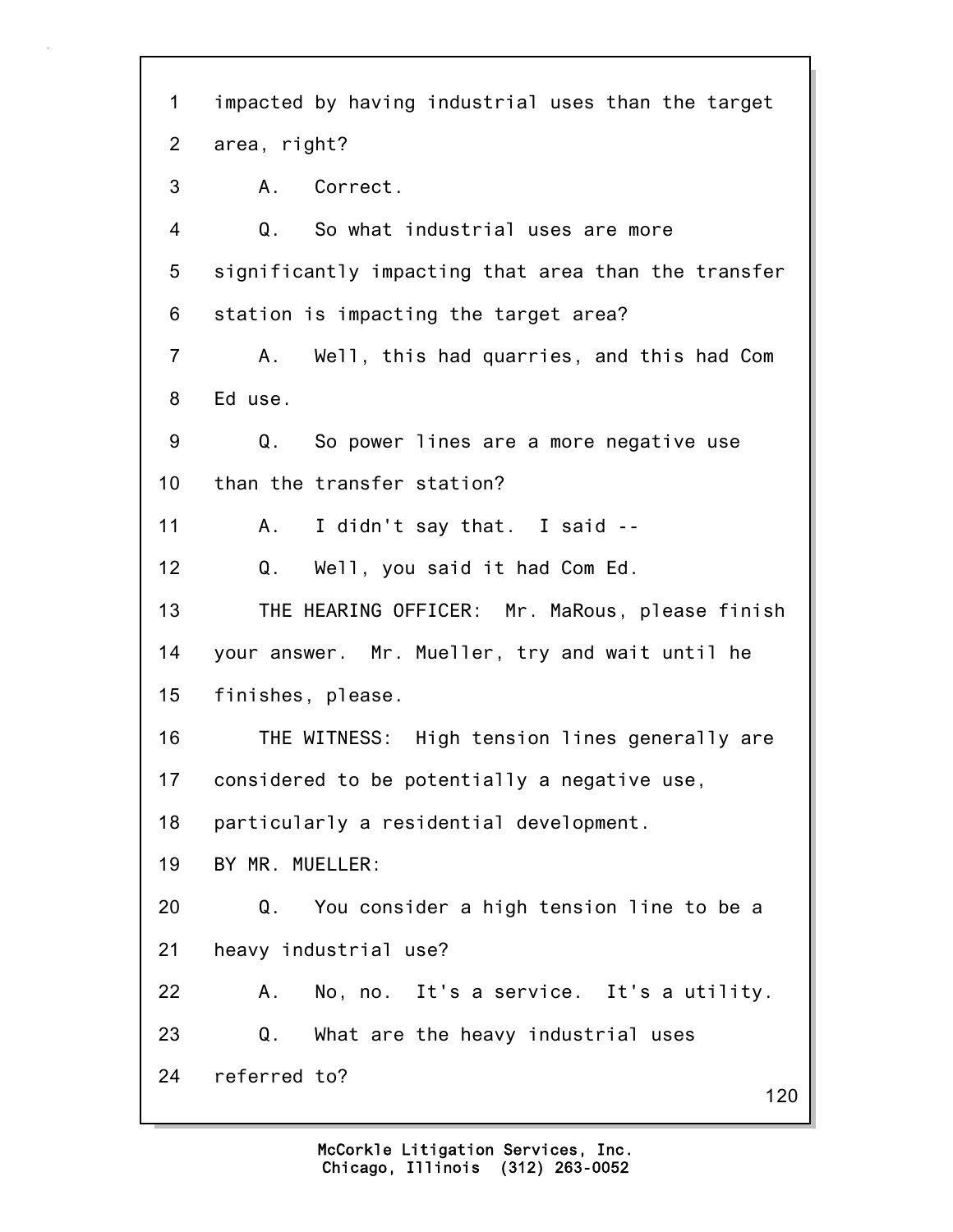121 1 MR. BLAZER: Mr. Hearing Officer, I know it 2 probably is pointless, but if you could admonish 3 him again to let him finish answering. 4 MR. MUELLER: If could you admonish the witness 5 to answer the questions, this would be a lot 6 easier. 7 THE HEARING OFFICER: Gentlemen, that's enough. 8 Mr. MaRous, were you finished with your 9 answer? 10 THE WITNESS: Yes. 11 THE HEARING OFFICER: Mr. Mueller, please 12 proceed. 13 BY MR. MUELLER: 14 Q. What heavy industrial uses are you 15 referring to in your last bullet point on page 2? 16 A. The quarries. 17 Q. Do you know whether those are operating or 18 closed? 19 A. I don't know. 20 Q. Would it make a difference? 21 A. The answer is having been involved in a 22 lot of quarries, they can be mothballed or closed 23 and then reopened based on demand in the market. 24 So there are operating quarries that have the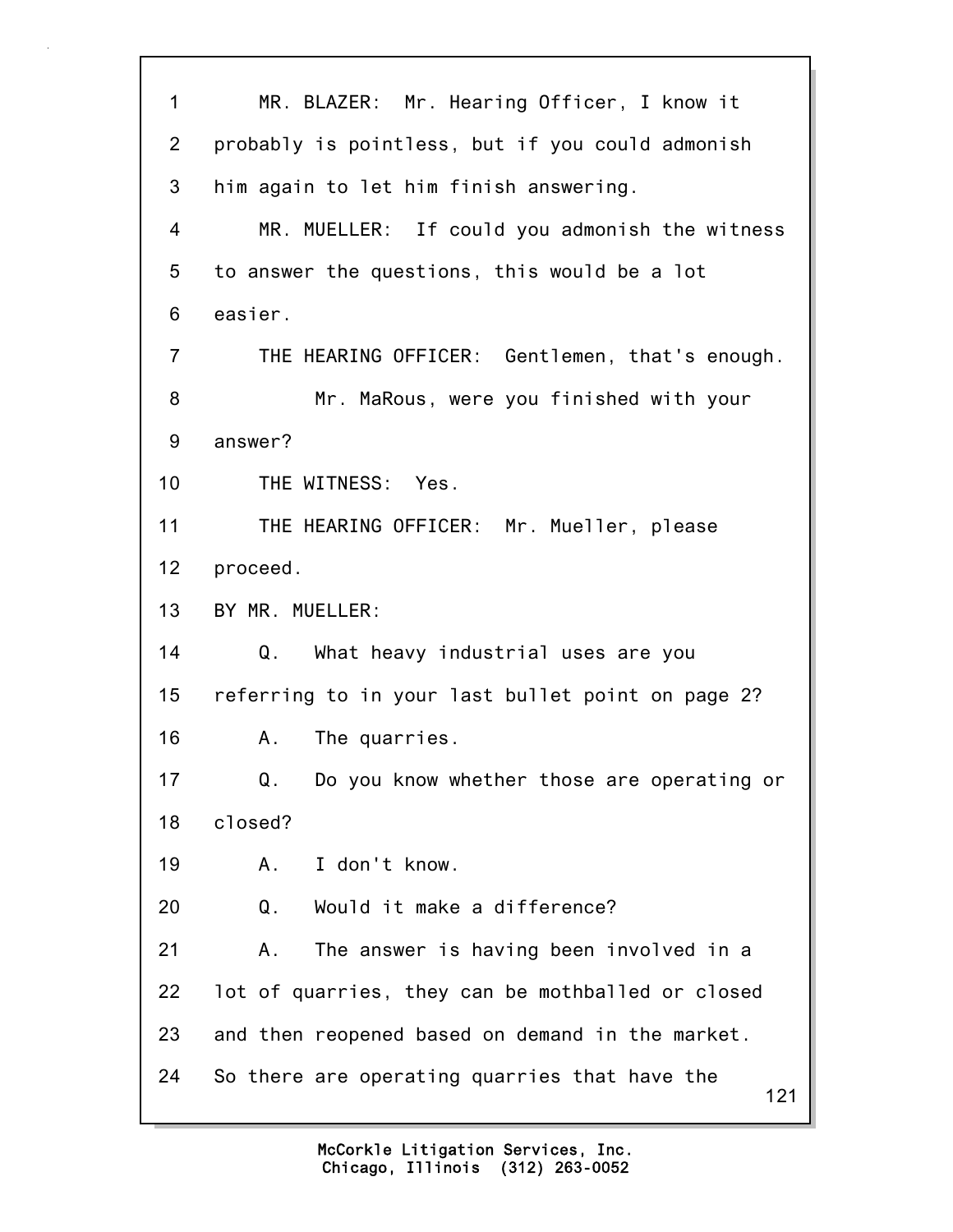122 1 opportunity to be active, and during winter months 2 they will be closed. It's just a matter of 3 operations. So I can't give you a yes or no answer 4 unless they have been closed for good. 5 Q. You don't know whether these are closed 6 for good or not, do you? 7 A. I do not. 8 Q. Don't you think that's something you 9 should have known before you opined that they are 10 more negatively impacting the control area than the 11 Bluff City transfer station is impacting the target 12 area? 13 A. Actually, that should have been in the 14 Poletti report if we get to specifics, and it 15 wasn't in there. 16 Q. Would it surprise you to learn, sir, that 17 those quarries are played out and no longer being 18 mined? 19 A. Without seeing the final closure plan and 20 knowing the ability to extract sand and gravel, I 21 would need more information to answer that 22 question. 23 Q. Now, if we turn to your next page, we 24 talked about the scope of work and --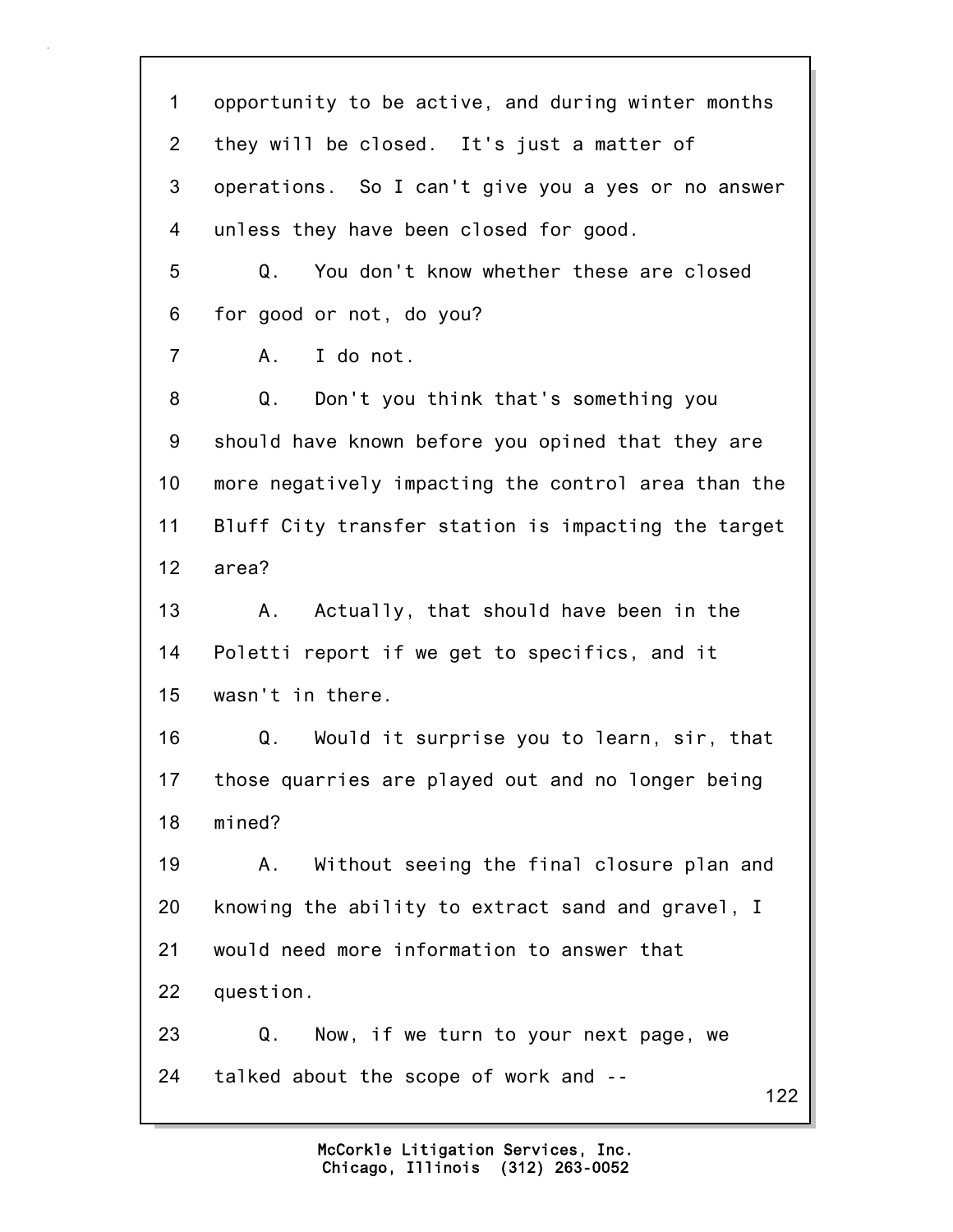123 1 A. We were on page 13 and 14. 2 Q. Well, I am on page 3. 3 A. Okay. I'm just listening to your 4 question. 5 Q. Turn to page 3, scope of work performed. 6 It says that you looked at data on the market for 7 single-family manufactured houses in the immediate 8 general area. Does that mean trailers? 9 A. It can mean trailers, or it can be 10 manufactured houses similar to Saddlebrook. 11 Q. Well, what data did you look at that 12 relates to this project regarding manufactured 13 houses? 14 A. I looked at general trends in the mobile 15 home industry. I looked at information as to 16 manufactured houses at Saddlebrook. There is 17 another somewhat similar community that's also just 18 to the south of Saddlebrook that has been developed 19 by another major residential developer out of 20 Arizona. 21 Q. Well, it says you looked at MLS data? 22 A. Is that a question? 23 Q. Yes. Did you look at MLS data for 24 manufactured houses?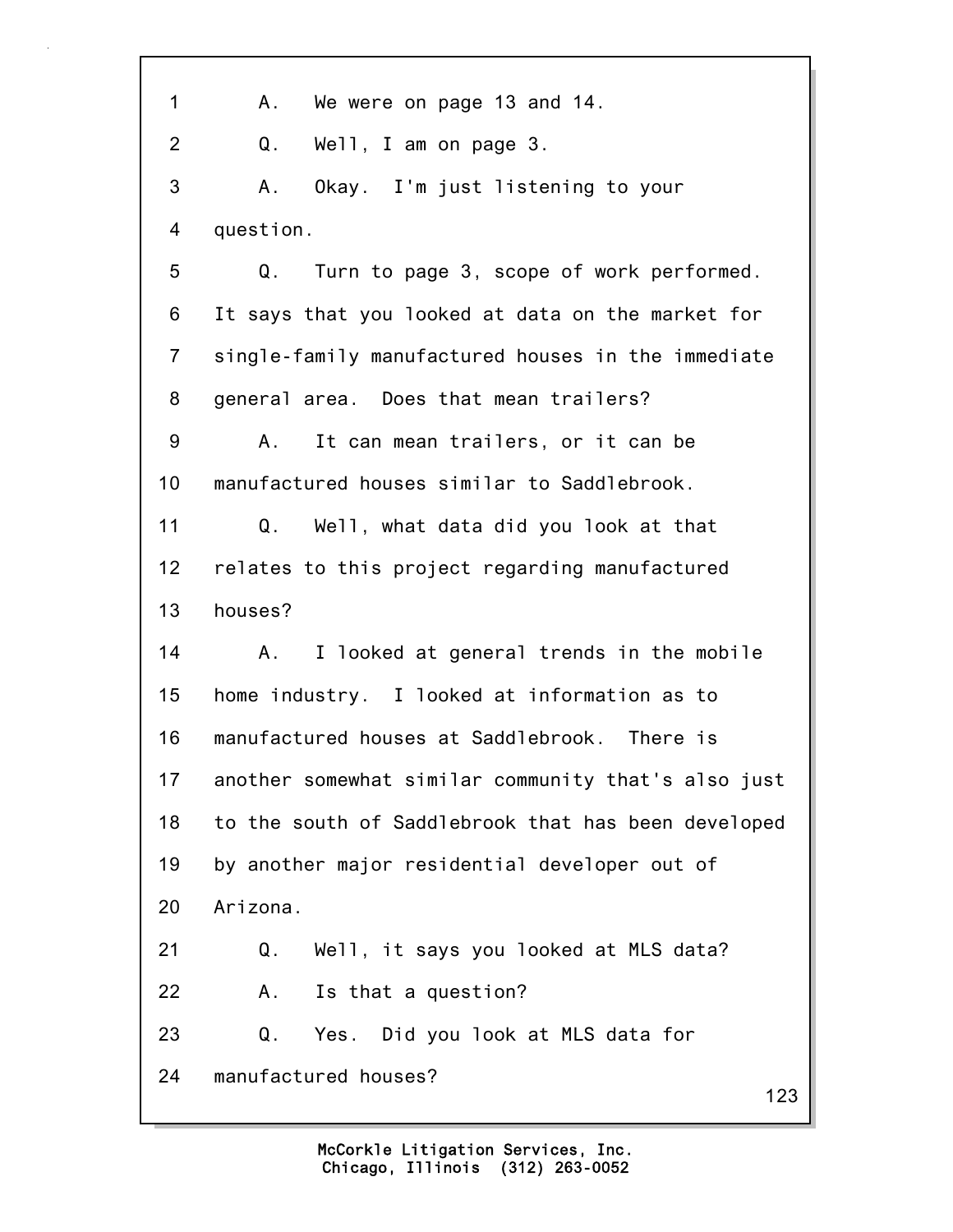124 1 A. Yes. 2 Q. And are there -- were there any 3 manufactured house transactions in the immediate 4 area of the proposed site? 5 A. The immediate area, no. Just Saddlebrook. 6 Q. And you've already testified that 7 Saddlebrook will not be impacted by this 8 development? 9 A. That's correct. 10 Q. You looked at no other county or 11 village-specific real estate sales data in 12 connection with your review of the Poletti report; 13 isn't that true? 14 A. No, it's not true. 15 Q. What other specific sales data did you 16 look at? 17 A. I looked online and didn't print out sales 18 data. I looked at industrial and commercial land 19 sales that I have in my files in my office that I 20 did not print out. 21 Q. You didn't mention those in your report, 22 did you? 23 A. I don't believe so. 24 Q. Why not?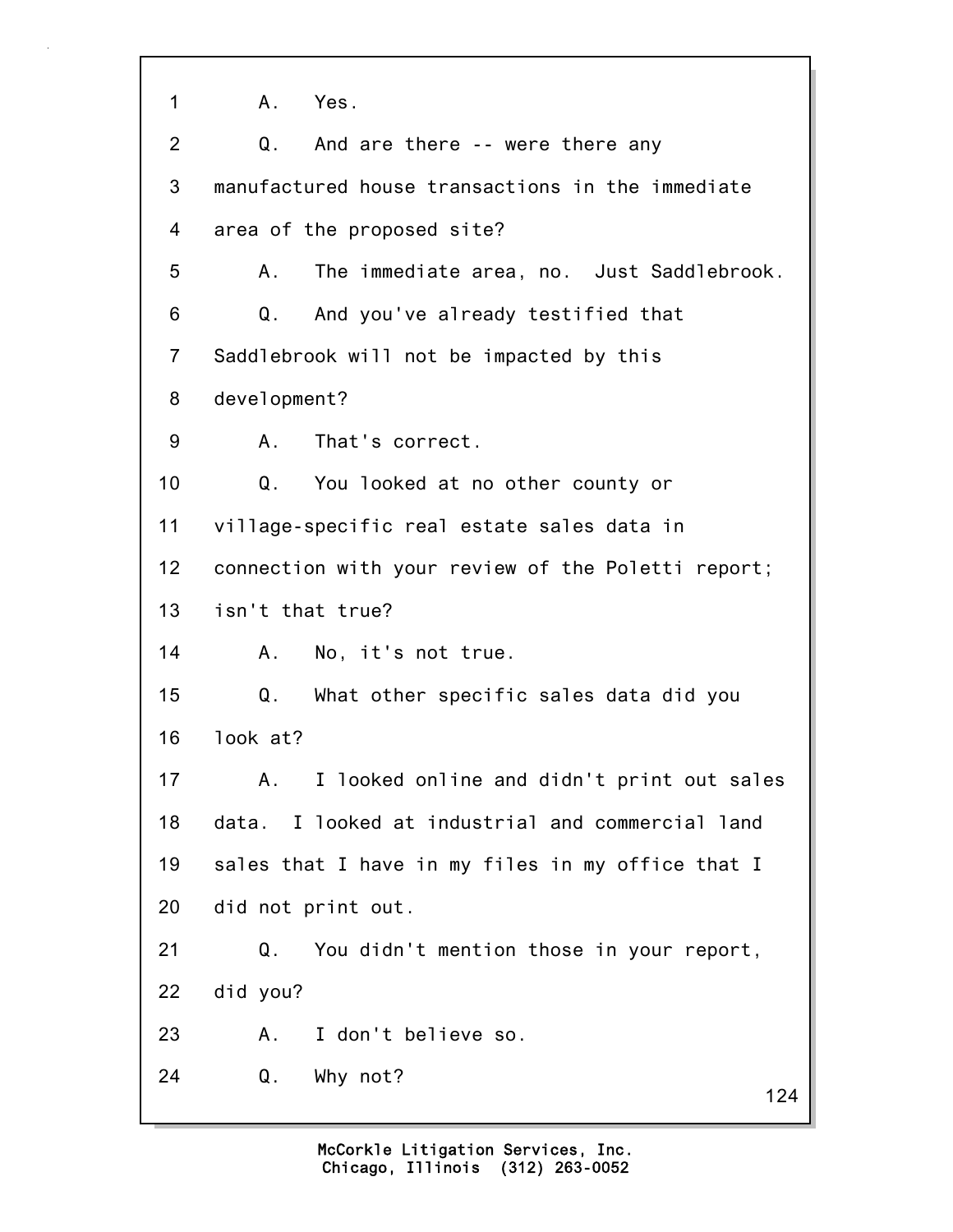125 1 A. I was just answering your question. It's 2 part of the normal process. I don't put everything 3 in my report that I consider in doing research. 4 Q. Now, if we go to the next page of your 5 report, you indicate in the third line, middle 6 paragraph on the page, that screening is planned 7 along both Porter Drive and Belvidere Road, 8 including berms and landscaping. Do you think 9 that's something that would tend to minimize the 10 potential impact or incompatibility of the property 11 of the surrounding land uses? 12 A. It's a benefit, yes. 13 MR. MUELLER: Almost done, Mr. Hearing Officer. 14 BY MR. MUELLER: 15 Q. Now, then on page 8 of your report, let's 16 look at that. You indicate that the Lannert report 17 does not address the lack of compatibility of a 18 waste transfer station with the planned development 19 in the area. 20 Are you saying a waste transfer station is 21 inherently incompatible with commercial and 22 industrial uses? 23 A. No. 24 Q. Do you have an opinion that a transfer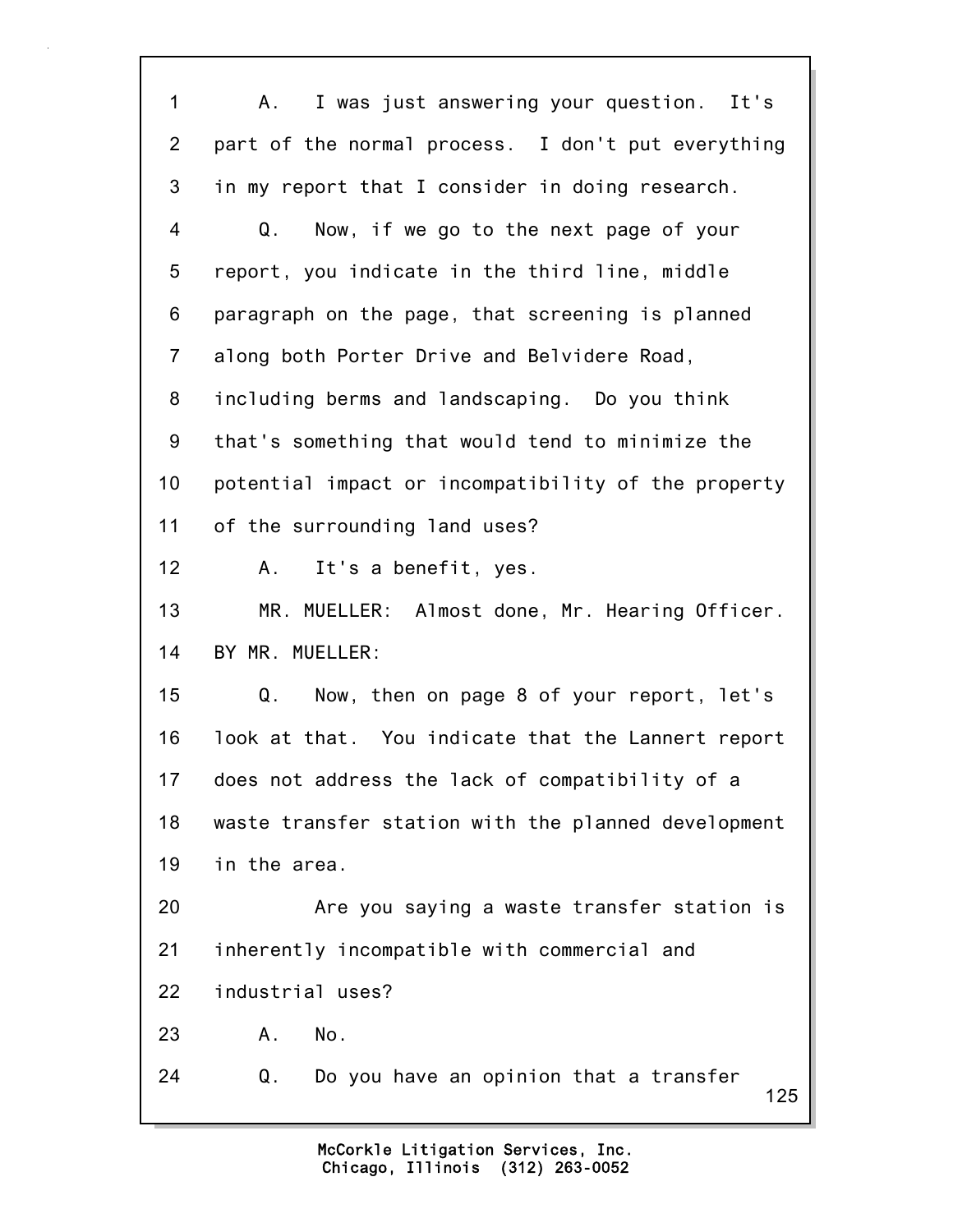| $\mathbf 1$    | station will automatically be incompatible with the |
|----------------|-----------------------------------------------------|
| $\overline{2}$ | planned uses along Belvidere Road?                  |
| 3              | No.<br>A.                                           |
| 4              | Q.<br>And then in the last line of page 8, you      |
| 5              | indicate that 92 percent of the area -- of uses in  |
| 6              | the area are incompatible with a waste transfer     |
| $\overline{7}$ | station?                                            |
| 8              | That's not what my page 8 says.<br>A.,              |
| 9              | THE HEARING OFFICER: Mr. Mueller, do you want       |
| 10             | to reask the question? I think we are at different  |
| 11             | places in the report.                               |
| 12             | BY MR. MUELLER:                                     |
| 13             | Q. Let's go to page 6 I mean, page 6, the           |
| 14             | bottom of page 6. See the last line there about     |
| 15             | the 92 percent?                                     |
| 16             | Yes.<br>Α.                                          |
| 17             | Is it your opinion that 92 percent of the<br>Q.     |
| 18             | uses in the area surrounding the proposed site are  |
| 19             | incompatible with a waste transfer station?         |
| 20             | Not necessarily, but it's a concern when<br>Α.      |
| 21             | the industrial use is only 4 percent of the open    |
| 22             | space, and residential is 92 percent.               |
| 23             | Well, is open space incompatible with a<br>Q.       |
| 24             | waste transfer station?<br>126                      |
|                |                                                     |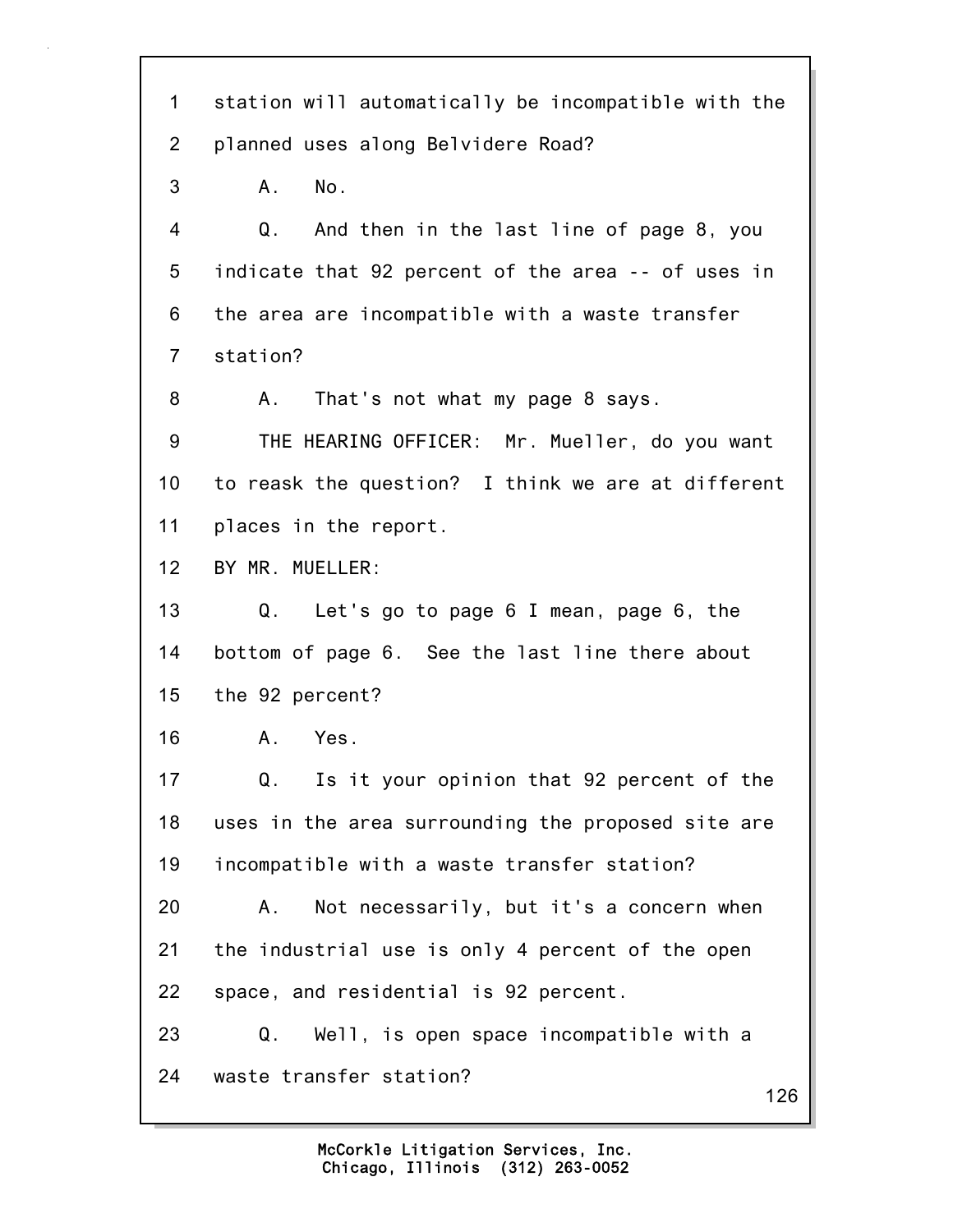127 1 A. It depends as to the future use.  $2 \t 0 \t Is -$ 3 A. And actually -- actually, within the 4 thousand-foot setback for residential use, it is. 5 Q. Sir, is undeveloped open space inherently 6 incompatible with a transfer station? 7 A. It depends on the future potential use for 8 residential, which is so defined as being at least 9 within a thousand feet of the proposed use, and 10 high-quality commercial, very potentially so. 11 Q. But general commercial and other 12 industrial, it would not be incompatible, right? 13 A. Not necessarily, no. 14 Q. And that's, in fact, the general plan for 15 the area is general commercial and other 16 industrial, right? 17 A. That's the comprehensive plan, yes. There 18 is no specific guarantees as to what is going to be 19 developed. 20 Q. Now, then on page 7, you state that under 21 some circumstances, a waste transfer station can be 22 considered incompatible with even other industrial 23 uses? 24 A. Yes.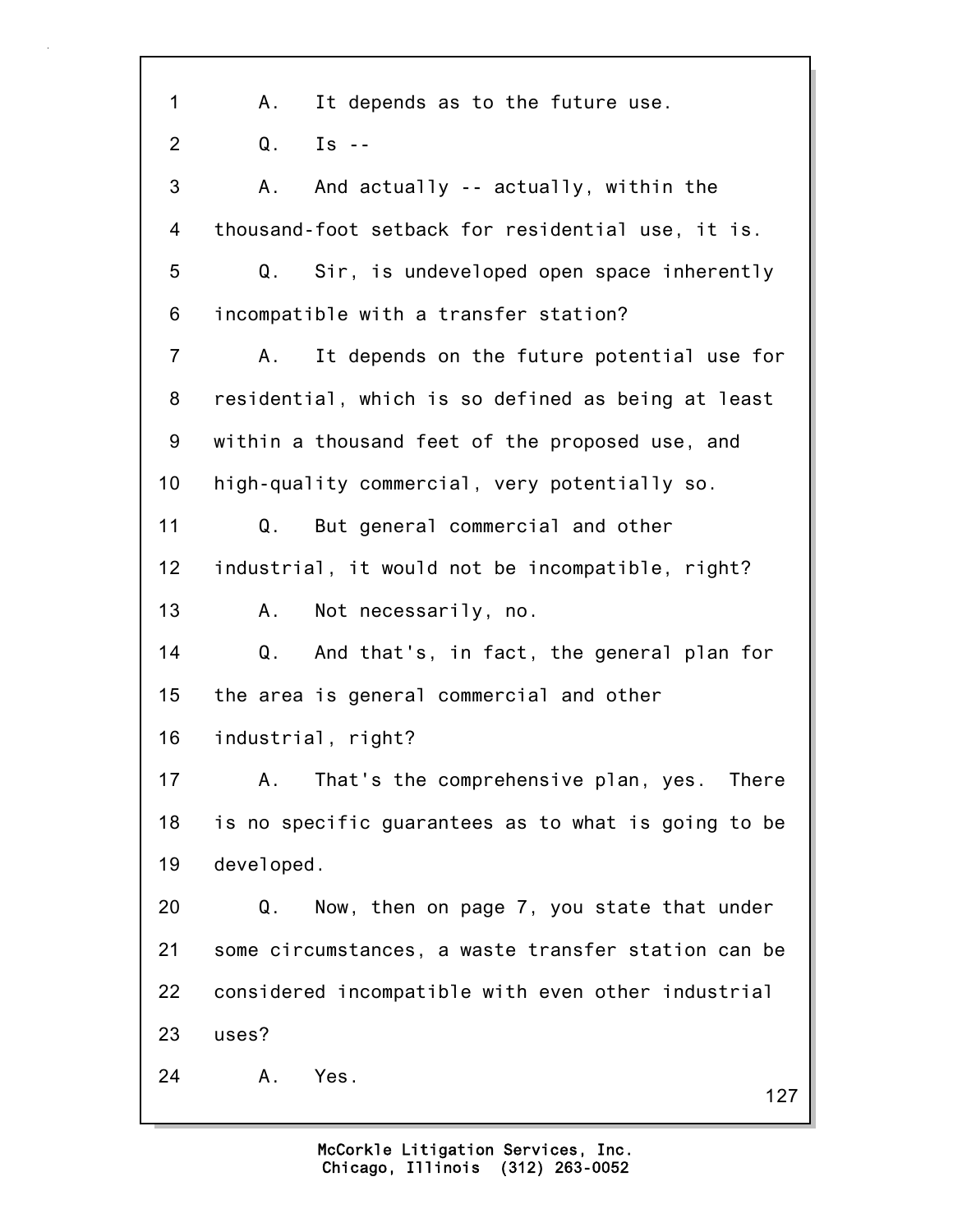| 1               | What industrial uses would a waste<br>Q.            |
|-----------------|-----------------------------------------------------|
| $\overline{2}$  | transfer station be incompatible with?              |
| 3               | A high-profile lab, engineering-type<br>A.,         |
| 4               | property that deals with a lot of clientele         |
| 5               | generally want to be in a more attractive setting,  |
| 6               | do not want to be in basically a down-and-dirty     |
| $\overline{7}$  | industrial park, don't generally want to be with    |
| 8               | metal buildings. Those type uses would not be       |
| 9               | compatible with a waste transfer station.           |
| 10              | Can you give me an example of an actual<br>Q.       |
| 11              | operation that you're aware of that constitutes     |
| 12 <sub>2</sub> | such a high-quality lab?                            |
| 13              | Yes.<br>Α.                                          |
| 14              | Q <sub>1</sub><br>Go ahead.                         |
| 15              | I am a general partner in a business park<br>Α.     |
| 16              | down in Crete, Illinois, Will County. We were able  |
| 17              | to enter into an agreement with Silliker,           |
| 18              | Incorporated, a European firm that is also in South |
| 19              | Holland, that built a 62,000 square foot high-end   |
| 20              | lab industrial testing facility, and they wanted    |
| 21              | service uses. They wanted all clean industrial      |
| 22              | uses. They wanted no metal. They wanted no          |
| 23              | outside storage. And they would have rejected our   |
|                 |                                                     |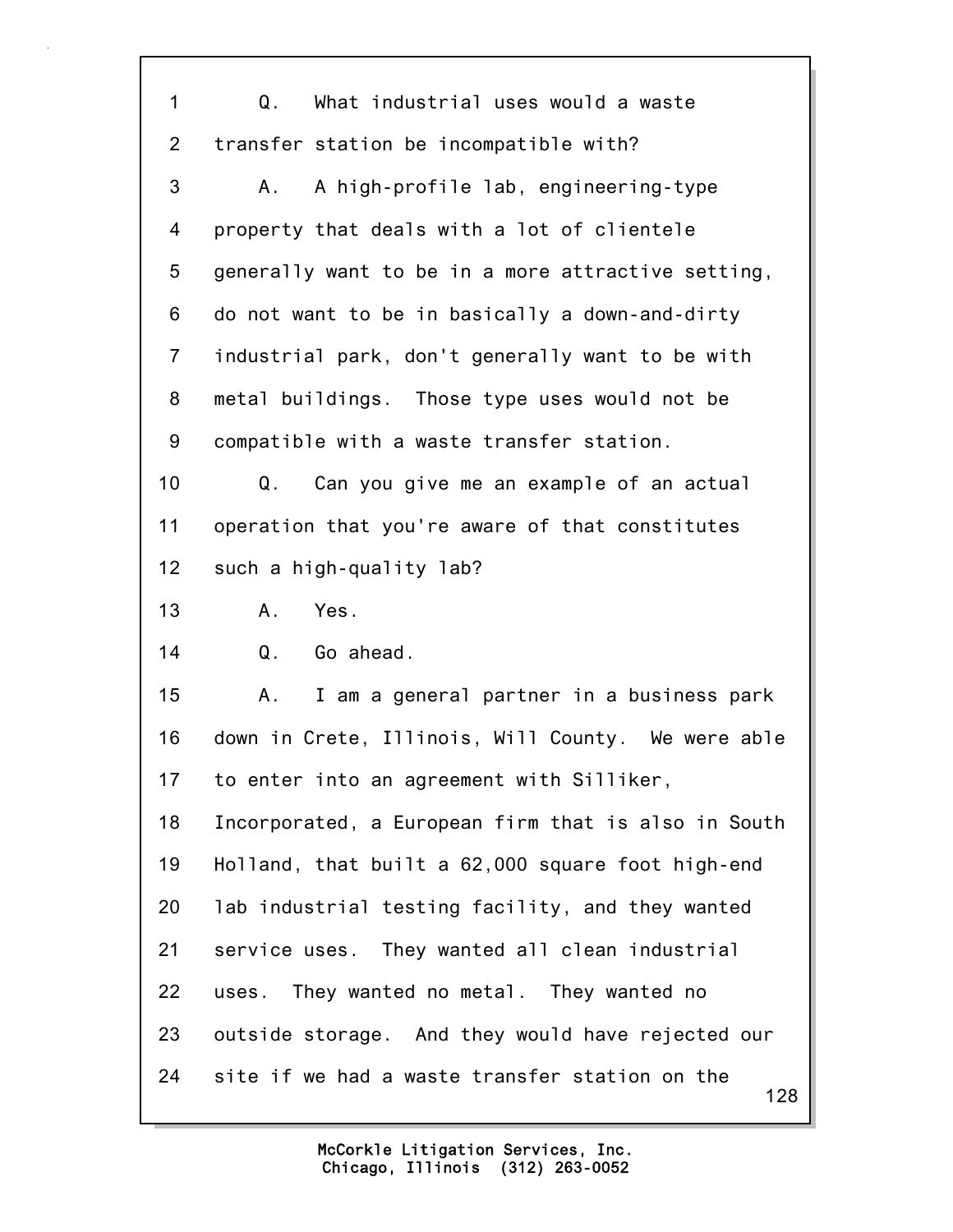129 1 site. They bought the site from us, and they built 2 it and are highly successful. 3 Q. Do you see that type of use coming out to 4 the area at Belvidere and Porter Road? 5 A. Interesting question, Lake County -- and 6 the answer is possibly. Lake County has been a hot 7 bed of medical development, and I believe Baxter 8 bought from Wade Light a very large parcel in 9 central western Lake County for research and lab 10 development in an area that I wouldn't have 11 anticipated that would happen, and obviously, 12 Abbott has a significant presence. I would say 13 probably not, but you never know. 14 Q. All right. Fair enough. Now, moving on 15 again to the -- now we call it the Glenview 16 transfer station, can you tell the Village Board 17 how you would have designated the target control 18 areas since you're apparently not happy with the 19 way Mr. Poletti did it? 20 A. I wouldn't have included this because of 21 all of the influences on the target and control 22 groups. 23 Q. Now, you indicate that there were more 24 sales in 2012 in the target group than in the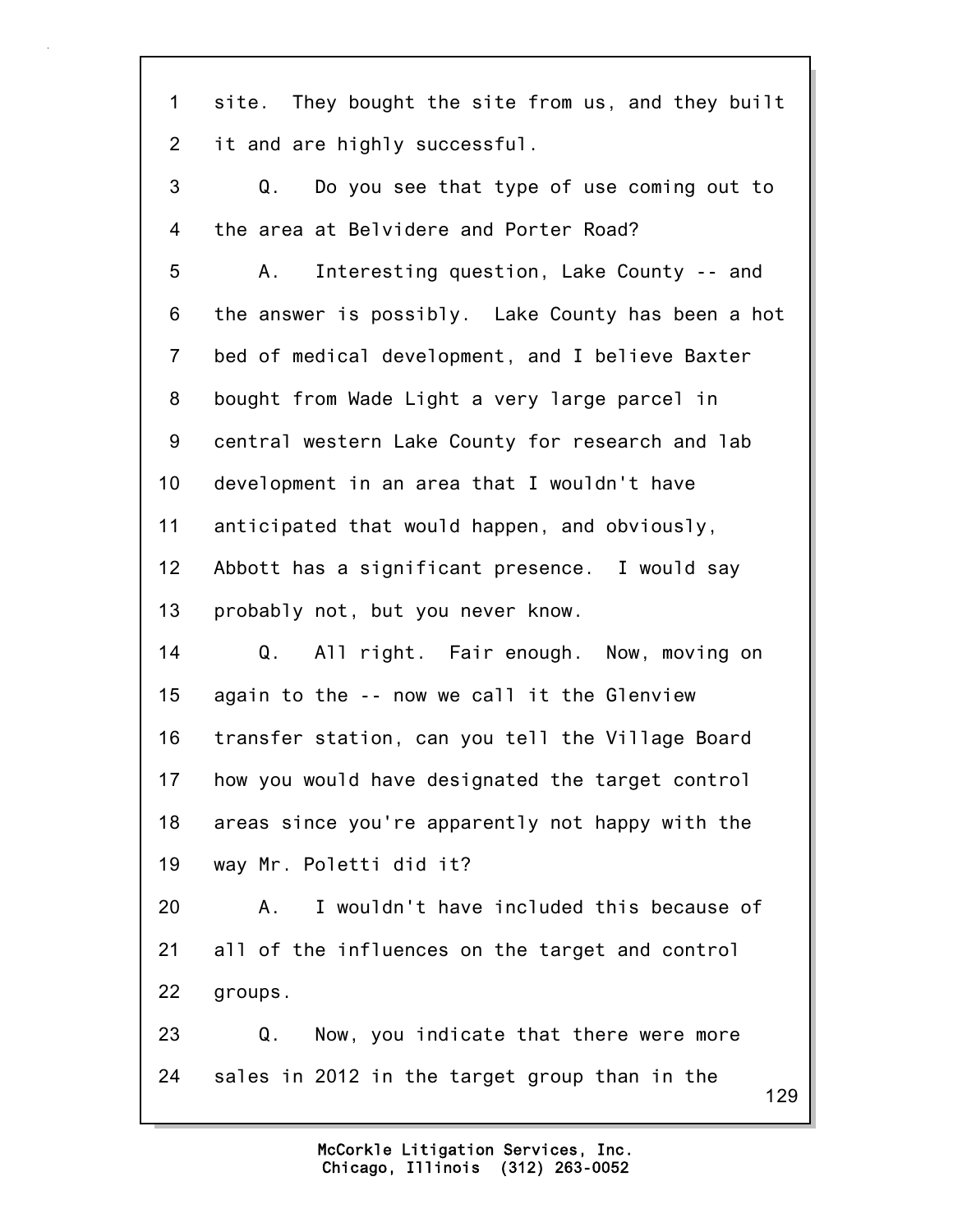130 1 control group? 2 A. Yes. 3 Q. By what percentage? 4 A. There were more. I don't recall the 5 specific percentage. 6 Q. Well, is it one more, or was it a million 7 more? 8 A. It wasn't a million more. 9 Q. How about a hundred? 10 A. It wasn't a hundred. 11 Q. Do you have a number? 12 A. Without going back through the research, I 13 can't give you that answer. 14 Q. Do you have your research with you today? 15 A. I have Poletti's report. 16 Q. You don't have your research, though, do 17 you? 18 A. I believe the numbers are in Poletti's 19 report if you want to go through that. 20 Q. What is the significant difference 21 number-wise between 2012 and previous years in your 22 opinion? 23 A. 2006 and 2007 were strong years. 2008 was 24 a medium year. 2009 and 2010 were very weak years.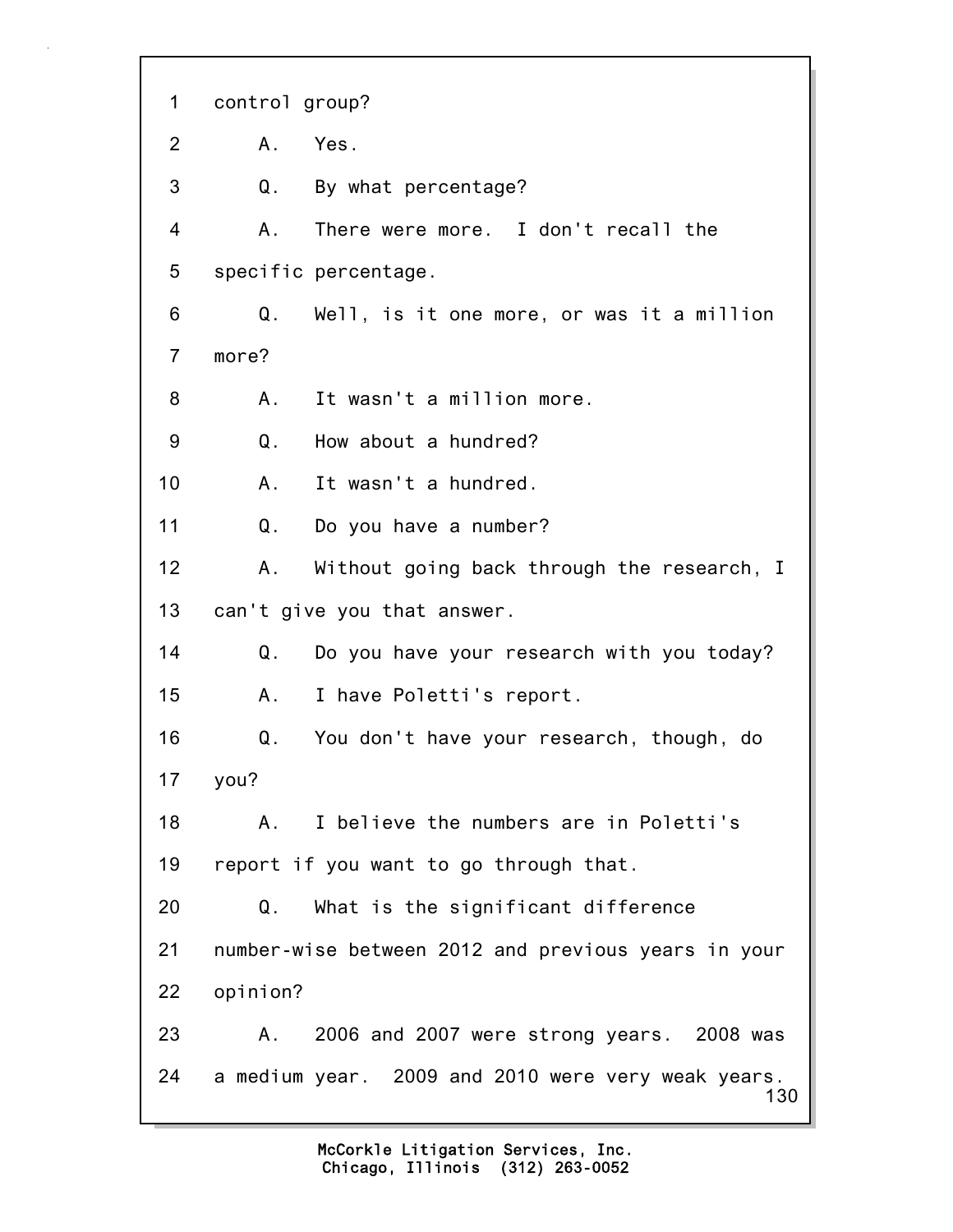131 1 A lot of things were starting to come back. '12 2 got better, particularly in built-up markets like 3 Glenview. 4 Q. Right, but didn't Mr. Poletti look at 5 sales from all of those years in both his control 6 and target groups? 7 A. Yes, but the more recent data was better 8 market conditions. That's all. 9 Q. But there was more recent data for both 10 groups, right? 11 A. Yes, but more -- the target area for 2012 12 data. 13 Q. Was the difference a statistically 14 significant difference? 15 A. As I recall, there was, but to give you 16 the specifics, I can't do it without going back 17 through the information. 18 Q. Can you do the computation to determine 19 statistical significance? 20 A. Yes, I can. 21 Q. But you don't have that computation with 22 you now? 23 A. That's correct. 24 Q. Let's go to page 14. On the third line,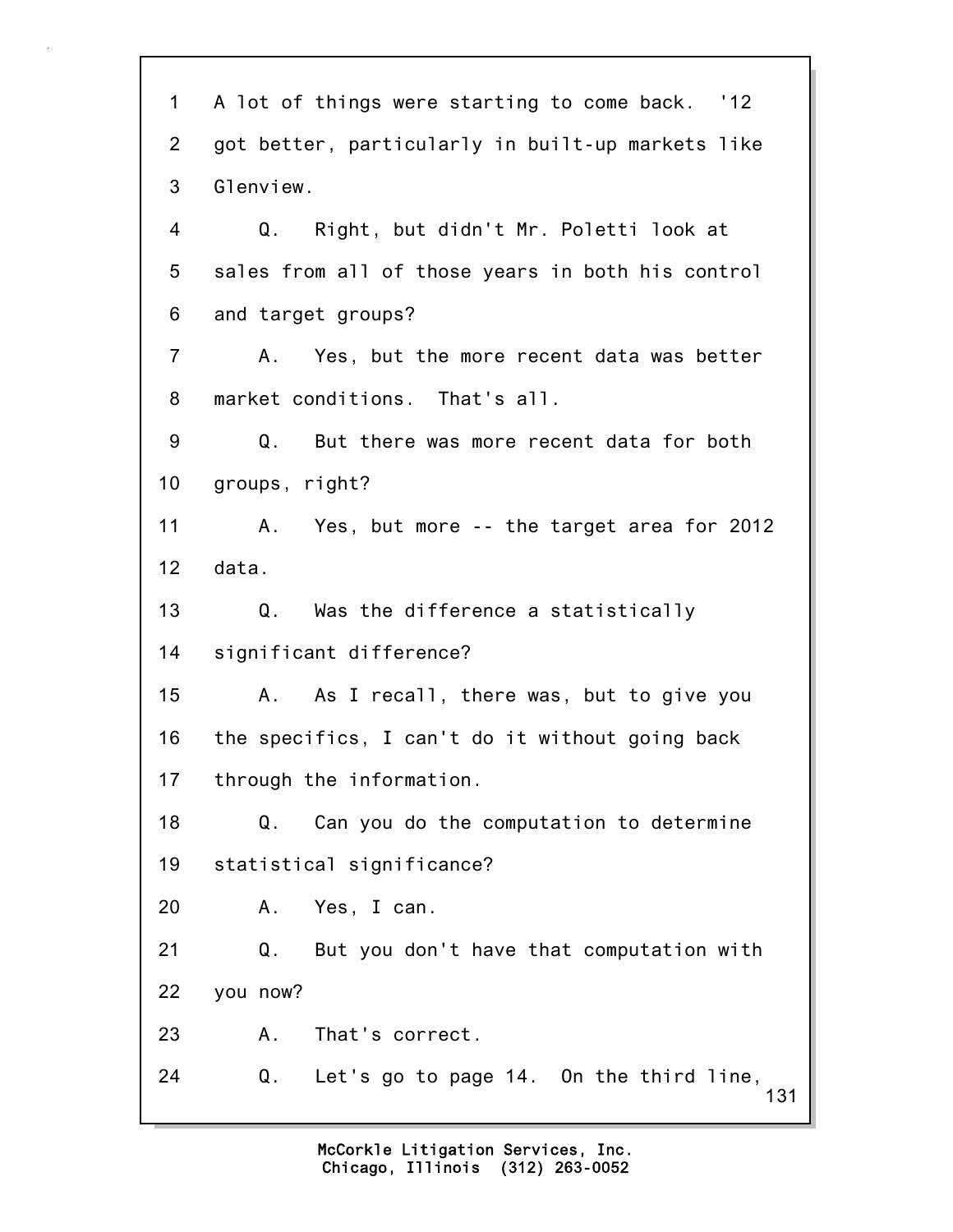132 1 you refer to a quarry operation. What do you mean 2 by "operation"? 3 A. It's a quarry. 4 Q. Well, "operation" means it's operating, 5 doesn't it? 6 A. If there is a quarry there, I could call 7 it a quarry. I can call it operation. I don't 8 believe that necessarily means operating quarry. 9 Q. So your term "quarry operation" doesn't 10 necessarily imply an operating quarry? 11 A. That's correct. 12 Q. Do you think maybe that can lead to a 13 misrepresentation such as you accused Mr. Lannert 14 and Mr. Poletti of making? 15 A. Absolutely not. 16 Q. They made misrepresentations; you didn't, 17 correct? 18 A. In my opinion, no. 19 Q. You made some factual errors, such as the 20 alleged reservoir or fuel tank, to use your words. 21 They didn't make any factual errors, did they? 22 MR. BLAZER: Objection, assumes facts not in 23 evidence. We still don't have the evidence 24 Mr. Mueller suggested they were going to provide.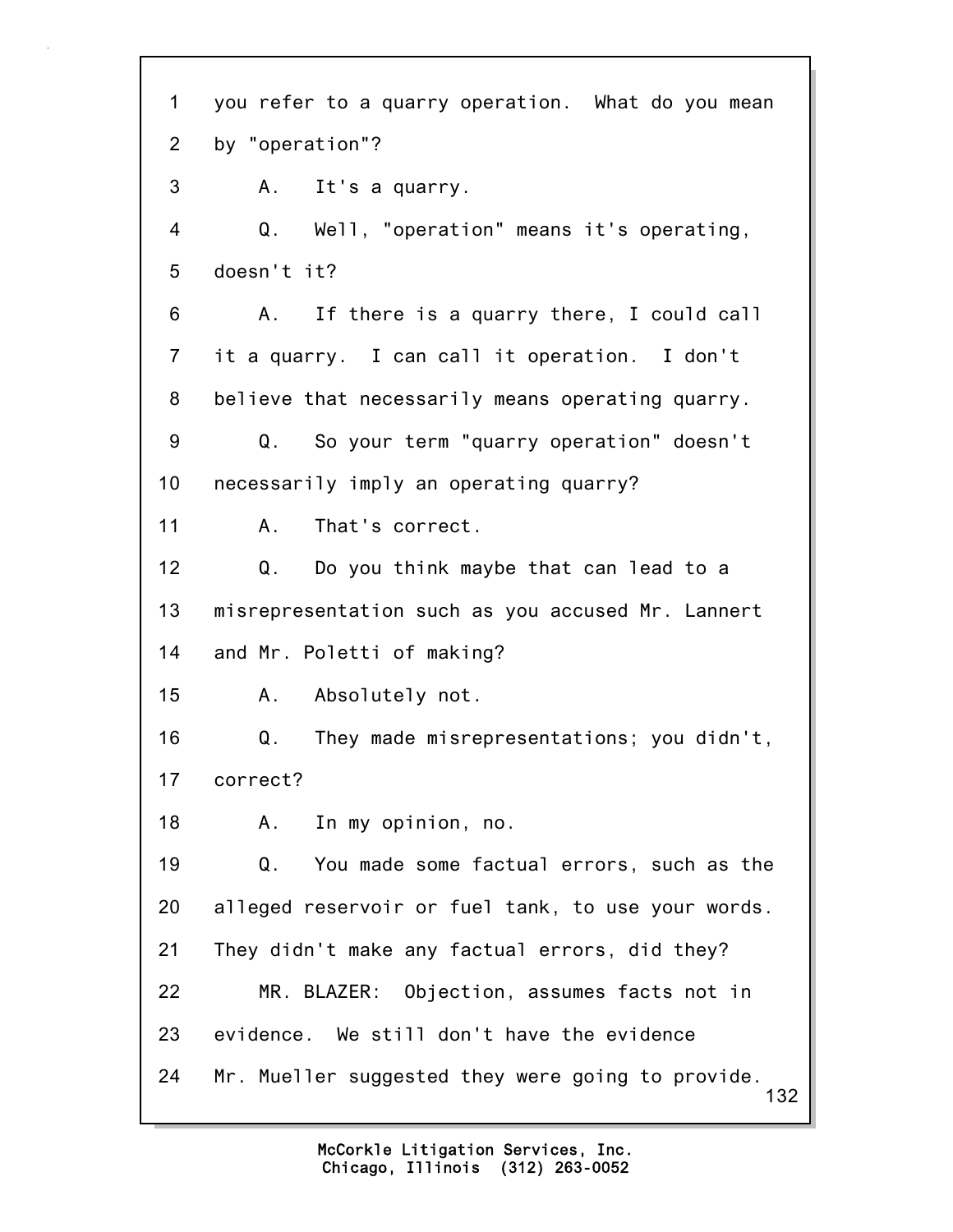| $\mathbf 1$    | THE HEARING OFFICER: Objection sustained.      |
|----------------|------------------------------------------------|
|                |                                                |
| $\overline{2}$ | MR. MUELLER: Thank you, Mr. MaRous. That's     |
| 3              | a11.                                           |
| $\overline{4}$ | THE WITNESS: Thank you, counsel.               |
| 5              | THE HEARING OFFICER: We will take a ten-minute |
| 6              | break while we change reporters. Thank you.    |
| $\overline{7}$ | (Whereupon, further proceedings                |
| 8              | in said cause were adjourned to                |
| 9              | October 1, 2013, at the hour of                |
| 10             | 3:10 p.m.                                      |
| 11             |                                                |
| 12             |                                                |
| 13             |                                                |
| 14             |                                                |
| 15             |                                                |
| 16             |                                                |
| 17             |                                                |
| 18             |                                                |
| 19             |                                                |
| 20             |                                                |
| 21             |                                                |
| 22             |                                                |
| 23             |                                                |
| 24             | 133                                            |
|                |                                                |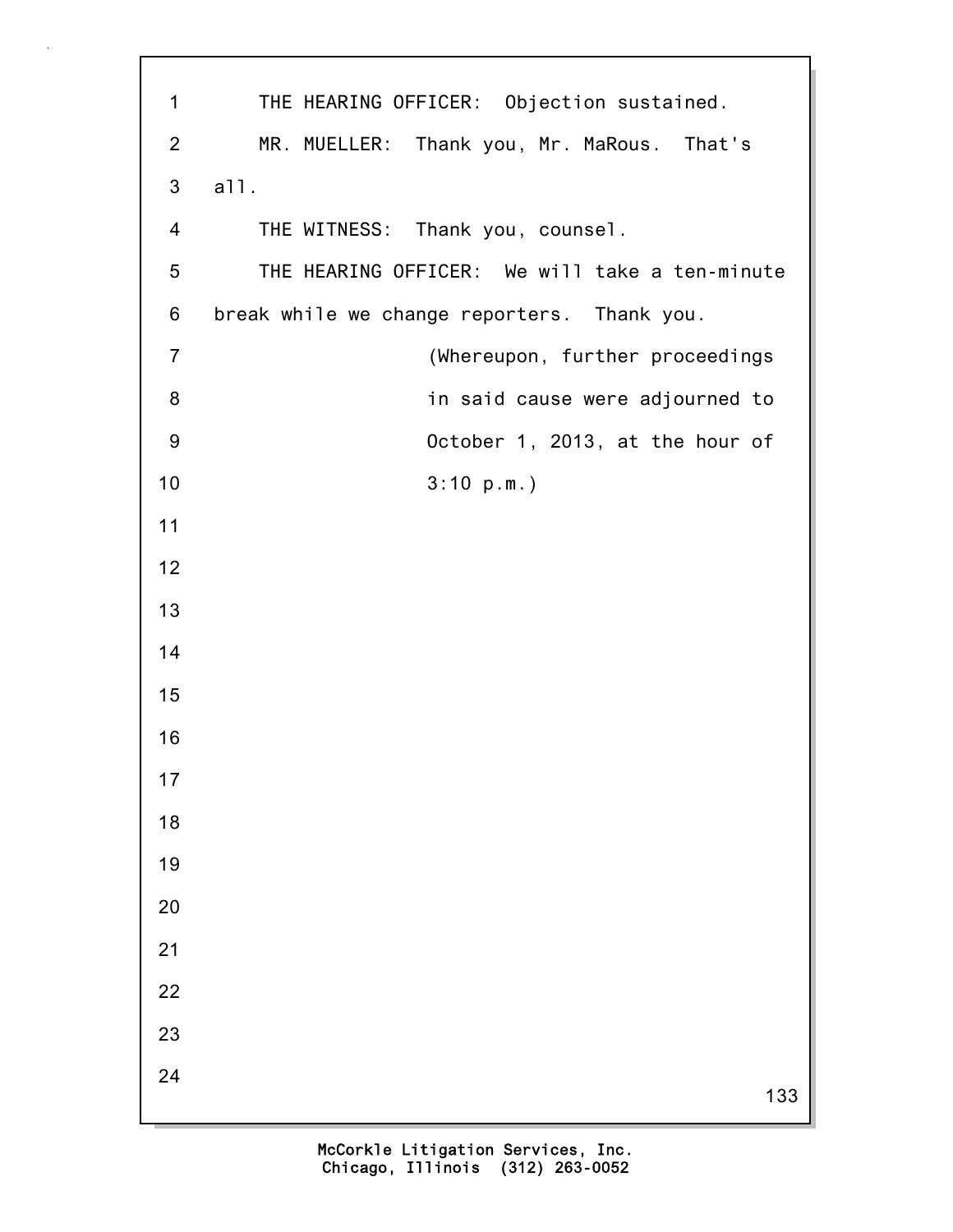134 1 STATE OF ILLINOIS ) 2 ) SS: 3 COUNTY OF C O O K ) 4 5 LISA M. BRINGLE, being first duly sworn, 6 on oath says that she is a court reporter doing 7 business in the City of Chicago; and that she 8 reported in shorthand the proceedings of said 9 hearing, and that the foregoing is a true and 10 correct transcript of her shorthand notes so taken 11 as aforesaid and contains the proceedings given at 12 said hearing. 13  $\frac{14}{\sqrt{2}}$   $\frac{14}{\sqrt{2}}$   $\frac{14}{\sqrt{2}}$ 15 Lisa M. Bringle, CSR 16 Lic. No. 084-003301 17 18 19 20 21 22 23 24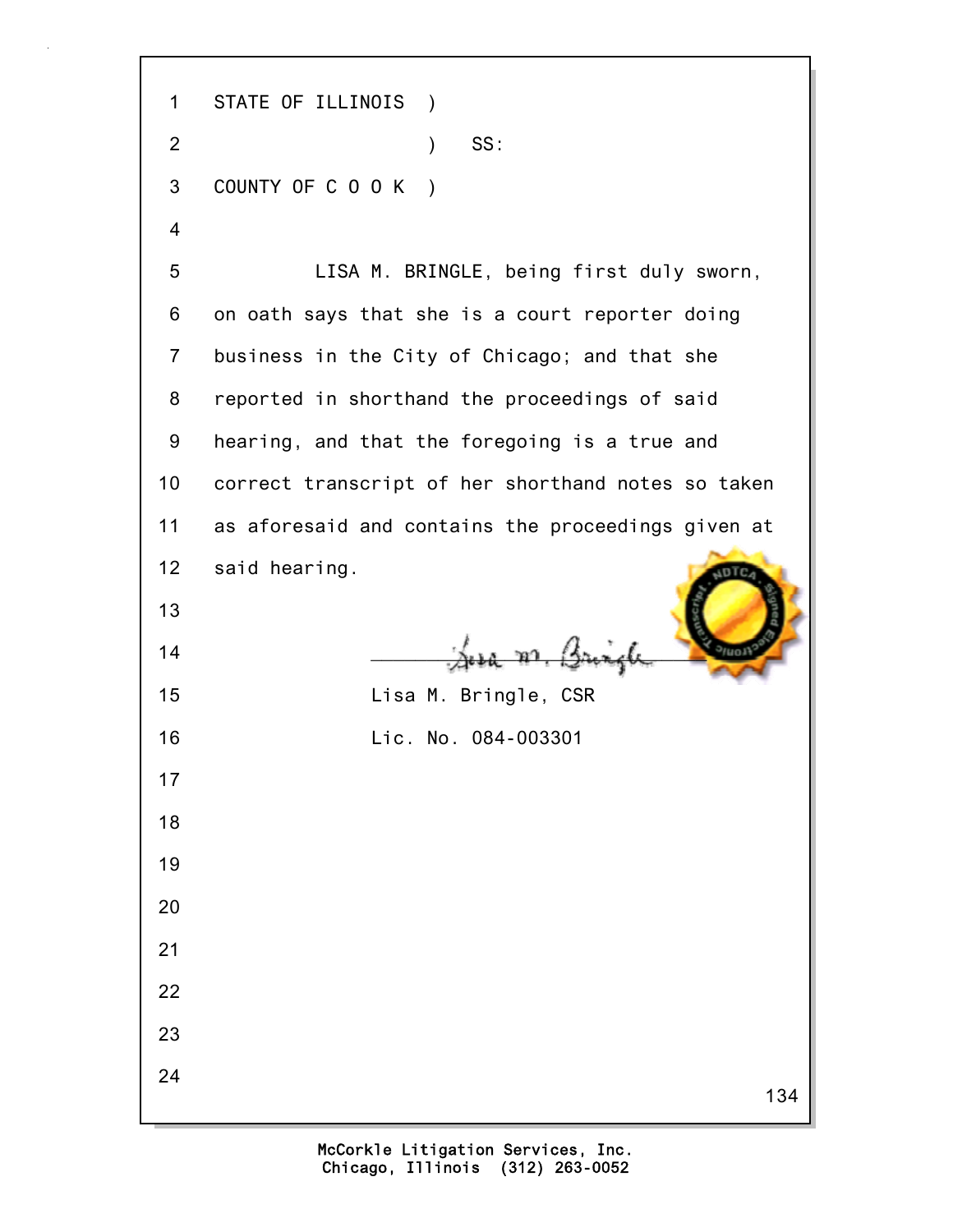adiust  $40:11$ abbott admissions  $129:12$  $9:3.18$ ability  $admit$  $122:20$  $12:22$ able admitted  $6:19$  45:6 48:1  $8:9$  $101 \cdot 7$  15 admonish  $128.16$  $121:2.4$ aboveentitled adverselv  $1:12$  $71:1$ absence aerial  $92:21$  $11:7$   $13:22$ absolutely 46:19,22  $24:23$   $28:6$  $71.7$ 42:2 132:15 aerials acceptable 70:21 119:18  $9:5$ aesthetic accepted  $34:3$   $36:23$ affordable  $37:3,5,9$  $25:1.5$ access aforesaid  $85:10$  $134:11$ account afternoon 28:19 34:23  $5:24$  6:20 35:16 38:10 age  $38:20$ 40:7 69:17 accurate agency 33:21 35:23  $2:17$  $107:20$ agenda accurately  $5:6, 10, 10, 13$  $20:20$  $5:15$ accused agerestricted 30:22 106:21  $18:24$  $132:13$ ages acquisition  $42:15$  $17:15.60:9$ ago acre  $55:6,7,15$  $27:4$  81:12  $56:14$   $57:4$ acres  $59:20$  60:14  $18:20$  19:1  $60:23$   $61:23$  $21:6$   $25:23$ 62:7,17 69:9  $81.14$ 69:10 74:9 act agree  $4:18.5:5$ 48:3 50:13,20 acting 88:21 100:17  $87.16$  $102:17,18$ active  $103:11,14$ 16:11 40:24  $109:18.21$  $11.1$  122.1  $112.22$ activities agreed  $78:8$  $9:2.23$ activity agreement  $67:2$   $89:5$   $90:2$  $90:1$  128:17  $94:3,18,20$ agricultural  $119:22$ actual ahead  $82:18$  99:1 58:2 70:12  $128:10$  $128.14$ add air  $87:20$  $63:6,13$ added airline  $65:21$  $13:7$ additional airport 10:6 49:23 56:6 57:9,9  $60:1068:8$ allafternoon  $119:21$  $5.23$ address allegation 11:15,16 32:15  $107:15$ 32:20 102:13 alleged  $125:17$  $46:2$ addresses alleviate  $101:21$   $102:6$  $85:21$ adiacent allow 47:15.20 71:9  $5:15$  $89:16.91:13$ allowed  $91:17$  103:20 111:16 116:14 adjoining allows  $30:15$  112:24  $92:14$ adiourned alter  $133:8$ 

 $5:2$ 

 $132:20$ 

 $62:4$ amenities  $115:20$   $116:2$ amenity  $87:18$ amount  $22:23$  43:20  $101:10.16$ analyses  $35 \cdot 15$  40 16  $41:13$   $43:2$ analysis  $15.223.16$  $30:14$   $34:4$ 34:22 36:16  $36:17.19.24$  $37:6$  39:14  $39:17.21$  $40:2$   $41:8.15$  $41:17,21$  $42:7$   $45:4.6$  $45:13.46:6$ 46:20 67:10  $67:12.16.20$  $116:14,22$  $117:9$ analysts  $17:9$ analyze  $21:1$  47:3  $100:17$  $101:11$ analyzed  $118:23$ anchored  $19:4$ anderson  $2 \cdot 4$ answer 36:13.19 52:24  $59:960:5$  $63:24.68:9$  $72:22$   $75:20$ 78:2 82:18  $83:18$   $84:5$ 86:15 87:9  $87:24$   $88:3.5$  $96:16$   $98:7$  $98.16$  17 18  $100:18$  $102:17.18$  $103:6.22$  $104:21$  111:5  $113.2345$  $120:14$   $121:5$  $121:9.21$  $122:3.21$  $129:6$  130:13 answered  $34.1564.39$ 76:16 92:18 100:24 101:4 101:17 103:5 answering 79:11 105:9  $111:3$   $121:3$  $125:1$ anticipated 49:22 129:11 anvway  $106 - 5$ apartments  $25:4$ apologize  $13:12$  26:5 68:3 apparently  $129:18$ appeal  $17:24$ appear

30:11 97:20  $98:9$ appearance  $49:24$ appearances  $2:1$ appears  $7:7$  11:10 13:9 33:16 70:17  $74.1378.6$ apples 84:19 applicability  $10:20$ applicable  $12:20.23:19$ applicant  $4:8$   $48:9$   $62.22$  $100:13$  $102:19$ application  $1:74:121:2$  $33:961:14$ 66:24 99:11  $99:13,16$ appraisal  $14:16$  15:1  $16:4,4,7,16$  $16:17 \ 18:4$  $26:16,23$  $36:17.37:17$  $38:5, 15$  55:5  $57:11,13$ 59:18 60:7 66:10 95:5.7  $97:5$  109:7  $111:23$ appraisals 29:16 65:15  $69:13$ appraise  $59:15$ appraised  $15:4$  20:11 54:24 59:1,2  $59:581:2$ appraiser  $15:3$  22:13  $30:2$  40:3 appraises  $26:23$ appraising  $59:3$ approaching  $78:6$ appropriate  $9:16$ approval  $1:8$  4:2 approved  $59:10$ approximately  $14:17$  21:5 54:15 55:6 57:4 115:18 approximation  $19:9$ april  $91:1$ architect  $22:14$  54:5 area 11:11,19 13:16  $14:18$  18:23  $21:17.22$  $22:8,12$  $23:10, 12, 16$ 23:20 24:4,5 24:10.17.17  $24:21$   $25:2$ 29:12 30:1

 $33:12$   $34:19$  $36:5.6$  39:7  $39:18.18$  $40:9.942:9$  $42:14.20$ 43:22 44:6,7<br>44:14.16.17  $44:18.23$  $45:1.18$ 46:13.17.24  $47:1.7.8.13$  $47:20$   $49:1$  $56.266.16$  $66:2168:5$  $68:15, 15, 21$ 68:21 69:21 69:21,23,23  $70.378.13$  $80:23.86:17$ 86:21 87:6  $87.19$   $88.19$  $89:13.90:4$  $90:16,17,19$  $90:23.92:6$ 93:11 94:11 94:14 101:23  $102:2,4,8,15$  $102:21,23$  $103:3,7,13$ 106:12 107:7 107:9 109:19  $109:20$ 113:17,20,21 114:20 115:8  $115:8.8.12$  $115:19$ 116:11,16  $118:5.8.14$  $118:16$  $119:24$   $120:2$  $120:5,6$  $122:10.12$  $123:8$  124:4  $124:5$  125:19  $126:5.6.18$  $127:15$  129:4  $129:10$  $131:11$ areas  $41:18$   $46:1.9$ 46:13 68:16  $68:21.23$  $90:18$  110:16  $115:19$  $118:21$ 119:19.19.22  $129.18$ arent 74:18 103:24 arguing  $50:22$ argument  $5:23:50:23$ argumentative  $117:11$ arizona  $123:20$ arrangement  $51:14$ arriving  $33 \cdot 13$ arterial  $40:23$ article  $7:16,248:6$ 108:13 109:8 asked 34:14 38:16  $52:10,16$  $64:3,976:16$ 86:15 95:10

100:24 101:4<br>101:17 103:5 asking 13:9,10 88:6  $100:18.20$  $112:17$ aspect  $34:20$ aspersions  $11:12$ assembly 79:19 assessed 75:14,17,21  $76:3$ assessment  $97:2$ assets  $17:16$ assignments  $19:15,19$ assisted  $54:18$ associated  $44:24$ associates  $2:4$  18:21  $109:9$ assume  $12:767:9$ 85:16 87:15  $94:8$ assumes 28:23 31:12  $38:24$  58:11 71:11 132:22 assuming  $77:19.85:18$ assumptions  $115:15$ attached  $80:8$ attempt  $69:16$ attempting  $42:11$ attempts  $40:3$ attend  $5:9$ attenuated  $30:9$ attorney  $70.6$ attornevs  $17:8$ attractive  $25:19$  128:5 author  $Q5.17$ authored  $95:16$ authorities  $5:7.8$ authority  $1:4$  57:10 auto  $108.9$ automatic  $87:2,16$ automatically 94:14 126:1 average  $82:12$ avoid  $9:7.9$ awarded  $15:13$ awards  $16:19$ aware

McCorkle Litigation Services, Inc. Chicago, Illinois (312) 263-0052

1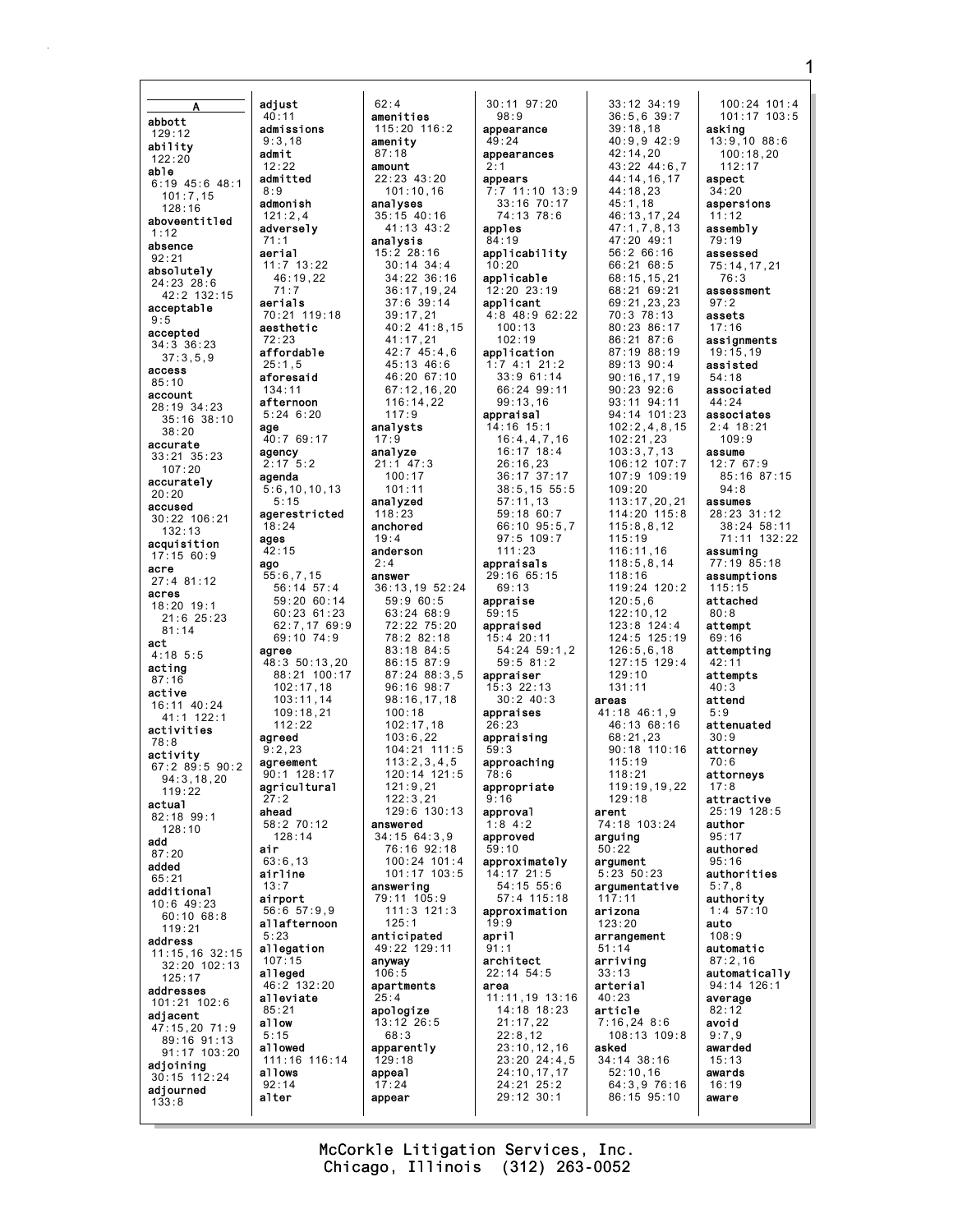$108:19$  $11:2$  46:2  $51:8$  53:14  $114:24$  $59:12.85:23$  $115:11$  $89:8.15.21$  $118:13$  $124:23$  129:7  $90:9.94:2$ 99:9 128:11  $130:18$   $132:8$ belvidere  $68:1.2.11$ B 69:22 70:5<br>125:7 126:2 b  $3:13$  $129:4$ bachelor benefit  $14:22$  $46.23$   $87.7$  22 bachelors  $90:24$  125:12  $53:19$ berms back  $125.8$  $12:4.58.21$ best 80:12 93:19 26:13.17.24  $103:8$   $110:8$ 38:14 85:17 130:12 131:1 better 131:16  $131:2,7$ background beyond 14:19.24 20:21  $4:19$  10:8,10 bad  $47.21$  $98:23$ bfi barrier 20:14 59:17,19  $77:13$  $59:22 60:13$ bartlett  $60:15$  $47:566:8$ bias base 50:11 51:19 70:18 75:11 big based  $69:21$  70:2  $22:3$  24:19 bi11  $28:18$  29:10  $50:2,4,5$  $29:15.19$ billed 39:5 40:14 49:20  $42:6$  46:7 billion  $48:15$  57:24  $15:6$  18:14 63:2 75:1<br>76:2 77:4 bit 34:12 58:21  $79:16.84:6$ blasting  $101.12$  $47:17$  $109:23$ blazer  $116.18$  $2:14.15$  3:6  $117.13$  $4:21,21$  5:21  $121:23$  $7:11, 18$  8:1 basement  $8:10.13.16$  $40.8$  $8:21$   $9:13,22$ basically  $11.6$   $8$   $12.9$  $17:5$  25:1 27:6  $12:12$   $13:23$  $32:24$  44:7 14:1,9 22:17<br>26:3 27:21  $45:5$  47:5 80:9 92:13  $29:5.31:19$  $97:5$  128:6  $31:21$   $32:10$ basis  $34:13$   $35:10$ 16:12,22 34:2  $35:13$   $36:9$ 43:21 64:7  $37:8,19$   $38:2$ 64:14 73:17  $38:3.39:4.20$  $84.912$  $39:24$   $42:2.3$  $105:22$  106:6  $42.2448:11$ baxter  $48:21$   $49:8$  $129:7$ 49:14 50:4,7 bav  $50:22.22.24$ 28:21 29:14  $51:11,22$ 38:22 39:10  $52:11, 19, 21$ <br> $58:10, 60:1$ **bed**  $129:7$  $61:964:3,9$ behalf 64:11 67:13  $2:5,7,10,13,15$ 71:11 88:11  $2:17$  5:1 90:12 92:17  $50:6$ 93:4 96:13 believe  $98:2,5,11,13$  $11:20$  22:2 100:24 101:4<br>101:17 103:5  $23:2$  61:18  $62:263:10$  $111:2,11$  $65:8,2166:6$ 117:11 121:1 68:11 69:7  $132:22$ 76:1,11 83:4<br>92:23 95:16 blazers 53:2 73:24 97:11 102:16 bluff  $103:23$ 47:3 119:23  $107:16.17$ 

 $122:11$ board  $1:1$  2:7 4:4.5  $4:13$   $7:10$ <br> $9:15$   $11:3$  $12:2$  13:13  $16:7$  17:23  $46:23$   $129:16$ boards  $17:23.24$  18:6  $18:7$ bob  $4.14$ bodies  $17:12.22$ body  $76:9.9$ books  $16:13$ boone  $68.3$ bottom 97:8 126:14 bought  $57:3,6$  129:1,8 break 34:11 93:17,21 95:11 133:6 bricks  $81:8.16$ brief  $7:98:3.4$ briefing  $12:24$ briefly  $23:22$  43:9 bring  $4:18$  117:1 bringle  $1:23$  134:5.15 broad  $113:1.2.3$ broken  $97:16$ brothers  $61:4$ buckingham  $110:18$ **buffer** 89:11.17.23  $90:20$ buffered  $89:9$ buffering  $90:1$ build  $81.896.820$ building  $55:21$   $77:20$  $80:6.984:13$  $88:23$ buildings 77:11 96:7,21  $128:8$ built  $29:16$  31:4 75:23 77:12 128:19 129:1 builtup  $131:2$ bullet 103:16 105:17  $106:13,14$ 112:16 114:7  $121:15$ burden  $76:4$ buried  $72:21$ business  $14:12.16$ 

128:15 134:7 C  $\mathbf c$  $2.9$  10 134 3 calculations  $117:1$ call 4:1 7:16 13:23 59:16 70:14  $86:5.19$ 89:24 114:18  $115:24$  $129:15$   $132:6$  $132:7$ called 14:6 39:20  $40:1656:5$  $c$ alls  $93:4$ cant 63:23.24 65:6 83:18 85:16  $86:13,15$  $88:3.98:6$ 116:20 119:1 122:3 130:13  $131:16$ car  $63:3$ career 16:10 18:12,16 carol  $60:2066:7.18$ cars  $84:19$ case  $20:24$  21:22  $24:1.20$  $35:2246:3$  $62.6$ cast  $11.12$ categories  $97:17$ category  $97:21$  98:21 cause  $1:12$   $133:8$ center  $19:420:3$  $58:17,19$ 81:1 82:20 centers  $15:9$  19:2.21  $58:3$ central  $129:9$ cerretti  $2:21$  4:15 certain  $61:15$  81:10 certainty  $53:1$ cetera  $21:12$  41:6  $champ$ aignur...  $14:21$ chancery  $5:23$ change  $65:3$  133:6 changes  $75:1$ chapter  $16:7$ character 22:7 29:12.24  $34:18$   $36:4$  5 49:1 66:16 78:14 89:12

 $90:4,22$   $92:5$  $101:22$  102:3  $102:7, 14, 21$  $102:22$ characteristic  $81:13$ characteriz.  $60:261:989:2$  $113.1$ characterized  $105:6$ charged  $49:20$ chase  $107:12$ chatham  $110:19$ check  $119:12$ checking  $119:12$ chicago 14:18 16:7 57:3.7 94:10  $96:7$  134:7 circuit  $17:21$ circumstances  $127:21$ cited 16:13 116:10 city 23:18,19 44:18  $47:357:2,7$  $119:23$  $122:11$   $134:7$ claims  $39:13$ clarification  $114:10$ clarify  $55:19$   $84:13$ clark  $2:175:1.1$ classification  $112:11$ classificat...  $79:16$ clean  $128:21$ clear  $51:1$ clearly  $52:4$  77:15.21  $106:23$ client  $51:2,15$  52:13  $69:297:13$ clientele  $128.1$ clients 62:2 97:21  $98:22$ close 42:13 47:5 48:19 87:17  $87:21$ closed  $121:18,22$  $122:2,4,5$ closer  $31:7$  47:13 closest 75:4 78:24 closure  $122:19$ coalition  $16:15$ colocated  $27:16.23$ com

47:21 120:7.12 combination  $62:2$ come  $4:5$  76:22  $84:229.93:19$  $31.22$   $331:1$ coming  $82:3$  129:3 comment  $6:24$  7:3 10:5 10:11,13,15<br>47:9 102:18 commented 76:18 commenting  $118:17$ comments  $10:8$  72:9 77:5 commercial 20:1 24:12  $31:2.678:15$ 78:17,21 79:24 80:5.7 80:10 84:9  $86:9.20$ 103:4 112:15 112:19 113:6  $113.12$  $124:18$  $125:21$ 127:10.11.15 commissions  $17:23$ committees  $16:9$ common  $27:15.22$ communities  $30:15,19$  72:19  $94:11$ community  $18:24$   $23:6$ 24:22 25:15  $25:16$  123:17 company  $14:15$  59:23  $61:5$  118:12 comparables  $21:11$  42:11  $119.20$ compare  $58:18$ compared 43:23 44:15.18  $47:10.68:22$ compatibility  $15:2$  30:4  $34:2266:20$  $125.17$ compatible 78:20 128:9 competence  $116:1$ complete  $49:21$ completed completion  $10:22$ component  $80:283:7$ components  $41:14$   $42:6$  $81:11$ compound  $27:18$ comprehensive  $15:19$  21:10 22:24 30:14  $31:5$  67:3

McCorkle Litigation Services, Inc. Chicago, Illinois (312) 263-0052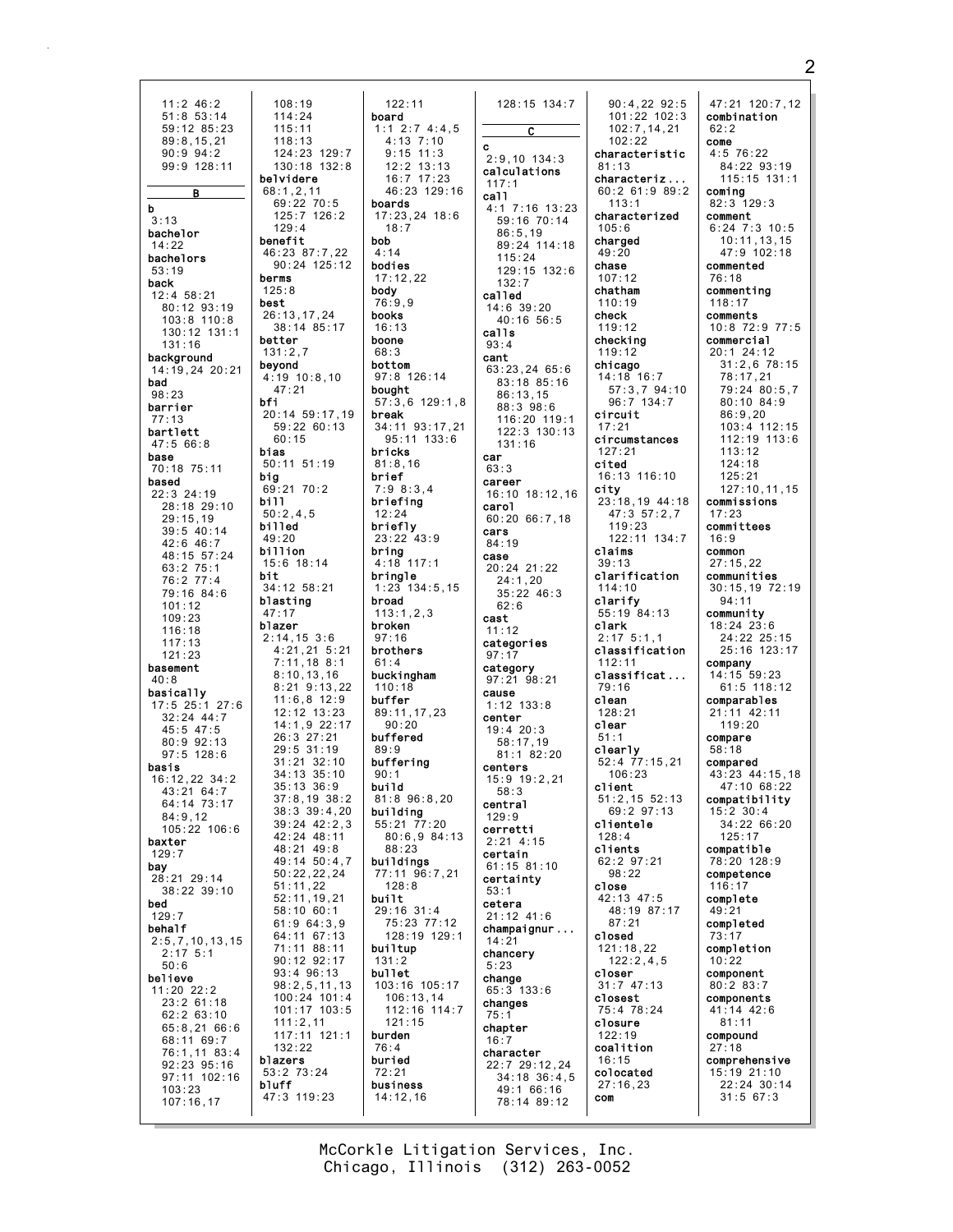86:17,19 95:11,13 119:17 127:17 comps 46:6 computation 131:18,21 concentrated  $28.4$ concentration 32:16 concept 26:21 conceptual 99:6 concern 62:11 63:13 77:6 126:20 concerned 52:2 58:16 85:6 concerns 62:8 63:17,18 64:1 85:21 conclude 106:4 concluded 1:14 concluding 64:7 conclusion 48:8,9,18 62:5 64:15 69:3,4 76:23 93:5 105:12 106:7 115:16 117:2 conclusions 8:24 29:22 44:12 48:4 63:4 66:6 76:18 109:6 116:11 condition 40:17,20 42:13 71:3 conditions 35:9 38:17,19  $41 \cdot 4 \cdot 44 \cdot 3 \cdot 8$ 87:17 131:8 conducted 34:21 35:14 60:8 conducting 34:4 36:24  $42.6$ confidence 116:15,19,20 confidential  $93:10$ conflicting 87:9 conforming 110:21 111:7 111:17 112:2 connection 16:19 21:14 28:7 38:6 53:12,16 61:24 62:20 65:23 74:3 124:12 consider 33:11 72:10,14 83:14,23 102:1 109:23 112:14,19 117:8 120:20 125:3 consideration 24:4,11,11,18 30:11 66:12 67:5 considered 15:22 17:9  $22:5$  35:3 40:21 45:7 83:20 108:15 118:22 120:17  $127.22$ considering 83:21 consist 66:23 consisted 66:24 consistency 47:10 consistent 34:3 36:18,23 44:10 46:7 consistently 5:18 constitutes 106:16 128:11 consultant 15:4 consulted 73:12 consulting 14:16 17:12 20:7,15 52:5 65:20 73:4 73:16 contains 134:11 content 71:18 contents 54:21 context 13:19 34:16 35:1,17 continuation 6:12 continue 5:8 93:23 continued  $6:1$ contribution 53:3,12 control 1:3 4:3,4 7:10  $37:6$  39:18 40:9 42:9,20 44:7,16 45:1 46:1,9,13,16 47:1,13,19 60:17 61:16 61:19 63:2 63:10 67:19 68:15,21 69:23 70:7 113:21 115:8 118:8,14 119:24 122:10 129:17,21 130:1 131:5 controls 75:1 conversations 52:3 cook 44:18 115:1 corporate 5:7,8 18:21 corporations 97:18 correct 23:21 28:8

32:12,14 40:18 43:10 43:11 50:24 53:9,20,21 53:23 54:2 54:11,13,23 56:22 57:14 57:15 58:1 61:7,15 68:13 71:5 72:4 73:2 74:1 76:15 79:8 82:4,5 83:3,6,8 84:23 85:1,8 85:11 86:2,3 86:17,18,22 91:6,14,15 97:7,19 98:23 99:3,4 100:12 103:4 107:1,2 108:6,21,22 110:1,22 111:1 112:5 112:6,12 115:10,13 116:23 117:3 117:6,7,20 119:2,8 120:3 124:9 131:23 132:11,17 134:10 corrected 72:4 correctly  $110.6$ correlates 104:11 cost 44:19 49:22 couldnt 77:23 82:14 85:15 coulter 12:19 coulters 12:12,13 13:20 counsel  $108 \cdot 17$   $133 \cdot 4$ counselor 17:1,2 counts 67:6 119:17 county 2:18 5:2 18:13 19:13,13,14 23:19 25:6  $44.1860:9$ 60:12 61:22 65:2 68:2,3 97:9 113:17 115:1 124:10 128:16 129:5 129:6,9 134:3 couple 10:12 15:18 18:14 68:1 course 71:10 72:10,15 84:20 88:9 courses 15:17 court 134:6 courts 17:21 covered 51:22

covers 16:17 cranes 79:20 80:13,16 cre 14:5 17:2,4 create 30:4 creates  $27:7$ creek 2:15 4:21 24:6 24:22 25:14 25:21 26:9 27:1 45:16 48:20 53:5 74:4,5,11,21  $75 \cdot 4$ , 12 76:14 77:2,9 85:6,10,22 110:3,4,7 112:1 cres 17:11 crete 128:16 criteria 27:2 43:3 48:17 79:13 94:2,19 95:4 95:8 criterion 12:21 21:15 32:3,4 34:7 34:17 35:2,5 35:6,7,14 36:3 37:7,13 37:13 38:7 61:14 92:8 92:14,20 93:1,3 critical 36:16 criticism 106:19 107:17 113:20 115:7 criticisms 47:24 critique 114:8 119:6 critiques 112:18 cross 49:10 crossexamin ... 22:16 csr 1:23 134:15 culmination 15:17 current 65:2 cut 107:12 cx 3:4 D d 3:2 daily 55:14 105:22 damage 65:3 data 43:18 46:11 68:16,22 74:10 105:2 115:12,14 116:10,24,24 117:3,6

123:6,11,21 123:23 124:11,15,18 131:7,9,12 date 5:9 6:12 9:22 dates 44:9 46:7 47:9 day 1:12 5:13 6:16 12:17,18 23:4,4 28:21 28:22 29:2,3 29:13,14 38:22,23 39:9,10 58:8 81:23 82:8,9  $82 \cdot 12$ , 16 83:6 87:8,11 103:22 days 10:5,17,22 28:21 29:13 38:22 39:9 deal 6:15 deals 128:4 decide 6:21 deciduous 91:1 decision 116:4 deep 51:18 define 83:12 86:10 103:7 104:16 defined 127:8 definition 66:2,2 80:12 degree 30:8 53:19,24 54:9 101:3 demand 24:21 25:12 38:14 44:1 44:19 80:2 82:10 121:23 demonstrate 48:23 49:4  $92.21 102.20$ department 64:24 depaul 18:8 dependent 59:13 depending 88:3 depends 82:9,9,10,10 113:10 127:1 127:7 des 20:10,12 45:1 55:4 57:1 66:7,9,14 describe 14:12,24 15:14 20:6,23 23:22 59:16 described 21:21 31:3 41:7,20 43:4 43:16 77:19 103:8 111:17 111:21 describing dictate

11:19 83:17 104:17 description 65:7 deserve 98:17 design 30:3,3 40:7 92:2 96:10 96:23 99:5 designated 16:24 129:17 designating 94:2 designation 15:13,15,16 17:4 94:4,6  $05:1,2$ designed 84:24 102:13 desirable 72:23 detached  $25:4.6$ detail 23:24 109:5 determination 26:22 92:23 determine 21:23 131:18 determined 70:24 detrimental 40:17,20 41:4 71:3 develop 86:14,14 developed 19:2 27:6 45:24 65:9 86:8 117:18 123:18  $127.19$ developer 61:4 90:3 123:19 developers 17:8 developing  $22:5$ development 17:15 19:6 21:5,12  $22 \cdot 20$   $23 \cdot 15$ 24:6,10 30:19 31:2,3 33:12,18,21 34:2,6,20 35:2,8,15,19  $36:1,15$ 45:17 47:18 53:5 55:24 62:14 64:18 64:21 65:10 67:2,7,8,9 74:24 75:2 75:12,15 76:2,14 78:2 78:3,5 84:4 86:20 113:10 117:22 118:1 118:3,4 119:16 120:18 124:8 125:18 129:7 129:10 developments 19:24 89:1 develops 86:12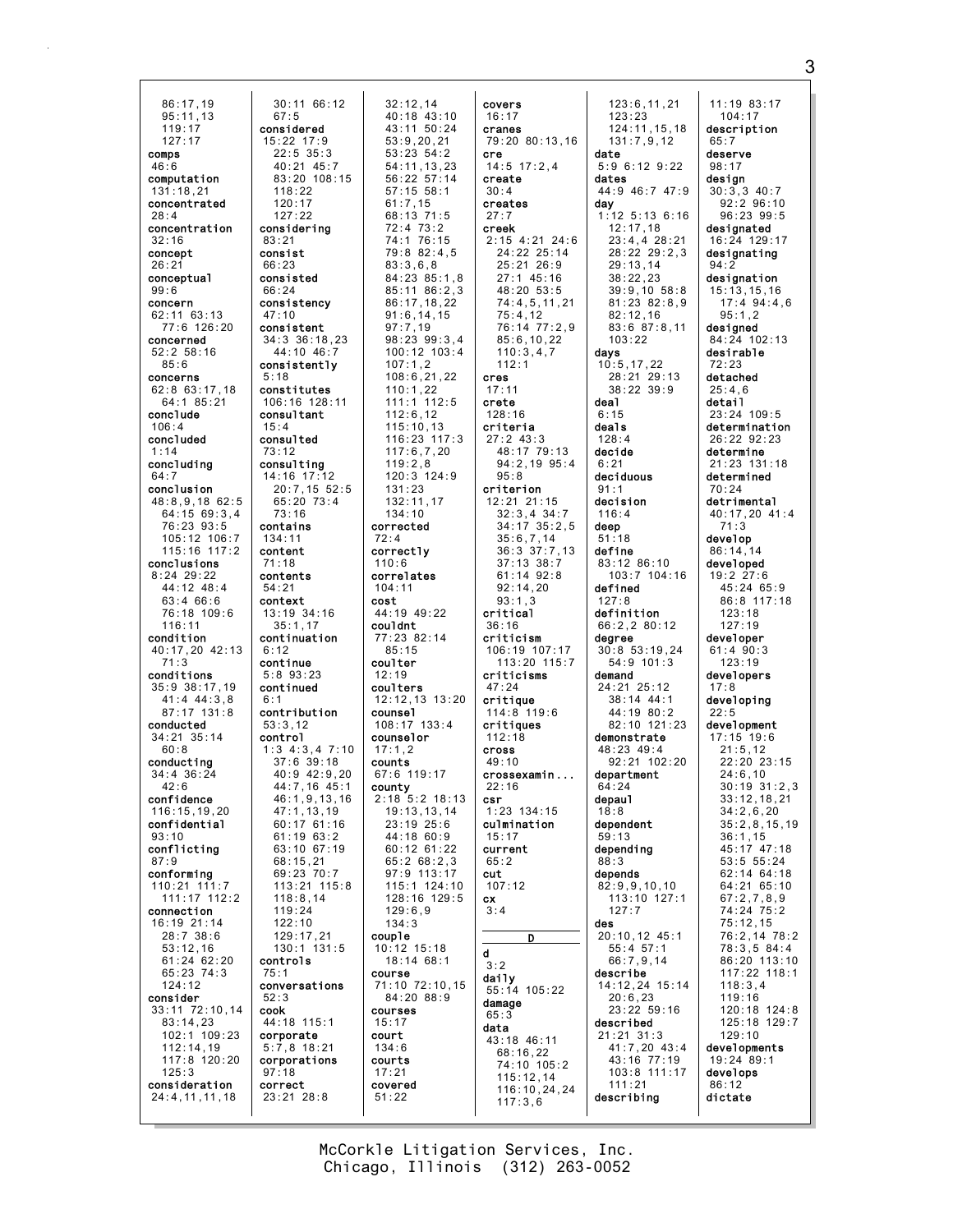distort  $95:9$ didnt  $44:12$  $12:14.20.26:1$  $39:17$  41:17  $46:15$  48:8  $57:16$   $59:8$ district  $61.810$  $71:17$   $72:8$  $106:18$  $99:6 100:7$ divorce  $100:13$   $105:4$  $25.9$  $105:23$  106:4 documents 107:3 109:16 48:16  $110:24$ doesnt  $112:14$ 113:23 116:9  $116:22$  $117:24$  118:1  $119.45$  $120:11$ 124:17,21  $131:4$   $132:16$ doing  $5:17$  21:9  $132:21$ difference  $40:5$  44:1  $121:20$ dollars  $130:20$  $131:13.14$ differences donna  $2:23$  4:15 40:14 44:21 different dont  $11:18$  26:6  $36:21$   $38:9$ 43:10 47:23  $51:664:10$ 69:14 81:13  $91:24,24$  $104:20,21$  $111:15$  $126:10$ differential 40:14 42:18 43:19 44:17  $45.2$ differentials  $40:12$ differentiate  $36:21$ differentia...  $40.15$ difficult  $24.15$ direct  $14:8$  108:12  $dirt$  $47:17$ dirty  $79.21$ disagree doors  $97:21$ discipline  $95:5$ discuss  $8:20,21$  31:8  $31:22$  46:15 discussed  $13:18$  32:5 doubt 35:19 41:11  $100.8$ discussing  $118:15$ draw discussion  $11:23$   $43:19$ drawings 45:4 46:8,11  $99:6$ 46:19 104:23 drive discussions  $21:4$  25:2  $35:20$ disposition  $92:3$  $17:15$ distance due  $13:745:20$  $75:7$ du<sub>1y</sub>

 $14:6$  134:5 duration distribution  $62:9$  $58:3.17.18$ dust  $47:17$ dx  $3 \cdot 4$  $3.213$ earlier  $94:5$ 11:10 87:12 easier 92:15 96:6  $121:6$  $98:17.23$ east  $102:1,12$  $19:4$  31:5  $107:11$   $108:7$  $90:10.16$ 111:6 114:13 easy  $40:6$ economic  $25:3$  26:20 42:19 68:24 economics  $69:5$  71:5  $14:23$  $125:3$   $134:6$ economies  $46:8$ economy  $25:8$  43:17 ed  $47.21$  120.8 12 7:9 8:15 9:16 edge  $12:15,16$  $81:6$  115:1  $55:9.1556:9$ editing  $56:13,14$  $54:18$  $59:361:18$ edition  $62:8$  63:7,15  $111:24$ 67:10.11.16 education  $68:1869:2.4$  $20:21$ 69:15 70:1,4 educational 70:18 75:19  $14:19$  $80:16, 19, 21$ effect 84:11 86:19  $22:8$   $25:23$ 95:23 98:2  $30:24$  49:5 99:9 100:3 effort  $100:19$   $104:5$  $6.$ 104:8 105:14 eight  $107:4$  108:19  $15.17$  $110:10.12$ either  $7:13$  10:23  $116:19$   $117:9$  $16:3$  17:21 118:12,19<br>121:19 122:5  $23:12.18$ 27:16 33:1,4 122:8 124:23  $33:24$  76:24 125:2 128:7  $94:3$  $130:4.16$ elaborated 131:21 132:7  $43:7$ elburn  $45:8, 14, 18$ 23:5 28:21 46:3 117:16 29:1,14 30:7  $118:8$ 38:23 39:10 element 76:20 81:22  $37:12.15$  $87:2.16$   $88:1$  $109:14.19$  $99:23:100:15$ elgin  $101:10,14$  $7:6$ eliminated  $43:17$ downanddirty email  $10:1$ emissions 63:6, 11, 14 emit  $63:11$ emplovees  $54:14$ 110:19 125:7 enclosed drivethrough  $81:9, 18, 20$ encompassing  $15:7$  $9:11$  115:15 endpoint  $11:21$ 

 $82:20$ 

 $132:5.9$ 

 $18:14$ 

 $113.24$ 

 $132.23$ 

 $10:14$ 

 $128:6$ 

 $29.22$ 

ends  $10:6$ engineer  $54:3$ engineered  $27:5$ engineering  $91:23$ engineering...  $128.3$ enjoy  $46:17$ enter  $128:17$ entered  $7:8,238:14$  $12:8$ entering  $87:21$ entire 75:15 93:2 entities  $97:18$ entitled  $50:10$   $59:2,10$  $59:16$ entitlements  $23:1$ entrance  $88:24$ environment  $89:6$ environmental  $41:5$ equal  $115:18$ errors  $132:19,21$ essence  $34:8$  37:16 essentially  $22:22.27:13$ 40:4 78:14 establish 21:24 66:13 established  $25:15,18$  $106:12$   $107:6$  $107.9$ estate  $14:15$   $15:1.4$  $15:22$   $17:1$  $17:10.13.16$  $18.3689$ 22:13 24:16  $30:24$   $33:8$  $40.2275.14$ 76:14 94:8.9  $95:4.7$  $111.23$  $124:11$ estimate  $57:13$  $et$  $21:12$  41:6 european  $128:18$ evaluating  $94:19$ event  $5:24$  8:3 115:7 everybody  $4:20$ evidence  $8:14$  13:4 28:24 31:13  $39:1,18$  $58:11,12$ 71:12 132:23  $132:23$ exact

 $65:6$  104:3 examination  $14:8$  49:10 examined  $14:7$ example  $19:5$  27:1  $33:23.40:6$  $128.10$ examples  $18:17$   $19:8$  $41:3.4$ excellent  $6.23$ excess  $18:1.5$ excluding  $19.17$ excuse  $38:17$ exhibit  $3:16$   $7:7,15,17$  $8:7,8$  12:7  $13:2,5,6,11$  $20:17$  28:12 exhibits 8:13 12:23 existence  $46:288:1$  $89:11$ existing  $35:8$  42:12 63:3 70:10  $77:11$ exists 102:21 103:1 exit  $11:17$  84:22 exiting  $87:21$ expanded  $37:3$ expansion  $20:8$  61:21 70:10 73:5  $97.9$ expansions  $68:4$ expect  $10:11$   $100:1$ expected  $86:7$ experience  $15:120:21$  $22:3$   $24:5.19$ 25:12 27:15  $27.22228.36$  $29:11.15$  $35:1,6$  37:21  $38.58396$ experienced  $113:21$ expert  $17:18$  29:21  $37:5 50:8$  $51:12.16$  $52:4,5,6$ expertise 37:16,17 63:24 experts 50:18,21 91:23 explain 24:24 40:1  $42:5$   $43:6$ 74:17 75:13 109:5 118:24  $119:4$ explained 71:17 78:21  $94:5$  118:23 explanation

 $32:23$ extend  $7:2$ extensive  $35:20.22.24$ extent 23:23 52:24 extract  $122:20$ extremely  $24:15$   $29:8$  $\mathsf f$  $2:6$ facilities 15:10 57:17  $61:19$   $63:11$ 65:14 67:24 facility  $1:3$  4:3,4 5:18  $11:17$  20:12  $20:14$   $21:7$  $31:11$   $32:1$  $32:22$  37:6 47:14 48:23 49:4 55:4.8  $55:23$   $56:3,7$ 56:12 57:3 57:14 59:17  $60:17,20$  $61:2.6.10.13$  $61:16$  63:3  $64:1.865:5$ 66:15.19.21  $69:5.2270:8$  $73:20.74:3$  $77:1.20$  $81:11.24$  $82:2.783:4$  $83:15$   $84:8$  $85:486:21$ 88:16.24  $89:8, 16, 17$  $90:20.91:5.8$  $91:16$   $92:2.3$  $99.3 102.13$ 107:22 117:9  $128:20$ fact  $8:24$  10:6 23:10 25:21 28:19 31:13 38:20 43:22  $48.12$  51.11  $60:371:8,13$ 72:2 79:6  $82.1593.2$  $102:12$ 107:15 110:6  $116 \cdot 2 119 \cdot 13$  $127:14$ factor  $35:2$  44:13  $113:7$ factors  $40:12,15$ facts 28:23 38:24  $58:11$  71:11  $107:21$  $132.22$ factual 72:7 132:19.21 factually  $107:20$   $110:22$  $111:1$ fair  $50:18$  52:9 54:20 129:14 fairly

McCorkle Litigation Services, Inc. Chicago, Illinois (312) 263-0052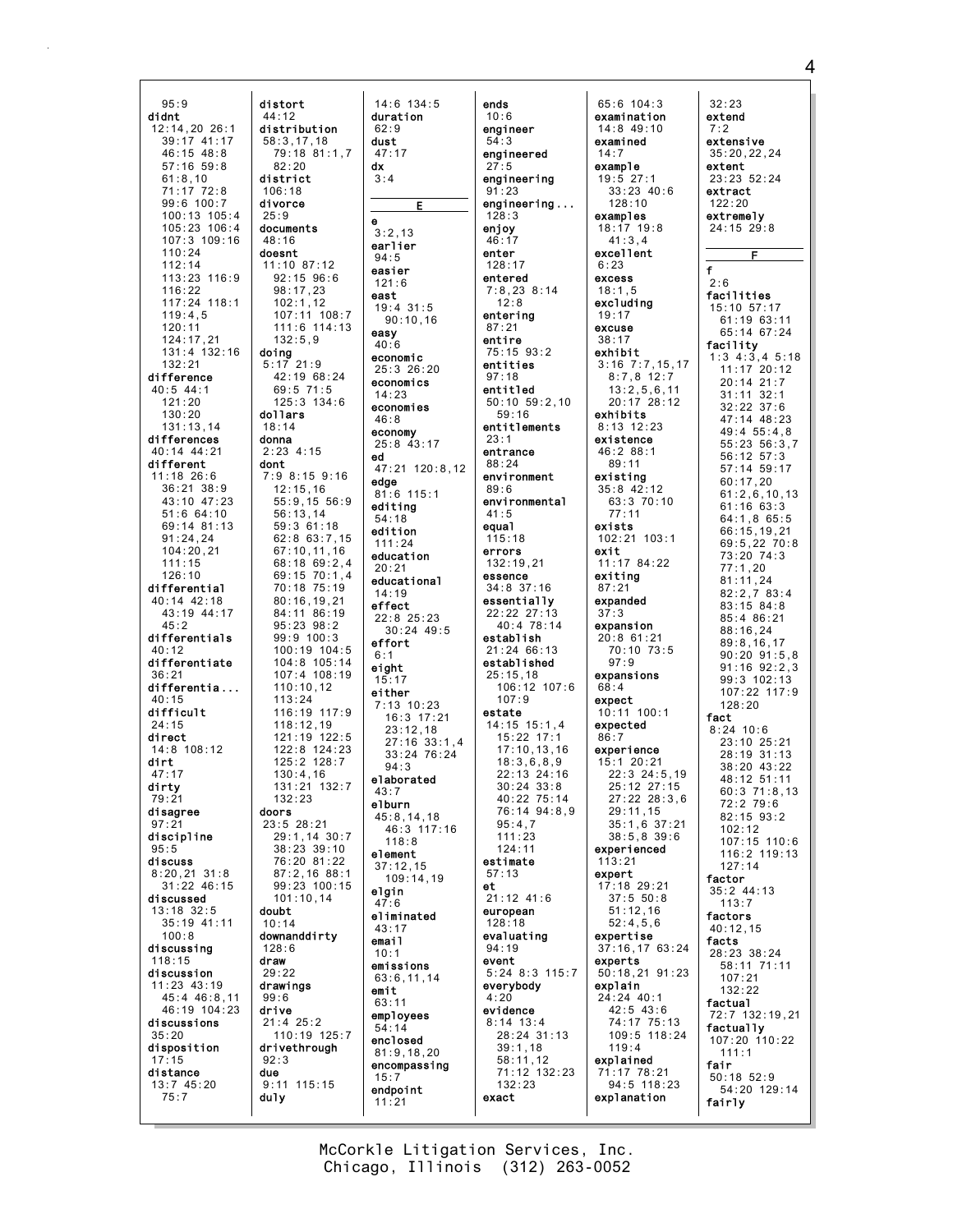25:9 72:18 91:4 familiar 21:17 26:8,12 30:18 54:21 58:3 81:3  $82.1$ familiarize  $80.24$ family 18:19 far 19:2 35:23 46:3 47:7,9 65:4 81:23 fascinating 76:7 78:19 feasible 26:19 feature 72:23 federal 17:21 fee 49:16 fees 50:3 53:13 feet 24:8 25:22 30:5 45:16 45:19 55:22 75:3,8 78:7 81:12,16 103:10 127:9 field 17:18 22:4 29:22 34:4 34:21 37:1 38:5 fields 15:1 fifth 97:12 114:7 figure 10:24 13:6,11 file  $10:1.1$ filed 10:11,21 files  $124.19$ filings 9:21 11:1,4<br>**final** 99:10 122:19 finance  $14.22$  53.22 financial 17:8,13 18:7  $51.13$  07.17 financially 26:19 financing 64:23 find 110:13 112:7 findings 8:24 10:6 fine 7:18 8:5 9:20 43:1 69:18 finish 5:19 6:4 111:4 111:13 120:13 121:3 finished 6:5 121:8 finishes 120:15 fire 76:5

firm  $14:16$  51:2,4,5 52:14 53:2 56:16 73:24 128:18 firms 97:17,22 98:22 first 8:23 14:6 16:15 28:14 40:1 43:16 45:15 94:23 98:21 109:7 110:14 134:5 fit 6:8 five 15:18 18:18 24:15 60:23 flawed 108:24 109:2 112:14 115:14 116:10,24,24 117:2,8 flaws 115:9 116:18 flood 42:15 44:24 45:2,3 61:4 113:22 flow 22:23 30:3 67:7 focus 62:10 focusing 38:4 69:14 follow 58:20 follows 14:7 foot 84:13 128:19 footage 55:17,20 foreclosures 43:18,20,23  $46:10$ foregoing 134:9 forest 19:14 60:9,13 forges 79:21 80:13,19 form 15:22 23:24 27:19 31:17 58:10,15,16 88:11 90:12 forth 99:13 forty 104:23 foundation 37:9,15 41:24 63:8 four 25:11 55:6 57:4 fourth 110:14 fox 10:21 12:24 frankly 9:18 27:3 freestanding 80:4,10 freight  $40:24$ friday front fuel full. 66:6  $99.7$ 14:15  $15.3$ fully 56:20 60:2 funds 25:11 future gained 51:13 game garner  $2.2$ gas 84:14  $5:6$ general 88:6

7:2

5:14,20 6:20 20:17 28:11 92:12 96:2 99:11 46:18,24 70:14 70:16,24 71:8,20,23 88:9 132:20 fullfinished fullservice fulltime 81:17,20 95:16 functioning fundamentally 17:14 51:5 52:17 further 13:23 49:8 87:20 133:7 furthers 35:7 36:5 67:8 89:20 90:7 102:24 118:2 127:1,7 G 50:19 52:9 garbage 29:12 31:9,23  $32 \cdot 16$   $39 \cdot 8$  $108 \cdot 4$ gathering 20:23 59:14 72:9 73:16 123:8,14 127:11,14,15 128:15 generalities generally 17:12 26:23 28:1,4 38:13 40:11,19,21 44:3,17 72:18,19 74:14,14 78:20 79:17 89:3 113:5 120:16 128:5 128:7 generate 58:5,9,12 63:6 82:22 83:5 84:4,15 91:19,21 generated 57:20 84:8 85:4 generic 58:18 gentlemen 121:7 george 2:4 4:8 9:2,23  $11.9$ give 11:2,14,17 18:17 19:9 23:23 63:23 63:24 65:6 68:8 82:14 104:9 113:2 116:20 122:3 128:10 130:13 131:15 given 13:5 36:16  $103.22$ 134:11 gives  $13:18$ giving 11:20 82:18 glendale 61:1 glenn  $2:10$  4:10 glenview 43:12,14 45:6 114:4,9,12 114:13,14,20 114:22 115:2 115:4,4,23 116:15 129:15 131:3 go 4:19 6:8,19 8:13 10:17 13:12 23:14 27:4 42:4 43:9 47:2 58:21 70:19 70:20 76:9 80:12 82:7 96:1 97:12 108:16 110:8 125:4 126:13 128:14 130:19 131:24 goal 6:4 goes 6:3 10:8 37:12 89:2 92:13 109:4 going 4:18 5:11,16 5:19 6:19 7:1,6 11:24 12:1,6,22 18:20 22:10 26:6 31:12 32:2 34:5,9 35:4 37:2 39:16 41:16 42:21 48:7 50:2,4,11 52:17 63:20 72:20 82:2 82:13,15 85:2,13 86:14 89:23 93:13,14 98:20 100:4 100:5 108:2 127:18 130:12

131:16 132:24 golf 71:10 72:10,15 88:9 good 6:17 9:18 29:1 88:21 89:7 93:16 104:9  $107 \cdot 13$ 109:19 122:4 122:6 google 11:11,13 government 19:11 graduated 14:20 gravel 122:20 great 7:4 greater  $25:16$ groot 1:8 2:5 4:2,9 21:2,23 73:18 74:24 75:3,23 77:12 79:1 89:9,15,19 89:24 90:1 107:22 groots 9:10 grossmark 2:12 4:23,23 63:8 grounds 77:17 78:9 group 2:9 47:14 62:4  $67:19,20$ 102:6 129:24 130:1 groups 16:17 129:22 131:6,10 guarantee 85:15,16 86:13 guarantees 88:4 89:20 90:7,8  $127 \cdot 18$ guess 7:16 10:18 51:7,9 69:16 76:8 88:7 guessed  $88.8$ guessing  $10:23$ guidance 111:20 guide 95:8 gun 98:10 gurnee 18:20 guys 98:24 H h 3:13 hainesville 30:16 31:5 35:21 half 28:1 38:6

45:20 hall 5:17 handle 6:18 84:24 happen  $129.11$ happily 67:15 happy 89:22 109:5 129:18 hardy 91:3 harmonious 113:6 hasnt  $22:11 \t35.5$ haul 32:16 havent 7:13 8:2 63:22 75:24 76:10 89:19 118:3 head 82:19 heading 11:18 headquarters 18:22 health 63:19,21 64:2 64:8 heard 35:10 hearing 1:11 2:3 4:1 5:3,4,9,21 6:2,12,15 7:4,12,19,22 8:2,5,11,18 9:5,9,13,19 9:24 10:22  $11:7$  12:1,10 12:13,22 13:5 14:2 22:15 27:19 29:4 31:17 31:19 32:6 34:9 35:11 35:12 36:2,7 37:8,20,22 39:2,22  $41 \cdot 19 \quad 48 \cdot 13$ 49:9,15 50:8 50:9,13,20 51:1,7,17,23 52:1,12,23 58:14,22 60:4,20 63:9 64:4,12 67:14 71:14 74:9 75:6,9 88:13 90:14 92:24 93:6 93:12,16,19 93:22 96:13 96:14,17 98:14 101:1 101:5,18 103:6 111:2 111:4,11,12 117:12 120:13 121:1 121:7,11 125:13 126:9 133:1,5 134:9,12 hearings 73:19 87:14 heaviest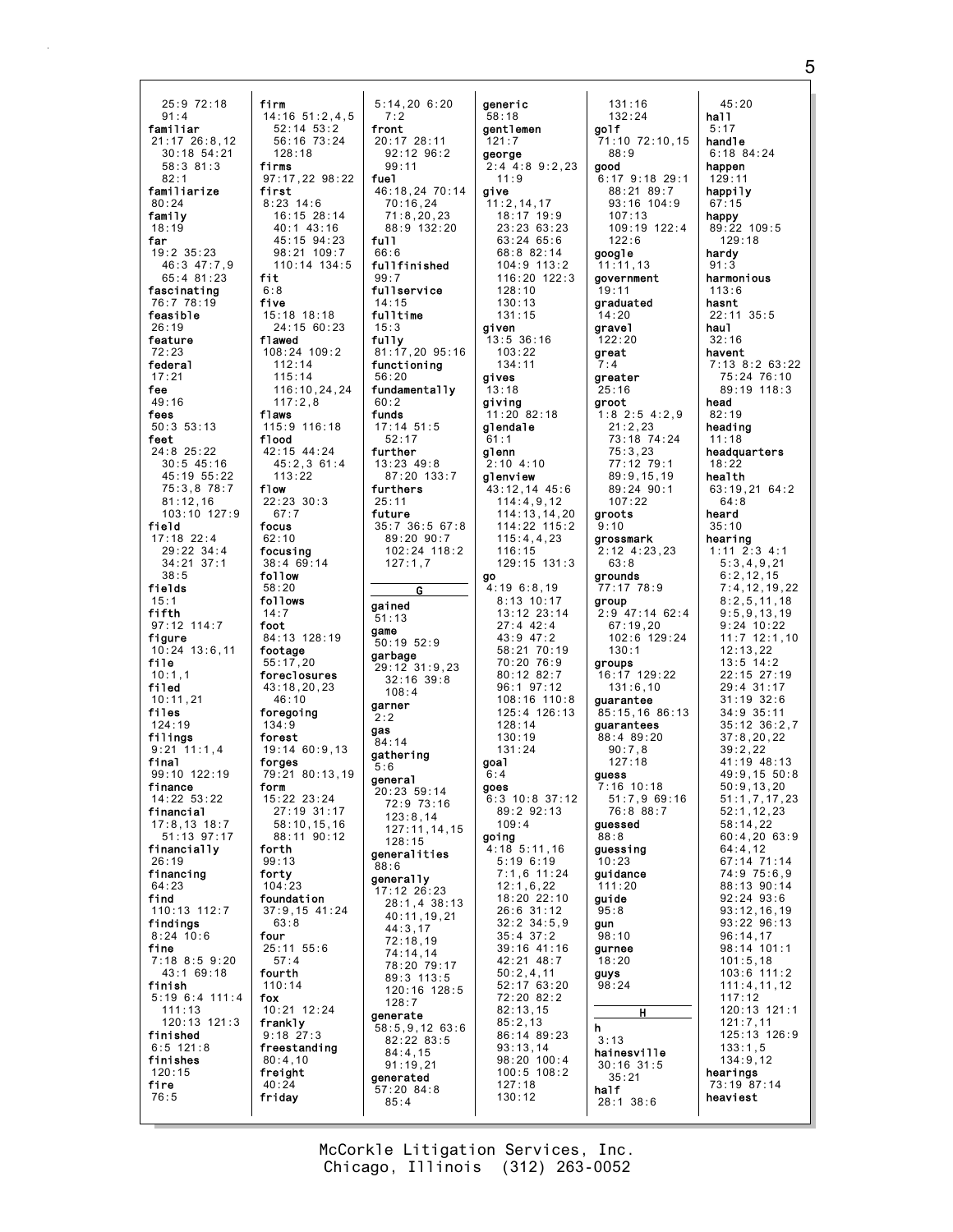honor  $83:10$ heavily honored  $33:17$ heavy hopefully  $27:13.16.22$  $28:3.4$  30:8  $6:7$  $\frac{25.5}{33:5}$  40:23 hot  $56:4$  76:4 78:19 79:14 hotels  $79.19.20$  $80:13.14$ hour  $81:4,19,20$ 81:23 82:22  $83:1, 2, 15, 24$ hours  $94:3,14,15$  $94:20.95:6$  $105:23$   $106:8$  $107.23$   $108.3$  $108:8,15$  $120:21,23$  $121:14$ height 62:9 78:4 heights held  $16:320:9$ house help  $95:5,22$ houses hes  $22:12$  35:13  $37:4,19$  52:4  $52:5.5.89:23$ 92:18 111:10 housing hewitt  $18:21$ huae high  $30:7$  47:21 hundred  $77:12$  120:16  $120:20$ highend 78:22.23.24 hundreds  $128:19$ higher  $27:8$  44:6 58:13 66:3 id  $77:20$  113:5  $3.15$ highest idea  $15:22$  26:12.17  $26:19.24$ identical  $38:14$  103:19 highly<br> $7:13$  129:2 identified highprofile highquality 78:21 127:10 identity  $128:12$  $51:18$ **highway**<br>91:11.17.19  $111$ highways  $13:15$  91:12 hired  $98:10$ history  $67:4$ 111 hold  $5:14.20$ holding  $17:16$   $71:9$ holdings 18:19 60:11 89:21 90:2 holland  $128:19$ illinois home  $2:18$  14:21 110:17 123:15 homes  $2:16$  4:22 19:1 honestly  $6:2$ 

 $16:6$ 

 $14:20$ 

 $129:6$ 

 $15.10$ 

 $28:20,22$ 

 $39:9,10$ 

 $124:3$ 

 $25:1$ 

 $44:8$ 

 $82.15$ 

 $9:18$ 

68:21 71:7

 $92:8$ 

64:24.24

 $123:24$ 

 $130:9,10$ 

68:2 128:16  $134:1$ im  $5:16$  8:16 9:2  $10:23:11:1$ 11:23 12:1<br>12:22 13:17  $14:20$  16:8  $22:10$  31:12  $32:2$   $34:5.9$  $35:4$   $37:2.10$ 1:13 83:11.15  $37:22,24$  $83:24$  133:9  $39:16$  41:16 42:21 48:7  $5:6$  23:4,4  $50:14$   $52:2$  $58:16.16$  $29:2,3,13,14$ 61:11 62:13 29:21 38:17  $69:7, 15, 16$  $38:18,22,23$  $81:2.24$ 82:17 86:13  $51:2363:3$ 88:6 89:21 76:20 81:22 93:14 100:13 85:15 87:8  $100:20$ 87:11 99:21 102:17 104:8  $100:14,15$ 104:22 106:8  $101:10.13$  $106:9,14$ 109:5 112:17  $114:2,5,6$  $118:15.16$ 42:14 46:16  $119:3$  123:3 77:24 123:7 immediate  $123:10, 13, 16$  $33:12$   $56:2$ 78:12 103:2  $103:7$   $123:7$  $124:3.5$ immediately  $5:12$   $77:14$  $87:20$  91:13 17:22 81:12 impact 100:6 104:23 19:16.19.23  $21:11$   $22:22$ 29:11 30:10  $31:9,22$   $33:8$  $33:11.13$  $34:18.36:20$  $38:7, 14, 14$  $38:15.39:6$  $39:11$  41:5  $46.21$   $48.4$  8 48:10.12.14  $57:16,23$ 40:4 116:13  $62:24$   $63:3.5$  $63:19.21$  $64:2.865:3$ **identify**<br>4:6 33:4 70:13  $65:9, 20, 22$  $66:5, 11, 15$ 95:5 110:7 66:19 76:8  $76:13.17$ 77:2 92:13  $92.14$  21 22  $21:15$  32:4  $93:997:1$  $34:7,17$   $35:2$ 99:17 100:2  $35:5, 15$  36:3  $100:4.8.12$  $37:7,13,13$  $100:23:101:3$  $38:7^{6}61:14$  $101:7, 14, 16$ 101:21 102:6  $102:14, 20, 22$  $4:1.196:13$  $112:14.19$  $7:178:3$ 116:1 118:20  $31:19$   $34:15$  $125:10$  $34:23$  37:8 impacted  $37:14$  43:1 42:12,12 79:9 48:14 58:20  $118:9,13$ 58:21 60:1 120:1 124:7 100:17 116:3 impacting 116:16 118:6  $120:5,6$  $15:21$  16:15  $122:10,11$  $16:18$  55:4 impacts  $56:8, 24$  57:1 23:14 46:7  $60:21$  62:19 47:24 48:19

 $67:6$  72:11 72:16 85:22 99:20 116:6  $118:15$ impair  $117:22$  118:1 impairs  $69:11$ implementation  $63 \cdot 4$ implication  $76:12$ imply  $132:10$ importance  $36:17$ important  $35:17$  42:8 43:22 44:13 improving  $44:5$ inappropriate  $43:13$ incinerator  $62:14.23$ incinerators  $63:6$ include  $30:14$   $52:13$ included 18:12 19:18  $129:20$ including 19:12,13 46:17 49:23 53:4  $62:3,1066:7$  $125:8$ incompatibi... 22:7,12 29:24  $36:4$  37:21 48:24 87:6 87:19 88:2 88:19 89:5 89:12 90:3  $90:22$   $92:5$  $125:10$ incompatible 78:17 91:8,16  $125:21$  126:1  $126:6.19.23$  $127:6, 12, 22$  $128:2$ incomplete  $110.24$   $116.12$ inconsistent  $33:22$ incorporated  $128:18$ incorrect  $60.298.18$  $107:16.18$ 111:10 117:4 increase  $31:9, 14, 16, 23$ 60:10 76:1 103:19 104:1  $104:6, 9, 14$  $105:3.6.12$  $105:15,19,22$  $106:1$ increased  $74:14$ increases  $103:17$ incredible  $90:5$ independent 77:3 119:9,11<br>119:14,15 independently  $21:9$ 

indicate  $108:23$   $110:2$  $112:13$  $117:21$  118:7  $119:23$   $125:5$  $125:16$   $126:5$  $129.23$ indicated 57:22,24 72:24<br>73:12 86:23  $99:1$ indicates  $96:7$  105:2 indicating  $45:24$ individually 74:18 84:2 indoors  $92:4$  108:5 industrial  $15:920:1$  $24:12.26:10$  $27:13, 16, 23$  $28:3.531:6$  $33:2,4,5$ 46:17 47:20  $56:478:8,14$ 78:15,18,19 79:14,17,19  $79:21,24$  $80:1,3,7,8,9$  $80:14$   $81:4.5$  $81:10, 19, 23$ 86:8,20 94:3  $94:7.14.15$  $94:20$   $95:6$ 103:4 106:11  $107:6.8.23$  $108:6, 8, 15$  $110:16$  111:7  $112:2,10$ 113:6 118:9 118:11, 16, 18  $119:1$  120:1  $120:4,21,23$  $121:14$  $124:18$  $125:22$  $126.21$  $127:12.16.22$  $128:1,7,20$  $128:21$ industries  $1:8$  2:5 4:2.9  $21:389:24$ industry<br>94:19 123:15 inflation 74:15 influences  $129:21$ information 6:11 51:9 72:3  $72:5$  77:5  $119:18$  $122:21$  $123:15$  $131:17$ infrastruct...  $76:5$ inherently 125:21 127:5 initial  $87:13$ inside  $108:11$ inspected  $24:3$ inspecting 48:16 institute item

 $16:4.8$ institutions  $16:5$  17:13  $18:7$  97:17 integra  $109:10$ intended  $59:5$ intensive  $81.24$ intent  $11:22$ interesting 30:20 129:5 international  $56:5$ interrupting  $113 \cdot 4$ intersection  $85:14,20$ interstate  $31:7$ interviewed  $82:19 89:19$ introduced 103:24 104:24 introduces  $4:20$ introduction  $105:21$ investment  $17:13$ invitationonly  $17:5$ invited  $17:2$ invoice  $51:3,4,5$  52:13  $52:14$ involved 16:14 18:11  $47:16.53:6$ 62:14 64:17 65:19.19.20  $121:21$ involvement  $64:20.95:24$ involves  $76.8$ irrelevant  $34:7$   $74:19$ <br>91:4 irrigation 71:9,23 72:14  $88:9$ isnt  $59:22$   $72:2$ 79:6.24 84:3  $84:6, 14, 22$  $85.912$  $92:22.93:2$ 109:11 114:4 119:6 124:13 issue 4:18 6:23 8:22  $11:7$  13:1,22  $22:1, 11, 16$  $23:7.7.8$  $44:8,19,20$  $45:3$   $46:5$ 47:12 50:15  $51:6,652:2$ 83:21 118:6 issues  $10:15$  18:9  $22:4$  25:9  $30:9$  42:16 42:16 45:13  $67:8$  73:5  $76:21$ 

McCorkle Litigation Services, Inc. Chicago, Illinois (312) 263-0052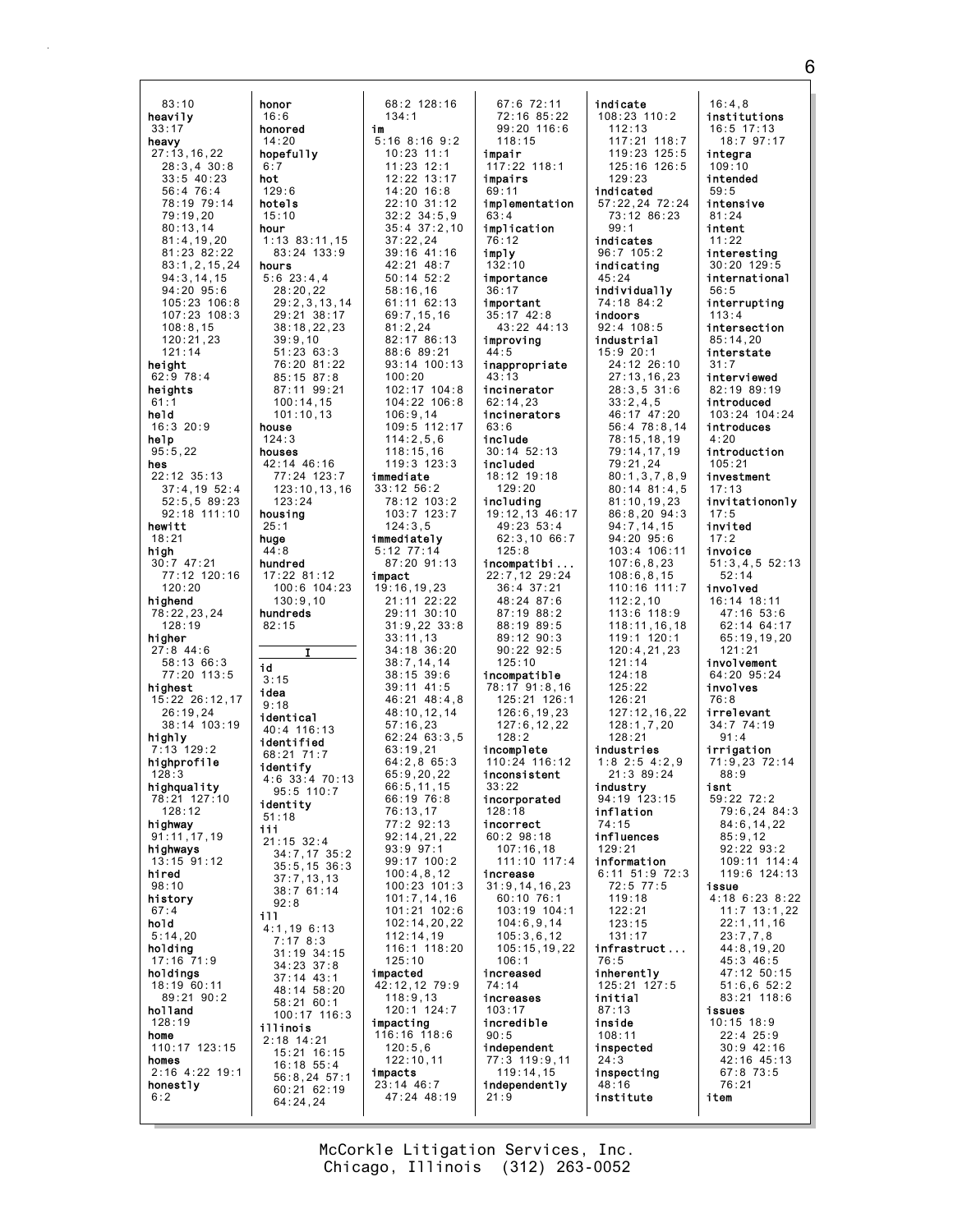$40:21$ knows  $51:20$   $52:16$ items  $58:21$ ive  $15:11$  16:6 **lab**  $30:22.67:23$  $128:3.12.20$  $67:24$  68:1.3  $129:9$  $68:5.776:16$ **lack**  $95:13$   $99:10$ 48:14 77:5  $99.11$  $125:17$ lacks  $116:2$ jean lake  $2:22$  4:15  $1:2,9$  2:7,10  $2:13,18,20$ јеер  $2:14$  98:2  $2:21.22.23$ job  $4:4,11,13,24$ ,<br>25:3.8  $5:2$  18:12  $19:13.13$ journal  $25:6$  30:16  $109:8$ jump  $35:21,22$  $44:15$  46:4  $58:2$ jumps  $60:9,12$ 79:19  $61:2262:3$  $65:297:9$ 113:22 129:5 К  $129:6.9$  $\mathbf k$ **land**  $134:3$  $14:23$   $15:8,10$ kankakee  $17:7$  18:9  $20:16$  73:13  $20:13$  21:8 karlovics  $21:11$   $22:13$  $2:6$  4:12.12  $24:12,12,13$  $5:3,46:10$  $27:8$  28:15  $6.23$  $32:21$   $33:24$ keep  $56:559:2.5$  $100:9.18$  $60:10.65:1$  $104:22$  113:4 71:1 72:11 kept  $72:15$  73:5 74:15  $77:22.84:4$ **key**<br>22:4 41:14 84:13 89:18  $90:20.92:13$  $A2.5$  $112.24$ keys  $113.14$  $41:24$  $124:18$ kind  $125:11$ 13:13,21 23:13 landfill  $27:11$  37:10  $11:16,21$   $13:8$  $41:24$  58:17  $20:4,8,13,15$ 69:22 70:16  $20:16$  59:1,3  $81:6$  $59:4.6.16$ kloa  $61:21$   $68:4$ 32:9 103:22  $73:1,7,10$  $106:6.7$  $97:9,10$ know landfills 7:9 12:16 23:4 19:20 41:3  $23:6.10$ 59:12 65:13  $29:20$  50:5 landscape  $50:10,24$  $22:14$  $51:23.52:24$ landscaping  $53:1,5,11$  $25:20$  88:16  $55:14.17$  $125:8$  $57:19$  70:18 lane 70:22 71:17  $110:19$ 75:11,17,19 language  $75:20,21$  $106:15$ 76:2 82:6.12 lannert  $92:8$   $96:17$ 21:14 28:14,19  $104:5.8$  $29:7$  32:4,20 110:12 117:9<br>118:20 121:1  $33:4,17$ 35:18 38:18  $121:17.19$ 48:23 76:19  $122:5$  129:13 77:6 86:24 knowing  $87:188:15$  $116:11$   $122:20$ 88:22 93:8 knowledge  $101:21$   $102:6$  $24:19$   $29:10$  $102:10.12$  $39:5$   $51:12$ <br> $52:7$   $108:7$  $106:15.20$  $107:8$  125:16 known  $132:13$  $17:1$  122:9 lannerts

28:15 29:19  $30:12.13$  $31:8.22$  $32:11,15$  $33:19.20$  $37:24$  38:1  $72:9$  107:15  $107:19$ large  $19:6$  46:18  $103:23$  $104:24$  $105 \cdot 21$   $129 \cdot 8$ larger  $105:10$ larry  $2:17$  5:1 late  $91:1$ latitude  $29:8$ 1aw  $2:6,9$  18:6 56:16 73:24  $97:17,22$  $98:22$ lawsuit  $65:2$ lawyers  $10:14$  56:18  $98:10$ 1ay  $37:9.14$ layout 1ead 115:11 132:12 leading  $107:5$ learn 69:19 71:6 73:9 115:3  $122:16$ learned 73:6 108:12 **leave**  $8:6$  11:24 leaving  $83.15$ 1ega1  $26:18$  93:4  $110:20$   $111:6$  $111:17$   $112:2$  $112.4$ lengthy  $6:6$ level 27:4 79:20 levels  $67.3$   $74.13$  20 1ic  $134:16$ license  $1:24$ lies  $37:18$ light  $8:24$  30:9 33:5 76:4 79:14 79:17,18,18 79:23 81:4 81:10 82:22  $94:3,7,20$  $95:6$  107:23  $107:24$  108:1  $129:8$ limit  $117:24$ limitation  $99:21,23$  $100:15$ 

limitations  $100:14$ lincolnshire  $18:22$ linda  $2:204:16$ line  $18:21$   $40:24$  $90:10$   $91:6,9$  $104.20$  $120:20.125:5$  $126:4,14$  $131:24$ lines 41:2 120:9,16 liquid 70:17 71:19 lisa  $1:23$  134:5,15 list 65:21 98:3,22 listen  $91:22$ listening  $123:3$ listing  $97:13$ literally  $5:11$ literature  $108:21,23$  $109:2,13,14$  $109:18$ little  $19:3$  23:23 34:11 81:13 living  $25:4$  $11c$  $2:2.14$  $11p$  $2:12$ loading  $92:4$ lobbyist  $61:11$ local  $1:7$  16:21  $19:10$   $21:2$  $32:16.59:13$  $76.4$ located 21:4,19 22:6<br>29:23 48:24  $49:5$  94:13  $102:13$  $110 \cdot 15$  17 18 location 23:9 90:19  $117.13$ long  $15:24$  29:1 59:20 60:14  $62:769:9$  $115:4,4$ **longer** 93:13 122:17 longterm  $17:16$ **look**  $21:4.723:15$ 23:18 34:11 57:16 68:17 68:19 70:13  $70:19.20$ 86:16 94:24  $95:1,1,8$  $99:5,8$  106:3  $123:11,23$  $124:16$ 125:16 131:4

**looked** 24:9 41:17 43:10 67:24 68:3.15.22  $70:21:71:4$ 74:2,10,20<br>75:24 119:16  $119:16.17.18$  $123:6, 14, 15$  $123.21$  $124:10.17.18$ looking  $8.22 \times 13.15$  $21:8$  22:19 22:23 23:5  $23:11$   $30:2$  $30:21$   $33:15$  $34.17$   $40.10$  $42:10.13$  $67:1, 2, 3, 3, 4$  $67:496:1$  $114:2.5.6$ **looks**  $6:19$ **lost** 58:19 1ot  $7:13$  9:11  $10:15$  72:8  $121:5,22$  $128:4$  131:1 **lots**  $74:11,18$ 1ow  $107:7$ lower  $115:12$ **lucassen**  $2:204:16$ **luetkehans**  $2:2.2$ M  $\mathbf{m}$  $1:13.14.23$  $2:17$  133:10<br>134:5.15 magna  $2:6$ magnitude  $118:6$ mai  $14:5$  15:13.14  $15:16$  16:1 maintained 25:20 88:20 mais  $15:20$ maior  $13:15,17$  31:7  $45:4$  56:5 84:17 123:19 majority  $5:6$ making 13:12 132:14 management  $7:15,238:6$  $20:7,15$  53:8  $53:12,16$ 56:11 73:1  $73.13$ manufacture  $81:7$ manufactured 123:7.10.12.16  $123:24$  124:3 manufacturing  $79:20.80:13$ 81:16 108:9  $108:10.10$ 

map  $8:22$  11:11 94:24 112:8  $112:10$ mans  $11:8$ mark  $7:179:22$ marked 12:14 46:24  $47:1$ market  $19:16.19.23$  $21:17$   $25:8$ 25:24 30:24  $42:6$   $44:2.3$ 44:5.8 57:13  $66:1367:5$ 80:2 121:23 123:6 131:8 markets  $131:2$ marous  $3:5$  13:24 14:5  $14:11, 13, 14$ 22:18 36:11 39:12 42:5 49:12 51:2,3  $51:8$   $52:3,14$  $52:23$  75:6 84:3 88:15 94:1 96:4 98:16 111:5  $111:12$  $120:13$   $121:8$  $133:2$ masters  $53:24$ match  $67:10$ matched 39:14,17,20<br>40:2 41:10  $41:13.15.17$ 41:21 42:7  $43:267:11$  $67:16.68:5$ material  $71.18$ mathematical  $116:22$  117:1 matter  $28:8.51:15$  $53.13.60.3$  $122:2$ mature  $25.1990.10$ mayor  $2:204:16$  $05.21$ mccann  $109:9$ mccook 20:8 73:1,7,10 mccue  $2:224:15$ mcginley  $37:11$ mean 10:13 55:19 65:14 73:20  $108:7$  123:8 123:9 126:13  $132:1$ means 59:10 132:4,8 meant  $118:2$ medical  $129:7$ medium

McCorkle Litigation Services, Inc. Chicago, Illinois (312) 263-0052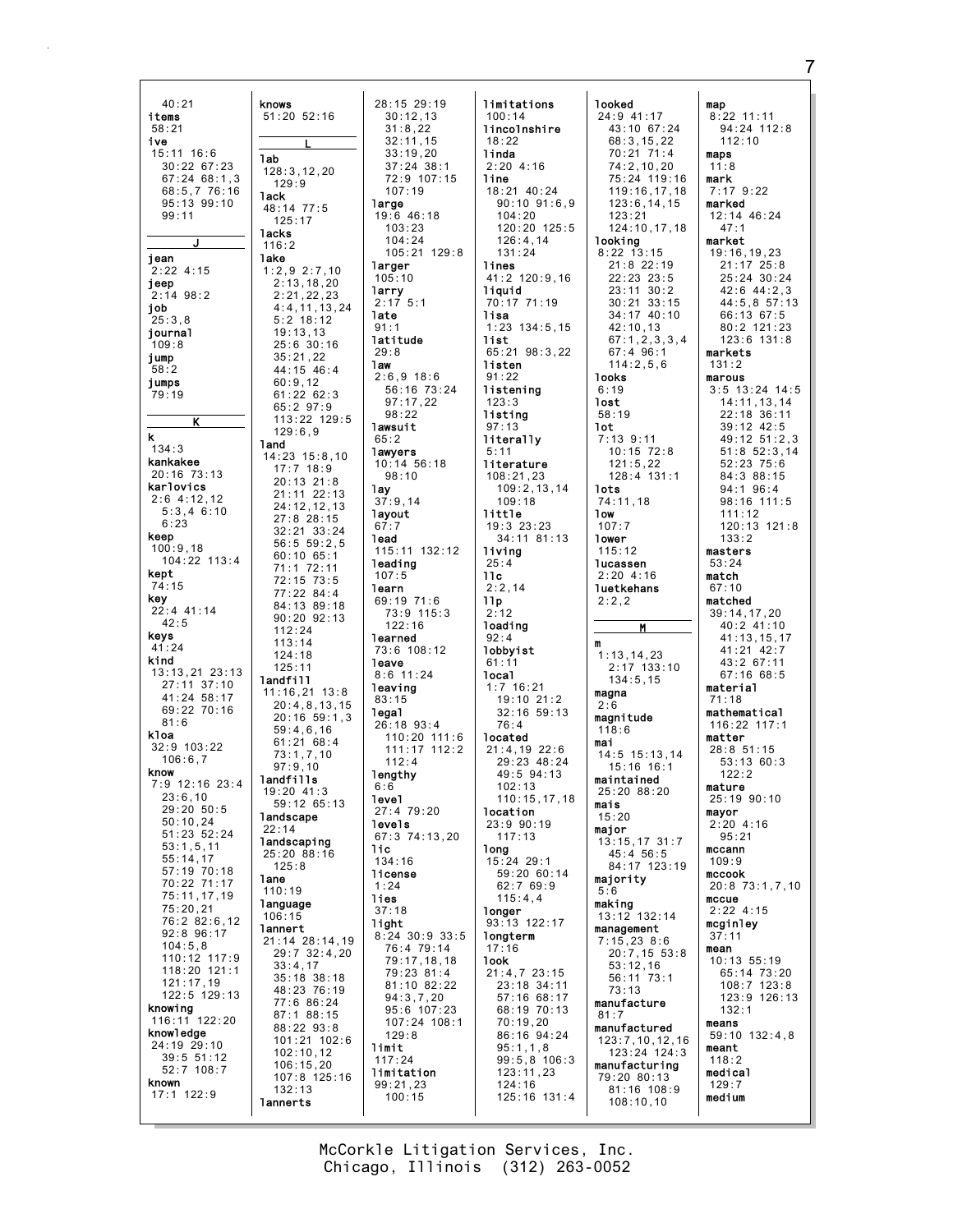76:4 130:24 meet 27:1 41:14 43:3 61:14 meetings 4:18 5:5 member 15:24 members  $12.2$   $13.13$ memo 10:20 memorize 69:16 106:7 memory 69:12 menards 80:24 81:2,24 82:2,23 mention 29:7 32:7 124:21 mentioned 68:10 merchandise 82:4 metal 128:8,22 methodology 109:15,20 methods 34:3 36:24 37:3,4,5,9 metropolitan 14:18 24:17 94:11 michael 2:15 3:5 4:21 14:5,11 96:3 michigan 44:15 113:22 mid  $91.2$ middle 125:5 mile  $23:12$   $28:2$ 32:21,24 79:2 103:8 113:13,16 miles 65:6 million 81:11,15 130:6 130:8 mind 37:13 104:11 mine 67:17 mined 122:18 minimal 31:16 85:16 minimization 34:18 38:7 92:24 93:2 102:20,22 minimize 22:7,8 29:24 48:24 49:5 87:2,5,19 88:2,19 89:5 89:12 90:21 92:5,22 93:9 102:14 125:9 minimized 48:10 minimizing 36:4 90:3 minus 24:6 27:7 misleading 106:10 107:5 misrepresent 107:3 misrepresen ... 106:16,21  $110 \cdot 13$ 132:13 misrepresen ... 132:16 misrepresented 110:13 misrepresents  $110:4$ missed 75:7 misstates 39:17 mistaken 13:17 mixed 78:15 mls  $123 \cdot 21, 23$ mobile 110:17 123:14 months 122:1 mooses 13:19 moraine 10:21 12:24 13:1 morning 6:21 7:6 mothballed 121:22 motion 10:9 move 8:8 10:9 33:7 moved 8:2 12:7,7 moving 129:14 msw  $7:15.23$  8:6 mueller 2:4,4 3:7 4:8 4:8 8:21 9:19,20 12:15,18 22:10 26:1 27:18 28:23 31:12 32:2 34:5 35:4 36:2,3 37:2 38:24 39:16 41:16 42:21  $48.7$   $49.9$  11 49:18 50:9 50:10,17 51:17,18 52:11,15,16 52:21 53:7 58:15,20,24 60:6 61:12 63:12 64:6 64:10,16 67:18 71:13 71:15 75:8 75:10 88:14 90:15 92:18 92:19 93:7 93:12,14,18 93:22,24 96:15,16,19 98:8,15 101:2,6,19 103:12 111:9 111:19

117:15 120:14,19 121:4,11,13 125:13,14 126:9,12 132:24 133:2 muellers 7:9 multiple 43:7 47:16 83:7 100:9 multiply  $117:2$ mundelein 19:7 municipal 55:11,12 108:14 municipalities 19:10,17 N n 3:2 name 14:10 19:14 55:8,10 56:13,16 95:16,18  $118.12$ namecall 98:19 national 16:11,21 nature 41:2 43:17 61:2 near 55:23 90:19 91:5 nearby 117:23 118:21 119:1 necessarily 126:20 127:13 132:8,10 necessary 6:7 need 5:12 6:10,11 6:13,24 7:2 10:17 88:4 101:9 122:21 needed 87:17 needs 10:21 45:4 46:19 negative 29:18 39:11 40:22 42:13 57:23 63:5 71:1 100:8 112:23 113:6 113:7,8,14 120:9,17 negatively 22:21 62:24 72:11,16 76:13 77:2 99:17,20 100:4,12,23 101:14 116:6 116:16 118:9 118:13,20 122:10 neither 7:12 never 30:22 73:10,17 129:13

new 4:2 10:15 79:4 newly 25:8 nice 12:2 32:23 noise  $23:7$  30:9 91:19,21 noisy  $40:23$ non  $34.8$ nonconforming 112:4 normal 125:2 north 20:11 47:15 73:18 74:24 75:3,23 77:12 89:9 107:22 northernmost 47:12 northwest 110:17 nos 3:17 13:3 note 13:8 notes 7:6 12:15 45:22 134:10 noticed 7:5 number 3:15 18:10 19:10 23:3 35:13 44:23 46:8 75:19 82:13,14 84:11 104:3 130:11 numbers 33:23 46:12 58:13 97:24 103:9 104:22  $105 \cdot 11$   $117 \cdot 4$ 130:18 numberwise 130:21 numerous  $19:12$  $\overline{\mathbf{o}}$ o  $134.3.3$ oath 134:6 object 12:19 22:10 28:23 31:12 32:2 34:5 35:4 37:2 39:16 41:16 42:21 48:7 58:10 60:1 61:9 88:11 90:12 objection 12:6,23 22:15 27:19 29:4 31:17 32:6 34:10 36:7 39:2 41:20 48:14 49:14 50:7 58:14 63:8,9 64:3 64:4,9,12 71:11 90:14 obtain occur occurs oclock odor odors office

92:17 93:4 96:14 98:11 98:13,14 100:24 101:4 101:17,18 103:5 111:2  $117 \cdot 11$ , 12 132:22 133:1 objective  $92.20$   $94.1$  18 observation 79:17 91:22 observations obviously 23:7 24:14 30:2 41:3  $43.24$   $46.2$ 91:2 92:24 118:1 129:11 92:15 101:3 118:3,4 1:13 93:20 october 1:13 13:4 91:2 133:9 56:4 79:18,23 80:2,4,6,10 96:7,20 124:19 officer 2:3 4:1 5:3,4 5:21 6:2,15 7:4,12,19,22 8:2,5,11,18 9:5,9,14,19  $9:24$  11:7 12:1,10,13 12:22 13:5 14:2 22:15 27:19 29:4  $31:17,20$ 32:6 34:9 35:11,12  $36 \cdot 2, 7, 37 \cdot 8$ 37:20,22 39:2,22 41:19 48:13 49:9,15 50:8 50:9,13,20 51:1,7,17,23 52:1,12,23 58:14,22 60:4 63:9 64:4,12 67:14 71:14 75:6,9 88:13 90:14 92:24 93:6,12,16 93:19,22 96:13,14,17 98:14 101:1 101:5,18 103:6 111:2 111:4,11,12 117:12 120:13 121:1 121:7,11 125:13 126:9 133:1,5 offices 2:6 16:3 80:3 offset 116:2 oh 71:13 ohare 20:11 56:5 57:9,9 oil 41:6 okay 6:15,22 7:4 8:5,18 9:22 36:14 58:22 74:5 93:19 110:11 114:9  $123.3$ omissions 107:18 omitted 98:3 once 10:19 69:15 onehalf 104:14 onemile 106:18 ones 47:10 58:6 60:19 online 124:17 ontheedge 81:17 open 4:18 23:5,12 27:17 28:21 29:1,2,14  $30:7$  33:1, 24 38:23 39:10 81:22 86:2,4 86:5,6,7,9 87:8,11,16 101:11,14 102:3 103:3 103:9 106:17  $106:24$ 126:21,23  $127.5$ opened 99:24 openings 5:5 operate  $28.20$   $29.1$ , 3 38:21 operating 29:13,21 30:7 38:17,18 39:9 56:20 58:6 59:4,23 70:8 99:8,10 99:12,15,19 100:14,15,22 101:10,13 121:17,24 132:4,8,10 operation 32:17 45:23 47:15 55:18 76:20 108:10 128:11 132:1 132:2,4,7,9 operational 100:11 operations 29:9 82:19  $122:3$ operator

95:4

77:4

51:5

108:5

23:8

87:3

Chicago, Illinois (312) 263-0052 McCorkle Litigation Services, Inc. 8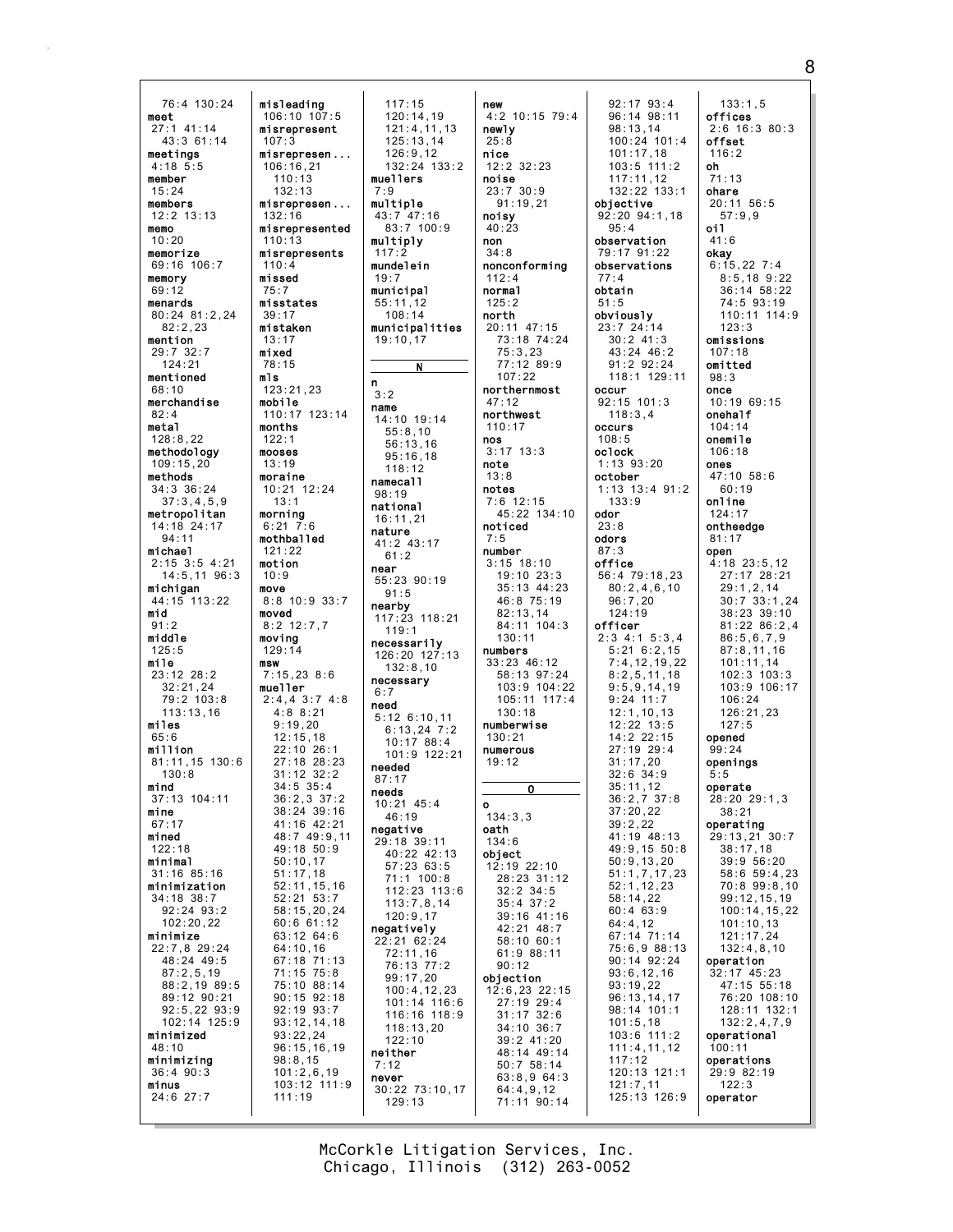$53:490:$  $20:3$  $opine$ owns  $57:8.10$  $116:14$ opined  $101:8$  122:9 opining  $85:2$  100:11.13 p opinion  $1:13.14$ 22:5 24:21<br>25:14 29:9 page  $29:10.15$  $44:22$  45  $33:13,19$  $34:343:5$ 45:5 48:1.22 49:3 50:15 71:24 72:13 76:21,24  $81:5,17$ 82:21 90:5 99:16 100:22  $101:12$  $102:11,19$  $104:15$  $109:22$ 113:14 116:5 pages  $125:24$  $10:12$  43  $126:17$ paid  $130:22$  $49:12$  50  $132:18$ opinions pair  $24:1$  63:16 39:14,17  $64:22$  73:4  $91:24$ opportunities opportunity pairs 25:5,7 98:19  $41:10$  68  $122:1$ palatine oppose  $67:2468$  $61:10$ opposed panels  $25:4$  61:6  $18:3$ oranges paper  $84:20$  $81:8$ order paragraph  $4:5$  6:13 23:24  $110:14$ ordinance parapet 79:16 94:12 78:6 ordinances parcel 79:15 94:6.10  $129:8$  $95:9$ park organization  $1:2 2:8$  $16:9$ orientation  $23:989:4$ oriented  $88.23$ original  $7:17$ ought part  $108:14$  $9:12$  20: outside 108:8 128:23 overall 76:22 overrule  $48:14$ participa overruled  $95:13$ 22:15 29:4 particula  $32:6$   $36:8$  $37:12.15$ 39:2 41:20 particula 49:15 63:9 16:12 21 64:12 98:14  $117:12$ owned 29:16 55:9 parties  $90:2$  $5:19$   $9:6$ owner  $14:14$  20:2 partner  $56:12,19$  $128:15$ ownership parts

| 3:4 90:6                  | 61:15                         |
|---------------------------|-------------------------------|
| ms                        | partys                        |
| 7:8,10 70:22              | 9:14                          |
| 89:15                     | patterns                      |
|                           | 67:5                          |
| Ρ                         | pay                           |
|                           | 50:11 51:5                    |
| $: 13, 14$ 2:9            | 52:18                         |
| 133:10                    | paying                        |
| ıge                       | 50:5 51:4,19                  |
| 4:22 45:22                | 53:2                          |
| 46:22,24                  | payment                       |
| 70:13 96:2                | 50:18,21<br>peer              |
| 97:8,12                   | 15:18 16:14                   |
| 103:16 109:4<br>110:11,14 | 17:5                          |
| 114:7 121:15              | pending                       |
| 122:23 123:1              | 98:13                         |
| 123:2,5                   | pension                       |
| 125:4,6,15                | 17:14                         |
| 126:4,8,13                | percent                       |
| 126:13,14                 | 23:11 32:24                   |
| 127:20                    | 33:2,3,23<br>100:5,6,6        |
| 131:24                    | 102:2 103:9                   |
| ıges                      | 104:13,14                     |
| 0:12 43:7                 | 105:3,7                       |
| ıid<br>$9:12$ 50:10       | 106:17,23                     |
| 51:24                     | 107:7 116:1<br>126:5,15,17    |
| ıir                       |                               |
| 9:14,17,20                | 126:21,22                     |
| 40:2 41:13                | percentage                    |
| 41:15,17,21               | 43:21 44:6<br>$100:1$ $103:1$ |
| 42:743:2                  | 103:21 104:                   |
| 67:10, 12, 16             | 104:9,11                      |
| ıirs                      | 107:7<br>130:3                |
| 1:10 68:6                 | 130:5                         |
| ılatine<br>7:24 68:11,20  | performed                     |
| 69:6, 20, 21              | 123:5                         |
|                           |                               |
|                           | period                        |
| nnels                     | $6:6, 24$ 10:5,1              |
| 8:3                       | 15:12 44:10                   |
| ıper<br>1:8               | 44:12                         |
| ıragraph                  | permanent                     |
| 10:14 125:6               | 56:24                         |
| ırapet                    | permit                        |
| 8:6                       | 26:11<br>57:2,3,<br>permitted |
| ırcel                     | 56:7,9,10                     |
| 29:8                      | person                        |
| ırk                       | 71:5                          |
| $: 2 \; 2: 8, 11, 20$     | personally                    |
| 2:21,22,23<br>4:4,11,13   | 24:5                          |
| $35:21$ $46:4$            | perspective                   |
| 62:3 72:19                | 9:13                          |
| 74:3 95:20                | persquarefoot                 |
| 110:17 128:7              | 84:8,12<br>peter              |
| 128:15                    | 2:6 4:12                      |
| ırt                       | petroleum                     |
| :12 20:13                 | 70:17                         |
| 26:180:3,5<br>81:9 83:17  | petroleumbase                 |
| 87:22 93:1                | 71:8                          |
| 94:21<br>99:19            | phillip                       |
| 118:14 125:2              | 2:2                           |
| nrticipated               | photo<br>71:7                 |
| 5:13                      | phrased                       |
| ırticular                 | 34:10                         |
| 7:12.15<br>ırticularly    | physical                      |
| 6:12 21:8                 | 76:8                          |
| 24:17 48:19               | physically                    |
| 76:19 90:24               | 26:18 27:2                    |
| 120:18 131:2              | piece                         |
| ırties                    | 94:13                         |
| : 19 9: 6 13: 12          | pieces<br>6:10                |
| 53:4                      | pine                          |
| artner                    | 91:2                          |
| 28:15<br>ırts             | place                         |

|                    | 108:8,11                       |
|--------------------|--------------------------------|
|                    | places                         |
|                    | 68:10<br>126:11<br>plain       |
|                    | 42:16 44:24                    |
|                    | 45:2,3                         |
| : 5                | 113:22<br>plaines              |
|                    | $20:10, 12$ 45:1               |
| 4,19               | 55:4 57:1<br>66:7,9,14         |
|                    | plan                           |
|                    | 17:23 21:10                    |
| : 14               | 31:5 76:18                     |
|                    | 93:10 95:12<br>95:13,18,24     |
|                    | 96:12 99:2,8                   |
|                    | 99:10,12,16<br>99:19 100:12    |
|                    | 100:22                         |
| : 24               | 122:19<br>127:14,17            |
| 23                 | planned                        |
| ,6<br>03:9         | 19:6 125:6,18<br>126:2         |
| 14                 | planner                        |
|                    | 22:13,14 54:7                  |
| 23<br>16:14        | 103:8<br>planners              |
| 5,17               | 17:8                           |
| 22<br>le           | planning<br>23:20 28:15        |
| : 6                | 54:10                          |
| 03:18              | plans                          |
| 104:6<br>$\vert$ 1 | 22:24 24:2                     |
| 30:3               | 30:15 67:4<br>86:17,19         |
|                    | 89:20 99:7<br>119:17           |
|                    | plant                          |
|                    | 108:10                         |
| 0:5,12<br>14:10    | plants<br>108:9                |
|                    | play                           |
|                    | 6:3<br>played                  |
|                    | 122:17                         |
| : 2, 3, 6          | please                         |
| D                  | 4:6 14:3,10,12<br>24:24 39:22  |
|                    | 55:19<br>75:13                 |
|                    | 83:12 86:10<br>98:16 103:7     |
| у                  | 104:16 111:4                   |
| ve                 | 111:12                         |
| foot:              | 120:13,15<br>121:11            |
|                    | plural                         |
|                    | 105:16                         |
|                    | plus<br>$27:7$ 32:8<br>24:6    |
|                    | $61:22$ $63:2$                 |
| ıbased             | 81:12<br>pocket                |
|                    | 51:18                          |
|                    | point                          |
|                    | 11:14.17<br>8:18<br>11:22 12:3 |
|                    | 13:7,14                        |
|                    | 41:22 52:10                    |
|                    | 63:16 103:16<br>105:17         |
| y<br>: 2           | 106:13,14,15                   |
|                    | 107:14<br>112:16 114:7         |
|                    | 115:17                         |
|                    | 117:17                         |
|                    | 121:15<br>pointed              |
|                    | 116:18                         |
|                    | pointless                      |
|                    |                                |

 $121:2$ points  $45:5$ poletti  $21:14$  33:9  $34:1.6$  35:18  $36:20$   $38:4$ 38:16 39:13  $39:16$   $41:8$ 41:14.16.21 44:20 45:22 48:7 49:4<br>72:8 76:19 77:6 109:11 109:22 110:6  $113:19.23$ 114:8 116:13  $119.20$  $122:14$ 124:12  $129:19$   $131:4$  $132:14$ polettis  $33:7$  38:19  $43:3,14$   $48:3$ 48:18 108:20 110:3 112:13  $112:18$ 115:17 116:8 119:3 130:15  $130:18$ police 76:5 pollution  $1:3$  4:3,4 7:10  $37:660:16$  $61:16.19$  $63:10^{7}70:7$ poor  $46:14$ porter  $21:485:10.20$  $103:24$   $104:2$  $105:1,3,20$  $125:7$  129:4 portion  $118:8$ portions 10:10 47:14.19  $119:24$ positive  $47:18$  62:12 69:8 76:22  $90:8$  116:1 positively  $22:21$ possible 8:7 9:8 11:3 26:18 27:2  $42.14$  59.24 60:4 77:14  $115:6,14$ possibly 41:1 53:4 66:8  $129:6$ post 5:5, 15, 16 6:14  $6:21$ posted  $5:10$ posting  $6:13$ potential 41:2,4 48:10  $71:3$  73:5  $112:19$ 125:10 127:7 potentially 42:12 77:15 81:22 120:17  $127:10$ 

pounds 81:21 83:20  $104:17$ power  $41:2$  120:9 practically  $91.20$ practice  $16:20$ predominantly  $86:6$ prejudicial  $11:21$ preliminarily  $8:19$ preliminary  $73:17$ premise  $50:14$ preparation  $49:24$ prepare  $114:15$ prepared  $15:11$  21:2  $28:7$  33:8 95:15 114:17 presence 40:24 118:16  $129:12$ present  $2:194:14$ presented  $107:21$ preserve 19:14 60:10,13 president 14:14 16:8,15 pretty  $6:6,17$  16:16  $94:4,6$ prevailing  $23:8$  32:21 prevalent  $25:9$  40:13 previous  $130:21$ price  $57:12$  74:15 prices 40:10 115:12  $115:18$ print 124:17.20 prior  $7.8$ private  $44:14$ privately  $20.95.9$ privilege  $50:15, 17, 21$  $51:6, 8, 9, 15$  $51:20$ privileged  $50:7$  52:4 probably  $5:14$   $7:14$  $10:19,23$  $12:15$  15:5 16:9 17:24  $18:5, 14$ 19:12 36:11 49:22 59:21 62:11 66:7 67:9 69:13 81:12 91:1 94:8 97:24  $104:13$ 113:17 121:2

 $129:13$ 

McCorkle Litigation Services, Inc. Chicago, Illinois (312) 263-0052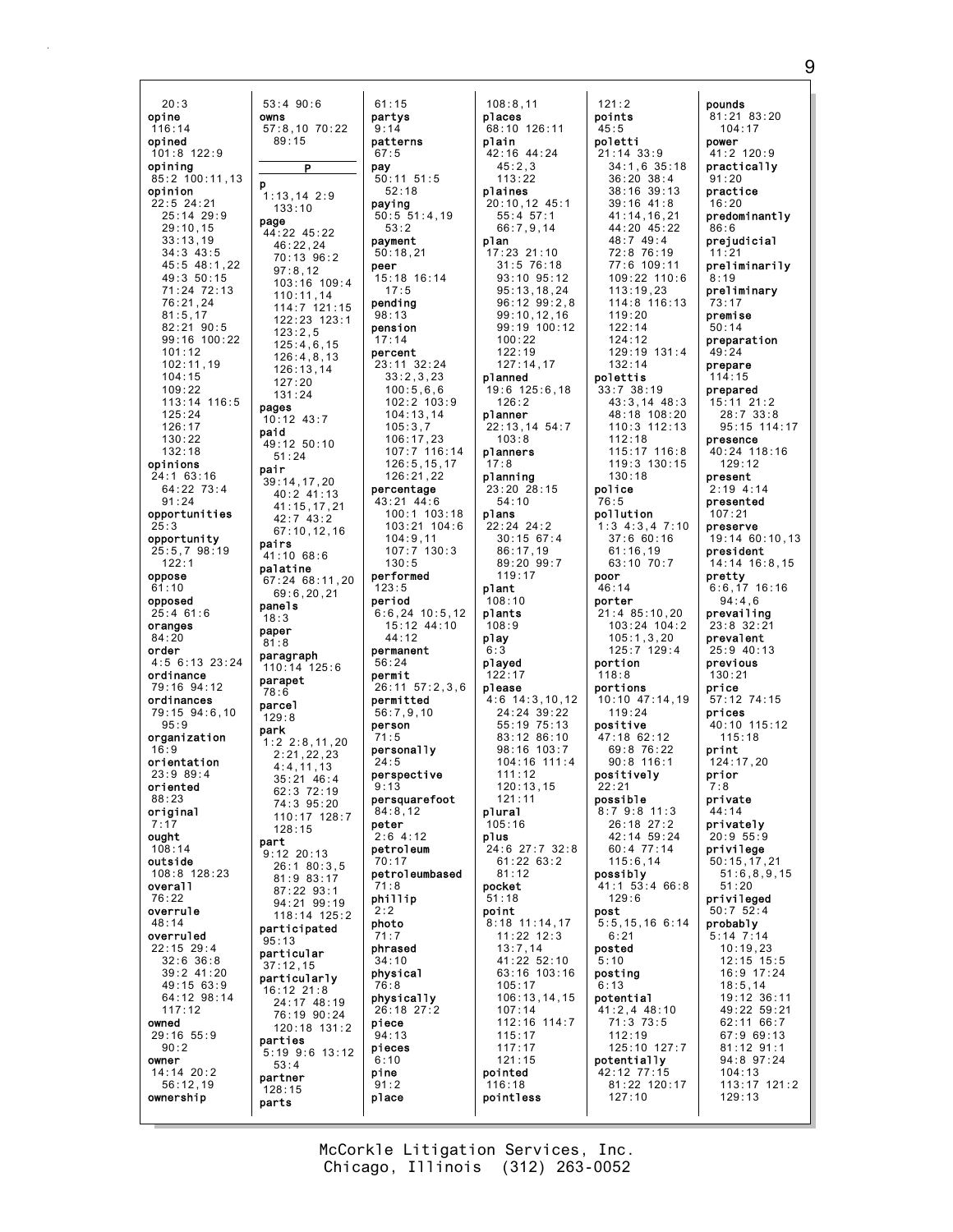problem 7:20 50:14 problems 85:3 113:21 procedures 63:2 proceed 111:4 121:12 proceeding 30:23 34:17 proceedings 1:11,14 133:7 134:8,11 process 37:17 125:2 production 54:19 profession  $:10$ professional 24:3 34:21 48:22 49:3 49:16 54:17 67:1 professionals 16:16 17:6 professors 17:9 programs 18:3 project 69:15 119:5 123:12 projected 102:23 projections 84:7 projects 18:12 20:6 21:22 97:6 properly 88:20,20 properties 15:5,6,8 18:11 18:15,16 29:17 36:18 38:8 39:7,8 40:4 44:23 97:2 113:15 property 17:24 21:23 22:9 24:4,9 25:22 26:17 26:20,24 33:1 34:19 35:9 36:6 40:7 45:15 46:4 47:8 48:6 49:6 57:23 59:15 62:24 63:19 66:15,20 69:14 71:2 72:12,16 77:2,18 84:10 89:9 89:16 90:11 94:13 97:1 99:17,20 100:2,23 101:15 103:20 110:15 112:15,20,22 113:13 116:1 116:7 117:23 125:10 128:4 proposal 62:21 propose 88:16,22 proposed 8:23 11:2,15 proposes 87:2 protection 76:6 provide 17:11 77:13 provided 20:14 44:22 provides proximate 28:1 47:20 proximity 23:8 40:23 public publication 16:12 publications 16:23 published 28:9 purchased 21:23 purchasers 46:1 pure 97:24 purported 47:3 purpose 56:10 57:11 purposes 5:10 6:13 put 13:21 26:20 puts 76:3

20:16 21:5,6 25:22 28:20 29:23 31:10 32:22 33:14 77:1,7,9,17 77:19 78:1,3 79:1,4 82:17 85:24 86:21 89:16 90:11 90:16 91:5,8 99:2 101:21 102:7 103:3 124:4 126:18 100:14,16,19 77:5 111:16 23:1 25:1,4,5 6:24 7:3 10:5 10:7,11,13 10:15 17:12 44:21 97:18 72:1,6 84:10 Q qualified 17:17 22:11 quality 16:22 88:21 113:5 quantify 101:7,15 quarries 41:3 47:16 65:21 68:1 70:1,2 120:7 121:16,22,24  $122.17$ quarry 47:15,21 68:4 70:8,9,11,11 132:1,3,6,7 132:8,9,10 question 12:4 22:18 26:2,4 27:18 29:6 30:20 34:7,10,14 34:23 36:10 37:3 42:1 51:7,10 52:9 52:22 58:11 64:10 71:14 74:19 75:13 76:7 78:3,19 79:11 83:18 83:19,23 84:1 86:15 87:23,24 88:5,12 90:13 92:1 92:18 94:17 94:21 96:15 98:17 99:7 100:3 101:3 102:17 103:11,14 104:20 105:9 112:17 122:22 123:4 123:22 125:1 126:10 129:5 questioning  $104.21$ questions 49:8 65:16 76:10 121:5 quick 87:16 quite 27:3 82:1 quorum 5:7 R rail 91:5,9 railroad 91:21,23 raising 10:15 ran 11:12,15 range 49:22 rcx  $3 \cdot 4$ rdx 3:4 read 63:22 83:9 87:1 102:5 106:6 107:4 109:5

21:18 22:6 22:20 23:2

31:24 32:8

38:21 48:5 58:8 60:20 61:3 62:14 65:5 66:19 70:8,11 76:13,18

78:4,9,13

127:9

88:4 100:7

 $64:22$  73:4

25:7 32:23 102:2

41:1 48:19

60:7 66:12

64:23 75:15

125:2

132:24

119:13

110:16

| ready                                        |
|----------------------------------------------|
| 6:8                                          |
| real                                         |
| $14:15$ 15:1,3                               |
| 15:22 17:1                                   |
|                                              |
| 17:10,<br>13,16                              |
| 18:3,6,8,8                                   |
| 22:13 24:16<br>30:24 33:8                    |
|                                              |
|                                              |
|                                              |
|                                              |
| 95:4,7                                       |
| 111:23                                       |
| 124:11                                       |
|                                              |
| reality                                      |
| 33:22                                        |
| realize                                      |
| 113:23                                       |
| really                                       |
| $9:15, 16$ 10:13                             |
|                                              |
| 13:9,14                                      |
| 37:12 44:9                                   |
| 51:10 58:16<br>73:17 74:18                   |
|                                              |
|                                              |
| 76:7 94:9<br>98:6 116:19                     |
|                                              |
| reask                                        |
| 126:10                                       |
| reason                                       |
| 72:21 98:3                                   |
|                                              |
| rebuffed                                     |
| 6:1                                          |
| reca11                                       |
| 20:16 35:20                                  |
|                                              |
| ,<br>39:12 55:9<br>55:15 56:9<br>56:13,14,16 |
|                                              |
|                                              |
| 59:3 61:23<br>62:8 67:10                     |
|                                              |
| 67:11,16                                     |
| 68:24 69:2,4                                 |
|                                              |
|                                              |
| 70:4 84:11                                   |
|                                              |
|                                              |
| 95:23 118:12<br>130:4 131:15                 |
| received                                     |
| $3:15$ 13:3                                  |
| 16:19                                        |
| recommendation                               |
| 11:3                                         |
| record                                       |
| 4:7 5:22 13:11                               |
|                                              |
| $29:20$ 51:1                                 |
| 52:12,20                                     |
| recycling                                    |
| 19:20 20:3                                   |
| 65:14                                        |
| redeveloping                                 |
| 27:10                                        |
|                                              |
| reduce                                       |
| 100:5                                        |
| reduced                                      |
| 116:17                                       |
| refer                                        |
|                                              |
| 94:9 106:10<br>132:1                         |
|                                              |
| reference                                    |
| 94:24 114:3                                  |
| referra1                                     |
| 94:7                                         |
|                                              |
|                                              |
| <b>referred</b><br>109:7 113:19              |
| 120:24                                       |
| referring                                    |
| 105:10 106:13                                |
| 110:11                                       |
| 111:21                                       |
| 112:16<br>119:3                              |
| 121:15                                       |
| reflect                                      |
| 11:10<br>reflected                           |

32:8 reflecting 31:6 44:21 reflects 43:24 regard 16:22 17:14 18:8 21:10 37:7 65:2 76:20 94:18 97:2 119:18 regarding 18:3 33:13 48:4 109:22 123:12 regardless 118:19 regular 32:16 reimbursement 52:14 rejected 128:23 related 19:19 26:22 52:8 relates 52:8 123:12 relevant 51:19 relied 45:6 48:2 relies 33:17 rely 109:12 remember 8:11,12 22:18 29:6 36:10 62:5 68:18 70:1 95:18 remodeled 29:17 removed 46:11 rent 67:3 74:13,20 renumber  $8:4$ reopened 121:23 report 12:12,13,20 28:7,18 29:8 29:20 30:12 30:13 31:8  $31:22$   $32:3$  9 32:11,15,20 33:7,16 38:1 38:19 39:13 41:11 43:8 46:22 48:23 49:4,17 53:16 54:16 54:19,20 62:11 68:17 68:19 70:13 71:5,21 72:1 72:6 73:17 83:9 86:24 87:1,10,12 88:15,22 98:20 99:1 101:20,21 102:6,10,12 103:17,22 105:24 106:6 106:7,15,23 107:15,19 108:20 109:4 109:10,23 5:5 33:3,20 34:1

110:8 113:24 114:2,5,6,14 114:15,17 119:3 122:14 124:12,21 125:3,5,15  $125 \cdot 16$ 126:11 130:15,19 reported 1:23 109:13 134:8 reporter 134:6 reporters 133:6 reporting 111:14 reports 16:22 21:8,9 21:13 24:3 35:18 48:17 61:19 67:1 67:23 76:19 77:6 119:6 representation 106:11 107:5 107:10 representative 96:3 97:13 98:21 represented 56:19 represents 104:7 requested 11:9 requires research 21:10 24:20 49:17 68:8 108:16,18 119:9,11,14 119:15,21 125:3 129:9 130:12,14,16 reservoir 72:20,22 132:20 resident 75:18 76:3 residential 15:8 18:24 20:1 23:9 24:6,7,13 26:11 27:17 27:23 29:17 30:6 31:2  $33 \cdot 2$   $24$   $39 \cdot 8$ 44:5 45:18 47:7,18 53:5 55:23 72:12 72:16 77:16 102:3 103:10 106:18,24 110:16 112:3 112:22 113:9 113:15 117:17,23 118:20 120:18 123:19 126:22 127:4 127:8 residents 24:7 25:18 75:5 respect 19:24 29:22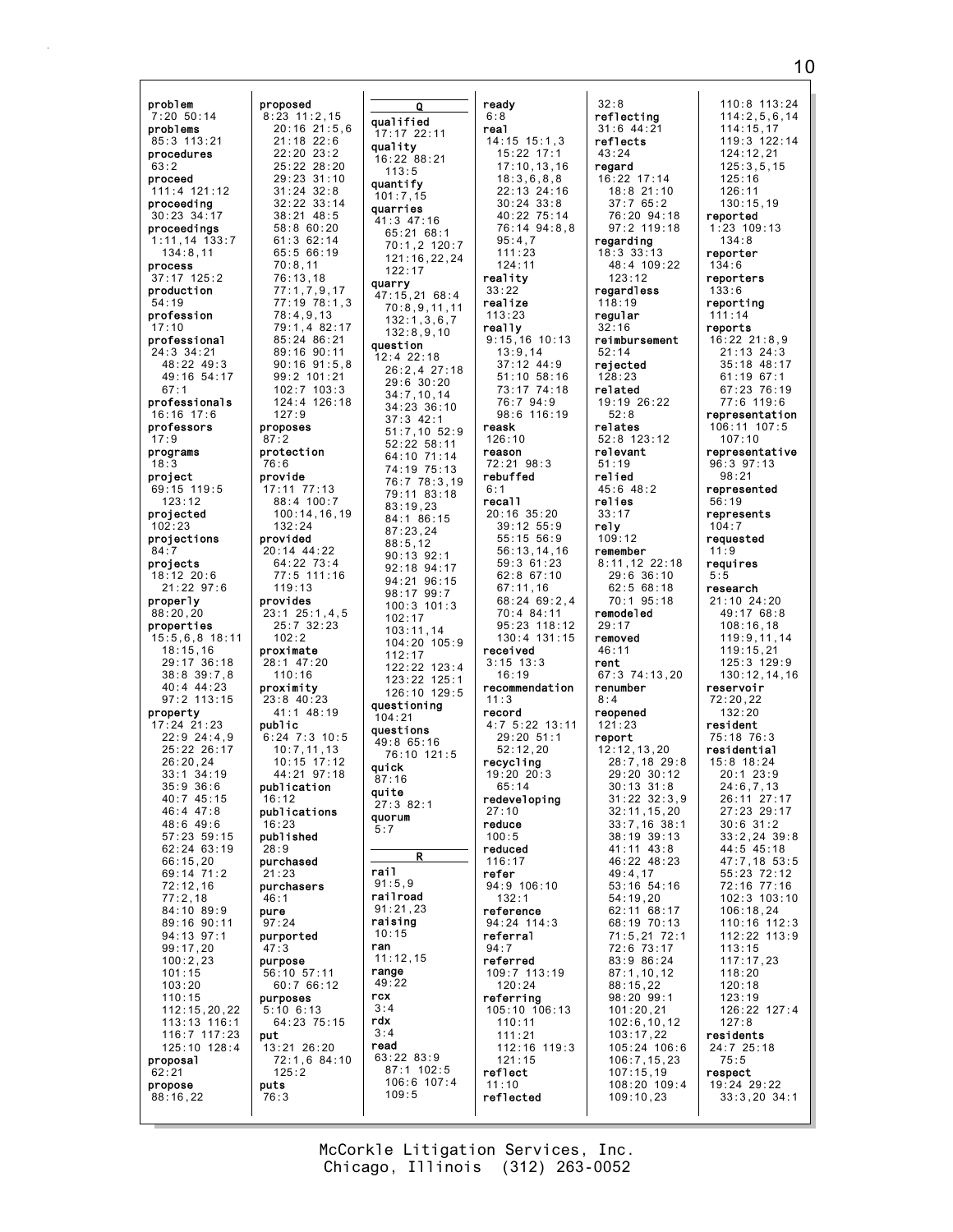43:14 50:18 respond 10:17 98:20 responsible 54:22 responsive  $9:17$ rest 9:6 restating 42:22 restaurant 78:24 restaurants 78:22 result 32:17 74:23 85:3 resume 20:18 96:1 97:12 retail 78:23 retained 20:24 50:8 51:2,12,15 retirees 25:10 review 15:18,19 16:14 17:5 21:1,13 28:18 29:19 30:13 38:19 45:11 48:15 49:24 89:22 99:12 103:21 109:14,16 124:12 reviewed 24:2,2 28:15 33:8 41:10 116:8 reviewing 48:16 66:24 67:1 109:18 reviews 17:24 108:20 108:24 revision 113:24 ridge 72:19 74:2 95:20 right 8:10 12:12,13 32:13 37:10 37:23 43:1 47:1 54:1,12 68:12 71:21 73:19 74:3 80:14 81:15 83:4 85:7 86:24 88:10 91:11 92:22 95:10 97:6,8 98:10 103:2 105:8 106:5 107:1,20 108:5 109:24 112:11,15  $113.22$ 114:20 115:1 115:9,21 117:6,19,23 119:10 120:2 127:12,16 129:14 131:4 131:10 river  $45:1$ road 19:3 103:20 104:2 105:20 125:7 126:2  $129:4$ roads 11:11 13:17  $31:10,24$ 32:5 105:16 roadways 11:19 robert  $2.21$ robinson 62:19 rollins 19:3 roof 77:21 81:8 round 1:2 2:7,10,13 2:20,21,22 2:23 4:4,11 4:13,24 30:16 35:21 35:21 46:4 62:3 route 11:10,14 19:3 84:21,22 85:4,10 91:13 106:2 routes 11:19 rubloff 31:4 rudolph 2:6 run 5:13 11:14 runway 41:1 rural 46:4 s 2:6,15 3:5,13 14:5,11 15:7 61:21 saddlebrook 18:23 25:11 64:18 65:4,9 123:10,16,18  $124:5.7$ safe 84:5 sale 40:10 44:9 57:12 119:21 sales 43:18,20,23 44:6,10,11 44:14 46:9 46:10,12 47:10 67:2 68:15,22 74:10 115:11 124:11,15,17 124:19 129:24 131:5 sand  $122.20$ satisfy 52:11,15 save 9:11 saw 99:6 saying 57:7 95:3 102:16 117:4

S

118:18 125:20 says 96:3 107:4,10 108:13 111:7 114:14 123:6 123:21 126:8 134:6 schedule  $5.22$ scheduled 82:7 schirott  $2.2$ school 14:22 schools 76:5 science 14:22 scientist 63:15,22 scope 122:24 123:5 screening 125:6 script  $26:5.7$ seaming 104:22 season 82:10 91:1 sechen 2:9,10 4:10,10 7:21 9:7,9 9:10 second 7:15 12:5 38:6 58:2 70:12 103:16 105:16 section  $37.23$ sectors 25:7 see 6:3 8:8 9:10 13:16,16,16 42:17 48:18 74:11 77:23 86:1 87:3 97:14 98:2 99:7 105:16  $112:10$ 126:14 129:3 seeing 84:12 122:19 seen 10:13 99:10 seminars 18:2 send  $50 \cdot 4$ sending 51:3 sensitive 112:23 113:14 sentence 102:5 110:14 separate  $80 \cdot 4$ september 28:9 septic 44:16,18 sequitur 34:8 series 15:17 served 44:14

service 16:22 120:22 128:21 services 17:11 71:9 set  $8:16$  42:11 46:11 57:12  $99.12$ setback 127:4 setting 128:5 settlement 64:23 seven 10:5,17,21 sewer 42:16 44:19 shopping 15:9 19:2,3 short 43:18,20,23 46:10 93:21 shorthand 134:8,10 shot 69:17 show 40:13 115:12 showed 115:18 showing 11:11 25:12 100:7 shown 46:18 shows 56:24 106:23 side 89:9 sightly 72:23 signed 54:20 significance 131:19 significant 23:3 30:6 31:9 31:15,18 36:16 44:19 44:23 45:3 45:21 90:10 103:17 104:1 104:10,12,15 105:6,7,13 105:15,19,22 106:1,5 115:9 129:12 130:20 131:14 significantly 27:8 46:21 115:20 119:24 120:5 silliker 128:17 similar 31:3 42:14,15 42:15,15,16 42:17 43:21 46:12 123:10 123:17 simply 8:4 11:11 15:16 21:1 22:19 24:2 26:16 40:3 109:13 simultaneous 9:3,18,20

simultaneously 9:24 single 5:9 singlefamily 23:12 25:6  $123:7$ sir 14:10 50:2 53:19 54:14 55:1 56:23 59:1,22 64:7 65:4 69:11 69:19 71:6 71:16 72:24 76:24 82:20 83:14 84:14  $85.992.8$ 96:6 97:20 98:20 99:12 101:12,23 102:5,10 105:17 106:14 108:12 109:11 110:22 114:2 114:5 116:5 119:15 122:16 127:5 site 48:16 61:22 70:20 77:7 77:10 81:12 85:24 86:1 90:16 103:15 124:4 126:18 128:24 129:1 129:1 sites 43:10 siting 1:4,7 4:2 21:2  $21:15$  33:9 60:17 sitings 37:6 61:17 sits 77:22,23 78:2 sitting 1:3 16:6 situated 25:15 situation 42:10 size  $40.7$ skills 15:23 skip 70:12 small  $98.5$ smaller 108:3 smell 23:8 30:9  $62 \cdot 10$ smith 18:19 society 25:10 sold 42:15,17 74:18 solely 11:17 solid 2:17 5:1 55:11 63:14 108:14 somebody 114:16

somewhat 74:15 123:17 soon 8:16 11:3 sorry 75:6 sound 91:23 109:14 sounds 87:3 115:23 source 52:17 108:13 sources  $109.6$ south 20:10 123:18 128:18 southeast 45:19 southern 47:19 space 23:13 27:17 33:1,24 86:2 86:4,5,6,7,9 102:3 103:4 103:9 106:17 106:24  $126 \cdot 22, 23$ 127:5 speaking 40:19 speaks 35:6 special 15:10 specialization 14:18,23 specialty  $15.9$ specific 10:16 55:10 67:24 71:18 75:19 76:10 79:15 89:20 94:6,10,18 94:23 100:14 100:21  $116:19.21$ 124:15 127:18 130:5 specifically 21:13 38:6 39:8 68:7 75:13 specifics 53:6 62:8 69:15 70:18 88:4 89:3  $100.19.21$ 101:9 116:10 122:14 131:16 speculate 90:6 speculative 116:3 spent 7:13,14 51:24 spill 41:6 split 31:19 spoke 11:9 spoken 18:2 square 55:17,20 81:12 81:16 84:13 128:19

Chicago, Illinois (312) 263-0052 McCorkle Litigation Services, Inc.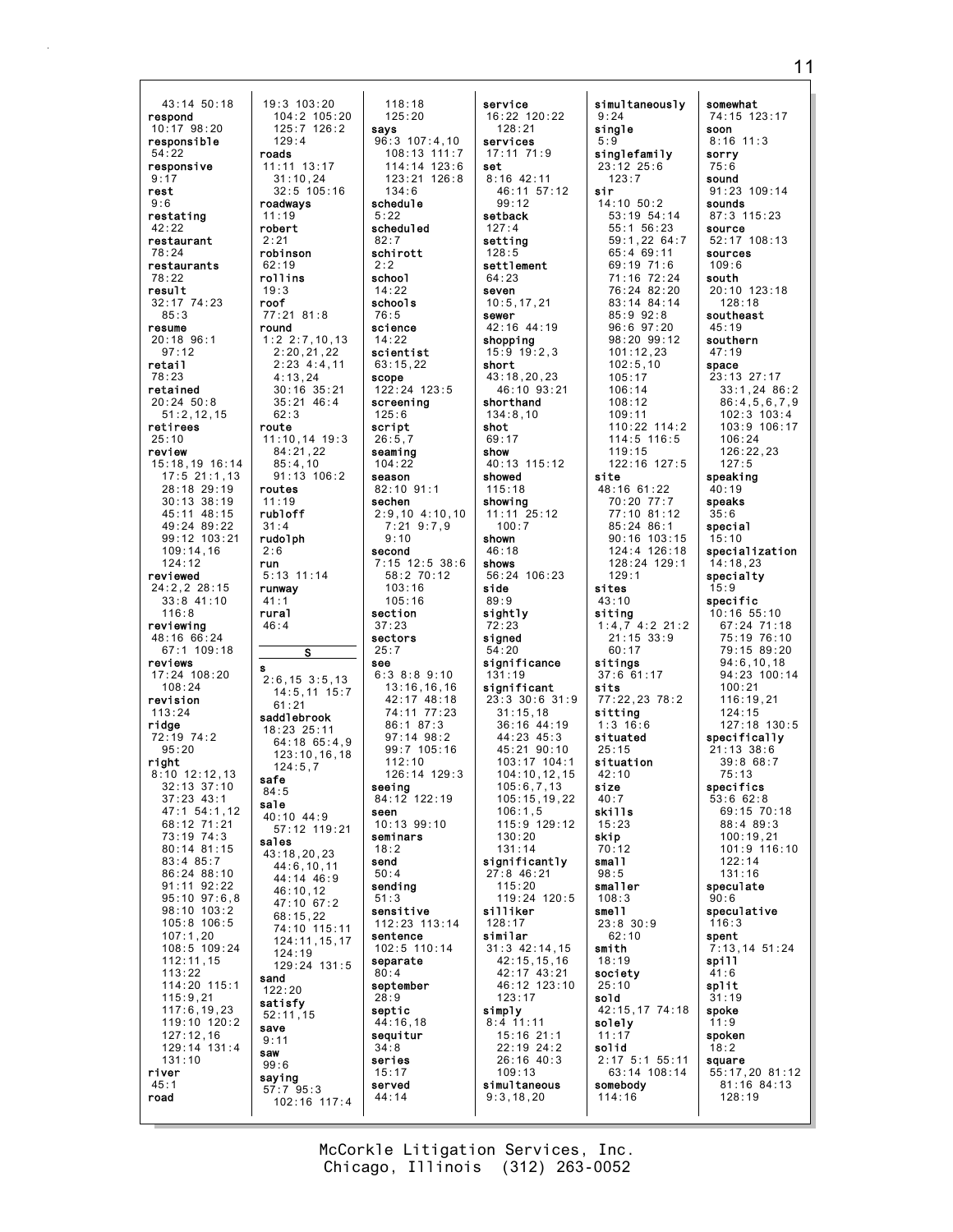| sr                            | 125:18,20                  | 68:15,21         | 90:4,23       |
|-------------------------------|----------------------------|------------------|---------------|
| 2:21                          | 126:1,7,19                 | 69:3,6,23        | 97:299:       |
| SS                            | 126:24 127:6               | 76:8,17 77:4     | 101:23:1      |
| 134:2                         | 127:21 128:2               | 100:7,17         | 102:8,15      |
| stable                        | 128:9,24                   | 105:4,14         | $102:23$ 1    |
| 74:14                         | 129:16                     | $106:3$ $110:2$  | 125:11        |
| staff                         | stations                   | 110:3 113:11     | 126:18        |
|                               |                            | 116:9 119:14     | survive       |
| 54:18                         | 15:11 19:20                |                  |               |
| stand                         | 47:6 56:24                 | stuff            | 91:3          |
| $13:24$ 60:5                  | 65:13,23                   | 77:14            | sustain       |
| 72:4                          | 66:4                       | subdivision      | 34:9          |
| standing                      | statistical                | 45:24            | sustained     |
| 62:13                         | 131:19                     | subject          | 27:20 31:1    |
| standpoint                    | statistically              | 12:9,23 18:23    | 64:588:       |
| $26:16$ $78:16$               | 131:13                     | $19:4$ $24:3.9$  | $90:14$ 93    |
|                               |                            | $33:1$ 42:10     |               |
| starbucks                     | statistician               |                  | 96:14 10      |
| $19:5$ 31:4                   | 54:12                      | 45:15 46:4       | 101:5,18      |
| 78:22 79:3                    | statute                    | 47:8 110:15      | 133:1         |
| start                         | 21:15                      | 113:13           | swear         |
| 28:14 43:12                   | stayed                     | subjective       | 14:2          |
| 89:7                          | 75:22                      | 94:4             | sworn         |
| started                       | stephen                    | submission       | $14:4,7$ 134  |
|                               | 2:12                       | 9:11             |               |
| 36:10 96:17                   |                            |                  | systems       |
| starting                      | steve                      | submitted        | 31:744:16     |
| $6:11$ 9:1 131:1              | 4:23                       | 61:20            |               |
| state                         | stipulation                | subsequent       | T.            |
| 14:10 15:21                   | 100:16                     | 117:18           | t             |
| 16:17 18:21                   | stipulations               | substantially    | $2:12$ $3:13$ |
| $50:23$ $52:12$               | 88:5 89:21,22              | 58:12            |               |
| 56:7,23                       | stop                       | suburban         | take          |
|                               | 93:15                      |                  | 28:19 34:2    |
| 64:23 84:22                   |                            | 40:6             | $35:15$ 38    |
| 91:11,12,17                   | stoplights                 | successful       | 38:20 40      |
| 91:19 101:20                  | 79:6                       | 129:2            | 69:17 10      |
| 106:2 127:20                  | storage                    | suffered         | 133:5         |
| 134:1                         | 46:18.24 70:14             | 74:23            | taken         |
| statement                     | 70:24 71:8                 | suggest          | 24:18 30:1    |
| $52:7$ 102:9,11               | 71:20 88:10                | 8:1              |               |
| 107:1, 10, 14                 | 128:23                     | suggested        | 93:21 13      |
| 110:22,23                     | store                      | 132:24           | takes         |
| $111:1$ $118:4$               |                            |                  | 108:10        |
|                               |                            |                  |               |
|                               | 31:4 82:11                 | suggestion       | talk          |
| statements                    | stored                     | 7:16             | 10:2,18,19    |
| $10:7$ 33:20                  | 70:16                      | suggestions      | 35:7 37:      |
| 107:18                        | stream                     | 9:14             | 74:7 103      |
| states                        | 60:2166:8,18               | summarize        | 103:13        |
| 15:770:6                      | street                     | 20:20 42:19      | talked        |
| station                       | 73:20 78:22                | summarizing      | $8:23$ 10:2   |
| $1:9$ 11:16 20:3              | streets                    | 42:22            |               |
| $20:10$ $21:3$                | 27:6                       | supplies         | 12:24 13      |
| 21:18,24                      | strength                   | 82:4             | 18:10 53      |
| $22:6$ $25:23$                | 44:1                       | support          | 122:24        |
|                               |                            |                  | talking       |
| 27:12 28:20                   | stretch                    | 48:18 54:18      | $10:3$ 32:13  |
| 29:13,23                      | 90:6                       | 105:11           | 37:23 41      |
| $32:18$ $33:14$               | strike                     | supposed         | 74:6 78:      |
| $38:21$ $39:9$                | 10:9,10 19:16              | 111:15,17,21     | 79:3 82:      |
| 43:13,15                      | 93:9                       | sure             | 82:18 83      |
| 45:9,14,19                    | striking                   | 6:98:12,15       | $100:9$ 10    |
| 45:23 47:4                    | 37:24                      | 34:14 37:10      | $104:22$ 1    |
| 48:5, 55:1                    | strong                     | 58:16 102:17     | 106:9 11      |
| 55:12 56:18                   | 130:23                     | surface          |               |
| $56:21$ $57:8$                | stronger                   | 103:15           | 114:10        |
| 57:10.19                      | 44:10,11                   | surprise         | talks         |
| 58:861:3                      | structure                  |                  | $35:8$ $36:3$ |
|                               |                            | 57:1,5 69:19     | 103:17        |
| 63:14,20                      | 27:5                       | 71:6,16          | tank          |
| 65:869:20                     | structures                 | 115:3 122:16     | 46:18 70:1    |
| 76:13 77:17                   | 77:16                      | surprised        | 70:22 71      |
| 78:10,13                      | studied                    | 73:6,8,9,11      | 71:9.18.      |
| 79:1,4,10                     | 75:24 80:23                | surrounding      | 72:14 88      |
| 80:17 81:18                   | 86:24 99:2                 | 22:8,9,12        | 88:10 13      |
| 84:14,16                      | studies                    | 29:12 30:1       | target        |
| 85:13,19,20                   | 15:12 19:16,19             | 31:10,24         | 39:18 40:9    |
| 101:22 102:7                  | 19:23 65:13                | $34:19$ $36:5,6$ | $42:9$ 44:    |
| $103:3$ $108:2$               | 65:14,18,22                | $38:8$ 39:7      | 44:16,23      |
| 108:14                        | 66:5, 6, 11                | 48:6 49:1,6      |               |
| 113:18 114:1                  | 109:8,13                   | 57:16,23         | 45:18 46      |
| 114:3,4,19                    | study                      | 62:24 66:15      | 46:13 47      |
| 115:24 116:6                  | $33:8,11$ $36:20$          | 66:16,19,21      | 47:14 67      |
| 116:9,15                      | 39:19 41:14                | 71:2 72:11       | 68:14,20      |
|                               |                            |                  | 69:23 70      |
| 117:16,18,22<br>$118:5$ 120:6 | 42:6 43:3,14<br>44:20 48:1 | 72:16 78:13      | 113:20 1      |
|                               |                            | 87:6,19          | 115:8,12      |
| 120:10                        | 63:23 66:14                | 88:19 89:6       | 116:16        |
| 122:11                        | 66:18,23                   | 89:13,17         | 119:19 1      |

 $120:6$  122:11  $92:6$  $129:17,21,24$  $17$  $02:2$  $131:6,11$  $.21$ tarping  $03:2$  $92:4$ taught  $18.2$ tax 17:24 75:11,14 taxing  $76:9,9$ tch  $3:16$   $7:7.15$ 18  $13$  $12:6,22$   $13:2$  $:6$  $13:5,11$  $1:1$  $28:12$ tearing  $27.9$ tell 23:6 56:23 66:4 96:6  $4:5$ 97:20 103:18 116:17 119:1  $129:16$  $\ddot{\phantom{0}}$ telling  $115:19$ ten 54:15 59:21 tend  $31:787:5,18$  $22$ 88:18 89:4  $\overline{1:9}$ 89:11 90:21  $: 4$ 92:4 112:23  $8:8$  $125:9$ tends  $88:2$  $\vert$  1 tenminute  $4:10$  $133:5$ tension  $120:16,20$ term ć 26:12 86:10 4  $132:9$  $:10$ terms 20:23 50:11 51:19 115:20 terrible  $\cdot$  7 26:4 34:23  $: 15$ test  $119:19$ testified R, 12:19 14:7  $: 23$  $35:5,14$  $\mathbf{1}$  $37:20$  48:11  $17$  $51:360:16$  $: 13$ 61:17,18,21<br>65:17 67:13  $4:16$  $06:8$  $73:18.23$  $3:16$ 83:5 109:12  $124.6$ testify  $17:17$  37:14<br>48:13 60:24  $61:13,24$ 4,19  $62:15,20,23$  $: 1, 8$ testifying  $20<sup>7</sup>$  $52:5$  $: 9$ testimony  $2:20$  $13:19$   $23:3$ 28:24 31:13  $31:15$   $35:19$ 6,14  $35:22,23,24$ 37:23 38:20  $: 1, 9$ 42:22 49:13  $\cdot$  7 49:19,21,24  $:19$ 53:17 62:6 74:8 76:12  $: 2$ 87:13 109:16  $15:7$  $109:17,24$  $, 19$ testing  $128:20$  $20:1$ 

thank  $7:4$  14:1 31:20  $38:2 58:22$ 75:9 133:2,4  $133:6$ thats<br>7:18 8:5 9:17  $10:16$  13:7  $21:5$  24:8<br>26:17,18,18 26:19 27:18 28:11 32:13  $34:5.23$ 37:15 39:20 42:22 43:21 45:20 50:18  $50:21$   $52:9$  $52:21$   $59:7$ 59:10 61:11 62:7 63:24 65:16 66:2 68:3 72:21 73:2 79:24 81:14 83:3 83:21 84:1,5 84:19 87:8  $87:13,13$  $89:790:5,8$ 91:24 94:17 95:21 97:7 98:23 99:7  $100:10$ 101:23 102:9  $104:20,21$ 105:2 106:18  $107:1$  108:6 109:1 110:1  $112:6,12$  $112.8, 12.3$ <br>113:1 116:3<br>117:7 121:7 122:8 123:17 124:9 125:9  $126:8$  127:14  $127:17$  131:8  $131:23$ 132:11 133:2 theres  $23:2$   $30:3$  $31 \cdot 13$ theses  $15:19$ theyll  $100:17$ thing  $7:5$   $8:19$  11:23 41:23 102:16 things<br> $10:3 35:13$  $131:1$ think  $6:3,5,6,16$  9:2  $9:16,17$ 13:19 15:21 19:1 34:14 48:13 52:8,9 52:19 58:19 58:20 61:4 76:16 86:23 87:7,22 89:2 89:7 90:7,8  $95:10$   $99:9$  $100:8$  107:4 116:3 117:13 122:8 125:8  $126:10$  $132:12$ thinking  $7:2$ third 17:7 47:2 96:2 106:14 125:5

McCorkle Litigation Services, Inc. Chicago, Illinois (312) 263-0052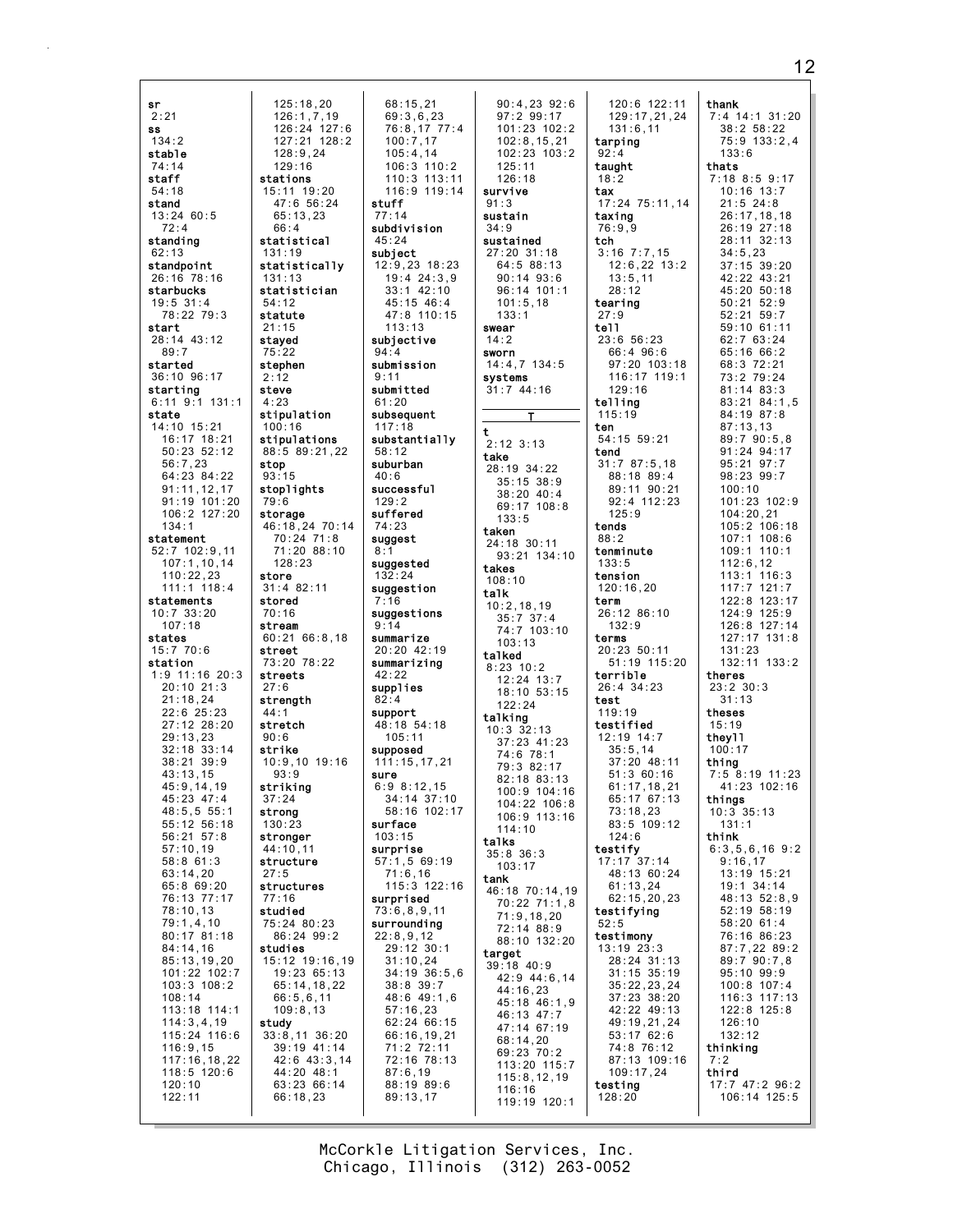$131:24$  $22:23,23,24$ thirty  $24:11 \t30:3.8$  $31:10.14$  $75:8$ thirtythree  $40:23$  57:20  $57:22$   $58:5.7$  $16:2$ thought  $62:967:56$  $60:1566:9$  $81.21$   $82.22$  $83:1.2.8.10$ thousand 15:5 18:15 83:16 84:1.4  $24:8$  30:5 84:7,15 85:3  $49:23$  127:9  $85:3.13.18$ thousandfoot 85:21 103:18  $127:4$  $103.19$ three  $104:15, 16, 18$  $11:1, 12, 18$ 104:19 105:3 43:10 55:6  $105:4.6.12$ 56:14 57:4  $105:14,23,24$  $60.23.66.7$  $106.38$ 68:10 83:11 119:14.17  $$  $83:14,23$  $119.19$ thursday  $75:4$  $5:12,23$  6:20 trailers  $32:882:3.6$ timber  $2:15$  4:21 24:6  $83:5, 15, 24$ 24:22 25:14  $123:8.9$  $25:21$   $26:8$ transactions  $27:1$  45:16 24:12 124:3 48:20 53:4 transcript  $74:2,4,5,11$  $1:11$  33:16 74:21 75:4  $134:10$ 75:12 76:14 transfer  $77:2.985:6$  $1:9$  11:15  $85:9,22$ 15:11 19:20  $110:3,4,7$  $20:3,10,12$  $112:1$  $21:3,18,24$ time  $22:6$   $25:22$  $6:6,11$   $7:3,13$ 27:11 28:20  $7:14$  8:3  $29:13,23$  $9:22$  13:22  $31:23.32:8$  $15:12$   $25:2$ 32:18 33:14  $29:9.30:7$  $38:21$  39:9  $\frac{2010}{31:1}$  34:12  $43:12.15$ 40:12 45:23  $45:9.14.19$  $56:2160:14$  $45:23$   $47:3.6$  $62:7$  67:6  $47:14$   $48:4.5$  $73:23.93:16$  $54:24$   $55:12$ 96:15 101:10 56:18,21,24  $115.5$   $118.2$  $57:8.10.19$ times  $58:861:3$  $17:20.22$  18:1  $63:14,20$  $65:8, 13, 23$  $18:5$  42:15 42:17 45:20<br>81:22 91:4  $66:469:7.20$ 76:13 77:17  $100:9$ 78:9.13 79:1 tobedetermined  $79:4.10$  $80:16$   $81:18$ today  $82:3.683:5$  $4:14$  6:16,17  $83:14,24$  $6.21$   $8.13$  $84.15$   $85.13$ 62:13 76:12  $85:19,19$  $130:14$ 99:3 101:22  $102:7$   $103:3$ tomorrow 4:19 5:11,15  $108:2, 4, 14$  $5:196:5,7$ 113:18 114:1  $7:1$  10:23  $114:3,4,18$ total 115:24 116:6  $116:9.15$  $84:18$ totality  $117:16,18,21$  $83:19$ 118:5 119:21 totally  $120:5,10$  $122:11$  $117:24$ 125:18,20,24 touhy  $20:11$  $126:6, 19, 24$ town  $127:6, 21$  $117:9$  $128:2,9,24$  $129:16$ townhome  $110:18$ transportation township  $65:1$ treatise  $68:2$ traffic  $108:13$ 

treatises  $94:9$ trees 25:19 90:10  $91:3$ trend  $30:18$  31:2  $33:12.17.21$  $34:2,6,19$  $35:2, 15, 19$  $36:15.67:2$ 119:16 trends 23:15 24:10,13  $35:21,24$  $38:13.67:8$  $123:14$ tressler  $2:12$ tried  $5:24$ truck  $30:8$  31:9,14 81:20 83:8  $83:10, 16, 24$ 84:7,22 85:3 87:21 100:15  $103:18,19$  $105:3, 12, 23$  $106:8$ trucks  $23:3.6$  32:16  $58:8,13$ 82:16 83:12 84:11,17,21 84:24 true  $59:22$  72:2  $84:3,6,14$  $85:9.12$  $97:23$  101:23  $102:1.9.11$  $107:19$ 109:11 119:7  $124:13.14$  $134:9$ trusses  $81:8$ trustee  $2:21.22.23$  $4:14,15,15$ trustees  $2:7$ trusts  $17:14$ try  $26:5$  36:11  $39:21$  44:9  $120:14$ trying  $57:12$  58:17 turn  $122:23$   $123:5$ turns  $5:22$ twice  $47:7$ two  $6:10$  7:7 30:19 40:4 45:20  $46:9.13$ 65:16 66:1,3 66:7 68:16 68:22 70:1.2  $119:6$ type  $17:11$  23:5  $34:4,16$  $36:18.24$ 41:8 67:10 69:5 87:18

| 128:8 129:3<br>types<br>15:7 19:24<br>24:16 36:21<br>38:9 69:14<br>83:7<br>typical<br>25:6 |   |
|--------------------------------------------------------------------------------------------|---|
| U<br>u                                                                                     |   |
| 15:7 61:21<br>ultimate                                                                     |   |
| 52:17<br>ultimately                                                                        |   |
| 86:8,11<br>unaware                                                                         |   |
| 95:3<br>underlying                                                                         |   |
| 51:10 52:2<br>understand                                                                   |   |
| 12:21 21:4<br>37:22 38:2<br>41:22 52:1                                                     |   |
| 59:8 87:8<br>100:3 118:24                                                                  |   |
| understanding                                                                              |   |
| 22:20 23:13<br>53:2 87:13<br>109:20                                                        |   |
| understood<br>118:23                                                                       |   |
| undeveloped<br>86:5,6 127:5                                                                |   |
| unincorporated<br>61:22 114:24                                                             |   |
| units<br>19:10 24:7<br>27:7 30:6                                                           |   |
| 110:18                                                                                     | l |
| universities<br>17:14 18:7                                                                 | ι |
| university<br>14:21                                                                        | ι |
| unlimited<br>101:13,14<br>unloading                                                        | ι |
| 92:3<br>unsightly                                                                          |   |
| 72:18<br>untarping                                                                         |   |
| 92:3<br>urban                                                                              |   |
| 14:23 22:14<br>54:7,9                                                                      |   |
| usa<br>97:11                                                                               |   |
| use<br>15:10 18:9                                                                          |   |
| 21:8,11<br>22:13,20                                                                        |   |
| 23:2 26:11<br>26:13,17<br>20<br>,                                                          |   |
| $26:24^{27}:3,9$<br>27:11,14                                                               |   |
| 28:15<br>30:4<br>$31:6$ $38:14$<br>17 56:5<br>46:                                          |   |
| 1 62:10<br>1 72:11<br>58 :<br>71:                                                          |   |
| 15 73:5<br>72:<br>78:                                                                      |   |
| 20, 20, 23<br>12, 14, 17<br>19, 22, 24<br>79:<br>79:                                       |   |
| 79:24 80:4,5                                                                               |   |
| 80:7,7,9,11<br>81:4,5,15,17<br>81:19,23                                                    |   |
| 84:9 88:3<br>92:13 94:3,<br>7                                                              |   |
| 94:15,20,23                                                                                |   |

 $95:2,6$  102:3  $35:9$  36:6  $106:18.24$  $38:7$  39:6  $107:23:108:1$  $48:657:23$  $108:3.6.15$  $63:166:16$ 66:20 72:12  $109:19$ 72:17 76:14  $110:21$   $112:3$  $116:24$   $118:9$  $77:2$  99:17  $118:11$   $119:1$  $99:20.100:2$  $120:8,9,17$  $100:12.23$  $120.21$  $101.15$ 126:21 127:1  $112:15.20.23$  $127:4.7.9$  $116:1,7$  $129.3$   $132.20$ variety uses  $18:6.56:4$  $22:22$   $23:5.9$ various  $23:10, 11, 14$ 18:8 48:17.17 25:13 27:16  $95:8$  $27:17.23.24$ vehicles  $28:4,5$  31:6 30:10 31:24  $32:21,24$ 81:21 83:19  $33:5.24$  $83.22$   $84.18$ 36:21 38:9 103:23 104:2 38:13 47:20  $104:17,24$ 66:12 78:17  $105:10.22$  $78:18,21$  $106:9$ verify  $80:1,14$ 89:18 90:20  $72:8$ 95:1 106:11 verifying  $107:6.8$  $72:2.6$ 108:8 112:24 versus  $113:6,7,12$  $46:13$  $113:15$ view  $117:17$  $43:13$ 118:18 120:1 viewed  $120:4.23$  $24:5$  $121:14$ village  $1:1,2$  2:7,10 125:11,22  $2:13,20,21$  $126:2, 5, 18$ 127:23 128:1  $2:22,23$  4:3  $128:8,21,22$  $4:10.12.13$  $4:23$  5:17 usua11v  $9:15$  12:2  $51:22$ utilities  $61:1$  62:3  $129:16$  $44:21$ utility villagespec...  $120:22$  $124:11$ utilized virtuallv  $15:7$  43:23  $119:20$  $80:1$ visibility  $\mathbf{v}$  $62:9$  78:16 vacant visible 15:8 27:8<br>77:22  $77:9, 15, 16, 21$ <br> $78:979:3$ vacation  $103:13$  $9:1$ visited vacuum  $86:1$  $24:14$ visual vague  $30:10$   $77:13$  $63:8$ volume valuation  $55:14$  58:1  $15:2,23$  17:7 volumes  $18:4,920:9$  $55:16$  $21:9$  34:22 64:22 65:19  $75:14, 17, 22$  $76:3$ wade value  $129:8$ 22:9 23:14 wagner 24:13 25:24  $2:23 \; 4:15$  $26:22$   $27:7,8$ wait 38:15 46:21 4:19 120:14 49:5 57:13 wall 63:19 65:20 77:12 78:6 65:22 66:5 walmart 66:13 74:11  $19:7$ 76:17 92:13 want  $11:13$   $21:24$  $97:1$  100:8 valueimpact  $50:23$  126:9  $128:5.6.7$  $15:12$  $130:19$ values  $24:16.34:19$ wanted

 $13$ 

McCorkle Litigation Services, Inc. Chicago, Illinois (312) 263-0052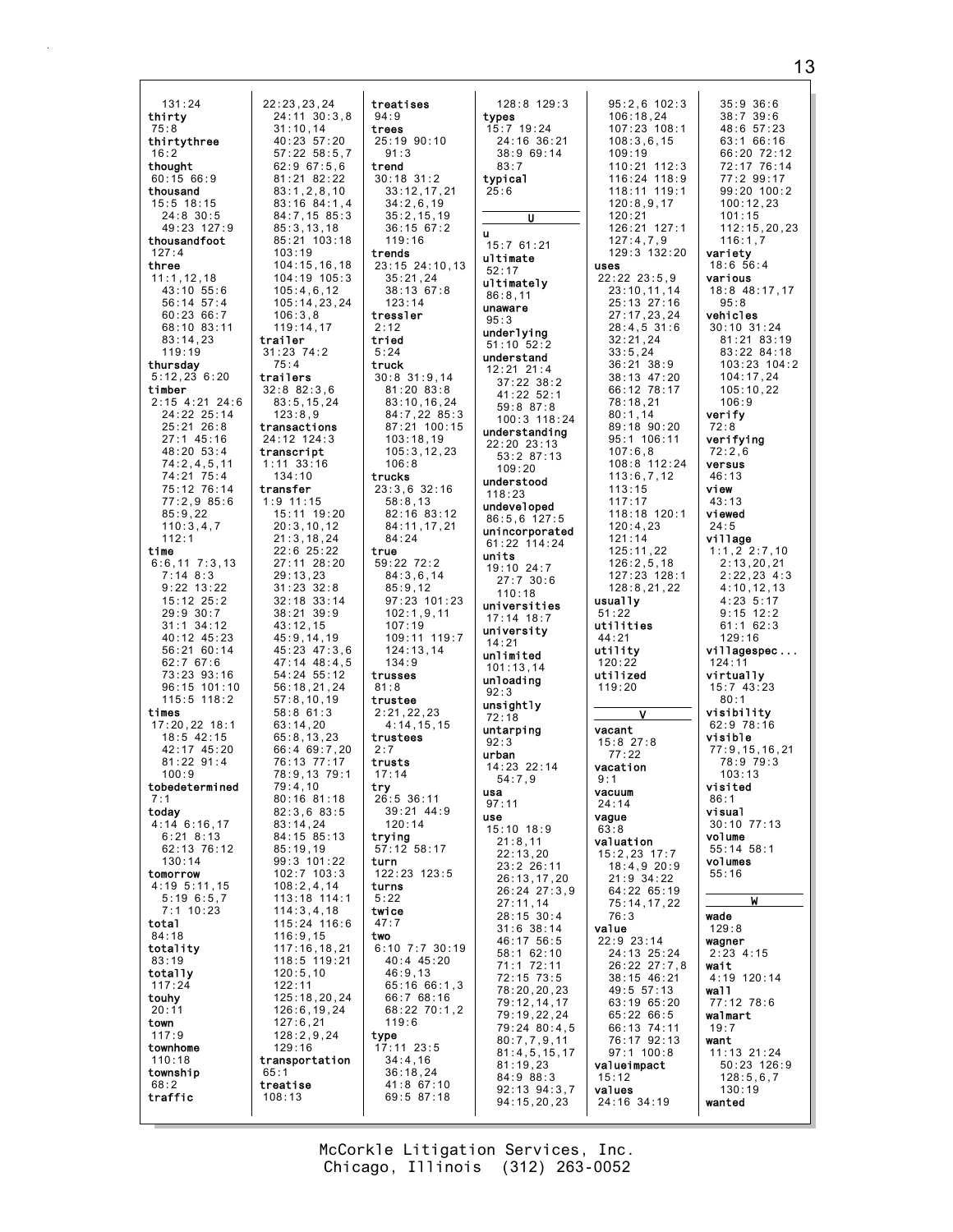14

| 50:15 128:20<br>128:21,22,22<br>wants<br>8:20<br>warehouse<br>79:18<br>warrant<br>87:17<br>wasnt<br>82:15 87:22<br>109:16 111:3<br>122:15 130:8 | 116:9<br>whichever<br>23:19<br>wide<br>29:8<br>wildly<br>116:3<br>william<br>109:9<br>win<br>98:6<br>winnebago |
|-------------------------------------------------------------------------------------------------------------------------------------------------|----------------------------------------------------------------------------------------------------------------|
| 130:10                                                                                                                                          | $11:16, 21$ $13:8$                                                                                             |
| waste                                                                                                                                           | winter                                                                                                         |
| 2:17 5:2 19:20                                                                                                                                  | 122:1                                                                                                          |
| 20:7,15 21:3                                                                                                                                    | wires                                                                                                          |
| 45:19,22                                                                                                                                        | 47:21                                                                                                          |
| 47:13 53:8                                                                                                                                      | wish                                                                                                           |
| 53:12,15<br>55:11 56:11                                                                                                                         | $10:7$ 34:11                                                                                                   |
| 61:3,563:14                                                                                                                                     | withdraw<br>34:24 43:1                                                                                         |
| 69:7,20 73:1                                                                                                                                    | witness                                                                                                        |
| 73:12 99:2                                                                                                                                      | 3:48:1714:2                                                                                                    |
| 101:22 102:7                                                                                                                                    | 14:4,6 17:18                                                                                                   |
| 108:14                                                                                                                                          | 22:10 32:4,5                                                                                                   |
| 117:16                                                                                                                                          | $32:7$ $35:4$<br>37:10, 12                                                                                     |
| 125:18,20<br>126:6,19,24                                                                                                                        | 39:3 41:20                                                                                                     |
| 127:21 128:1                                                                                                                                    | 48:15 49:16                                                                                                    |
| 128:9,24                                                                                                                                        | 50:12 51:20                                                                                                    |
| water                                                                                                                                           | 52:16,22                                                                                                       |
| 42:16 44:15,15                                                                                                                                  | 53:161:10                                                                                                      |
| 44:19 71:23<br>72:14,21                                                                                                                         | 63:10 64:14<br>67:15 93:13                                                                                     |
| 113:22                                                                                                                                          | 98:6,12                                                                                                        |
| way                                                                                                                                             | 103:7 111:6                                                                                                    |
| 26:6 39:21                                                                                                                                      | 111:14                                                                                                         |
| 64:17 77:1                                                                                                                                      | 117:13                                                                                                         |
| 88:23 90:3<br>107:22                                                                                                                            | 120:16 121:4<br>121:10 133:4                                                                                   |
| 110:20                                                                                                                                          | wont                                                                                                           |
| 129:19                                                                                                                                          | 96:16                                                                                                          |
| wayside                                                                                                                                         | wooded                                                                                                         |
| 13:21                                                                                                                                           | 90:17,19                                                                                                       |
| weak<br>43:16 130:24                                                                                                                            | woods<br>90:18                                                                                                 |
| weaker                                                                                                                                          | word                                                                                                           |
| 44:4                                                                                                                                            | 31:18                                                                                                          |
| weather                                                                                                                                         | words                                                                                                          |
| 29:2<br>wednesday                                                                                                                               | 132:20<br>work                                                                                                 |
| 6:18                                                                                                                                            | $9:12$ 18:12                                                                                                   |
| week                                                                                                                                            | 19:18 20:2,9                                                                                                   |
| 28:21 29:14                                                                                                                                     | 24:20 25:10                                                                                                    |
| 38:22 39:10                                                                                                                                     | 28:8 53:8,17                                                                                                   |
| weighing<br>81:21 83:19                                                                                                                         | 54:16 96:3,6<br>97:5 98:7                                                                                      |
| went                                                                                                                                            | 112:13,18                                                                                                      |
| 26:4 96:18                                                                                                                                      | 113:19                                                                                                         |
| werthmanns                                                                                                                                      | 115:17 116:8                                                                                                   |
| 83:984:7<br>west                                                                                                                                | 122:24 123:5<br>worked                                                                                         |
| 24:9                                                                                                                                            | 19:11 54:17                                                                                                    |
| westbound                                                                                                                                       | 56:15,16                                                                                                       |
| 11:18                                                                                                                                           | 72:24 97:22                                                                                                    |
| western                                                                                                                                         | working                                                                                                        |
| 19:7 77:13<br>129:9                                                                                                                             | 60:12 70:5<br>world                                                                                            |
| weve                                                                                                                                            | 15:20 17:6                                                                                                     |
| 11:22                                                                                                                                           | worse                                                                                                          |
| whats                                                                                                                                           | 115:20                                                                                                         |
| 14:19 40:16                                                                                                                                     | worth                                                                                                          |
| 51:22,24                                                                                                                                        | 18:15 27:3<br>wouldnt                                                                                          |
| 55:8 78:24<br>104:6 109:2                                                                                                                       | 57:5 75:20                                                                                                     |
| 113:3                                                                                                                                           | 79:9 84:18                                                                                                     |
| wheeling                                                                                                                                        | 129:10,20                                                                                                      |
| 46:6 113:18                                                                                                                                     | written                                                                                                        |
| 114:1,3,9,12<br>114:18,21,23                                                                                                                    | $93:10$ $94:1$<br>95:11                                                                                        |
| 115:1,24                                                                                                                                        | wrong                                                                                                          |
|                                                                                                                                                 |                                                                                                                |

| 9:2<br>Χ                                                                                                                 | zonings<br>21:11                                                    |
|--------------------------------------------------------------------------------------------------------------------------|---------------------------------------------------------------------|
| X<br>3:2,13<br>xi<br>32:3                                                                                                | -0<br>00<br>93:20<br>000<br>$15:20$ 1<br>27:4                       |
| vear<br>130:24<br>years<br>14:17 15:18<br>16:2 18:18<br>24:15 25:11                                                      | 49:17<br>55:22<br>69:13<br>83:20<br>128:1<br>000squai<br>21:7 81    |
| 25:18 55:6,7<br>55:15 56:14<br>57:4 59:21<br>60:23 61:23<br>62:17 69:10<br>74:9 86:10<br>130:21,23,24                    | 03<br>1:14<br>038<br>25:22 4<br>05<br>1:13                          |
| 131:5<br>yesterday<br>7:8,23 12:3<br>37:11                                                                               | 0840033<br>1:24<br>13<br>f                                          |
| yorkville<br>68:5, 11, 14<br>80:23 81:1<br>you11<br>112:10<br>youre                                                      | 1<br>13:4,6,<br>25:22<br>100:6<br>133:9<br>10                       |
| 8:12 9:1 26:8<br>32:13 42:19<br>54:5,21 57:7<br>72:3 74:6<br>83:12,17,21<br>85:2,6 88:6<br>95:3 98:10                    | 19:22 2<br>55:22<br>65:17<br>104:1<br>105:7<br>100<br>107:7         |
| 100:11<br>105:5<br>110:12<br>111:15,21<br>113:16<br>115:19<br>118:18                                                     | 10milli<br>72:20<br>11<br>29:16 4<br>67:23<br>1100                  |
| 128:11<br>129:18<br>youve<br>8:22<br>18:11<br>19:11,23<br>21:21<br>41:7<br>41:10 43:3<br>52:8 53:8,19                    | 17:6<br>12<br>1:13 13<br>120<br>$13:16$ 7<br>84:21<br>91:13<br>1200 |
| 57:22 65:12<br>71:7<br>65:17<br>76:16 95:11<br>97:13,16,22<br>98:3 124:6                                                 | 19:1<br>13<br>$3:17$ 46<br>70:13<br>134<br>85:10,2                  |
| z<br>zenith<br>17:10<br>zion<br>20:14 59:17<br>zone                                                                      | 13th<br>111:23<br>14<br>$3:6$ 19:<br>110:1<br>131:2                 |
| 111:7<br>zoned<br>59:10 94:14<br>110:16<br>zoning                                                                        | 143<br>103:23<br>15<br>15:6 16<br>18:5<br>61:22                     |
| 22:24<br>17:23<br>$23:1$ 26:8<br>59:13 67:4<br>79:15<br>73:19 79:1<br>79:16 94:5<br>94:10,12,24<br>95:1,2,9<br>110:4,7,9 | 65:18<br>1500<br>19:1<br>176<br>13:16<br>1976<br>14:21<br>1         |
| 111:14,16<br>112:1,7,10                                                                                                  | 1980<br>15:13                                                       |

| s                                                                           | 1983<br>109:8<br>1997                                                                        |
|-----------------------------------------------------------------------------|----------------------------------------------------------------------------------------------|
| $\mathbf{0}$                                                                | 59:23<br>1999                                                                                |
| 18:20<br>$29:16$<br>7, 23<br>267:23<br>3 81:21<br>0 104:17<br>19<br>arefoot | 17:3<br>1st.<br>1:12<br>$\overline{2}$<br>2<br>49:23 81:11<br>93:20 103:<br>114:8 121:<br>20 |
| 31:18<br>45:16                                                              | 16:923:4<br>28:22 29:2<br>29:14 38:2<br>39:10 62:1<br>81:22 87:8<br>87:11 104:<br>200        |
| 301<br>134:16                                                               | 18:1<br>2003<br>109:10                                                                       |
| $\overline{\mathbf{1}}$<br>$\mathbf{\hat{5}}$ , 11<br>245:16<br>6 104:14    | 2006<br>130:23<br>2007<br>130:23<br>2008<br>$31:1$ 130:23                                    |
| 9<br>27:4<br>2 65:12<br>7 100:5<br>13 105:3<br>$7 - 133:10$                 | 2009<br>130:24<br>201<br>21:4<br>2010<br>$22:2$ 44:4<br>130:24                               |
| ionga.                                                                      | 2012<br>44:4,6 47:1<br>129:24                                                                |
| 44:4,22<br>369:13                                                           | 130:21<br>131:11<br>2013<br>$1:13$ $13:4$<br>28:10 133:                                      |
| 131:1<br>79:7<br>$\mathbf{1}$<br>85:4<br>$3 \t106:2$                        | 21<br>45:22<br>21st<br>$9:4$ 10:1<br>220<br>94:11<br>22nd<br>9:1                             |
| 16:24<br>3 123:1                                                            | 24<br>28:<br>23:4<br>20<br>29:3,13<br>38:22 39:9<br>240                                      |
| , 20<br>3                                                                   | 24:7 27:6 3<br>240resident<br>45:16                                                          |
| 9:1<br>14 123:1<br>24                                                       | 2500<br>45:19<br>28<br>21:7                                                                  |
| 3 105:21                                                                    | з                                                                                            |
| 16:13<br>19:22<br>2 65:12<br>8                                              | 3<br>$1:14$ 21:6<br>81:14 123:<br>123:5 133:                                                 |
| 15:4                                                                        | 30<br>10:1 15:6 2<br>32:8 58:7<br>75:3 78:7<br>81:18 83:5<br>83:20<br>301<br>1:8             |



McCorkle Litigation Services, Inc. Chicago, Illinois (312) 263-0052